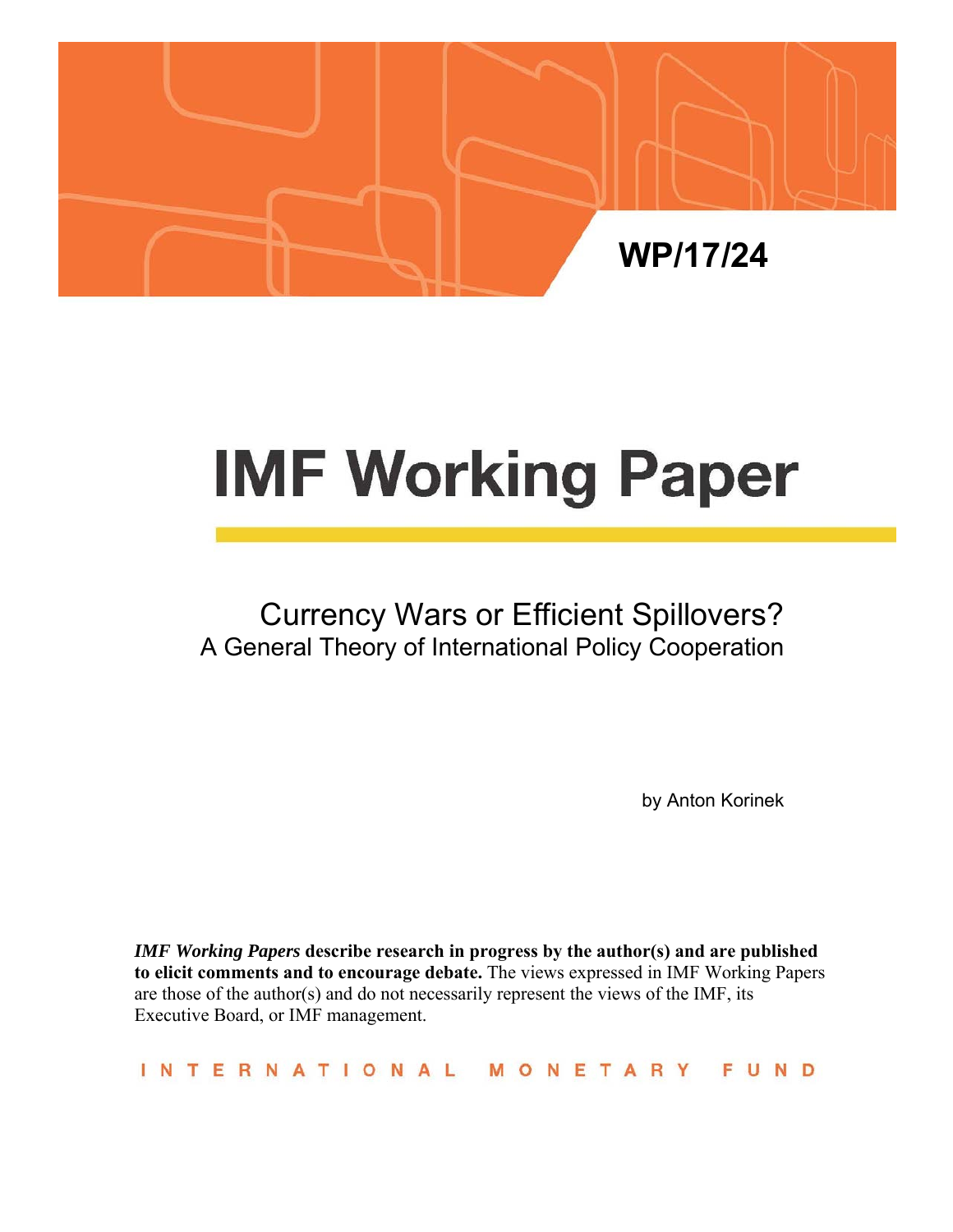# **IMF Working Paper**

Research Department

# **Currency Wars or Efficient Spillovers? A General Theory of International Policy Cooperation1**

# **Prepared by Anton Korinek**

Authorized for distribution by Jonathan D. Ostry

February 2017

*IMF Working Papers* **describe research in progress by the author(s) and are published to elicit comments and to encourage debate.** The views expressed in IMF Working Papers are those of the author(s) and do not necessarily represent the views of the IMF, its Executive Board, or IMF management.

#### **Abstract**

In an interconnected world, national economic policies regularly lead to large international spillover effects, which frequently trigger calls for international policy cooperation. However, the premise of successful cooperation is that there is a Pareto inefficiency, i.e. if there is scope to make some nations better off without hurting others. This paper presents a *first welfare theorem for open economies* that defines an efficient benchmark and spells out the conditions that need to be violated to generate inefficiency and scope for cooperation. These are: (i) policymakers act competitively in the international market, (ii) policymakers have sufficient external policy instruments and (iii) international markets are free of imperfections. Our theorem holds even if each economy suffers from a wide range of domestic market imperfections and targeting problems. We provide examples of current account intervention, monetary policy, fiscal policy, macroprudential policy/capital controls, and exchange rate management and show that the resulting spillovers are Pareto efficient, as long as the three conditions are satisfied. Furthermore, we develop general guidelines for how policy cooperation can improve welfare when the conditions are violated.

JEL Classification Numbers: F34, F41, H23

Keywords: first welfare theorem, international policy cooperation, spillovers, currency wars

Author's E-Mail Address: akorinek@jhu.edu

<sup>&</sup>lt;sup>1</sup> I would like to thank Kyle Bagwell, Julien Bengui, Gianluca Benigno, Olivier Blanchard, Michael Bordo, Jeff Campbell, Eduardo Davila, Emmanuel Farhi, Jon Faust, Rex Ghosh, Olivier Jeanne, Sebnem Kalemli-Ozcan, Narayana Kocherlakota, Jonathan Ostry, Pedro Teles, Jean-Charles Rochet and Joseph Stiglitz for detailed comments and conversations on the topic. Part of this paper was written when I was a Research Fellow at the BIS and at the IMF. I also gratefully acknowledge financial support from CIGI/INET.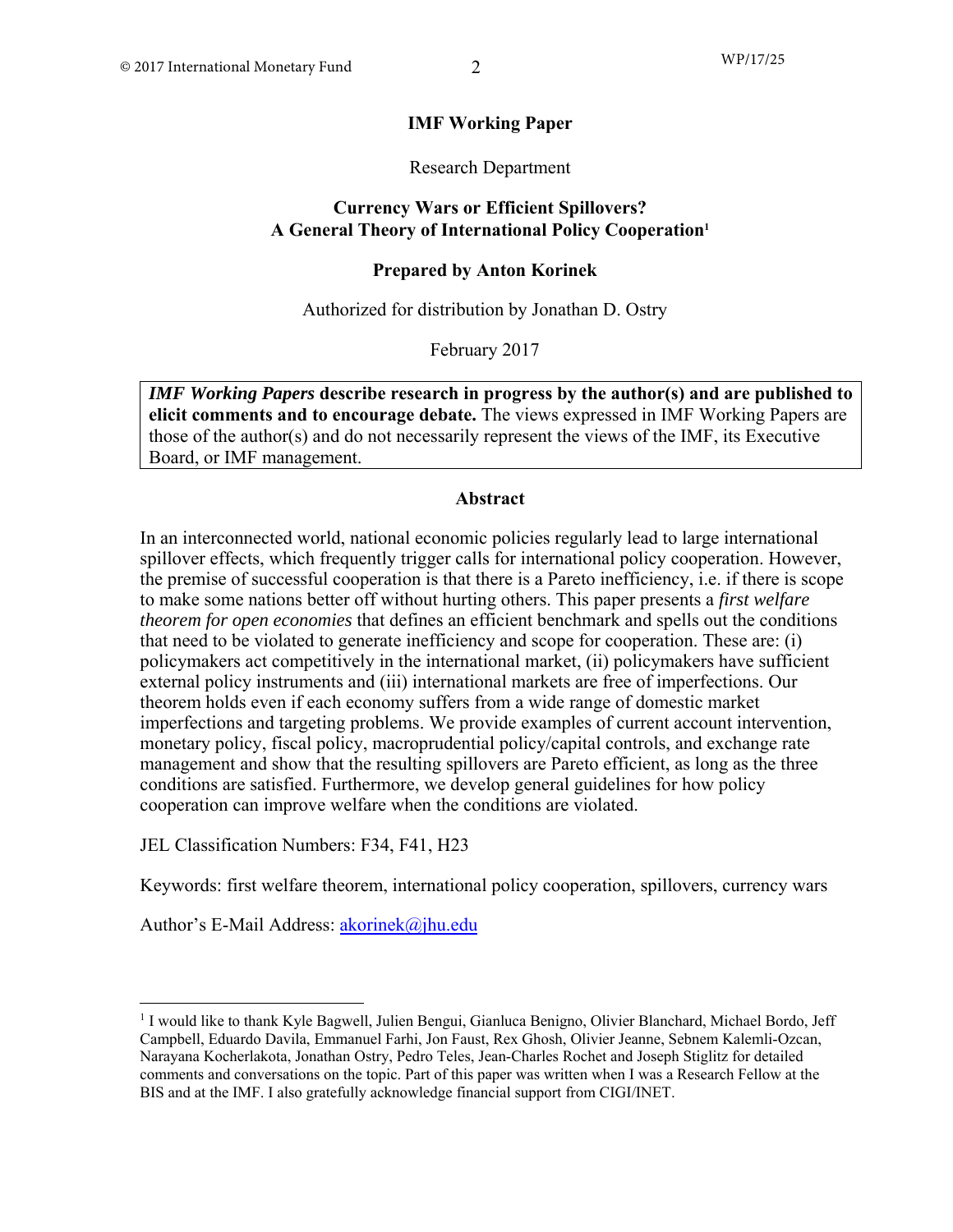# **Contents**

| $\mathbf{1}$   | Introduction                                                                                                                                                                                                                                            | 5                                          |
|----------------|---------------------------------------------------------------------------------------------------------------------------------------------------------------------------------------------------------------------------------------------------------|--------------------------------------------|
| $\overline{2}$ | <b>Examples of Spillovers</b><br>2.1<br>2.2<br>2.3<br>Spillovers from Current Account Intervention at the ZLB<br>2.4<br>2.5<br>2.6<br>2.7                                                                                                               | 8<br>8<br>10<br>11<br>12<br>14<br>15<br>17 |
| 3              | <b>General Framework</b>                                                                                                                                                                                                                                | 19                                         |
| 4              | <b>Efficient Benchmark</b><br>4.1<br>4.2<br>4.3<br>4.4<br>4.5                                                                                                                                                                                           | 22<br>22<br>24<br>25<br>26<br>28           |
| 5              | <b>Monopolistic Behavior</b><br>5.1<br>5.2<br>5.3                                                                                                                                                                                                       | 30<br>30<br>32<br>34                       |
| 6              | <b>Imperfect External Policy Instruments</b><br>6.1<br>Uncoordinated Policy with Imperfect External Instruments<br>6.2<br>Global Cooperation under Imperfect External Instruments<br>6.3<br>Domestic Policy under Imperfect External Instruments<br>6.4 | 35<br>35<br>37<br>39<br>41                 |
| 7              | <b>International Markets Imperfections</b><br>7.1<br>7.2<br>7.3<br>7.4<br>7.5                                                                                                                                                                           | 42<br>42<br>45<br>45<br>46<br>48           |
| 8              | Conclusions                                                                                                                                                                                                                                             | 50                                         |
|                | A Mathematical Derivations of Main Results<br>A.2 Proofs of Theorem 1 (Efficiency of Global Equilibrium)                                                                                                                                                | 54<br>54<br>55                             |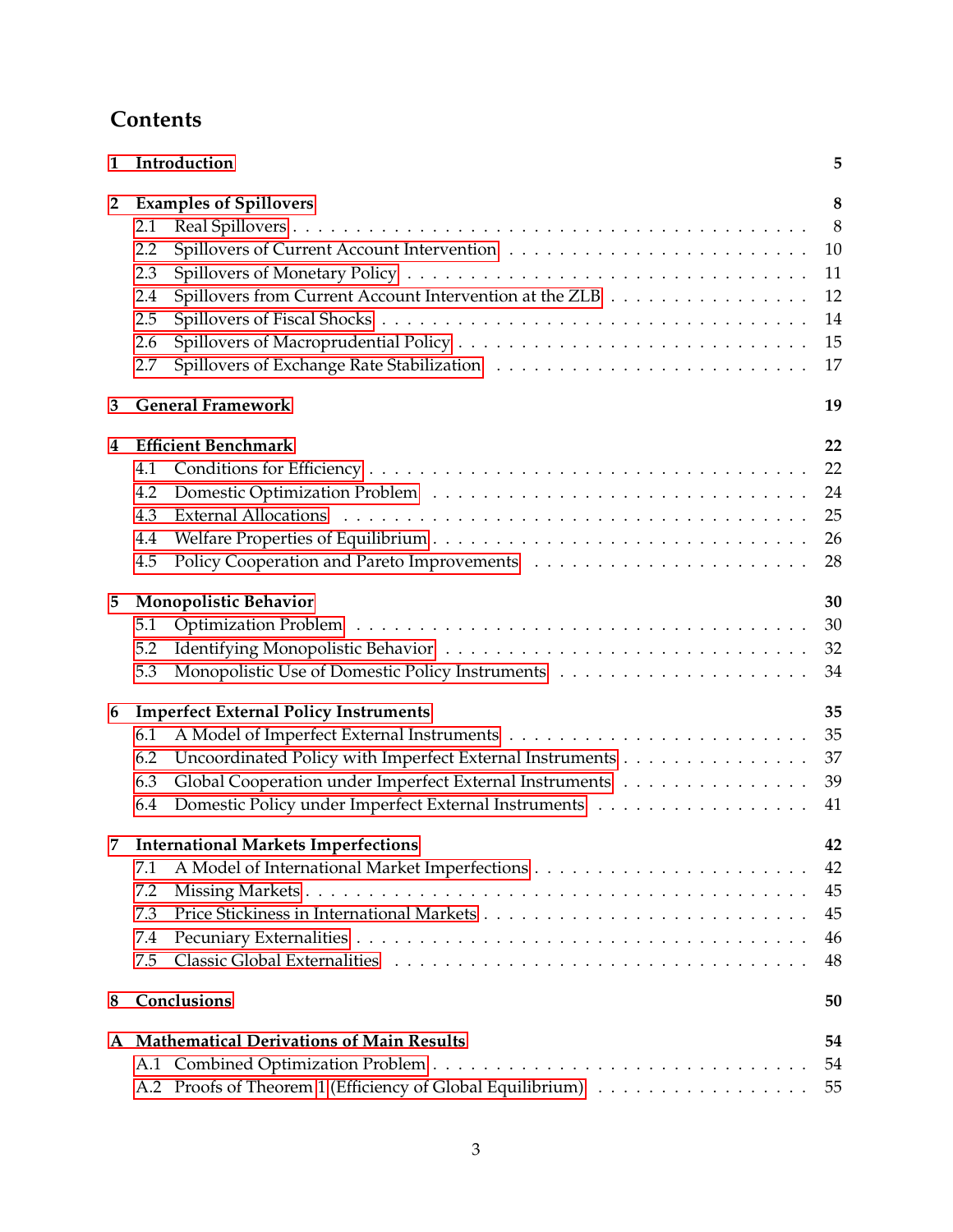|  | A.3 Optimization Problem with Heterogeneous Agents and Political Preferences    | 56 |
|--|---------------------------------------------------------------------------------|----|
|  | A.4 Optimal Monopolistic Use of Domestic Instruments (Section 5.3)              | 57 |
|  |                                                                                 |    |
|  | A.6 Optimal Behavior in Model of Imperfect International Markets (Section 7) 59 |    |
|  | <b>B</b> Further Derivations for Examples in Section (2) (Online)               | 61 |
|  |                                                                                 |    |
|  | B.2 Spillovers from Current Account at the ZLB (Section 2.4) 62                 |    |
|  |                                                                                 |    |
|  | C Simple Example of Efficiency and Policy Cooperation (Online)                  | 63 |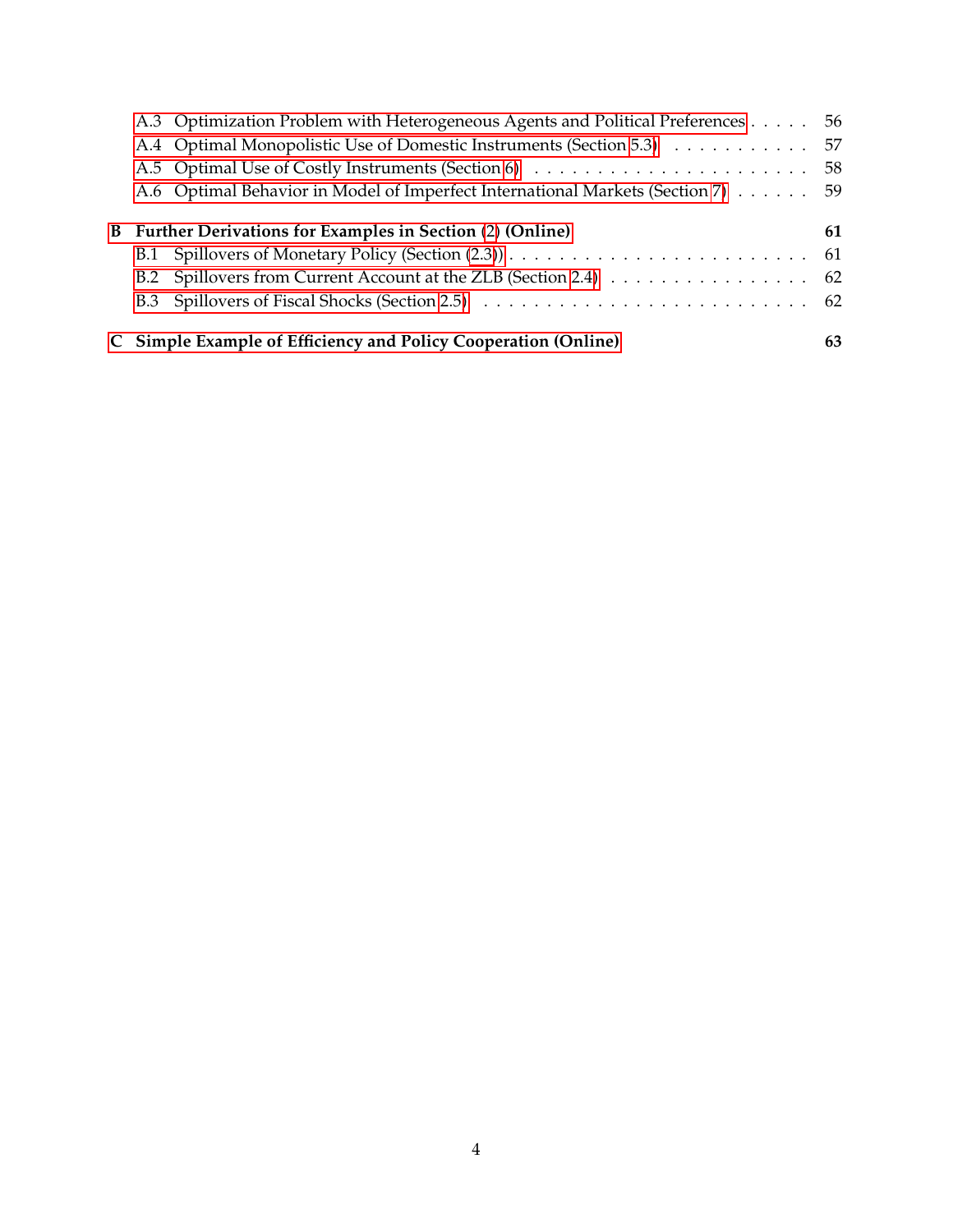# <span id="page-4-0"></span>**1 Introduction**

In a globally integrated economy, national economic policies regularly lead to international spillover effects, i.e. general equilibrium effects on other countries. These are frequently large and lead to considerable controversy. For example, the Brazilian finance minister Guido Mantega has used the term "currency wars" to describe the effects of US monetary easing on the country's exchange rate (see [Wheatley and Garnham, 2010\)](#page-52-0). Other recent national policies that have led to international controversy include the large reserve accumulation by China and other Asian countries, the capital flow management policies by emerging market economies such as Brazil, as well as spillovers from monetary and exchange rate policy in the US, Japan, Switzerland, the euro area and China. These spillovers have frequently triggered calls for greater international policy cooperation.<sup>[1](#page-4-1)</sup>

However, the premise of successful cooperation among sovereign nations is that the uncooperative equilibrium is Pareto inefficient, i.e. that there is a way of making some countries better off without hurting others. Even though international spillover effects may trigger controversy, this does not necessarily mean that they are Pareto inefficient and that there is scope for cooperation.

The main contribution of this paper is a *first welfare theorem for open economies* that defines an efficient benchmark. At the same time, the theorem spells out the conditions that need to be violated to generate inefficiency and scope for cooperation. The conditions are that (i) policymakers act competitively in the international market, (ii) policymakers have sufficient policy instruments to target the *external* transactions of their country and (iii) international markets are free of imperfections. This narrows down the circumstances that are worth expending diplomatic efforts on and channels the debate on international policy cooperation into those areas where it can bear fruit. If the three conditions are met or have been successfully addressed via policy cooperation, then allocations – and spillovers – are Pareto efficient, and any attempts at further cooperation are futile. This result is counter to the intuition of many commentators and policymakers who suggest that spillovers always call for cooperation.

There are two important deviations of our theorem from the standard first welfare theorem: First, we study the equilibrium in a world economy in which two layers of agents in each country interact with each other – optimizing private agents and policymakers. Secondly, our theorem applies even if each individual country suffers from a wide range of domestic market imperfections and targeting problems.<sup>[2](#page-4-2)</sup> In other words, we find that a global planner who has access to the same policy instruments as national policymakers and who is subject to the same domestic market imperfections and targeting problems cannot improve outcomes if the conditions of our welfare theorem are met.

We develop our results in an Arrow-Debreu-style framework that is general enough to nest a wide range of open economy models in both macroeconomics and trade theory. If we impose the three efficiency conditions stated above, we observe that we can solve the domestic optimization problem of private agents and the policymaker in each country and express the welfare of country *i* as a reduced-form function  $V^i\left(\cdot\right)$  that only depends on the country's international transactions. We

<span id="page-4-1"></span><sup>&</sup>lt;sup>1</sup>For a detailed discussion of the policy perspective, see e.g. [IMF](#page-51-0) [\(2012\)](#page-52-1), [Ostry et al.](#page-52-1) (2012), [Aizenman](#page-50-0) [\(2016\)](#page-50-0), [Blan](#page-50-1)[chard](#page-50-1) [\(2016\)](#page-50-1), [Frankel](#page-51-1) [\(2016\)](#page-51-1) and [Ostry and Ghosh](#page-52-2) [\(2016\)](#page-52-2).

<span id="page-4-2"></span> $^{2}$ In fact, our welfare theorem also applies in other settings in which two layers of optimizing agents interact, e.g. firms and their individual workers in organizational economics.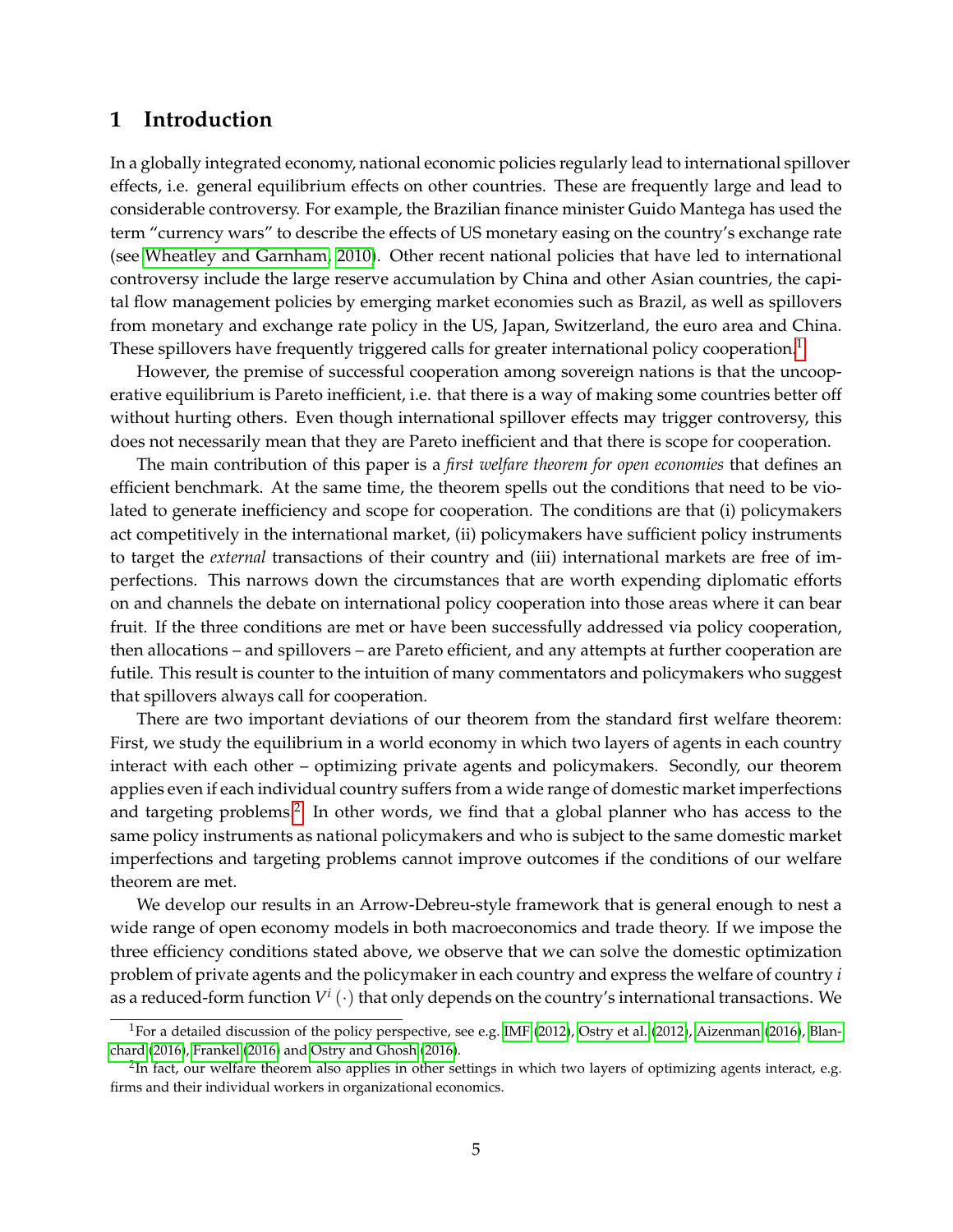can then view the policymakers of different countries as competitive agents in a well-functioning global market and apply the logic of the traditional first welfare theorem to these reduced-form welfare functions. International spillover effects in such a setting constitute pecuniary externalities that are mediated through world market prices, i.e. they are equivalent to wealth transfers and are thus Pareto efficient.[3](#page-5-0)

Two corollaries are useful in simplifying numerical applications of international policy cooperation problems when our theorem applies: first, the domestic allocation of each country and the international allocation can be solved in two separate steps; and secondly, solving for the uncoordinated equilibrium of a global economy is equivalent to solving the corresponding planning problem.

We provide examples of current account intervention, monetary policy, fiscal policy, macroprudential policy/capital controls, and exchange rate management and show that the resulting spillovers are consistent with Pareto efficiency when the three conditions are satisfied. In other words, whether the international spillovers of national economic policies are efficient or not and whether they call for cooperation or not does not depend on the specific policy but on whether the environment in which it is conducted meets the specified conditions.

As in all applications of the first welfare theorem in the literature, the efficiency conditions stated in the theorem are never met 100% in practice. A second important contribution of our paper is thus to relax each of the conditions one-by-one and study the lessons for international policy cooperation. We also illustrate these lessons in simple and tangible analytic examples for each case. Furthermore, to relate our framework to the existing literature on policy cooperation, we point out which of the three conditions are violated in some of the key contributions to the literature.

(i) When policymakers act strategically and exert market power over world prices, then the goal of cooperation is to restore competitive behavior. This maximizes worldwide gains from both intra- and intertemporal trade. The basic idea has been well understood since the rebuttal of mercantilism by Adam [Smith](#page-52-3) [\(1776\)](#page-52-3). This motive for cooperation underlies some of the most successful examples of economic policy cooperation in the real world, for example the WTO.<sup>[4](#page-5-1)</sup> We study this motive for intervention by considering a policymaker in a large economy who rationally internalizes the slope of the rest-of-the-world excess demand curve. Our Arrow-Debreu-style framework delivers general conditions for the direction of monopolistic intervention that unify the results in the trade and international finance literature and that are useful for detecting monopolistic behavior. We also show that a national policymaker would never use domestic policies for monopolistic reasons when external policy instruments are available – distorting external trade via domestic instruments is always a second-best.<sup>[5](#page-5-2)</sup> Furthermore, we demonstrate that it is generi-

<span id="page-5-0"></span> $3$ Technically, we also need to impose a fourth condition for our welfare theorem to hold – that the preferences of policymakers are locally non-satiated. We do not highlight this condition since it does not seem to play a major role in problems of international policy cooperation.

<span id="page-5-1"></span><sup>4</sup>See e.g. [Bagwell and Staiger](#page-50-2) [\(1999,](#page-50-2) [2002,](#page-50-3) [2010\)](#page-50-4) for an extensive treatment of modern optimal tariff theory in the context of international trade, or [Staiger and Sykes](#page-52-4) [\(2010\)](#page-52-4) and [Costinot et al.](#page-51-2) [\(2014\)](#page-51-2) for recent contributions that focus on intertemporal rather than intratemporal trade.

<span id="page-5-2"></span> $5$ This finding is similar to the optimal targeting principle by [Bhagwati and Ramaswami](#page-50-5) [\(1963\)](#page-50-5). Some of the literature on international cooperation of specific policy instruments, e.g. monetary or fiscal policy, takes it as a given that other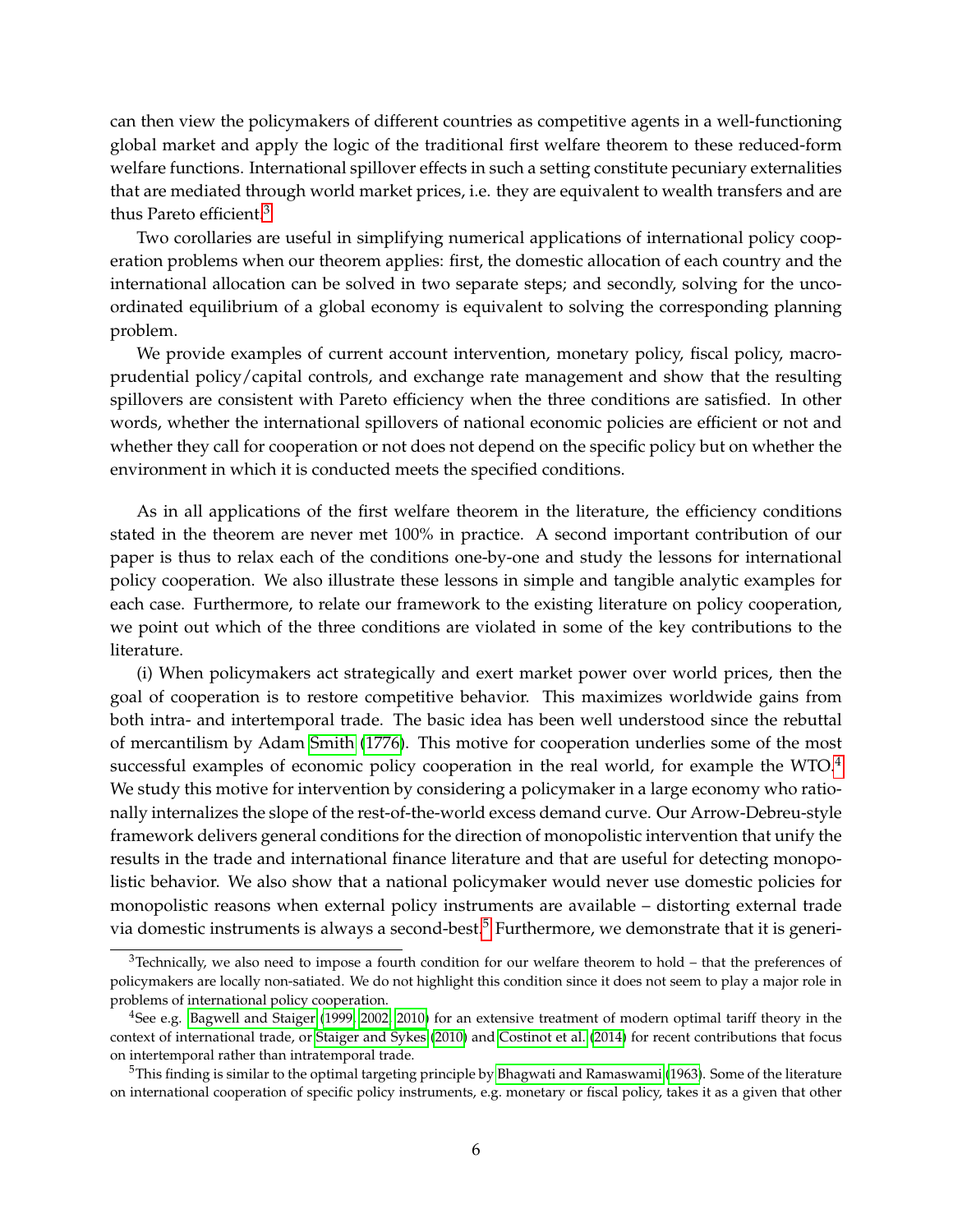cally impossible to distinguish monopolistic intervention from intervention that corrects domestic market imperfections – it is always possible to construct welfare functions that mimic a given monopolistic intervention as corrective for some domestic objective.

(ii) When policymakers have imperfect external instruments, they cannot optimally target their countries' external transactions. Examples include tariff or capital control instruments that are missing, costly to impose, too coarse, subject to fiscal considerations, or commitment problems, etc. In all these cases, domestic policymakers do not have sufficient control over the external allocations chosen by private agents. Cooperation then aims to use the existing set of policy instruments more efficiently. We describe two tangible examples. *Sharing the regulatory burden* is desirable when some countries with better, less costly, or less restricted instruments can assist those with worse instruments. For example, if a country experiences externalities from capital inflows but has no instrument to control them, welfare is improved if other countries control their capital outflows. A practical example are the reciprocity clauses in Basel III. *Wasteful competitive intervention* occurs when competing policy interventions of multiple countries are costly to implement but have offsetting effects. In that case, it is desirable to reduce the intervention to conserve on the wasteful competition. Additionally, when external instruments are imperfect, a country's policymaker will generically distort domestic policies in pursuit of her external objectives, and global cooperation also needs to include cooperation over domestic policies.

Policy cooperation under imperfect instruments has a rich intellectual tradition, going back to the targets and instruments approach of [Tinbergen](#page-52-5) [\(1952\)](#page-52-5) and [Theil](#page-52-6) [\(1968\)](#page-52-6). They observed in a reduced-form setting without optimizing private agents that imperfect or incomplete instruments may give rise to a role for economic policy cooperation. In our paper, we embed the Tinbergen-Theil approach into a general equilibrium framework in which optimizing individual agents interact in a market setting. This leads to a number of novel findings. First, we show that many of the spillover effects that would suggest a role for cooperation in the Tinbergen-Theil framework actually constitute efficient pecuniary externalities. Once the optimizing behavior of private agents is taken into account, a wide range of spillovers can be considered as efficient. Secondly, monopoly power and international market imperfections create independent roles for cooperation even if policy instruments are complete – a fact that was not considered by Tinbergen and Theil.<sup>[6](#page-6-0)</sup>

(iii) When the international market is subject to imperfections, global cooperation is generically necessary since the imperfections are outside of the domain of the policymakers of individ-ual countries.<sup>[7](#page-6-1)</sup> We focus on market imperfections that can be captured by constraints on prices or quantities of goods traded in the international market. This encompasses classic global externalities such as pollution, price stickiness, pecuniary externalities and exogenous market incomplete-

policy instruments to target external transactions more directly are not available. See e.g. [Persson and Tabellini](#page-52-7) [\(1995\)](#page-52-7) for a survey. [Corsetti et al.](#page-50-6) [\(2011\)](#page-50-6) provide a detailed summary of the implications for monetary policy in open economies. [Farhi and Werning](#page-51-3) [\(2012\)](#page-51-3) emphasize this motive for cooperation in a multi-country New Keynesian framework.

<span id="page-6-0"></span><sup>&</sup>lt;sup>6</sup>For a modern exposition of the targets-and-instruments motive of international policy cooperation see Chapter 3 of [Ghosh and Masson](#page-51-4) [\(1994\)](#page-51-4). In the more recent literature, [Jeanne](#page-51-5) [\(2014\)](#page-51-5) provides an interesting example where the cooperation of macroprudential policies is warranted because of missing external policy instruments.

<span id="page-6-1"></span> $7$ Recent applications in which international market imperfections create a case for cooperation include [Bengui](#page-50-7) [\(2013\)](#page-50-7) who analyzes the need for cooperation on liquidity policies when global markets for liquidity are incomplete, and [Jeanne](#page-51-5) [\(2014\)](#page-51-5) who analyzes a world economy in which agents are restricted to trading bonds denominated in the currency of a single country.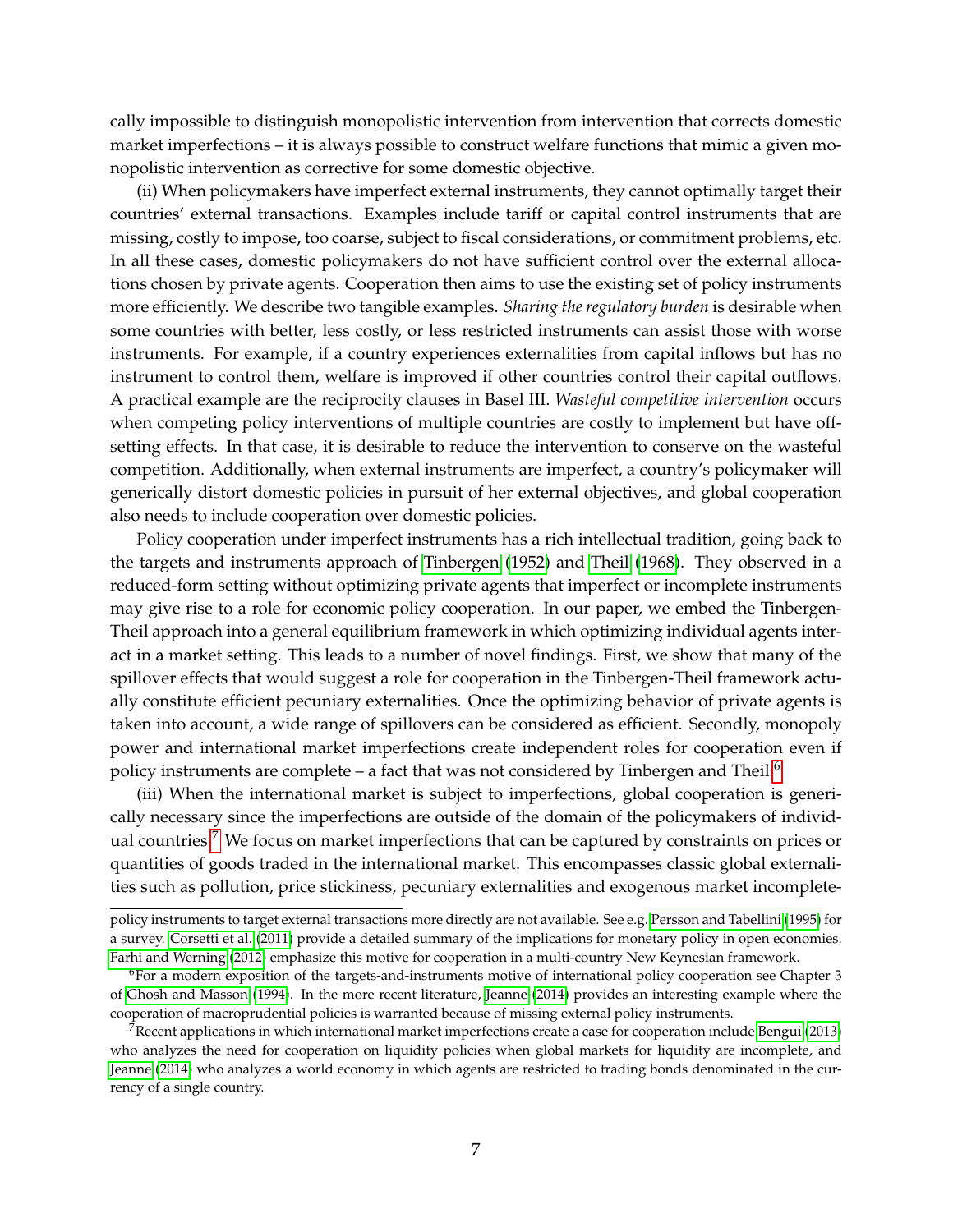ness.[8](#page-7-2) The general insight is that global cooperation is useful when it improves the functioning of the price mechanism, e.g. if there are unpriced technological externalities, sticky prices, or pecuniary externalities due to financial constraints. A classic example are global environmental externalities. By contrast, the uncoordinated equilibrium is constrained efficient and there is no scope for global cooperation when there are exogenous restrictions on trade that do not depend on prices, for instance if markets for real goods are simply missing.

The remainder of the paper is structured as follows: Section [2](#page-7-0) describes examples of shocks and policy responses that have led to spillovers in recent years, including several cases that have given rise to controversy. A reader who is mainly interested in the technical contribution of the paper can go directly to Sections [3](#page-18-0) and [4,](#page-21-0) which introduce our general model setup and examine its welfare properties, stating the general conditions under which spillovers are efficient. Sections [5](#page-29-0) to [7](#page-41-0) examine the case for international policy cooperation to (i) rule out monopolistic behavior and to address imperfections in (ii) external policy instruments and (iii) international markets. Online Appendix [C](#page-62-0) illustrates the main efficiency result of the paper and the three cases for cooperation in a simple and teachable two-period example.

# <span id="page-7-0"></span>**2 Examples of Spillovers**

This section formalizes several tangible examples of international spillovers, starting with the spillovers of a real shock and then focusing on policy spillovers. Given the optimizing behavior of policymakers, any change in policy must be driven by a change in fundamentals. We characterize spillovers by describing how a change in fundamentals shifts a country's net demand curve for international transactions. In each example, we assume that policymakers are optimizing domestic welfare while acting with benign neglect towards international prices. This can be either because the country in question is atomistic and has no effects on international prices or because the country acts with "benign neglect" towards international prices because of an implicit or explicit international agreement, as we will discuss in further detail below. If the country in question is non-atomistic, the shifts in its demand curve will also leads to general equilibrium adjustments. We will describe these under the standard assumption that the excess demand function of the rest of the world is downward-sloping for each good.

# <span id="page-7-1"></span>**2.1 Real Spillovers**

For our first example, assume a simple two-period world economy in which there is a single consumption good and intertemporal trade. Consider a country *i* that is inhabited by a representative

<span id="page-7-2"></span> ${}^{8}$ Many of the insights of the rich literature on market imperfections in general equilibrium models apply if we reinterpret (i) the policymakers in each country as individual agents who interact in the international market and (ii) the external instruments of each policymaker as commodity taxes than can be controlled by a planner. See for example [Arrow](#page-50-8) [\(1969\)](#page-50-8) for the classic externalities problem, [Geanakoplos and Polemarchakis](#page-51-6) [\(1986\)](#page-51-6) and [Greenwald and Stiglitz](#page-51-7) [\(1986\)](#page-51-7) for pecuniary externalities under incomplete financial markets, and [Farhi and Werning](#page-51-8) [\(2016\)](#page-51-8) for aggregate demand externalities under price stickiness.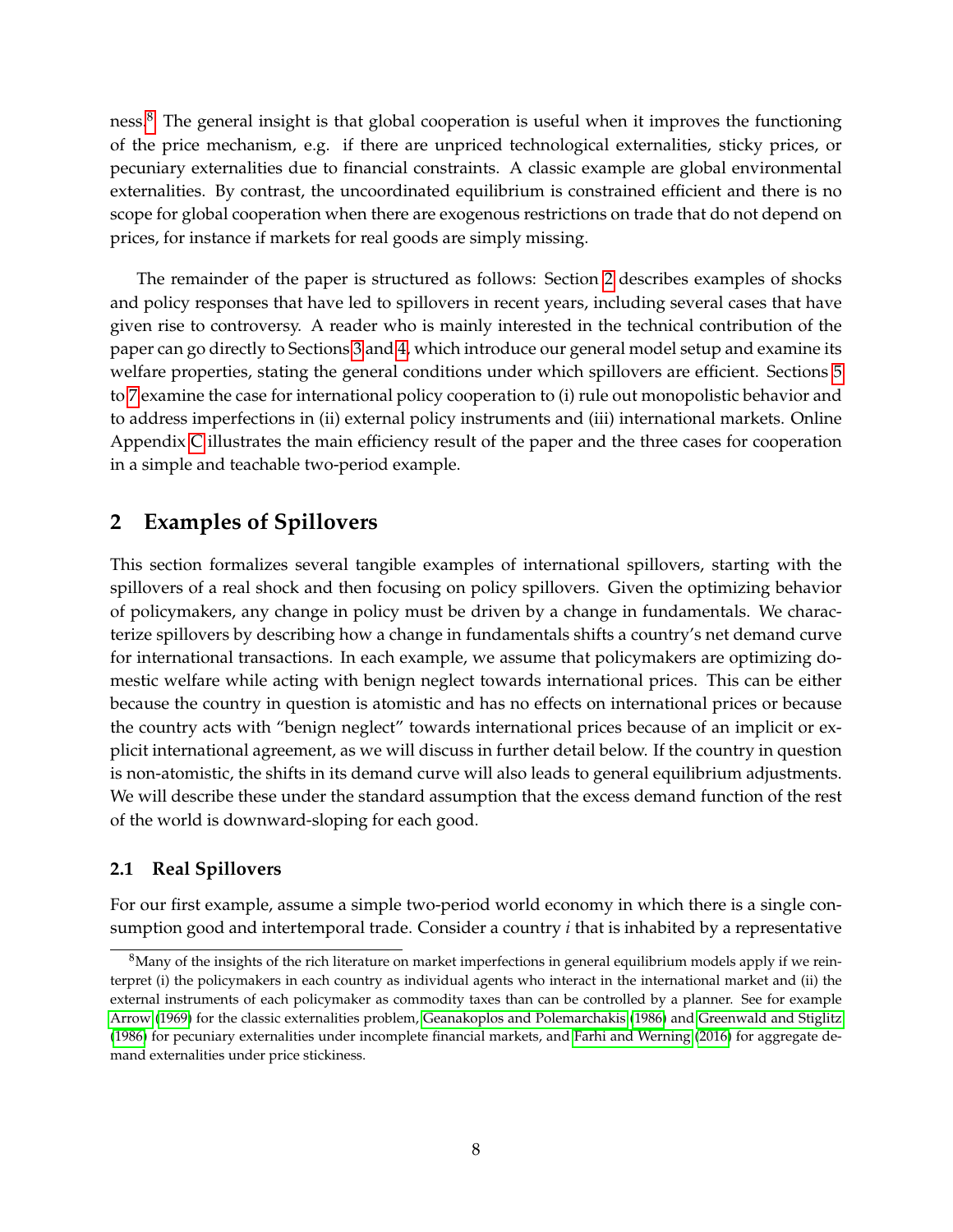agent who chooses how to allocate consumption across the two periods

$$
\max_{c_0^i, c_1^i, m_0^i, m_1^i} U^i = u(c_0^i) + u(c_1^i) \qquad \text{s.t.} \qquad \begin{aligned} c_0^i &= y_0^i + m_0^i \\ c_1^i &= y_1^i + m_1^i \\ m_0^i + m_1^i / R &\le 0 \end{aligned}
$$

where  $c_t^i$  and  $y_t^i$  denote consumption and output,  $m_t^i \geq 0$  denotes net imports (or, if negative, exports) of the consumption good or equivalently capital inflows (outflows), and *R* is the relative intertemporal price of consumption goods in period 0 vs. period 1 or, equivalently, the gross world interest rate. The period utility functions are given by  $u(c) = c^{1-\theta}/(1-\theta)$ . The optimization problem is subject to two domestic budget constraints for a given level of net imports in each period, plus a dynamic budget constraint that reflects the intertemporal external budget constraint.

**Reduced-Form Welfare Functions** We reformulate this setup in vector notation, which will nest into our general framework below. Let us call the column vectors  $m^i = (m_0^i, m_1^i)^T$  and  $x^i = (c_0^i, c_1^i)$ the external and domestic allocation of country *i*, and let us define the international price vector  $Q = (1, 1/R)$ . Then we can denote the reduced-form welfare of the representative agent for a given external allocation *m<sup>i</sup>* by the function

$$
V^i\left(m^i\right) = u\left(y_0^i + m_0^i\right) + u\left(y_1^i + m_1^i\right)
$$

The representative agent in country *i* solves the optimization problem

$$
\max_{m^i} V^i \left( m^i \right) \qquad \text{s.t.} \qquad Q \cdot m^i \le 0
$$

Assigning shadow price  $\lambda^i$ , this yields the optimality condition

$$
V_m^i = \lambda^i Q^T \qquad \text{or, equivalently,} \qquad \frac{u'(c_0^i)}{u'(c_1^i)} = R \tag{1}
$$

where  $V_m^i = \frac{\partial V^i}{\partial m^i} = \left(u'\left(c_0^i\right), u'\left(c_1^i\right)\right)^T$  denotes the vector of marginal utilities of net imports. The first equation describes optimality in vector notation: the marginal utility of each type of imports equals its market price times the (scalar) shadow price of wealth. The second equation is obtained by substituting out the shadow price: the representative agent equates his intertemporal marginal rate of substitution (MRS) to the common world interest rate. The optimality condition together with the external budget constraint can be solved for

$$
m_0^i = \frac{y_1^i R^{-\frac{1}{\theta}} - y_0^i}{1 + R^{\frac{\theta - 1}{\theta}}} = -\frac{m_1^i}{R}
$$
 (2)

In short, optimal consumption smoothing implies greater net imports the higher the (properly discounted) gap between output in periods 0 and 1.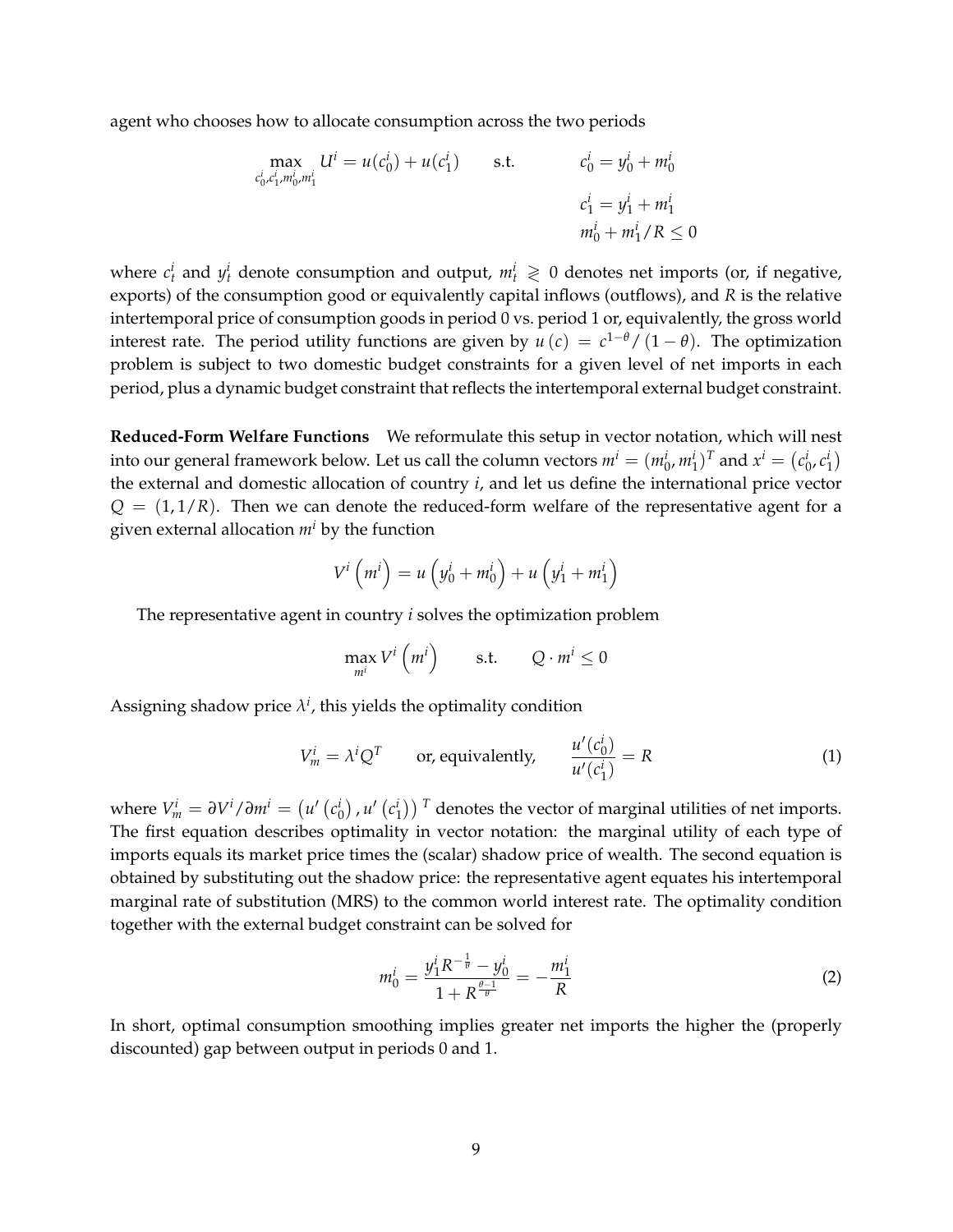**Spillovers of Endowment Shocks** An endowment shock creates international spillover effects by shifting the demand curves of the representative agent (for given international prices) by

$$
\left. \frac{dm^i}{dy_0^i} \right|_Q = \left( \begin{array}{c} -s \\ Rs \end{array} \right) \qquad \text{where} \qquad s = \frac{1}{1 + R^{\frac{\theta - 1}{\theta}}}
$$

A positive period 0 endowment shock  $dy^i_0$  will lead to a reduction in demand for net imports/capital inflows at date 0 and vice versa at date 1. In the general equilibrium of the world economy, this will translate into smaller date 0 net inflows and (unless country *i* is a small open economy) into a lower world interest rate, as we will describe in further detail in the ensuing section. These quantity and price adjustments represent one of the simplest examples of global spillover effects.

The spillovers affect the welfare of other countries disparately depending on their financial position: borrowing countries benefit from the lower world interest rate, whereas lending countries will be hurt.

#### <span id="page-9-0"></span>**2.2 Spillovers of Current Account Intervention**

We extend the example in Section [2.1](#page-7-1) by assuming a very simple motive for policy intervention in the current account: learning-by-exporting externalities.<sup>[9](#page-9-1)</sup> Specifically, assume that period 1 output is a function of aggregate period 0 net exports  $y_1^i = y_1^i$   $\left(-M_0^i\right)$  that is continuous and increasing *y<sup>i</sup>'* (−*Mi*<sub>0</sub>) > 0, capturing that higher aggregate net exports increase growth. We use upper-case letters  $M_t^i$  to distinguish aggregate imports from individual-level imports  $m_t^i$  since individual agents take aggregate allocations as given. In equilibrium, however, aggregate allocations equal individual allocations  $M_t^i = m_t^i$ . Using this notation, the reduced-form welfare function of country *i* given a pair of individual and aggregate external allocations  $(m^i, M^i)$  is

$$
V^{i} (m^{i}, M^{i}) = u (y_{0}^{i} + m_{0}^{i}) + u (y_{1}^{i}(-M_{0}^{i}) + m_{1}^{i})
$$

A policymaker who can regulate the external transactions of individual agents and internalizes that  $m^i = M^i$  will solve the optimization problem

$$
\max_{M^i} V^i \left( M^i, M^i \right) \qquad \text{s.t.} \qquad Q \cdot M^i \le 0 \tag{3}
$$

Assigning shadow price  $\Lambda^i$ , the optimality condition is

<span id="page-9-2"></span>
$$
V_m^i + V_M^i = \Lambda^i Q^T \qquad \text{or, equivalently,} \qquad \frac{u'(c_0^i)}{u'(c_1^i)} = R + y_1^{i'}(-M_0^i)
$$
 (4)

The first equation in [\(4\)](#page-9-2) states that the policymaker equates the sum of the private and uninternalized social marginal utility of imports to the world market price. In the second equation, this is re-written in terms of the MRS of private agents – recall that  $y_1^{i'} > 0$  so the policymaker increases the MRS of private agents, encouraging them to export in period 0 in order to benefit from the learning externalities.

<span id="page-9-1"></span><sup>&</sup>lt;sup>9</sup>For a strand of literature that postulates that learning effects have been an important driver for countries that engaged in current account intervention, esp. in East Asia, see for example [Rodrik](#page-52-8) [\(2008\)](#page-52-8), [Benigno and Fornaro](#page-50-9) [\(2014\)](#page-50-9) and [Korinek and Serven](#page-52-9) [\(2016\)](#page-52-9).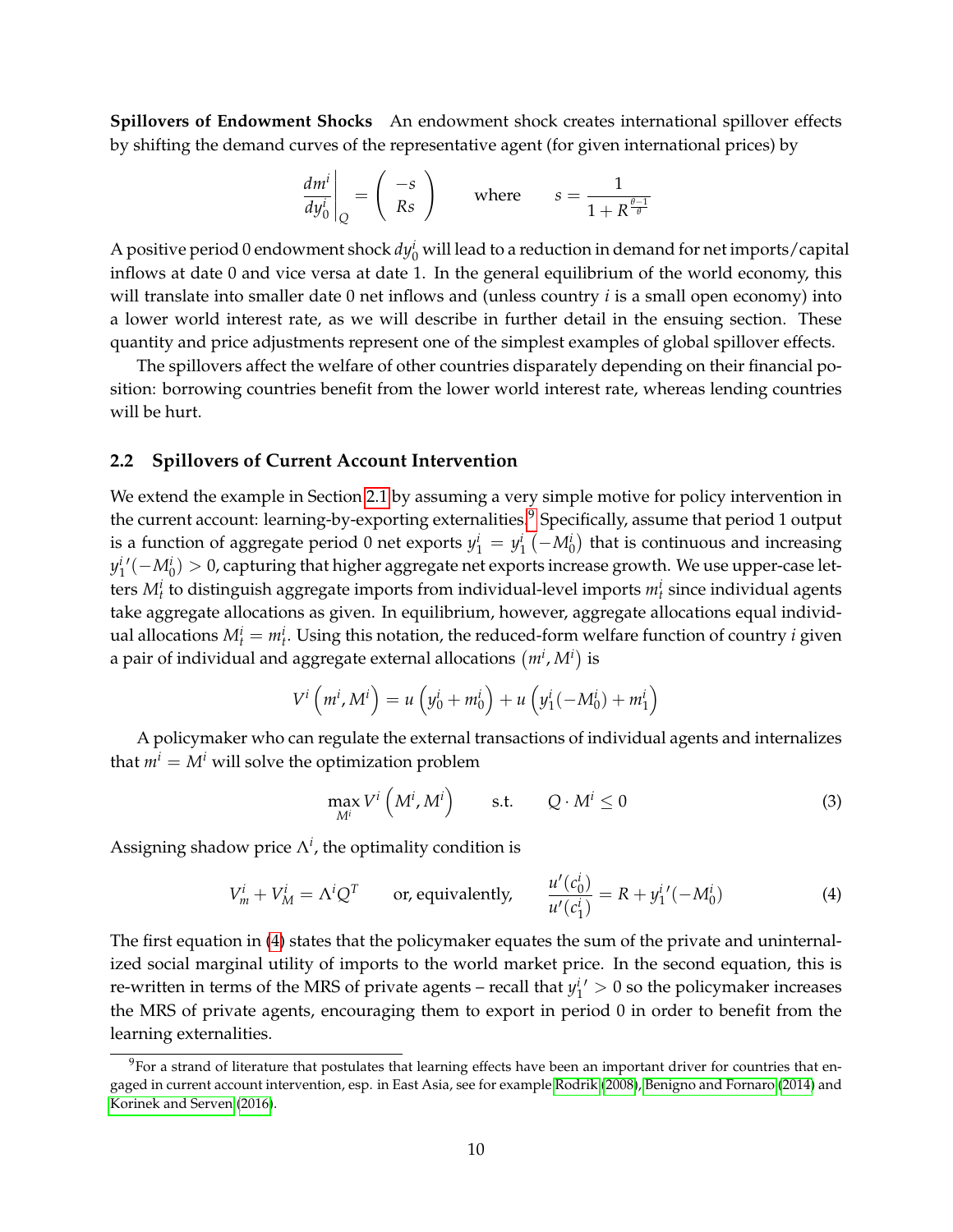Let us express the policymaker's intervention in terms of tax instruments  $\tau^i = (\tau^i_0, \tau^i_1)$  on the external transactions of private agents  $m^i$ . Tax revenue is rebated as a lump-sum transfer  $T^i$  so the external budget constraint of private agents takes the form  $\frac{Q}{1-\tau^i} \cdot m^i \leq T^i$  and the optimality condition of private agents is  $(1 - \tau^i) V_m^i = \lambda_e^i Q$  (where all vector multiplications and divisions are element-by-element unless indicated by the inner product operator, e.g. in *Q* · *m<sup>i</sup>* ). The optimal tax vector equates this private optimality condition to the policymaker's optimality condition [\(4\)](#page-9-2)

<span id="page-10-3"></span>
$$
\tau^{i} = -\left(\frac{V_{M}^{i}}{V_{m}^{i}}\right)^{T} = \left(y_{1}^{i'} \cdot \frac{u'(c_{1}^{i})}{u'(c_{0}^{i})}, 0\right)
$$
(5)

The policymaker subsidizes period 0 exports  $\tau_0^i > 0$  (or, equivalently, taxes imports) and sets  $\tau_1^i \equiv 0$  in period 1 since there are no further externalities. She could also use quantity interventions and set period 0 net exports to the optimal level  $M_0^i$  to internalize the externalities. Under closed capital accounts, this is equivalent to accumulating  $-M_0^i$  in foreign reserves.

**Policy Spillovers of Current Account Intervention** Greater intervention  $d\tau_0^i$  leads to a negative shift in the import demand curve in period 0 and vice versa in period 1. Under log-utility  $u(c)$  = log *c*, the spillovers are particularly simple,

<span id="page-10-2"></span>
$$
\left. \frac{dm^i}{d\tau_0^i} \right|_Q = \left( \begin{array}{c} -s \\ Rs \end{array} \right) \qquad \text{where} \qquad s = \frac{y_0^i + y_1^i / R}{\left(2 - \tau_0^i\right)^2} \tag{6}
$$

In global equilibrium, other countries will import more in period 0 and less in period 1. Unless country *i* is small, world prices adjust, i.e. the interest rate *R* declines, and the welfare of other countries increases or decreases depending on whether they are borrowers or lenders.

#### <span id="page-10-0"></span>**2.3 Spillovers of Monetary Policy**

We extend the example in Section [2.1](#page-7-1) to study monetary policy. We follow [Woodford](#page-52-10) [\(2003\)](#page-52-10) in considering a cash-less economy in which a monetary policymaker sets a domestic interest rate. To create a role for a domestic interest rate that differs from the world interest rate, we add non-traded goods to the setup of the previous section and assume that agents consume a Cobb-Douglas consumption basket  $c_t^i = (c_{T,t}^i)^\gamma (c_{N,t}^i)^{1-\gamma}$  of traded and non-traded goods each period. For simplicity we assume that the period utility function over this basket is  $u(c_t^i) = \log c_t^i$ .

Private agents in country *i* receive endowments of both traded and non-traded goods  $y^i_{T,t}$  and  $y_{N,t}^i$  at  $t = 0$ , 1 that trade at domestic prices  $p_{T,t}^i$  and  $p_{N,t}^i$  respectively. The price of a unit of the optimal consumption basket is  $P_t = (p_{T,t}/\gamma)^{\gamma} (p_{N,t}/1-\gamma)^{\gamma}$ . Private agents trade bonds denoted in international markets that are denominated in traded goods at the world interest rate is *R*, and *d i* units of a domestic bond that are denominated in units of the domestic consumption basket and pay the domestic gross interest rate *S i* . The monetary policymaker in country *i* sets this interest rate so as to keep the domestic price index constant over time, w.l.o.g. at  $P_t \equiv 1$ . The full optimization is reported in the appendix. As we derive in detail there, the optimal domestic gross interest rate that achieves the policymaker's price stabilization objective is

<span id="page-10-1"></span>
$$
S^i = \left(\frac{c_{T,1}^i}{c_{T,0}^i}\right)^\gamma \left(\frac{c_{N,1}^i}{c_{N,0}^i}\right)^{1-\gamma} = R^\gamma \cdot \left(\frac{y_{N,1}^i}{y_{N,0}^i}\right)^{1-\gamma} \tag{7}
$$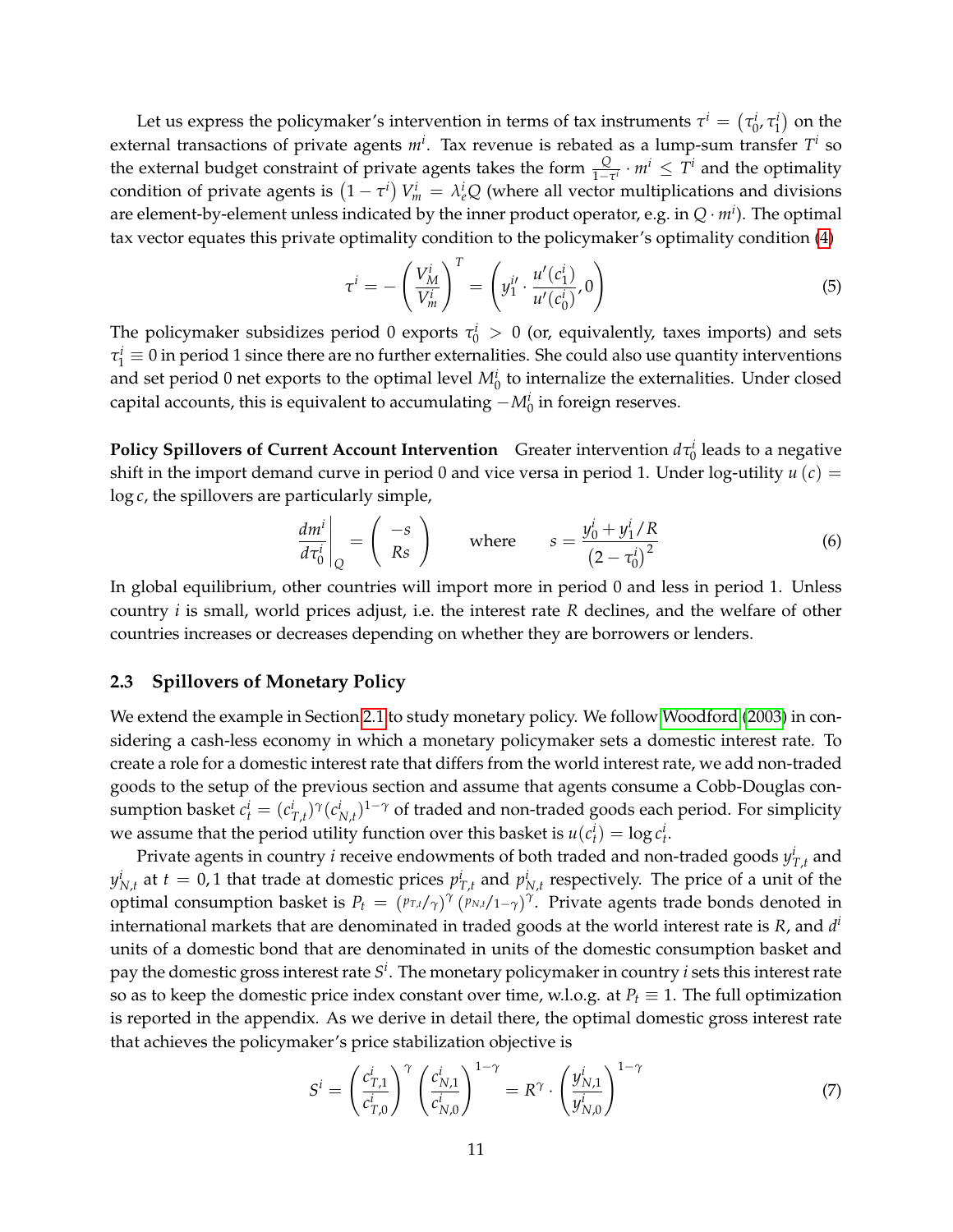where the second step follows from market clearing for non-traded goods plus the Euler equation for traded goods,  $R = c_{T,1}^i/c_{T,0}^i$ . Furthermore, the country's exchange rate in a given period, i.e. the price of traded goods in terms of the domestic price index, is

<span id="page-11-2"></span>
$$
\mathcal{E}_t^i = p_{T,t}^i = \gamma \left( c_{N,t}^i / c_{T,t}^i \right)^{1-\gamma} \tag{8}
$$

**Monetary Policy Response to Shocks and Spillovers** Now consider a shock to the period 0 endowments of the domestic agent  $dy_0 = dy_{T,0}^i = dy_{N,0}^i > 0$ . In response to this shock, the monetary policymaker will adjust the domestic interest rate by

$$
\frac{dS^{i}}{dy_{0}} = - (1 - \gamma) R^{\gamma} \left( y_{N,1}^{i} \right)^{1 - \gamma} \left( y_{N,0}^{i} \right)^{-\gamma} < 0
$$

In other words, it accommodates the positive supply shock by a lower domestic interest rate to avoid domestic deflation. At the same time, private agents respond to the shock by saving some of the additional income abroad, as in our previous example of real spillovers,

$$
\left. \frac{dm^i}{dy_0} \right|_Q = \left( \begin{array}{c} -s \\ Rs \end{array} \right) \qquad \text{where} \qquad s = \frac{1}{1+R}
$$

Furthermore, the country's exchange rate in the two periods will adjust by

$$
\left. \frac{d\mathcal{E}^i}{dy_0} \right|_Q = (1 - \gamma) \left( \begin{array}{c} \mathcal{E}_0^i \left[ 1/y_{N,0}^i - \frac{R}{1+R}/c_{T,0}^i \right] \\ -\frac{R}{1+R} \mathcal{E}_1^i/c_{T,1}^i \end{array} \right)
$$

For typical parameterizations, the square brackets are positive and the exchange rate depreciates in period 0. It always appreciates in period 1.

*Remark.* The given example of monetary policy is particularly simple – money is neutral, and optimal monetary policy simply ensures price stability while maintaining the first-best real allocation. It is more appropriate to describe the spillovers as arising from the underlying shocks, as we have done above, than from the monetary policy. However, this basic principle holds for any model of optimal policy: policy adjustment are driven by shocks, and ultimately all resulting general equilibrium adjustments result from the shocks. For example, in the context of monetary policy, it does not matter if the shocks under consideration are supply shocks, demand shocks, cost-push shocks or shocks to preferences, and if the equilibrium adjustments only involve prices or also quantities in models of nominal stickiness, as in the following section. All of these cases nest into our general model setup, as we will see in Section [3.](#page-18-0)

#### <span id="page-11-0"></span>**2.4 Spillovers from Current Account Intervention at the ZLB**

This section extends our monetary policy example by imposing a zero lower bound (ZLB) constraint on the domestic nominal interest rate and studying the real implications, the resulting opti-mal current account policy and the spillovers it gives rise to.<sup>[10](#page-11-1)</sup> The ZLB constraint on the domestic

<span id="page-11-1"></span> $10A$  complementary analysis of prudential (as opposed to stimulative) capital account interventions in a small open economy due to aggregate demand externalities at the ZLB is provided in Section 5.2 of [Farhi and Werning](#page-51-8) [\(2016\)](#page-51-8).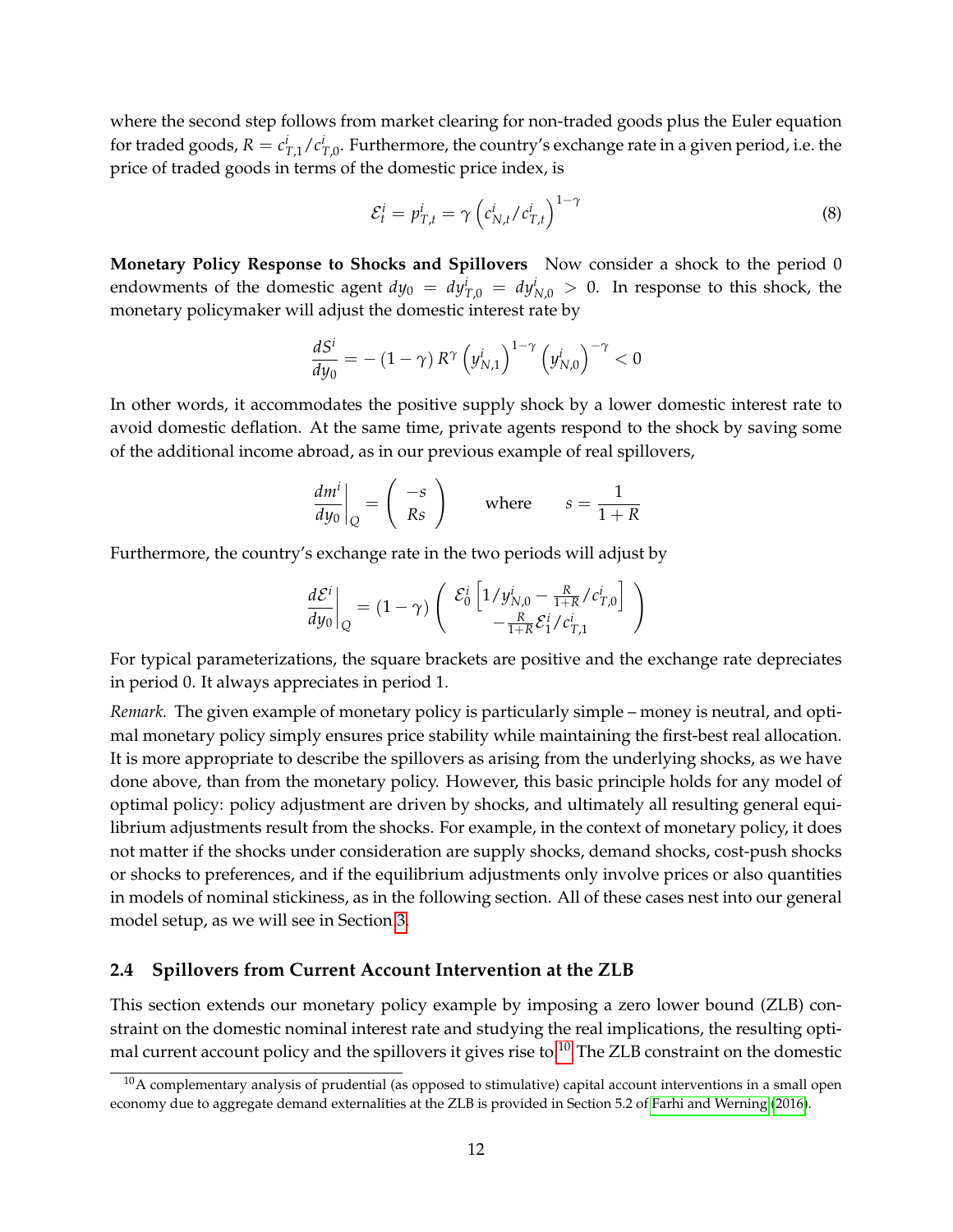net interest rate corresponds to a constraint on the gross interest rate of

<span id="page-12-1"></span>
$$
S^i \ge 1 \tag{9}
$$

This constraint is commonly motivated by the existence of cash that delivers zero net returns as an alternative savings vehicle. If the optimal interest rate [\(7\)](#page-10-1) violates this constraint, then the first-best allocation is no longer feasible.<sup>[11](#page-12-0)</sup>

To model the implications, we follow the New-Keynesian literature and model period 0 output of non-traded goods as demand-determined. We assume that individual agents have the utility function

$$
U^i = u\left(c_0^i\right) - d\left(\ell_0^i\right) + u\left(c_1^i\right)
$$

where  $c_t^i$  continues to be consumption of the composite final good and  $\ell_0^i$  is labor supplied in period 0. We assume a continuum  $z \in [0, 1]$  of monopolistic intermediate goods producers in the first period  $t = 0$  who each hire labor at the market wage  $w_0^i$  to produce the demanded amount of an intermediate good of variety *z* according to the linear function  $y_{N,0}^{iz} = \ell_0^{iz}$ , where labor market clearing requires  $\int \ell_0^{iz} dz = \ell_0^i$ . The intermediate goods are combined to produce the period 0 non-traded good using a CES production function

$$
y_{N,0}^i = \left(\int_0^1 \left(y_{N,0}^{iz}\right)^{\frac{\varepsilon-1}{\varepsilon}} dz\right)^{\frac{\varepsilon}{\varepsilon-1}}
$$

where the elasticity of substitution satisfies  $\varepsilon > 1$ . We assume that the monopoly wedge arising from monopolistic competition is corrected by a proportional subsidy  $\frac{1}{\varepsilon-1}$  that is financed by a lump-sum tax on producers. Intermediate firms are collectively owned by private agents, so the period 0 wage income and profits of private agents equal non-traded output  $w_0\ell^i_0+\pi^i_0=p^i_{N,0}y^i_{N,0}$ . Labor supply is determined by their optimality condition

$$
d'\left(\ell_0^i\right) = w_0^i u'(c_0^i)
$$

If the ZLB constraint is slack, then  $w_0^i = p_{N,0}^i$  and  $\pi_0^i = 0$ ; imposing market-clearing  $c_{N,0}^i = y_{N,0}^i = 0$  $\ell_0^i$ , the above equation simplifies to  $d'(y_{N,0}^i) = 1-\gamma/y_{N,0}^i$ , and this defines the first-best level of nontraded output  $y_{N,0}^i$ . Substituting this into the optimal interest rate rule [\(7\)](#page-10-1), the ZLB constraint is indeed slack whenever the world interest rate satisfies  $R\geq (y^{i*}_{N,0}/y^i_{N,1})^{\frac{1-\gamma}{\gamma}}$  and binding otherwise. In that case, the constrained level  $S^i = 1$  in equation [\(7\)](#page-10-1) defines the demand-determined level of output  $C_{N,0}^i < y_{N,0}^{i*}$ , which is given by

$$
C_{N,0}^i\left(M^i\right) = \left(\frac{C_{T,1}^i}{C_{T,0}^i}\right)^{\frac{\gamma}{1-\gamma}}y_{N,1}^i = \left(\frac{y_{T,1}^i + M_1^i}{y_{T,0}^i + M_0^i}\right)^{\frac{\gamma}{1-\gamma}}y_{N,1}^i
$$

Intuitively, this captures that the relative price of today's goods in terms of tomorrow's goods is too high so private agents choose to consume less than the first-best. The effect of aggregate net

<span id="page-12-0"></span> $11$ It is well known in the New Keynesian literature that the problems associated with the zero lower bound could be avoided if the monetary authority was only able to commit to a higher inflation rate. See e.g. [Krugman](#page-52-11) [\(1998\)](#page-52-11) and [Eggertsson and Woodford](#page-51-9) [\(2003\)](#page-51-9). This would restore the allocation described in Section [\(2.3\)](#page-10-0). Here we focus on the case where this is not possible, for time consistency or institutional reasons.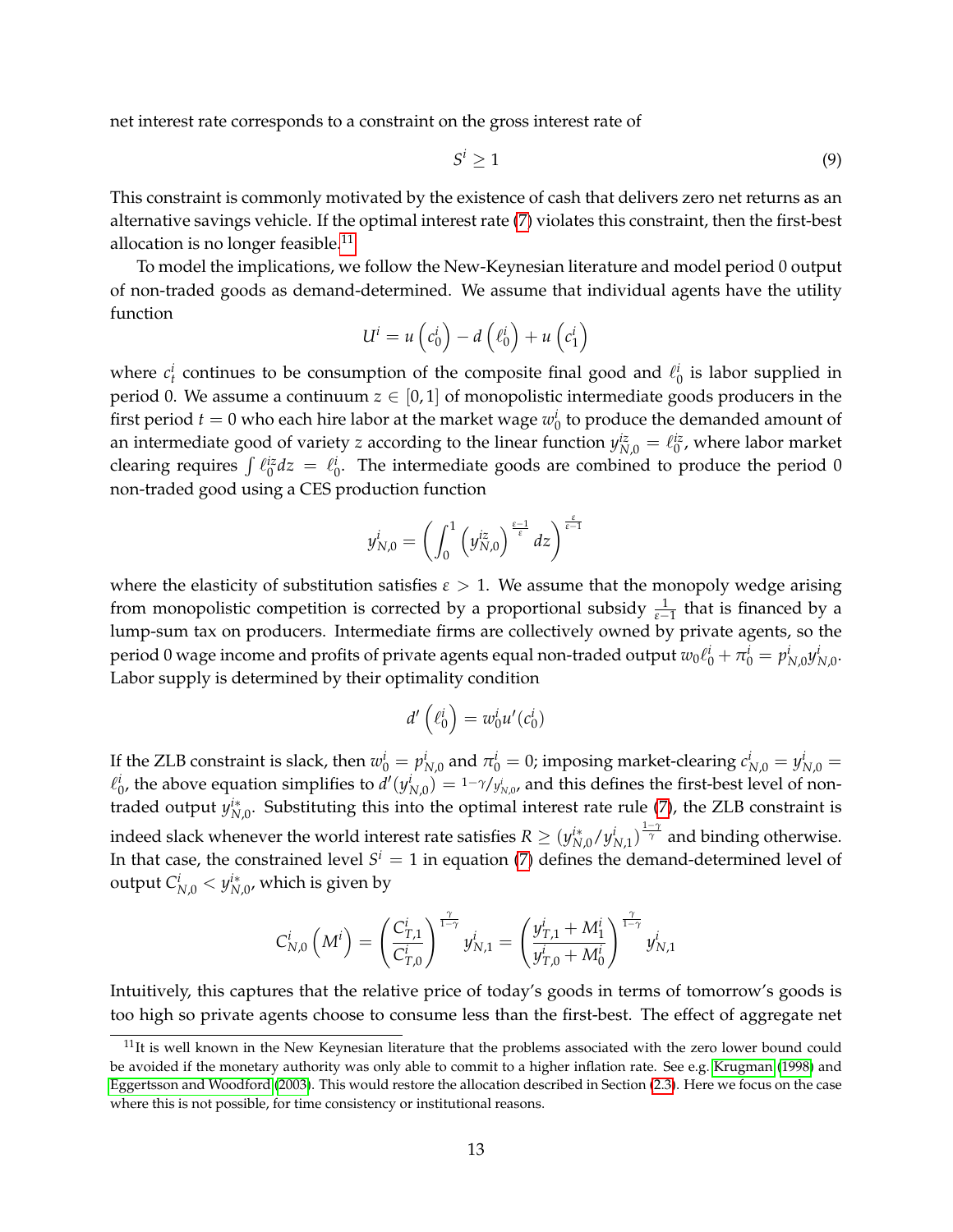imports on aggregate non-traded demand is

$$
C_{N,0}^{i\prime}\left(M^{i}\right)=\frac{\gamma}{1-\gamma}C_{N,0}^{i}\left(M^{i}\right)\cdot\left(\begin{array}{c} -1/C_{T,0}^{i}\\1/C_{T,1}^{i} \end{array}\right)
$$

The first element of this vector is negative, and the second element is positive since greater period 0 imports reduce demand for period 0 non-tradable goods and vice versa for period 1 imports.

**Optimal Policy** Since non-traded demand equals employment, the reduced-form welfare function of country *i* can be written as

$$
V^{i}\left(m^{i}, M^{i}\right) = \log\left((y_{T,0}^{i} + m_{0}^{i})^{\gamma}\left(C_{N,0}^{i}(M^{i})\right)^{1-\gamma}\right) - d\left(C_{N,0}^{i}(M^{i})\right) + \log\left((y_{T,1}^{i} + m_{1}^{i})^{\gamma}(y_{N,1}^{i})^{1-\gamma}\right)
$$
  
with 
$$
V_{M}^{i}(\cdot) = \left[(1-\gamma)\left(C_{N,0}^{i}\right)^{-\gamma} - d'\left(L^{i}\right)\right] \cdot C_{N,0}^{i}\left(M^{i}\right)
$$

The square brackets in  $V_M^i(\cdot)$  represent the labor wedge and are positive when there is a demand shortage  $C_{N,0}^i < y_{N,0}^{i*}$ . As the signs of vector  $C_{N,0}^{i'}(M^i)$  indicate, period 0 and 1 imports then generate negative and positive demand externalities, respectively. This makes it optimal to tax period 0 net imports/inflows and subsidize period 1 net imports/inflows at rates  $\tau^i = -V_M^i/V_m^{i-12,13}$  $\tau^i = -V_M^i/V_m^{i-12,13}$  $\tau^i = -V_M^i/V_m^{i-12,13}$  $\tau^i = -V_M^i/V_m^{i-12,13}$ 

**Spillovers of Current Account Intervention at the ZLB** The spillovers of the described policy consist of greater net exports in period 0 and greater net imports in period 1, which can be characterized analogously to expression [\(6\)](#page-10-2). Unless the country is a small economy, the intervention will also lead to a lower world interest rate, potentially exporting the liquidity trap to other countries (see also [Jeanne, 2009;](#page-51-10) [Caballero et al., 2015\)](#page-50-10).

#### <span id="page-13-0"></span>**2.5 Spillovers of Fiscal Shocks**

We extend our example on real spillovers to consider fiscal policy.<sup>[14](#page-13-3)</sup> Assume that private agents value private consumption and public spending  $G_t^i$  according to the utility function

<span id="page-13-4"></span>
$$
U^{i}\left(x^{i}\right) = u\left(c_{0}^{i}\right) + u\left(c_{1}^{i}\right) + \alpha u\left(G_{0}^{i}\right) + u\left(G_{1}^{i}\right)
$$
\n(10)

For simplicity, we use the same period utility  $u(\cdot)$  for both types of spending. We will vary the parameter *α* to induce shocks to the preference for fiscal spending. We assume that the country *i*

<span id="page-13-1"></span> $12$ Note that the current account interventions in this setting are second-best policies since first-best policies would abolish the ZLB, e.g. by restoring full domestic price flexibility. The policymaker solves the optimal trade-off between foregoing opportunities for intertemporal trade with foreigners and wasting profitable domestic production opportunities because of the demand shortage.

<span id="page-13-2"></span> $13$ In a time-consistent setting for capital account interventions, a policymaker would not be able to commit to future actions. The intervention during a liquidity trap would still be given by the same expression for  $V^i_{M,0}$ , but once the liquidity trap has passed,  $V^i_{M,1} = 0$  and no further intervention would occur.

<span id="page-13-3"></span> $14$ In the aftermath of the Great Recession, for example, cooperation of fiscal stimulus has been at the center of discussions in the international economic policy arena (see e.g. the G-20 Leaders' Declaration, Nov. 2008; Spilimbergo et al., 2008). An important consideration in this context is for policymakers to refrain from exerting market power, e.g. by holding back stimulus because part of it spills over to other countries, as discussed in Example [5 on page 34.](#page-33-1)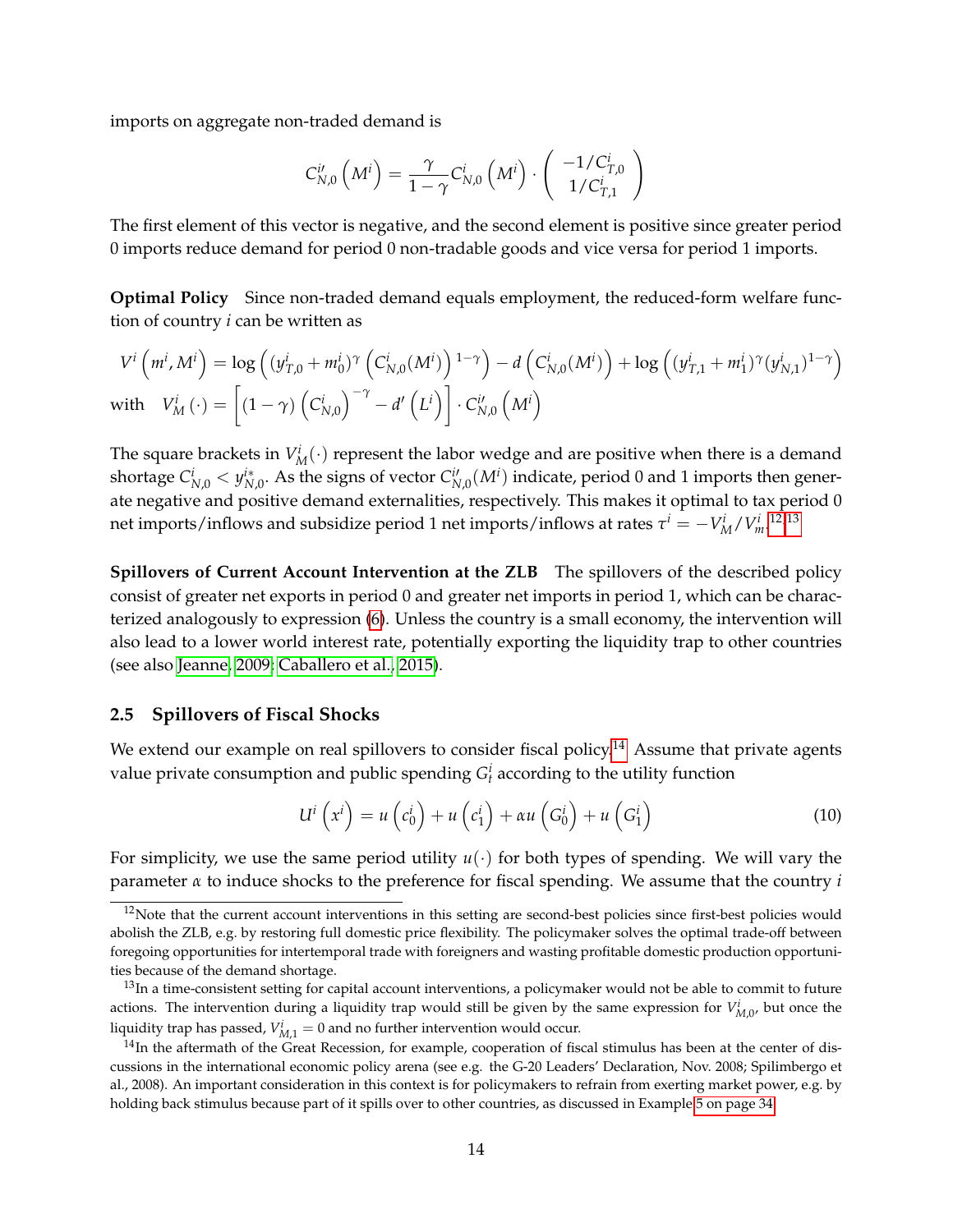policymaker raises the revenue necessary for fiscal spending via lump-sum taxes in the amounts of  $G_0^i$  and  $G_1^i$ , giving rise to the period budget constraint  $c_t^i + G_t^i \leq y_t^i + m_t^i$ .<sup>[15](#page-14-1)</sup> The country *i* policymaker sets fiscal spending such that

<span id="page-14-3"></span>
$$
u'\left(C_0^i\right) = \alpha u'\left(G_0^i\right) \tag{11}
$$

or, equivalently,  $C_0^i = \alpha^{-\frac{1}{\theta}} G_0^i$ , and sets  $C_1^i = G_1^i$ . Using the short-hand notation  $A = 1 + \alpha^{\frac{1}{\theta}}$  and a price vector  $Q = (1, 1/R)$ , the optimality condition of private agents implies

$$
M_0^i = \frac{AY_1^i/R^{\frac{1}{\theta}} - 2Y_0}{AR^{1-\frac{1}{\theta}} + 2}
$$

and consumption and fiscal spending satisfy  $C_0^i = \alpha^{-\frac{1}{\theta}} G_0^i = (Y_0^i + M_0^i) / A$  and  $C_1^i = G_1^i = (Y_1^i - RM_0^i) / 2$ .  $Y_1^i - RM_0^i$  / 2.

**Spillovers of Fiscal Shocks** A shock to the preference for fiscal spending can be captured by *dα* or, equivalently, by  $dA = \frac{1}{\theta} \alpha^{\frac{1-\theta}{\theta}} d\alpha$ , and creates international spillover effects by shifting the demand curves of country *i* agents by

$$
\left. \frac{dM^i}{dA} \right|_Q = \left( \begin{array}{c} S \\ -RS \end{array} \right) \qquad \text{where} \qquad S = \frac{2R^{-\frac{1}{\theta}} \left( Y_1^i + Y_0^i R \right)}{\left( AR^{1-\frac{1}{\theta}} + 2 \right)^2} > 0
$$

A greater preference *α* for fiscal spending on good 0 induces the country to import more good 0 and export more good 1. Unless economy *i* is small in the world market, this raises the relative price of good 0, with the usual global spillover effects. If we interpret the setup as intertemporal, this translates into a higher world interest rate.

#### <span id="page-14-0"></span>**2.6 Spillovers of Macroprudential Policy**

This example illustrates the spillover effects of macroprudential policy or capital controls to mitigate fire-sale externalities in a country  $i$  that suffers from financial frictions.<sup>[16](#page-14-2)</sup> We build on the framework of [Jeanne and Korinek](#page-52-12) [\(2010\)](#page-52-12) to motivate the policy and focus on the resulting spillovers. We add a third time period to the setup of Section [2.1](#page-7-1) so that  $t = 0, 1, 2$  and assume a quasilinear utility function

$$
U^i = u\left(c_0^i\right) + u\left(c_1^i\right) + c_2^i
$$

where  $u(c_t^i) = \log c_t^i$ . We collect the prices of discount bonds in the world economy in the row vector  $Q = (1, 1/R_1, 1/(R_1R_2))$  and the net imports in each time period in the column vector  $m^i~=~\left(m^i_0,m^i_1,m^i_2\right)^T$ . Private agents face the usual period budget constraints  $c^i_t~=~y^i_t+m^i_t$  for  $t = 0, 1, 2$  as well as the usual intertemporal budget  $Q \cdot m^i \leq 0$ .

<span id="page-14-1"></span><sup>&</sup>lt;sup>15</sup>Since Ricardian equivalence holds in the described example, it is irrelevant whether private agents or the government or both engage in external transactions – for simplicity, our formulation assumes that only private agents do.

<span id="page-14-2"></span> $^{16}$ See [Buch and Goldberg](#page-50-11) [\(2016\)](#page-50-11) for a summary of recent empirical evidence on macroprudential policy spillovers. See also [IMF](#page-51-11) [\(2013\)](#page-51-11) for multilateral aspects of macroprudential policy.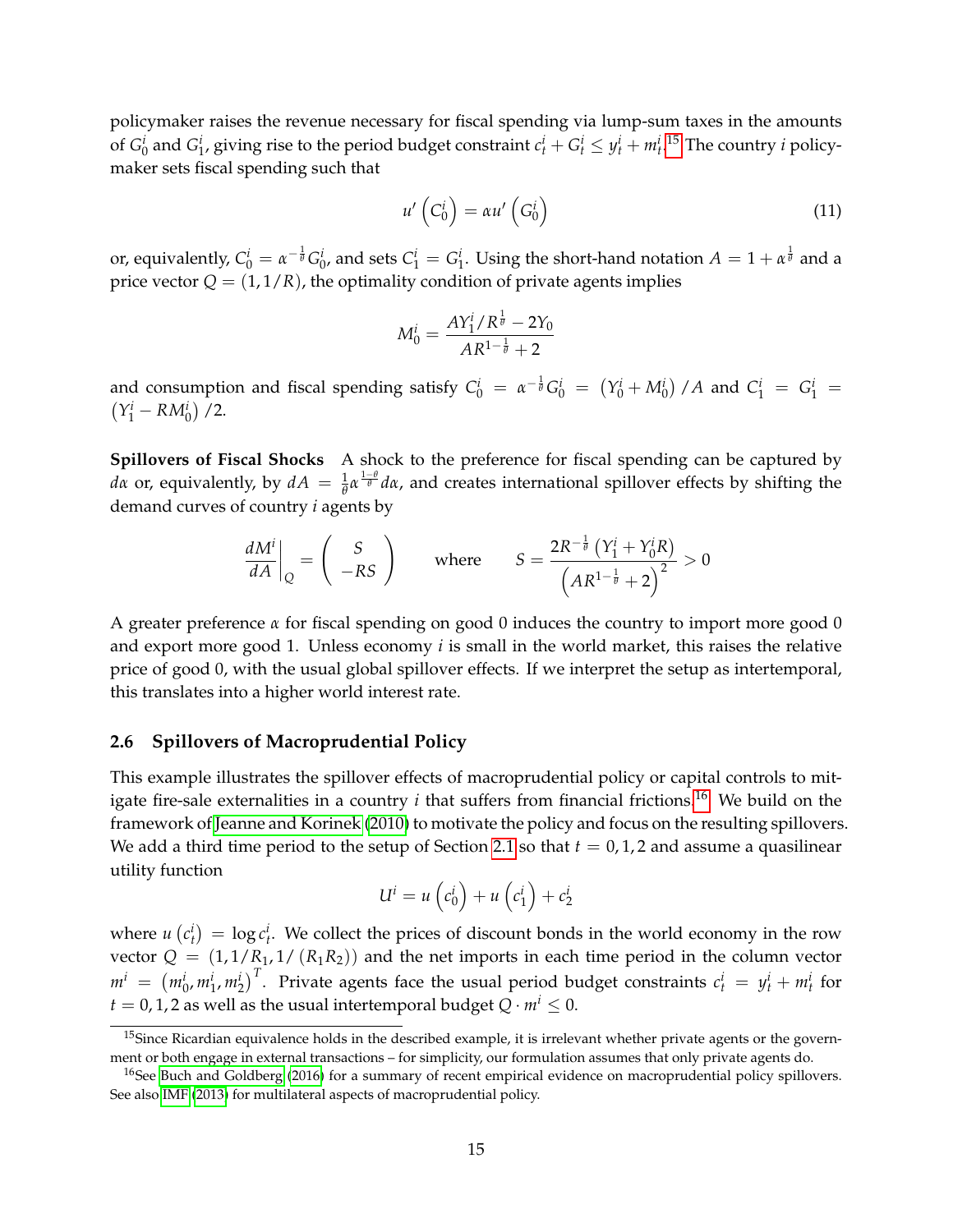To create an interesting case for macroprudential policy, we follow [Jeanne and Korinek](#page-52-12) [\(2010\)](#page-52-12) in assuming that private agents own a tree that can be used as collateral. The tree delivers a dividend  $y_t^i$  in each period as long as it is held by the private agents in the domestic economy – this captures that domestic agents have an advantage in tending to domestic projects and creates the potential for fire-sale prices. Furthermore, private agents are subject to a commitment problem that limits their borrowing in period 1. In particular, an agent could invest in a scam in period 1 that would enable him to default on his lenders in period 2 and hide all his assets. Lenders can stop the scam by taking the borrower to court in period 1 and recover up to an amount  $\phi$  of his tree, but they need to re-sell the tree to other domestic agents at market price  $p^i$  lest it loses its value. This gives rise to a financial constraint that limits how much private agents can commit to repay to

$$
-m_2^i \le \phi p^i
$$

Individual private agents in economy *i* take the asset price as given when they decide on their optimal consumption allocation. However, the individual optimality condition for asset holdings  $p^i = u' \left( c^i_2 \right) / u' \left( c^i_1 \right) \cdot y^i_2$  together with market clearing defines an aggregate asset price function  $p^{i}\left(M_{1}^{i}\right)=\left(y_{1}^{i}+M_{1}^{i}\right)y_{2}^{i}.$  This allows us to re-write the constraint as

$$
m_2^i + \phi p^i \left( M_1^i \right) \geq 0
$$

The policymaker in country *i* internalizes that greater period 1 consumption raises the asset price and relaxes the borrowing constraint in period 1, which provides a rationale for macroprudential intervention. Denoting the shadow price on the constraint by  $\mu^i$ , the policymaker can improve welfare when the constraint is binding by imposing a macroprudential tax on period 0 borrowing

$$
1 - \tau_0^i = 1 / \left( 1 + \frac{\mu^i \phi p^{i\prime} \left( M_1^i \right)}{u' \left( C_1^i \right)} \right)
$$

Since lenders are foreigners, the macroprudential tax can also be interpreted as a capital control.

**Spillovers of Macroprudential Regulation or Capital Controls** A prudential policy intervention that marginally reduces period 0 borrowing and net inflows  $-dm_0^i$  < 0 creates international spillovers by shifting the demand curves of private agents in the three time periods by

$$
-\frac{dm^i}{dm_0^i}\Bigg|_Q=\left(\begin{array}{c}-1\\ \frac{R_1}{1-\phi p^{i\prime}(M_1^i)}\\ -\frac{R_1R_2\phi p^{i\prime}(M_1^i)}{1-\phi p^{i\prime}(M_1^i)}\end{array}\right)
$$

The second row captures two effects: the numerator reflects that each unit saved in period 0 implies *R*<sup>1</sup> units of liquid wealth in period 1; the denominator captures that these *R*<sup>1</sup> units of wealth lead to a magnified increase in imports since financial amplification eases the borrowing constraint. The third row captures that agents need to repay the additional borrowing in period 2. Unless country *i* is small, the described shifts in demand will generally lower the world interest rate *R*<sup>1</sup> and increase  $R_2$ ; other countries will benefit or suffer depending on their interest rate exposure.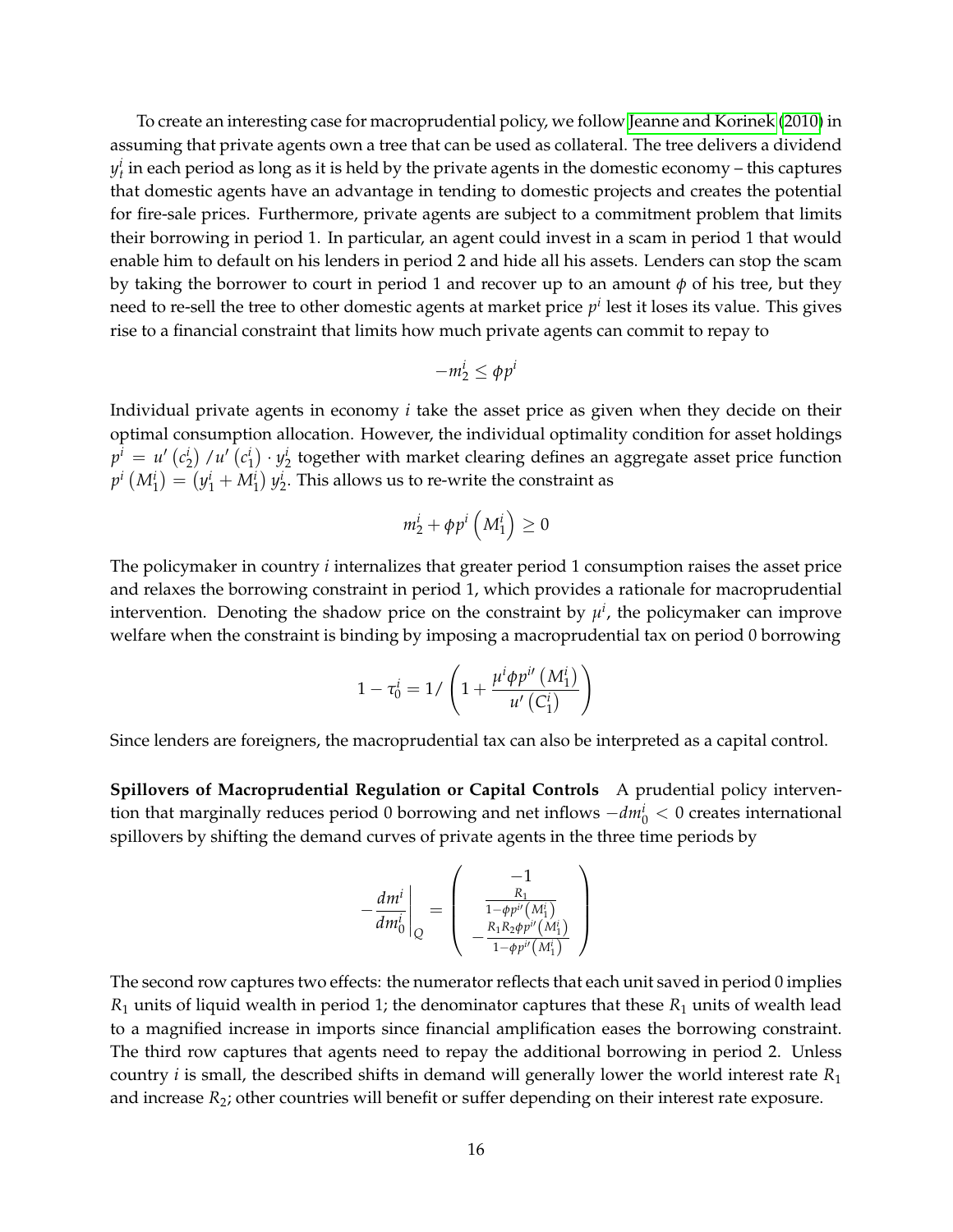#### <span id="page-16-0"></span>**2.7 Spillovers of Exchange Rate Stabilization**

Next we analyze the spillovers from stabilizing the exchange rate in a developing economy in which exchange rate fluctuations result in undesirable redistributions among agents who do not have access to well-functioning insurance markets. Consider an economy *i* with two time periods  $t = 0, 1$ , a traded and a non-traded intermediate good each period and a final good. There are two categories of private agents, which we call the "financial elite" and the "people" who live hand-tomouth. The financial elite *E* obtain an endowment of *αy<sup>T</sup>* traded goods and *αy<sup>N</sup>* non-traded goods every period. The people are made up of two types  $j \in \{N, T\}$  who obtain their income in one of the two intermediate sectors: those in the traded sector *T* obtain an endowment of  $(1 - \alpha) \nu_T$ traded goods; the people in the non-traded sector *N* obtain  $(1 - \alpha) y_N$  non-traded goods every period *t*. We assume for simplicity that the endowments  $(y_T, y_N)$  are constant across time and equal to each other. Each type of the people as well as the elite consist of a unit mass of agents.

Each period there is a spot market in which agents exchange traded and non-traded goods at relative prices  $p_{N,t}^i$ . After having traded, each agent consumes traded  $c_{T,t}$  and non-traded goods  $c_{N,t}$ , which enter their period utility as a Cobb-Douglas composite  $c = c_T^{\sigma} c_N^{1-\sigma}$  where we set w.l.o.g.  $\sigma = \frac{1}{2}$  to maintain symmetry. Assuming CES intertemporal preferences, the utility of each type of agent  $j \in \{N, T, E\}$  is

$$
U_j = \sum_{t=0,1} \frac{\left(c_{T,t}^{\sigma} c_{N,t}^{1-\sigma}\right)^{1-\gamma}}{1-\gamma}
$$
\n(12)

where we assume  $\gamma > 1$  to ensure agents have sufficient desire for intertemporal smoothing. This condition is satisfied for typical parameter values in macroeconomics.

**The People** do not have access to financial markets so they cannot borrow, save, or insure; their decision problem is purely intratemporal: they collect their endowment and trade in the spot market to maximize utility. We denote the period *t* wealth of people of type  $j \in \{N, T\}$  by  $w_{j,t}$  so  $w_{N,t} = p_{N,t} (1 - \alpha) y_N$  and  $w_{T,t} = (1 - \alpha) y_T$ . The indirect period *t* utility of type *j* is given by

$$
v_{j,t} = v\left(p_{N,t}, w_{j,t}\right) = \frac{\left(\kappa w_{j,t}/p_{N,t}^{1-\sigma}\right)^{1-\gamma}}{1-\gamma}
$$
\n(13)

where  $\kappa = \sigma^{\sigma} (1-\sigma)^{1-\sigma}$  is a constant. For each type of the people, utility is increasing in the quantity and relative price of their endowed good. An appreciation (increase) in the real exchange rate  $p_{N,t}^i$  benefits the people in the nontraded sector at the expense of those in the traded sector, and vice versa for a depreciation. Imposing equal welfare weights, the combined period welfare of the people is

$$
w_P(p_{N,t}) = v(p_{N,t},y_T) + v(p_{N,t},p_{N,t}y_N) = \frac{\left[\kappa(1-\alpha)\right]^{1-\gamma}}{1-\gamma}\left[\left(y_T/p_{N,t}^{1-\sigma}\right)^{1-\gamma}+\left(p_{N,t}^{\sigma}y_N\right)^{1-\gamma}\right]
$$

and is concave in  $p_{N,t}$  around the autarky exchange rate  $p_N^{aut} = 1$ , which constitutes the maximum of the function.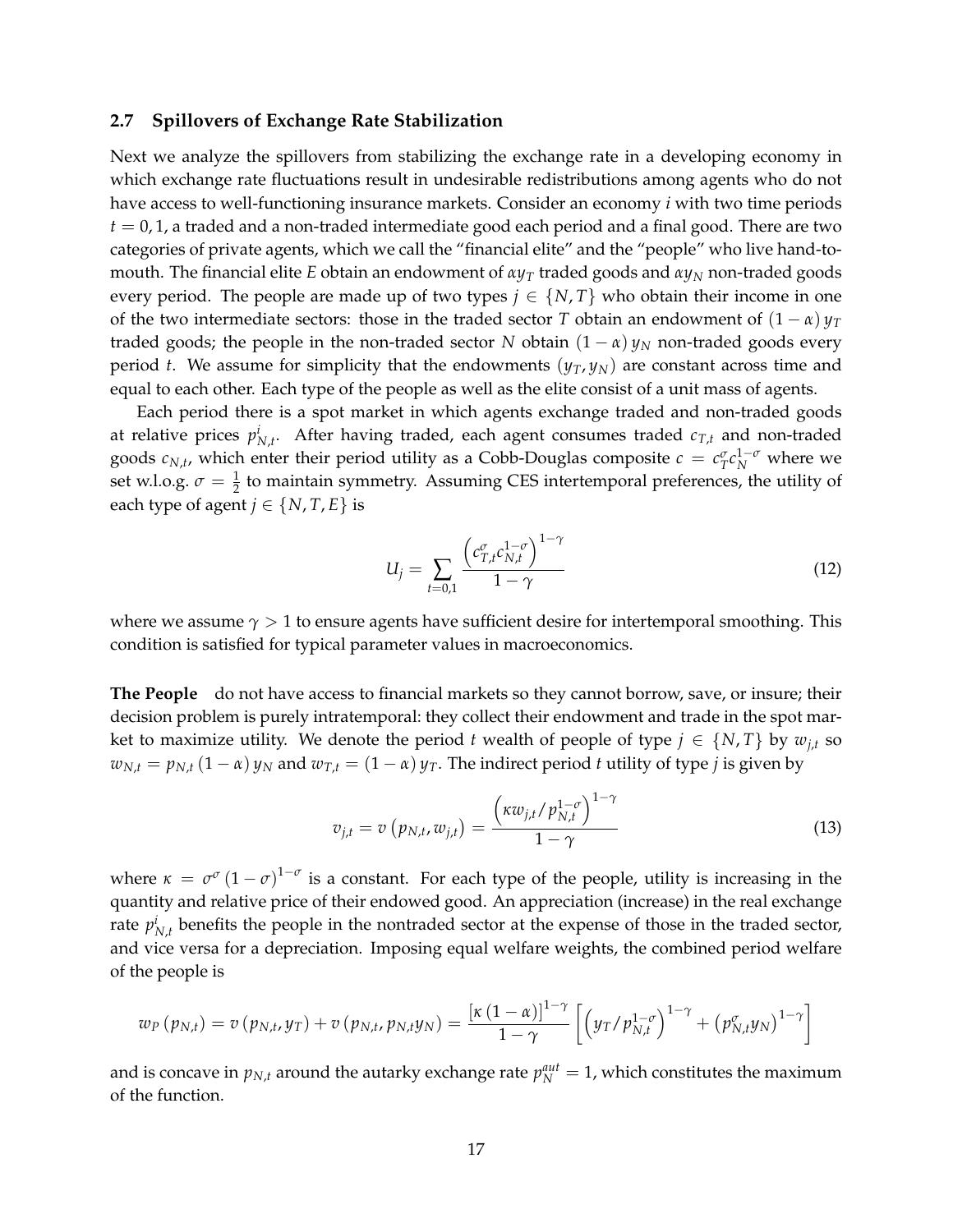**The Financial Elite** engages in intertemporal trade *m<sup>i</sup>* in international financial markets and solves

$$
\max_{\left\{c_{T,t},c_{N,t},m_t^i\right\}_{t=0}^{\infty}} U_E \quad \text{s.t.} \quad c_{T,t} - \alpha y_T + p_N^i \left(c_{N,t} - \alpha y_N\right) - m_t^i \leq 0 \quad \forall t
$$

subject to the standard intertemporal budget constraint. If the world interest rate is at the autarky level  $R = 1$ , then the elite does not engage in intertemporal trade and the exchange rate will be at its autarky level  $p_N^{aut}$ , maximizing the welfare of the people. If  $R \leqslant 1$ , the elite will borrow or lend and thus import and export traded goods. Domestic market clearing implies that the period *t* exchange rate as a function of net inflows  $M_t^i$  is

$$
p_N^i\left(M_t^i\right) = \frac{1-\sigma}{\sigma} \cdot \frac{y_T + M_t^i}{y_N} \tag{14}
$$

with  $p_N^{i'} > 0$  so inflows appreciate the real exchange rate and vice versa. These real exchange rate fluctuations unambiguously reduce the welfare of the people.

**Social Welfare** If we assign a social welfare weight  $\varphi \in [0,1]$  to the people and  $1 - \varphi$  to the elite, the reduced-form aggregate social welfare function of the economy is

$$
V^i\left(m^i,M^i\right) = \sum_{t=0,1} \left[ (1-\varphi) \, v\left(p_N(M^i_t),\alpha\left(y_T+p_N(M^i_t)y_N\right)+m^i_t\right)+\varphi v_P\left(p_N(M^i_t)\right) \right]
$$

The uninternalized period *t* welfare effects from external transactions are given by

$$
V_{Mt}^{i} = \left[ (1 - \varphi) v_{p} (p_{N,t}, w_{E}) + \varphi \alpha y_{N} v_{w} (p_{N,t}, w_{E}) + \varphi w_{p}' (p_{N,t}) \right] p_{N}^{i'} (M_{t}^{i}) =
$$
  
= 
$$
\left[ (1 - \varphi) \kappa^{1 - \gamma} w^{-\gamma} p_{N,t}^{-(1 - \sigma)(1 - \gamma)} (\alpha y_{N} - c_{N,t}) + \varphi w_{p}' (p_{N,t}) \right] p_{N}^{i'} (M_{t}^{i})
$$

The first term in the brackets with weight  $(1 - \varphi)$  corresponds to the welfare effects of exchange rate fluctuations on the elite, which depends on whether they are net buyers or net sellers of nontraded goods in the domestic economy. When the elite receives inflows of traded goods, it converts some of them into non-traded goods so  $c_{N,t} > \alpha y_N$  and is hurt by real exchange rate appreciations. Conversely, when the elite sells traded goods abroad, it is hurt by domestic real exchange rate depreciations. The second term with weight *ϕ* corresponds to the welfare effects on the people. As we already noted, they are also hurt by both the exchange rate appreciations when  $M_t^i > 0$  and the depreciations when  $M_t^i < 0$ . We conclude that  $V_{M,t}^i < 0$  when  $M_t^i > 0$ , and  $V_{M,t}^i > 0$  when  $M_t^i < 0$ for any  $\varphi \in [0,1]$ . The policymaker will lean against both inflows and outflows by imposing the *t* respective taxes  $τ_t^i = −V_{M,t}^i / V_{m,t}^i$ . The greater the weight *ϕ* on the people, the closer the allocation will be to the autarky allocation with perfect exchange rate stabilization, which maximizes the welfare of the people. In this example, capital flow management is a second-best insurance device since the people do not have access to insurance (either in a market setting or from social insurance) and labor markets are rigid, as is frequently the case in developing and emerging economies.

**Spillovers of Exchange Rate Stabilization** The spillovers of leaning against inflows and outflows of traded goods are given by an analogous expression to [\(6\)](#page-10-2). They consist of reduced trading opportunities for the rest of the world, which generally increase the volatility of world interest rates.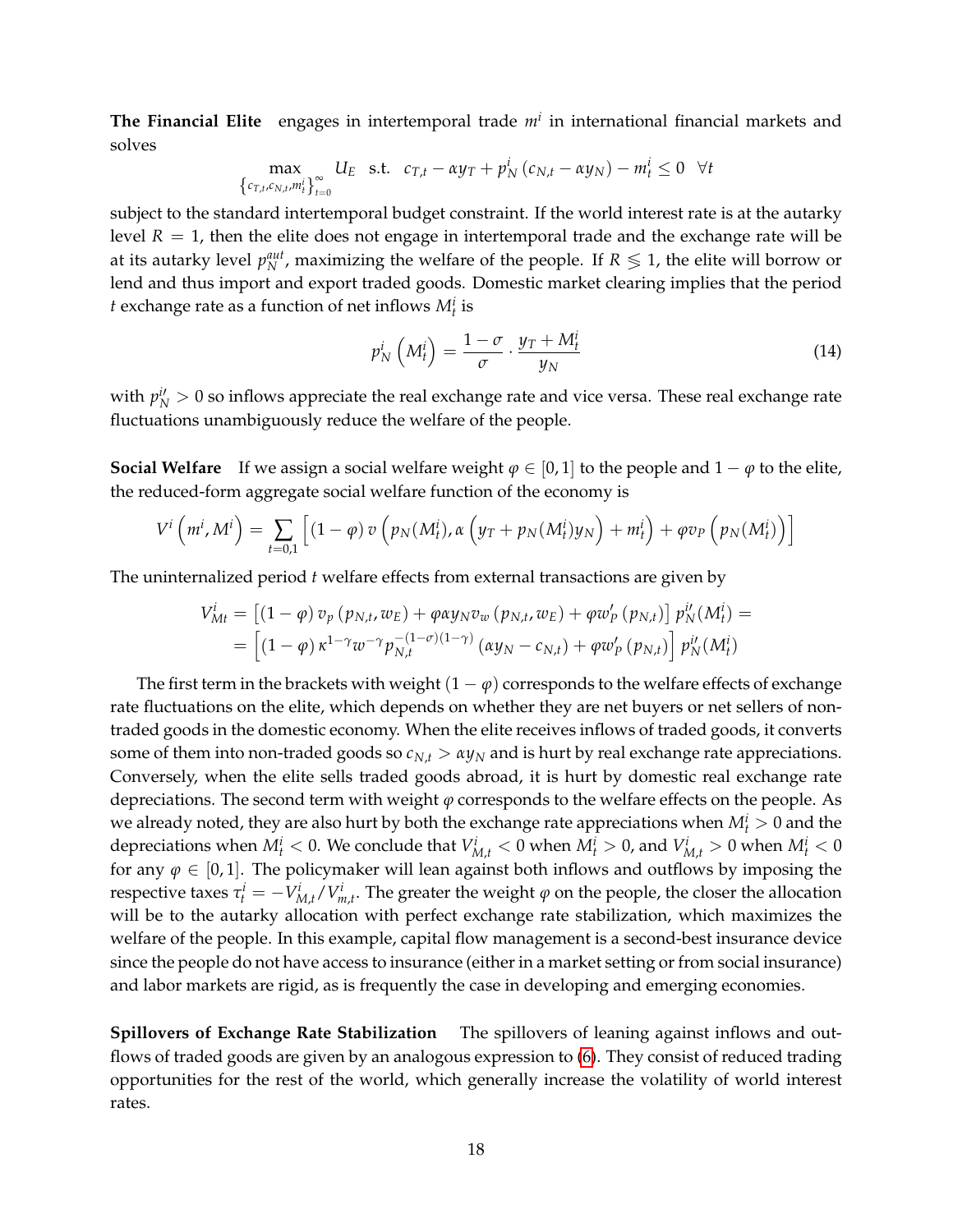# <span id="page-18-0"></span>**3 General Framework**

This section develops a general framework that nests the described examples – as well as a wide range of other open economy macroeconomic models – in order to derive broadly applicable lessons for international policy cooperation. We set up a model of a multi-country world economy in which each country encompasses optimizing private agents as well as a policymaker who maximizes domestic welfare. Both sets of actors are subject to a set of constraints on domestic allocations and a standard budget constraint on external transactions. For simplicity of notation, the main text focuses on the case where there is a representative agent in each economy.<sup>[17](#page-18-1)</sup>

**Countries** Consider a set of countries *I* of total measure normalized to  $\omega(\mathcal{I}) = 1$ . We denote by  $\omega^i = \omega(\{i\})$  the measure of a given country  $i \in \mathcal{I}$  in the world economy. If  $\omega^i = 0$ , then country *i* is a small open economy.

**Private Agents** In each country  $i \in \mathcal{I}$ , there is a continuum of identical private agents of mass 1. A representative private agent obtains utility according to a function

<span id="page-18-2"></span>
$$
U^i\left(x^i\right) \tag{15}
$$

where  $U^i(x^i)$  is increasing in each element of  $x^i$  and quasiconcave, and  $x^i$  is a column vector that includes two types of domestic variables. First, it includes all variables that directly provide utility to private agents, for example the consumption of goods and leisure. Utility is strictly increasing in such variables. Secondly, for compactness of notation, the vector *x <sup>i</sup>* may also include other domestic variables that we want to keep track of but that do not directly yield utility, for example the capital stock  $k^i$  in models of capital accumulation. For the latter type of variables, utility is unaffected. We will provide concrete examples below.

**External Budget Constraint** We denote the international transactions of the representative private agent in country *i* by a column vector of net i*m*ports *m<sup>i</sup>* that are traded at international prices given by the row vector Q. The agent may be subject to a vector of taxes/subsidies  $\tau^i$  on international transactions that are imposed by the country's policymaker. The external budget constraint of the agent is

<span id="page-18-3"></span>
$$
\frac{Q}{1 - \tau^i} \cdot m^i \le T^i \tag{16}
$$

where we denote by  $\frac{Q}{1-\tau^i}$  the element-by-element (Hadamard) division of the price vector *Q* by the tax vector  $(1 - \tau^i)$  and by  $\frac{Q}{1 - \tau^i} \cdot m^i$  the inner product of the price and quantity vectors.  $T^i$  denotes a lump-sum transfer that rebates the tax revenue from  $\tau^i$  to the agent so  $T^i = \frac{\tau^i Q}{1-\tau^i}$  $rac{\tau^i Q}{1-\tau^i} \cdot m^i$ .

Below, we will consider both situations in which the policymaker has complete freedom in setting the tax instruments  $\tau^i$  – we will call this the case of perfect external instruments – and

<span id="page-18-1"></span> $17$ In Appendix [A.3,](#page-55-0) we extend the described framework in two directions: first, we allow for multiple types of agents in each economy to which a policymaker can assign arbitrary Pareto weights; secondly, we allow for a paternalistic policymaker who assigns a welfare function to the private agents in her country that differs from their individual preferences. We show that our results continue to hold under those extensions.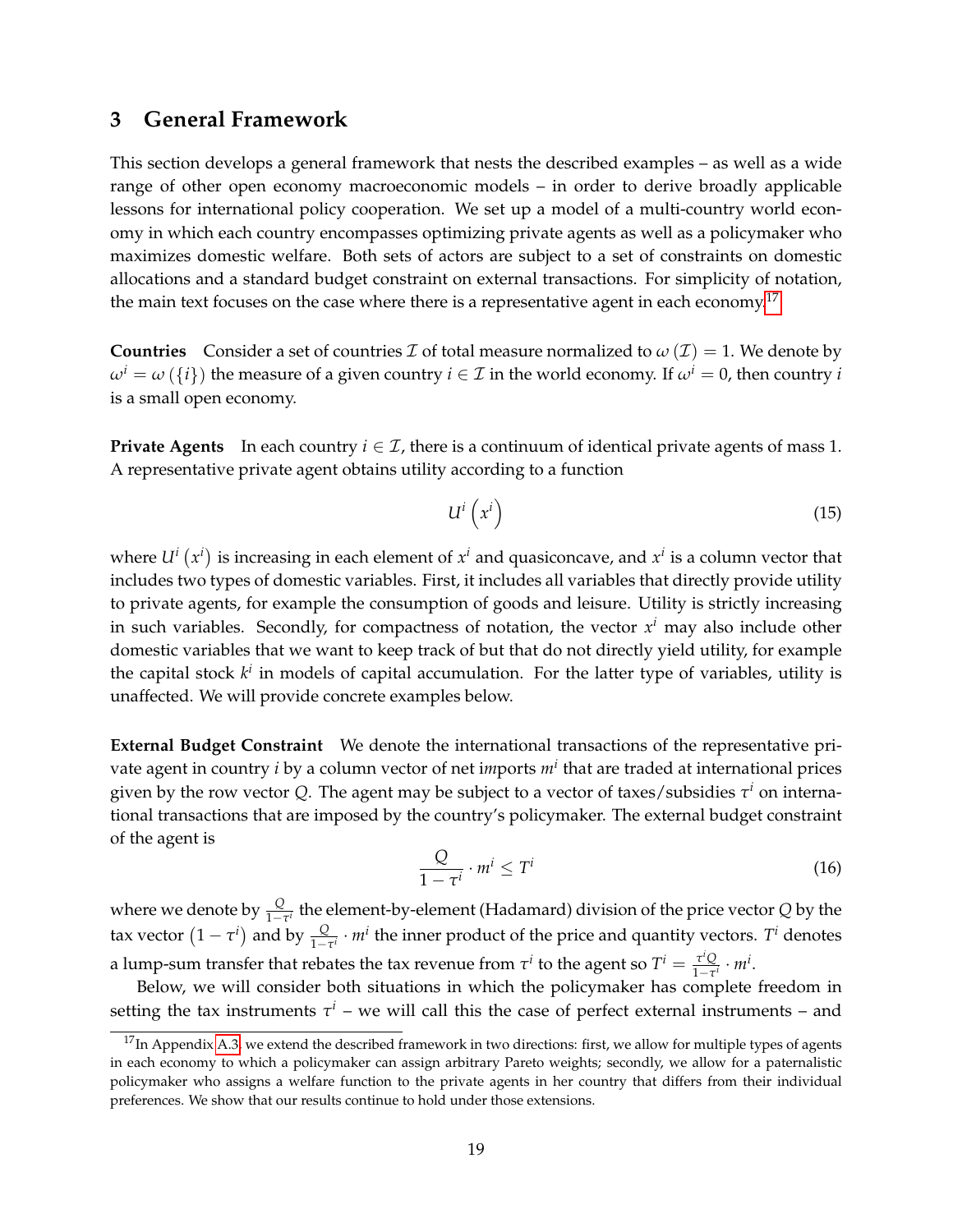instances in which the policymaker faces costs, restrictions, or other imperfections in the set of external policy instruments. Likewise, we will consider situations in which the international market is an Arrow-Debreu market that is free of any imperfections and the case of international market imperfections.

**Domestic Constraints** The representative agent in country *i* is also subject to a collection of domestic constraints, which include domestic budget constraints and, potentially, incentive, selection, financial, or price-setting constraints as well as policy-imposed restrictions. These constraints relate the international transactions and domestic variables  $(m^i, x^i)$  of the representative agent with each other. Furthermore, to capture domestic general equilibrium effects, policy interventions, and externalities, the domestic constraints also depend on the aggregate level of these variables, which we denote by the upper-case variables  $(M^i, X^i)$ . The representative agent takes these aggregate variables as given since he is small in the domestic economy. However, in equilibrium, individual and aggregate allocations coincide.

The following vector constraint captures all domestic constraints in considerable generality,

<span id="page-19-0"></span>
$$
f^i\left(m^i, x^i, M^i, X^i\right) \le 0\tag{17}
$$

The optimization problem of the representative private agent in country *i* is to choose the optimal external and domestic allocations  $(m^i,x^i)$  so as to maximize utility [\(15\)](#page-18-2) subject to the collection of domestic and external constraints while taking the aggregate  $(M^i, X^i)$  as given,

<span id="page-19-1"></span>
$$
\max_{m^i, x^i} U^i \left( x^i \right) \quad \text{s.t.} \quad (16), (17) \tag{18}
$$

**Policymaker** The policymaker in country *i* internalizes the consistency requirement that the allocations of the representative agent must coincide with the aggregate allocations so  $m^i = M^i$  and  $x^i = X^i$ . She chooses the external policy instruments  $\tau^i$  and the aggregate domestic and external allocations  $(M^i, X^i)$  in order to maximize the utility [\(15\)](#page-18-2) of domestic private agents subject to the domestic and external constraints  $f^i(\cdot) \leq 0$  and  $M^i \cdot Q \leq 0$  as well as the implementability constraints arising from problem [\(18\)](#page-19-1), which reflect that the allocations  $(m^i, x^i)$  have to solve the optimization problem of private agents.

To make our setup a bit more tangible, the following examples illustrate how two common benchmark open economy models map into our framework:

<span id="page-19-2"></span>**Example 1** (Canonical Open Economy Model)**.** *In an infinite-horizon endowment economy i with a* single consumption good, the only domestic variable is consumption so  $x^i\ =\ \{(c^i_t)_{t=0}^\infty\}$ , and he utility function can be denoted by  $U^i\left(x^i\right)=\sum_{t}\beta^tu\left(c^i_t\right).$  The vector of external transactions  $m^i=(m^i_t)_{t=0}^\infty$  and the external policy instruments  $\tau^i=(\tau^i_t)_{t=0}^\infty$  capture the net imports of the consumption good in each period, *which is equivalent to the trade balance, and import tariffs or subsidies. Alternatively, we can interpret m<sup>i</sup> t* as net capital inflows in period t and τ<mark>i</mark> as a capital control. The domestic constraints encompass one budget constraint for each time period,  $f^i(\cdot) = \{f^i_t(\cdot)\}_{t=0}^{\infty}$  where  $f^i_t(\cdot) = c^i_t - y^i_t - m^i_t \leq 0$ . If we normalize  $Q_0 = 1$  *then each element of the vector*  $Q_t$  *captures the price of a discount bond that pays one unit of*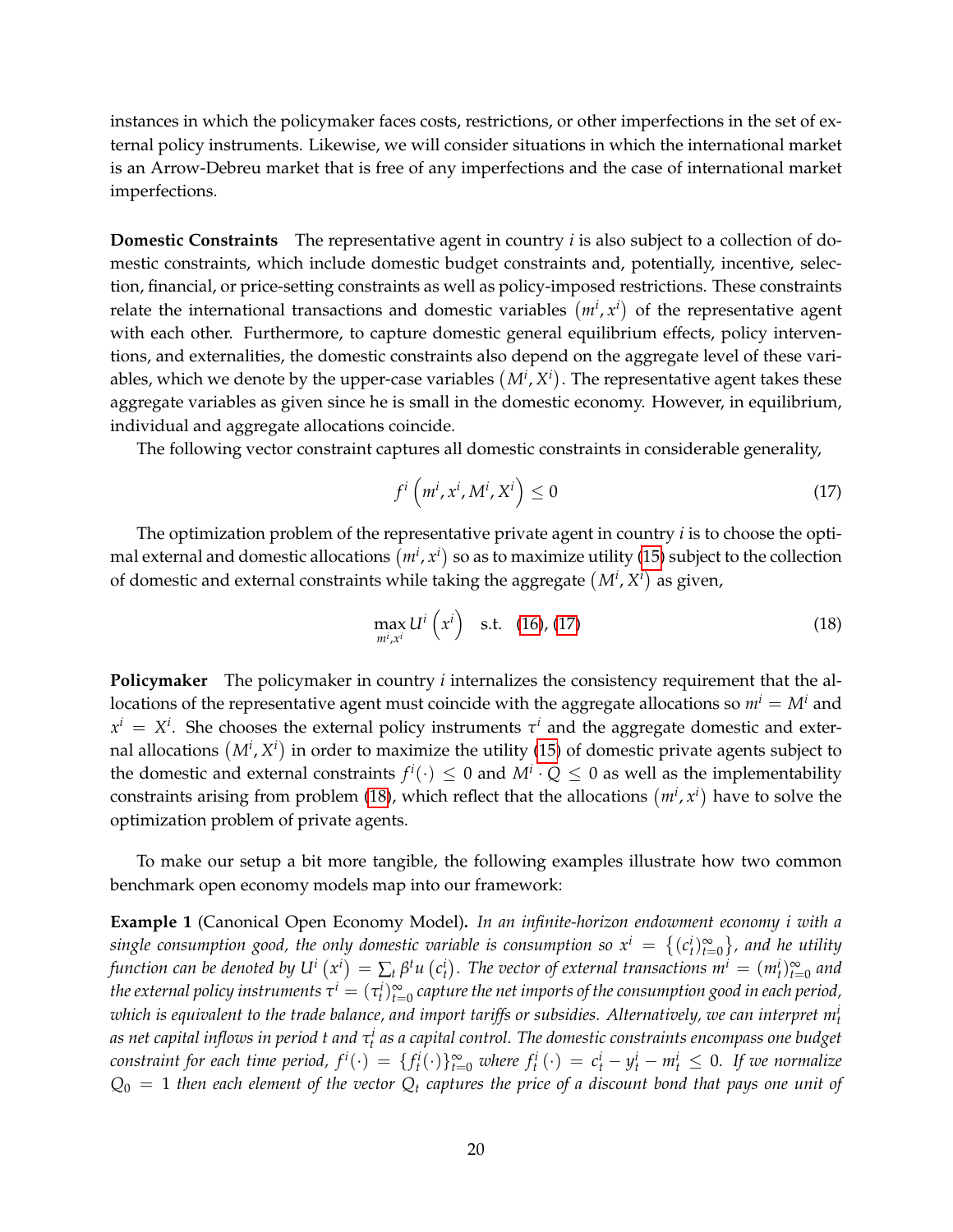*consumption good in period t, and the external budget constraint of the economy is given by [\(16\)](#page-18-3). This fully describes the mapping of a canonical open economy model into our general framework.*[18](#page-20-0)

It is straightforward to extend the example to multiple consumption goods per period and/or uncertainty by indexing all variables by good  $k \in \mathcal{K}$  and/or state of nature  $s \in \mathcal{S}$ , for example  $\left(m_{k,s,t}^i, x_{k,s,t}^i\right)$ .

**Example 2** (Production)**.** *In a neoclassical production economy, the domestic variables also includes* leisure, investment, and capital so  $x^i = \{(c_t^i, \ell_t^i, i_t^i, k_{t+1}^i)_{t=0}^\infty\}$ , and the utility function includes leisure,  $U^i(x^i) = \sum_t \beta^t u(c^i_t, \ell^i_t)$ . Denoting labor supply by  $1-\ell^i_t$ , the collection of domestic constraints consists of a budget constraint  $f^i_{t,c}(\cdot)$  and a capital accumulation constraint  $f^i_{t,k}(\cdot)$  each period that are given by

$$
f_{t,c}^{i}(\cdot) = c_{t}^{i} + i_{t}^{i} - A_{t}^{i} (k_{t}^{i})^{\alpha} (1 - \ell_{t}^{i})^{1-\alpha} - m_{t}^{i} \le 0
$$
  

$$
f_{t,k}^{i}(\cdot) = k_{t+1}^{i} - (1 - \delta) k_{t}^{i} - i_{t}^{i} \le 0
$$

For further examples let us refer to Appendix [B,](#page-60-0) in which we show how to nest the models of Section [2](#page-7-0) into our general framework. This includes, among others, an example of how to capture a domestic market for non-traded goods (Appendix [B.1\)](#page-60-1) and an example in which intervening in external markets is a second-best policy because of a domestic imperfection (Appendix [B.2\)](#page-61-0).

**Global Allocations** In the following, we define a *feasible country i allocation* for given world prices Q as a pair  $(M^i, X^i)$  that satisfies the country  $i$  domestic and external constraints  $f^i(M^i, X^i, M^i, X^i) \leq 1$ 0 and  $M^i\cdot Q\leq 0$ . Furthermore, we define a *feasible global allocation* as a collection  $(M^i,X^i)_{i\in\mathcal{I}}$  that satisfies the domestic constraints  $f^i(\cdot) \leq 0 \forall i \in \mathcal{I}$  and global market clearing  $\int_{i \in \mathcal{I}} M^i d\omega(i) \leq 0$ . Finally, we call a feasible global allocation  $(M^i,X^i)_{i\in\mathcal{I}}$  *Pareto efficient* if there does not exist another feasible global allocation  $\sharp(\tilde{M}^i,\tilde{X}^i)_{i\in\mathcal{I}}$  that makes at every country weakly better off,  $U^i(\tilde{X}^i)\geq$ *U*<sup>*i*</sup>( $X$ <sup>*i*</sup>)∀*i*, and at least one country strictly so, ∃*j* ∈ *I* s.t. *U<sup><i>j*</sup>( $\tilde{X}$ <sup>*j*</sup>) > *U<sup><i>j*</sup>( $X$ *j*).<sup>[19](#page-20-1)</sup>

**Definition 1** (Global Competitive Equilibrium)**.** An equilibrium in the described world economy consists of a feasible global allocation  $(M^i, X^i)_{i \in \mathcal{I}}$  and a set of external policy measures  $(\tau^i)_{i \in \mathcal{I}}$ together with world market prices  $Q$  such that in each country  $i \in \mathcal{I}$ ,

• the representative agent optimizes, i.e. the individual allocations  $(m^i, x^i)$  solve the optimization problem of the representative agent for given prices  $Q$ , aggregate allocations  $(M^{i}, X^{i})$ and external policy measures  $(\tau^i)$  and

$$
\frac{\left(1 - \hat{\tau}_{t+1}^i\right)w_{t+1}^i}{1 + r_{t+1}} = w_t^i - m_t^i + T_t^i \qquad \forall t
$$

where the interest rate  $r_{t+1}$  corresponds to the relative price of discount bonds in two consecutive periods,  $1 + r_{t+1} =$  $Q_t/Q_{t+1}$ , and  $\hat{\tau}^i_{t+1}$  corresponds to the relative tax wedge  $1-\hat{\tau}^i_{t+1}=\left(1-\tau^i_t\right)/\left(1-\tau^i_{t+1}\right)$  on external transactions in two consecutive periods. This period-by-period formulation (together with a transversality condition  $\lim_{t\to\infty}Q_t w_t^i=$ 0) and the Arrow-Debreu-style formulation in our general framework are equivalent, and we will use both in our applications below.

<span id="page-20-0"></span><sup>&</sup>lt;sup>18</sup>It is common in the open economy macroeconomics literature to keep track of the external wealth position  $w_t^i$  of a country over time and denote the external budget constraint [\(16\)](#page-18-3) by a period-by-period law of motion

<span id="page-20-1"></span><sup>&</sup>lt;sup>19</sup>Observe that our definition of Pareto efficiency is subject to the set of domestic constraints  $f^i(\cdot)$ , which may capture domestic market imperfections. It could therefore also be called *constrained* Pareto efficiency.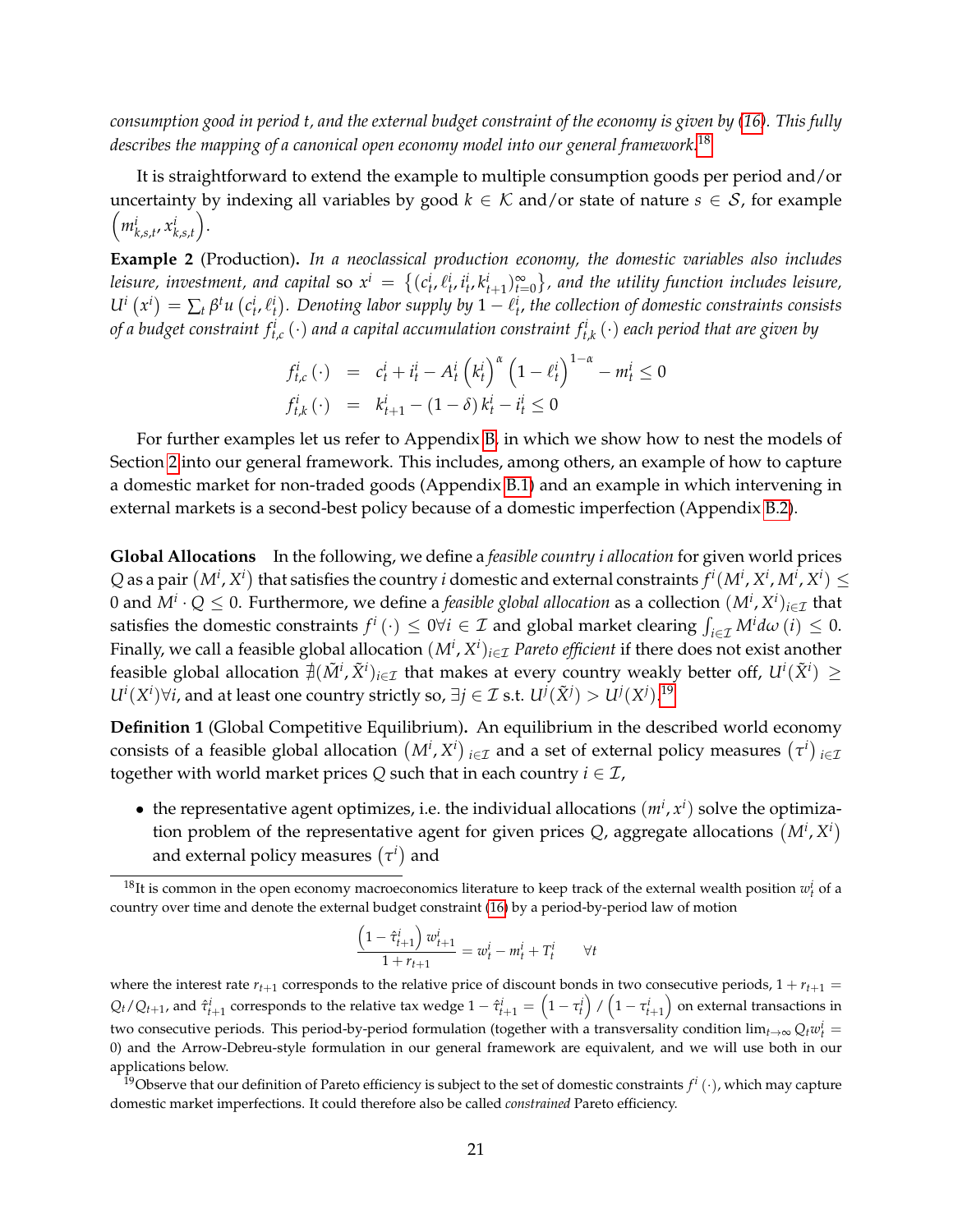• the policymaker optimizes, i.e. the aggregate allocations  $(M^i, X^i)$  and external policy measures  $(\tau^i)$  are consistent so  $m^i = M^i$  and  $x^i = X^i$  and solve the optimization problem of the policymaker for given prices *Q*.

# <span id="page-21-0"></span>**4 Efficient Benchmark**

## <span id="page-21-1"></span>**4.1 Conditions for Efficiency**

This section establishes an efficient benchmark by showing that the global competitive equilibrium in our general framework is Pareto efficient under three general conditions. In Sections [5](#page-29-0) to [7,](#page-41-0) we will relax these conditions one by one to study how each of them generates scope for cooperation.

<span id="page-21-2"></span>**Condition 1** (Competitive Behavior). The policymaker in each country  $i \in \mathcal{I}$  acts as a price-taker.

The first natural interpretation for Condition [1](#page-21-2) is that country *i* is a small open economy with  $\omega^i = 0$  and does not produce a unique product variety. This implies that the country does not have market power over the vector of world market prices Q since  $dQ/dM^i = 0$ .

A second interpretation of the condition is that the policymaker in country  $i \in \mathcal{I}$  acts as a pricetaker because of an explicit or implicit multilateral agreement such as the WTO, or because of an explicitly domestic policy objective that is prescribed by law and induces the policymaker to act with benign neglect towards international markets. $20$ 

<span id="page-21-5"></span>**Condition 2** (Perfect External Instruments). The policymaker in each country  $i \in \mathcal{I}$  possesses a perfect set of external policy instruments  $\tau^i.$ 

Formally, this condition implies that the policymaker in each country can choose the vector of external policy interventions *τ <sup>i</sup>* without any restrictions or costs. This ensures that she has the effective means of intervening in the external allocations *M<sup>i</sup>* of country *i*. Depending on the structure of the model and the interpretation of the international transactions *M<sup>i</sup>* , the external instruments can be interpreted as tariffs or capital controls. Note that the condition is silent about what powers the policymaker has in the domestic economy. The condition can be satisfied independently of whether or not the policymaker has domestic instruments to address domestic policy objectives.

We will show below in Section [6](#page-34-0) that the condition can in fact be replaced by a weaker condition on effectively complete instruments, i.e. the policymaker needs to possess only those instruments that she actually wants to use for domestic objectives.

<span id="page-21-4"></span>**Condition 3** (Perfect International Markets)**.** There is a complete and unrestricted international market for trading goods *M<sup>i</sup>* at world market price *Q*.

The third condition requires that the international market is complete and free of constraints and other imperfections such as price stickiness. Note that the condition is silent about the domestic market structure in each economy *i*, which may exhibit numerous imperfections even if Condition [3](#page-21-4) is satisfied.

<span id="page-21-3"></span> $20$ For example, the US Federal Reserve claims to follow a policy of acting with benign neglect towards external considerations such as exchange rates, as articulated by [Bernanke](#page-50-12) [\(2013\)](#page-50-12). Similarly, the G-7 Ministers and Governors regularly proclaim that "we reaffirm that our fiscal and monetary policies have been and will remain oriented towards meeting our respective domestic objectives using domestic instruments, and that we will not target exchange rates" [\(G-7, 2013\)](#page-51-12).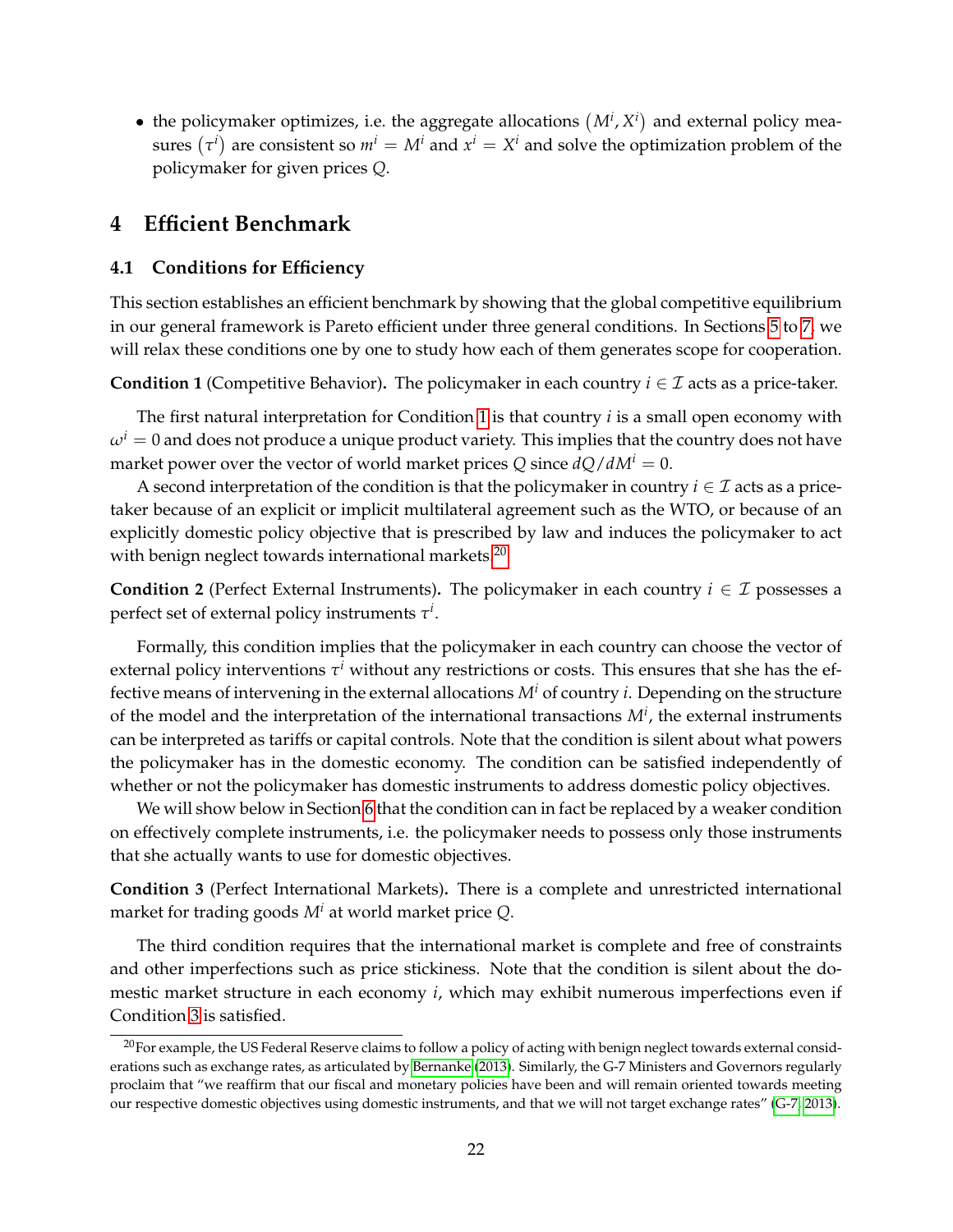**Discussion** The three conditions that we stated are strong and, of course, they are never strictly satisfied in the real world. This is typical whenever economists appeal to the first welfare theorem – the underlying conditions are never literally met, but they provide a useful benchmark for organizing the debate, for exploring which deviations from the efficient benchmark matter for efficiency and, in our setting, for identifying when cooperation has a chance to bear fruit.

For completeness, there is a fourth condition, local non-satiation of preferences, that is necessary for the first welfare theorem to hold. We will impose this condition on the reduced-form welfare functions of policymakers below, but we will not further elaborate on it as it does not seem to play an important role in discussions of international policy cooperation.

In the following, we provide a step-by-step analysis of the global competitive equilibrium that develops a number of results that are of independent interest. We start with a lemma that greatly simplifies the analysis:

<span id="page-22-0"></span>**Lemma 1** (Separability). *Under Condition* [2,](#page-21-5) *the optimal allocation of country*  $i \in \mathcal{I}$  *can be obtained by following a two-step procedure:*

- 1. Solve for the optimal domestic allocation  $(x^i, X^i)$  given the external allocation  $(m^i, M^i)$ ; this defines a reduced-form utility function  $V^i$   $(m^i, M^i)$ .
- 2. Solve for the optimal external allocation  $(m^i, M^i)$  by maximizing the reduced-form utility function  $V^i$   $(\cdot)$ .

*Proof.* See Appendix [A.1.](#page-53-1)

Intuitively, if the country *i* policymaker has perfect external instruments, the domestic allocation can be determined without considering the interactions with the external allocation – there is no need to distort the domestic allocation in order to achieve external goals. Formally, the separability result follows since the external implementability constraint on a policymaker with perfect instruments is slack and, given  $M^i$ , can be ignored when solving for the optimal domestic allocation. By contrast, if external instruments are imperfect, the policymaker has an incentive to distort her domestic allocation to better target the external allocation, as we will demonstrate in detail in Section [6.](#page-34-0) Then solving step 1. in the lemma while taking the external allocation as given is no longer optimal.

Our separability result reflects a pecking order of instruments to target external allocations: if possible, use only external instruments to achieve external objectives. If external policy instruments are imperfect, then also use domestic policy measures. This has an interesting practical implication:

**Corollary 1** (Separating Domestic and External Economic Policy)**.** *Under Condition [2,](#page-21-5) the task of domestic policymaking can be assigned to a separate agency that maximizes domestic welfare taking the external allocation as given, i.e. without internalizing how its policy actions will affect external allocations.*

This corollary provides conditions under which it is sufficient for agencies responsible for domestic policy to have an explicitly domestic policy focus. Even though, in general equilibrium,

 $\Box$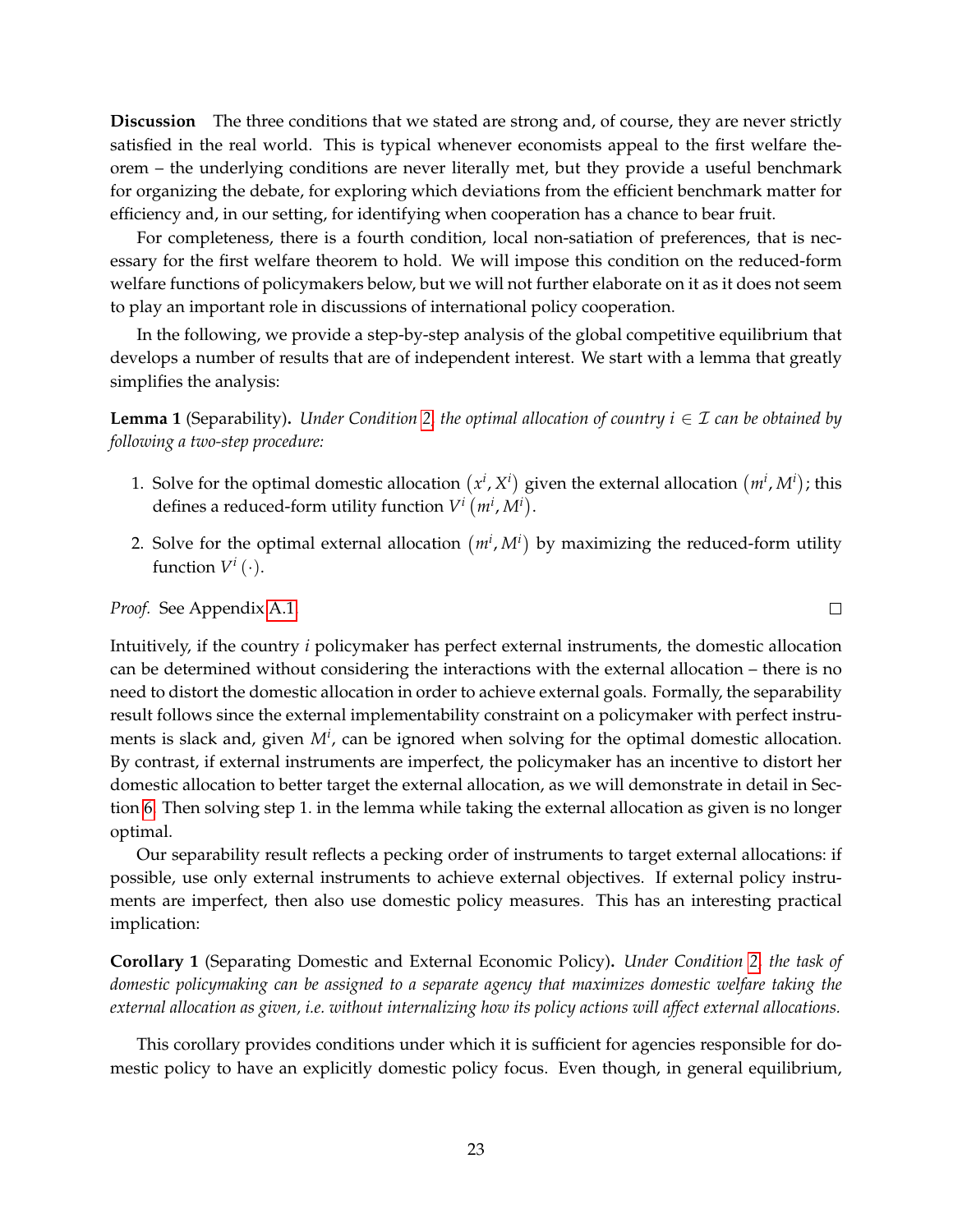domestic policy will affect the external allocations of private agents, this is irrelevant for the domestic policymaker when Condition [2](#page-21-5) is satisfied. The reason is that the external policymaker has perfect instruments to steer the external allocation of the economy.

By contrast, the agency responsible for setting external policy cannot just take the domestic allocation as given – it generally needs to internalize how the external allocation *M<sup>i</sup>* affects the incentives of private agents in choosing their optimal domestic allocation. In step 2. of the lemma above, this decision problem is part of the reduced-form utility function  $V^i\left(\cdot\right)$ .

The following two subsections follow the solution strategy proposed by the lemma.

#### <span id="page-23-0"></span>**4.2 Domestic Optimization Problem**

**Private Agents** For a given external allocation  $(m^i, M^i)$  and domestic aggregate allocation  $X^i$ , the optimization problem of a representative agent in country *i* is given by the value function

<span id="page-23-1"></span>
$$
v^{i}\left(m^{i}, M^{i}, X^{i}\right) = \max_{x^{i}} U^{i}\left(x^{i}\right) \quad \text{s.t.} \quad f^{i}\left(m^{i}, x^{i}, M^{i}, X^{i}\right) \leq 0 \tag{19}
$$

Denoting the shadow prices on the vector of domestic constraints  $f^i$  by the row vector  $\lambda^i_d$ , the collection of domestic optimality conditions is

<span id="page-23-2"></span>
$$
U_x^i = f_x^{i^T} \lambda_d^{i^T} \tag{20}
$$

where  $U_x$  denotes a column vector of partial derivatives of the utility function with respect to  $x^i$ , and  $f_x^i$  is the Jacobian of derivatives of  $f^i$  with respect to  $x^i$  and is a matrix of the size of  $f^i(\cdot)$ times the size of  $x^i$ . We denote the solution to problem [\(19\)](#page-23-1) by the policy function  $x^i$  ( $m^i$ ,  $M^i$ ,  $X^i$ ) capturing the optimal domestic choices of private agents.

**Domestic Policymaker** For a given aggregate external allocation *M<sup>i</sup>* , the domestic policymaker chooses the optimal domestic allocation  $X^i$  subject to the consistency conditions  $x^i = X^i$  and  $m^i =$  $M^i$  as well as the implementability constraint [\(20\)](#page-23-2). The policymaker's problem is

<span id="page-23-3"></span>
$$
\max_{X^i, \lambda_d^i} U^i\left(X^i\right) \qquad \text{s.t.} \qquad f^i\left(M^i, X^i, M^i, X^i\right) \le 0, \tag{21}
$$

We assign the row vector of shadow prices  $\Lambda_d^i$  to the vector of domestic constraints  $f^i$  and  $\mu_d^i$  to the collection of domestic implementability constraints. The solution to this problem defines a function  $X^i(M^i)$  that describes the optimal domestic allocation  $X^i$  for a given external allocation.

**Definition 2** (Reduced-Form Utility)**.** Using the value function [\(19\)](#page-23-1), we define the reduced-form utility function of a representative agent in economy *i* for a given pair  $(m^i, M^i)$  by

$$
V^i\left(m^i, M^i\right) := v^i\left(m^i, M^i, X^i(M^i)\right) = U^i\left(x^i\left(m^i, M^i, X^i(M^i)\right)\right)
$$
(22)

The reduced-form utility function  $V^i\left(m^i, M^i\right)$  contains all the information we need to solve for the external allocations of country *i* and will play a central role in our welfare analysis. The last equality in the definition follows directly from the definition of  $x^i$  ( $\cdot$ ). Note that  $V^i$   $(m^i,M^i)$  is also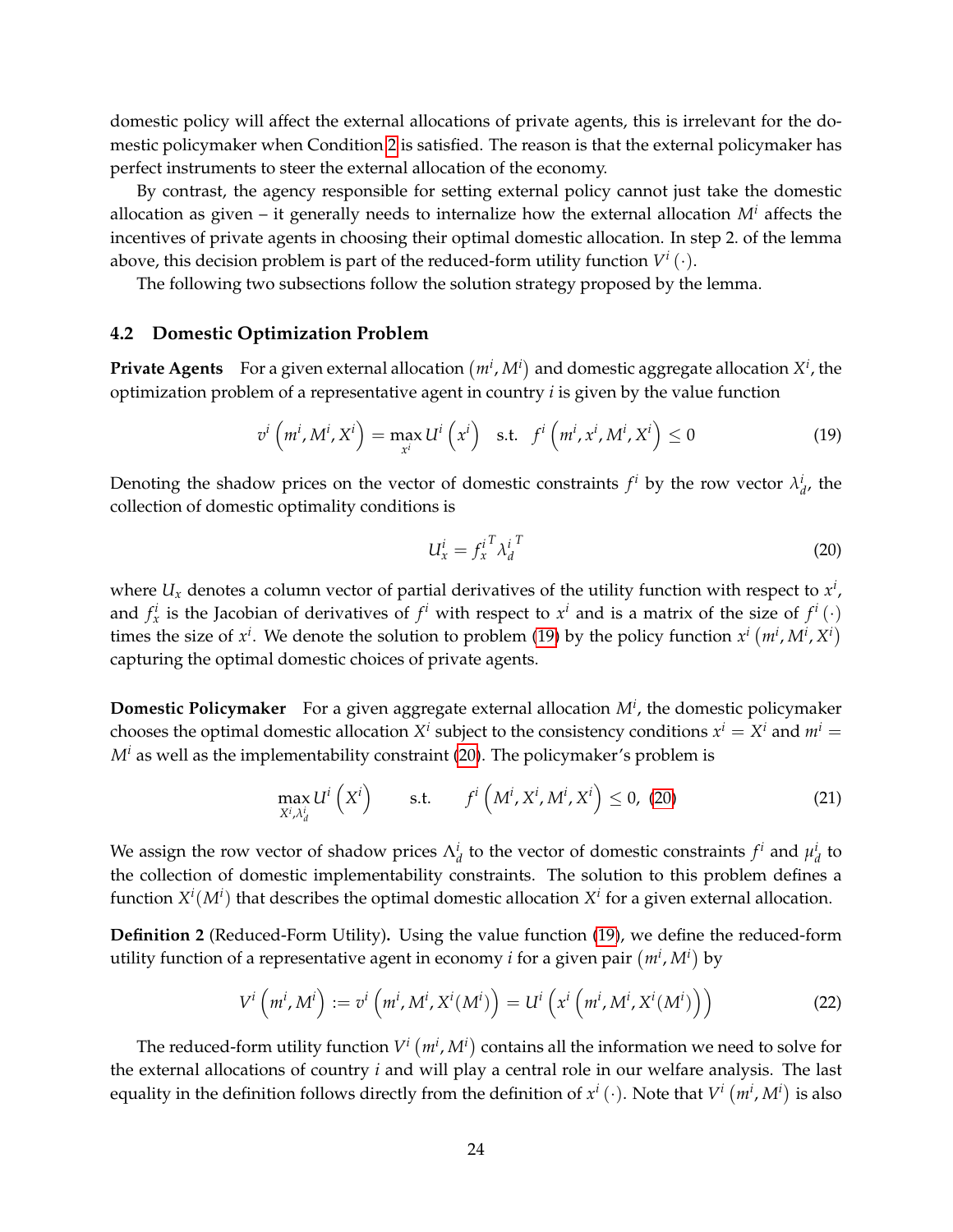defined for off-equilibrium allocations in which *m<sup>i</sup>* and *M<sup>i</sup>* differ, since individual agents are in principle free to choose any allocation of  $m^i$ . In equilibrium, however,  $m^i = M^i$  will hold.

For the remainder of our analysis, we will focus on the case where the partial derivatives of this reduced-form utility function satisfy  $V_m^i > 0$  and  $V_m^i + V_M^i > 0$   $\forall i$ : ceteris paribus, a marginal increase in individual imports  $m_t^i$  or a simultaneous marginal increase in both individual and aggregate imports  $m^i = M^i$  increases the welfare of private agents. These are fairly mild regularity conditions that guarantee local non-satiation of preferences and hold for the vast majority of open economy macro models. For instance, the reduced-form utility function in Example [1](#page-19-2) is  $V^i(m^i, M^i) = \sum_t \beta^t u (y^i_t + m^i_t)$ , satisfying our regularity conditions since  $V^i_{m,t} = V^i_{m,t} + V^i_{M,t} =$  $\beta^t u' (c_t^i) > 0 \forall t.$ 

#### <span id="page-24-0"></span>**4.3 External Allocations**

**Representative Agent** Given the reduced-form utility  $V^i(m^i, M^i)$ , an international price vector  $Q$ , a vector of tax instruments  $\tau^i$  on external transactions, transfer  $T^i$  and aggregate external allocation *M<sup>i</sup>* , the second-step optimization problem of a representative agent in country *i* is

<span id="page-24-1"></span>
$$
\max_{m^i} V^i \left( m^i, M^i \right) \quad \text{s.t.} \quad (16)
$$

Assigning the scalar shadow price  $\lambda_e^i$  to the external budget constraint [\(16\)](#page-18-3), the associated optimality condition is

<span id="page-24-2"></span>
$$
\left(1 - \tau^i\right)^T V_m^i = \lambda_e^i Q^T \tag{24}
$$

where the tax vector  $(1 - \tau^i)$  pre-multiplies the column vector  $V^i_m$  element by element.

The solution to problem [23](#page-24-1) defines a reduced-form import demand function  $m^i\left(Q,\tau^i,\Gamma^i,M^i\right)$ of the representative agent. Furthermore, substituting the consistency requirement  $m^i = M^i$  and the government budget constraint  $T^i = \frac{\tau^i Q_i}{1 - \tau^i}$  $\frac{\tau^i Q}{1-\tau^i} \cdot M^i$ , the import demand function of the representative agent defines an aggregate import demand function  $M^{i}\left(Q,\tau^{i}\right)$ .

**External Policymaker** Since the country *i* policymaker has a complete set of external policy instruments under Condition [2,](#page-21-5) the implementability constraint [\(24\)](#page-24-2) is slack, and we can directly solve for the policymaker's optimal allocation. For a given reduced-form utility function  $V^i\left(m^i,M^i\right)$  , she solves

$$
\max_{M^i} V^i \left( M^i, M^i \right) \quad \text{s.t.} \quad Q \cdot M^i \le 0 \tag{25}
$$

Assigning shadow price  $\Lambda_e^i$  to the external budget constraint, the optimality condition is

<span id="page-24-4"></span>
$$
V_m^i + V_M^i = \Lambda_e^i Q^T \tag{26}
$$

<span id="page-24-5"></span>**Lemma 2** (Implementation)**.** *(i) The country i policymaker implements her optimal external allocation by setting*

<span id="page-24-3"></span>
$$
\tau^i = -\left(V_M^i / V_m^i\right)^T \tag{27}
$$

where the division  $V^i_M/V^i_m$  is performed element-by-element at the optimal allocation.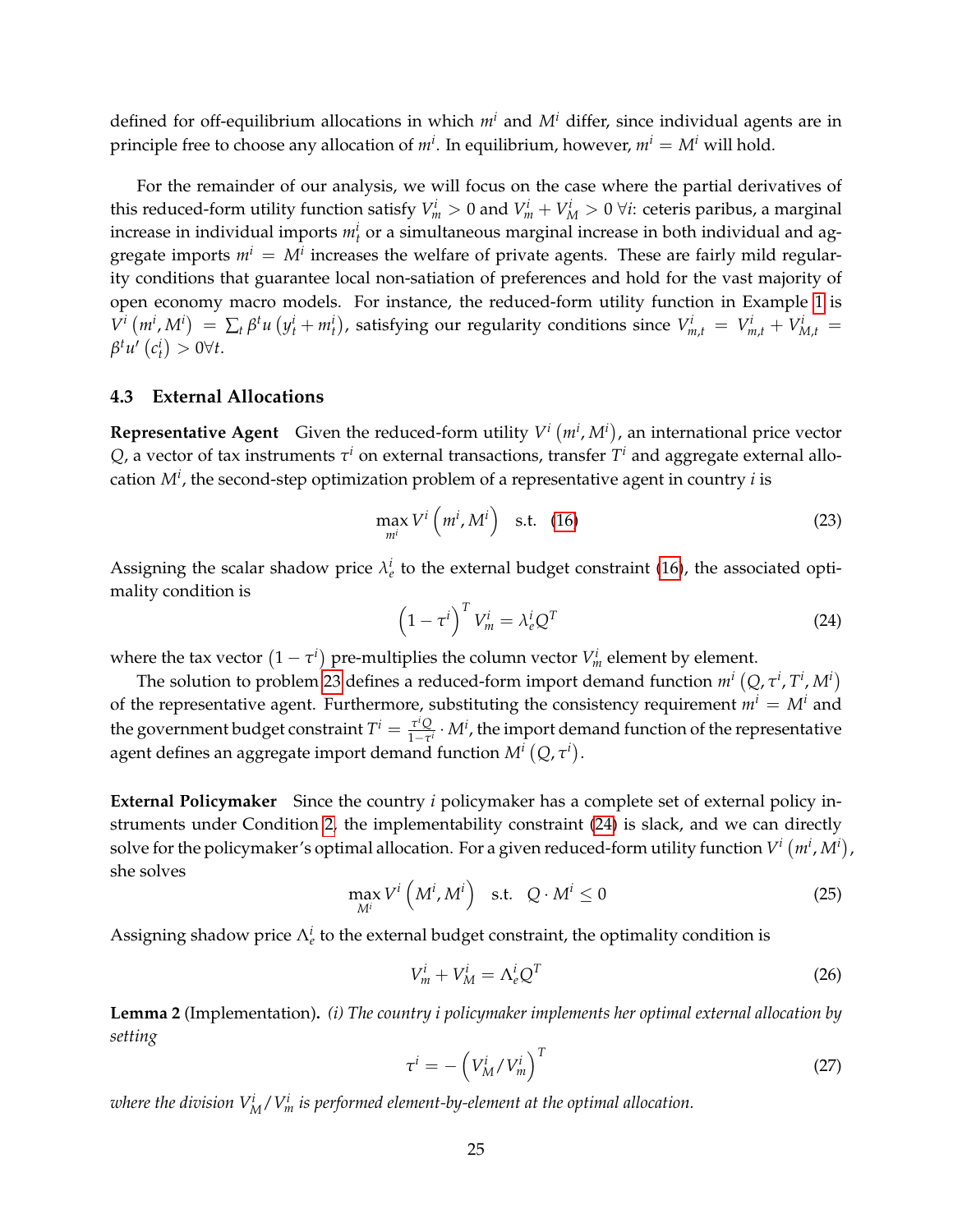*(ii) There is also a continuum of alternative implementations, in which the policy instruments* [\(27\)](#page-24-3) *are rescaled by a positive constant*  $k^i > 0$  *<i>s.t.*  $(1 - \tilde{\tau}^i) = k^i \left(1 - \tau^i\right)$ .

*Proof.* For part (i), substituting the optimal  $\tau^i$  from [\(27\)](#page-24-3) into the optimality condition of private agents [\(24\)](#page-24-2) yields the policymaker's optimality condition [\(26\)](#page-24-4).

For part (ii), the rescaling of  $\tau^i$  leaves external budget constraint unaffected since tax revenue is rebated lump-sum. It proportionately rescales the shadow price  $\Lambda_e^i$  in the optimality condition [\(26\)](#page-24-4) by  $1/k<sup>i</sup>$  without affecting the real allocation of the economy. □

The first part of the lemma defines a function  $\tau^i\left(Q\right)$  that implements the optimal external allocation for given world prices *Q*. According to this implementation, the policymaker does not intervene in time periods/states of nature/goods for which  $V_{M,t}^i = 0$ , i.e. for which private agents fully internalize the social marginal benefit of imports. By contrast, if there is an uninternalized soical benefit or cost  $V_{M,t}^i \geq 0$ , then  $\tau_t^i \leq 0$  so the policymaker subsidizes or taxes inflows of  $m_t^i$ . Furthermore, the policymaker's optimal policy *τ i* (*Q*) defines a reduced-form aggregate import demand function  $M^{i}(Q) = M^{i}(Q, \tau^{i}(Q)).$ 

Part (ii) of the lemma observes that the incentive of private agents to shift consumption across time/states of nature/goods only depends on the relative price of goods. Multiplying all after-tax prices by a constant is equivalent to changing the numeraire.

Conversely, part (ii) of the lemma also implies that no policy intervention is necessary if the private and social marginal benefit of import goods are proportional for all goods, i.e. if  $V_M^i = h^i V_m^i$ for some scalar  $h^i \in (-1,\infty)$ . In that case, setting  $\tilde{\tau}^i = 0$  will implement the same allocation as  $\tau^i = -\left(V_M^i/V_m^i\right)^T$ , as can be verified by setting  $k^i = \frac{1}{1+h^i}$  in the lemma.

#### <span id="page-25-0"></span>**4.4 Welfare Properties of Equilibrium**

We now turn to the welfare properties of the described global equilibrium.

<span id="page-25-1"></span>**Theorem 1** (Efficiency of Global Equilibrium)**.** *(i) Under Conditions [1](#page-21-2) to [3,](#page-21-4) the global competitive equilibrium allocation is Pareto efficient.*

(Efficient Spillovers). *(ii) By implication, any spillovers that arise from optimal domestic and external policy intervention constitute efficient pecuniary externalities.*

*Proof.* A formal proof is provided in Appendix [A.1.](#page-53-1)

Intuitively, the theorem is a version of the first welfare theorem, with two modifications. First, it is applied to an environment in which there are two layers of actors – private agents and a policymaker in each country. Secondly, it only applies to the external allocations of each country – there can be any number of domestic market imperfections or targeting problems, and the external allocations are still Pareto efficient under the conditions of the theorem.

The role of the three conditions is as follows. Condition [2](#page-21-5) implies that the policymaker in each country has sufficient instruments to freely choose the external allocation of the economy – otherwise, the private agents in the economy may choose inefficient allocations that leave room for

 $\Box$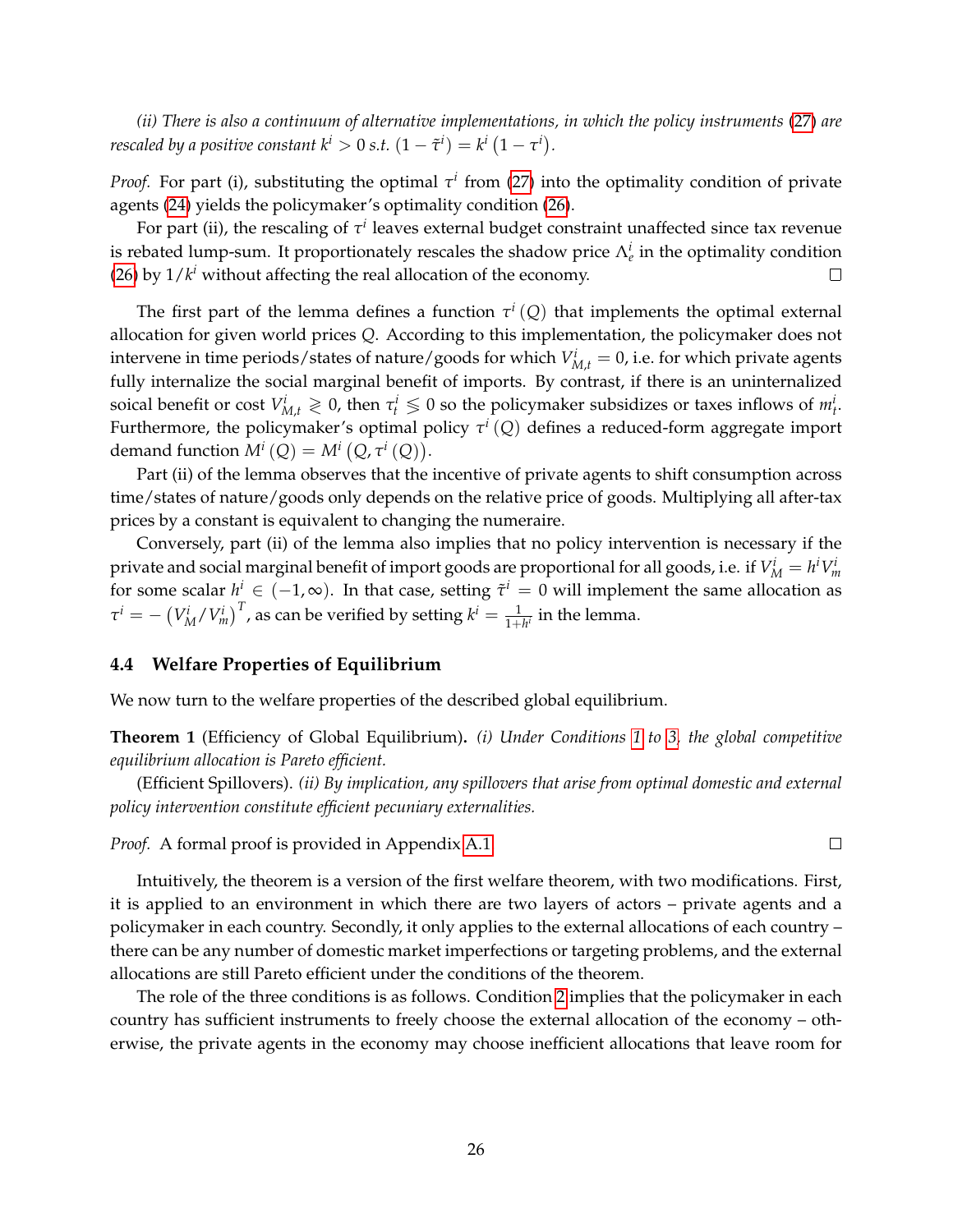Pareto improvements because they neglect domestic externalities, as shown in Section [7.](#page-41-0) Conditions [1](#page-21-2) and [3](#page-21-4) capture the typical requirement for the first welfare theorem that agents act as price-takers and trade in a complete market.<sup>[21](#page-26-0)</sup> Given that the policymaker in each country internalizes all domestic externalities, the excess demand  $M^i$  of each country correctly reflects the country's social marginal valuation of international transactions. The social marginal rates of substitution of all traded goods are equated across countries, and the resulting equilibrium is Pareto efficient.

Part (ii) of the theorem follows naturally: any time policymakers engage in domestic or external policy intervention, global prices  $Q$  and quantities  $(M^i)_{i\in\mathcal{I}}$  will adjust. These general equilibrium effects – or spillovers, as they are called in the policy debate – are the natural mechanism by which the world economy re-equilibrates. An immediate implication of point (i) is that such spillovers are Pareto efficient. They constitute pecuniary externalities that are mediated by a complete market for *M<sup>i</sup>* . As such, they do generate redistributions between countries, but do not impinge on Pareto efficiency.

This insight may explain why the political debate about international policy spillovers and global cooperation is at times so vexing – spillovers generate winners and losers but, after they have taken place, there is no scope for Pareto improvements. Attempts at global cooperation are then zero-sum games.

**Tatonnement and Arms Race** The equilibrium adjustment process (tatonnement) may sometimes involve dynamics that look like an arms race, even though Theorem [1](#page-25-1) applies and the spillovers are Pareto efficient:

**Example 3** (Tatonnement and Arms Race)**.** *Consider a world economy in which a set of countries* I engage in intertemporal trade. Assume a set of emerging economies  $\tilde{\cal I} \, \subset \, {\cal I}$  with measure  $\omega \, (\tilde{\cal I}) \, > \, 0$ *that follow the setup described in Section [2.2](#page-9-0) and experience negative externalities from capital inflows in period* 0 *that increase in the amount of the flows: their reduced-form welfare functions satisfy V<sup>i</sup> <sup>M</sup>*,0 < 0 *and*  $V^i_{MM,0} < 0$  for  $i \in \tilde{\mathcal{I}}$ . The remaining countries  $\mathcal{I}\backslash\tilde{\mathcal{I}}$  follow the setup described in Section [2.1.](#page-7-1)

*Assume an exogenous shock that increases the period 0 supply of capital flows from the rest of the world*  $\mathcal{I}\backslash\mathcal{I}$ *. This leads to greater capital flows to the emerging economies and greater externalities from capital flows. Each of the affected countries will optimally increase capital controls, but this deflects some of the capital flows to the rest of the world economy – including to the other emerging economies. In response to these deflected capital flows, each of the emerging economies finds it optimal to raise capital controls even more, leading to further deflection and so forth, until a new equilibrium with greater intervention in the emerging economies and a lower world interest rate is reached.*[22](#page-26-1) *Such dynamics may give the appearance of an arms race, but they represent the natural mechanism through which the world economy re-equilibrates. They are Pareto efficient under the conditions of Theorem [1.](#page-25-1)*

<span id="page-26-0"></span> $21$ As discussed earlier, there is an additional condition for the standard first welfare theorem to hold, local nonsatiation. We ensure that the condition is satisfied by our earlier assumption that  $V^i_m + V^i_M > 0$ , but we do not further elaborate on it as it does not seem to play an important role in discussions of international policy cooperation.

<span id="page-26-1"></span> $^{22}$ [Giordani et al.](#page-51-13) [\(2014\)](#page-51-13) provide careful evidence for such capital flow deflection dynamics and the resulting potential for an arms race of capital account intervention. [Jeanne](#page-51-5) [\(2014\)](#page-51-5) provides a theoretical model in which such dynamics may occur.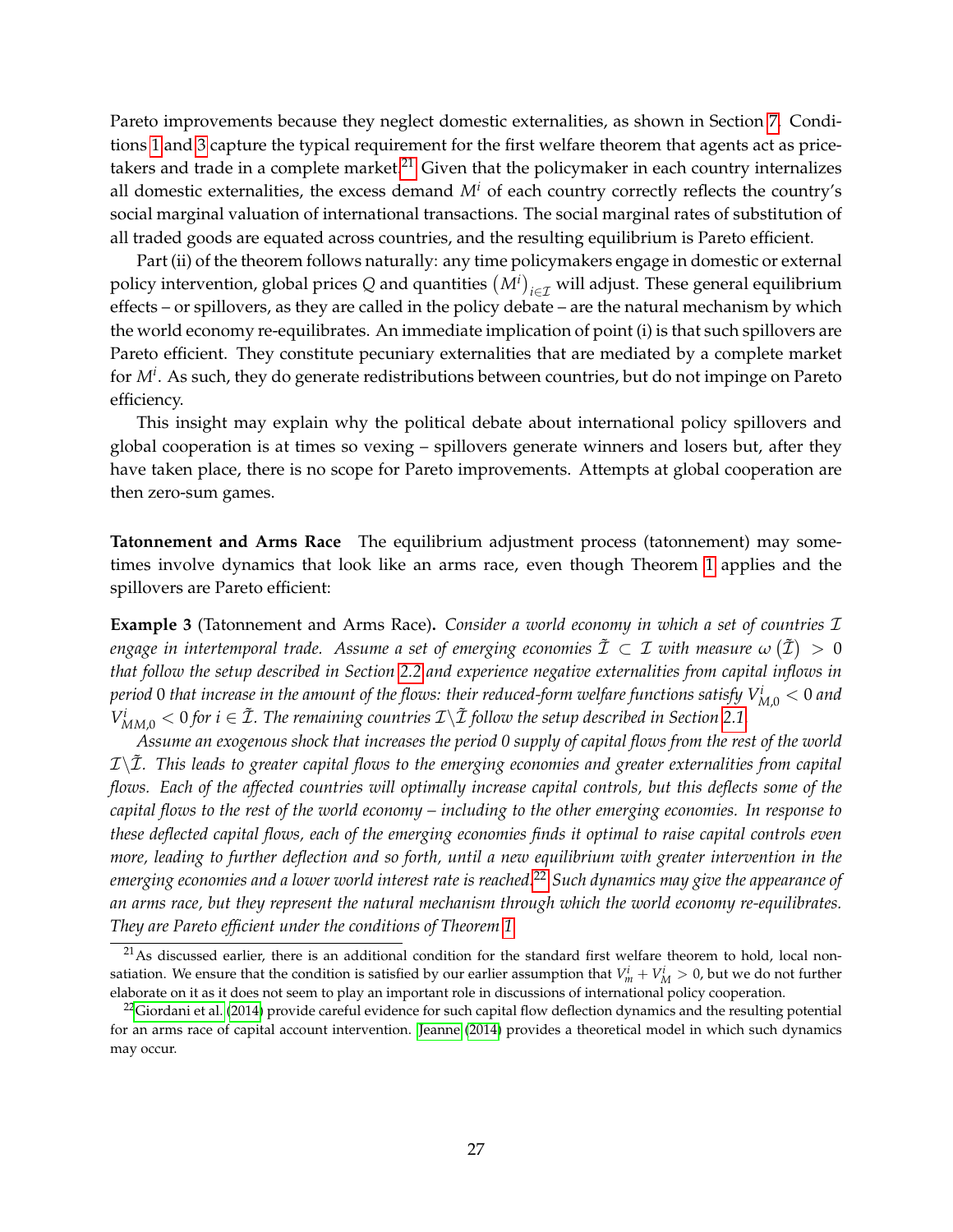# <span id="page-27-0"></span>**4.5 Policy Cooperation and Pareto Improvements**

Achieving Pareto improvements rather than merely Pareto-efficient allocations generally requires international policy cooperation. Theorem [1](#page-25-1) emphasizes that domestic and external policy interventions and the resulting competitive allocations and spillovers are Pareto efficient, even though they may involve considerable redistributions between countries. This subsection describes two mechanisms by which cooperation among policymakers can undo the redistributions inherent in spillovers so as to generate Pareto improvements.

**Pareto Improvements with Explicit Transfers** Lump-sum transfers can trivially undo the wealth redistributions that arise from international policy spillovers and achieve a Pareto-superior allocation. To describe this mechanism, let us start from any Pareto-inefficient allocation  $(\hat{M}^i)_{i\in\mathcal{I}}$  and show that under global cooperation with lump sum transfers, an allocation that is not only Pareto efficient but also a Pareto improvement over the initial allocation can be achieved. For our purposes, an important example of this is when the world economy has been hit by a shock and private agents have already adjusted their behavior, but policymakers have not yet optimally adjusted their external policy instruments  $(\tau^i)_{i\in\mathcal{I}}$  in response to the shock.<sup>[23](#page-27-1)</sup>

**Proposition 1** (Pareto-Improving Intervention with Transfers)**.** *Starting from any Pareto-inefficient* allocation  $(\hat{M}^i)_{i\in\mathcal{I}}$ , global cooperation can achieve a Pareto improvement by setting the interventions  $\tau^i=$  $-V_M^i/V_m^i$  ∀*i and providing suitable compensatory international transfers T<sup><i>i*</sup> across countries that satisfy  $\int_{i \in \mathcal{I}} T^i d\omega$   $(i) = 0$ .

*Proof.* Setting the optimal taxes  $(\tau^i)_{i \in \mathcal{I}}$  ensures that the world economy is on the Pareto frontier, but generally leads to spillovers, i.e. price changes that cause redistributions between countries. To construct an example of a Pareto improvement, determine the equilibrium allocation and transfers  $(M^i, T^i)_{i \in \mathcal{I}}$  with world prices Q that simultaneously satisfy  $\tau^i = -V_M^i(M^i, M^i)/V_m^i(M^i, M^i)$  and *T*<sup>*i*</sup> = *Q* ·  $(\hat{M}$ <sup>*i*</sup> − *M<sup><i>i*</sup>)  $\forall i \in \mathcal{I}$ . It can easily be verified that the transfers satisfy  $\int_{i \in \mathcal{I}} T^i d\omega$  (*i*) = 0 since both allocations  $(\hat{M}^i)$  and  $(M^i)$  clear markets. Furthermore, since external instruments are at their optimal level, the allocation is Pareto efficient. Finally, we observe that given the transfers, private agents in each country *i* could still afford the initial allocation (*M*ˆ *<sup>i</sup>* ). Since the allocation is still feasible but private agents choose the different allocation  $(M^i)$ , revealed preference implies that every country is better off under the new allocation.  $\Box$ 

Although compensatory transfers across sovereign nations may be difficult to implement in practice, countries interact with each other along a multitude of dimensions in today's globalized world, so there is widespread scope for implicit transfers via political horse-trading. Nonetheless, we also consider how transfers can be concealed by coordinated changes in external instruments.

**Pareto Improvements via Implicit Transfers** When explicit transfers are not available, coordinated changes in the external policies  $\tau^i$  can generate a wide range of implicit transfers among sovereign nations, including the ones required for Pareto improvements according to Proposition

<span id="page-27-1"></span><sup>&</sup>lt;sup>23</sup>This is of course not an equilibrium in our setup, but it can be interpreted as one step in the equilibrium adjustment (tatonnement) mechanism.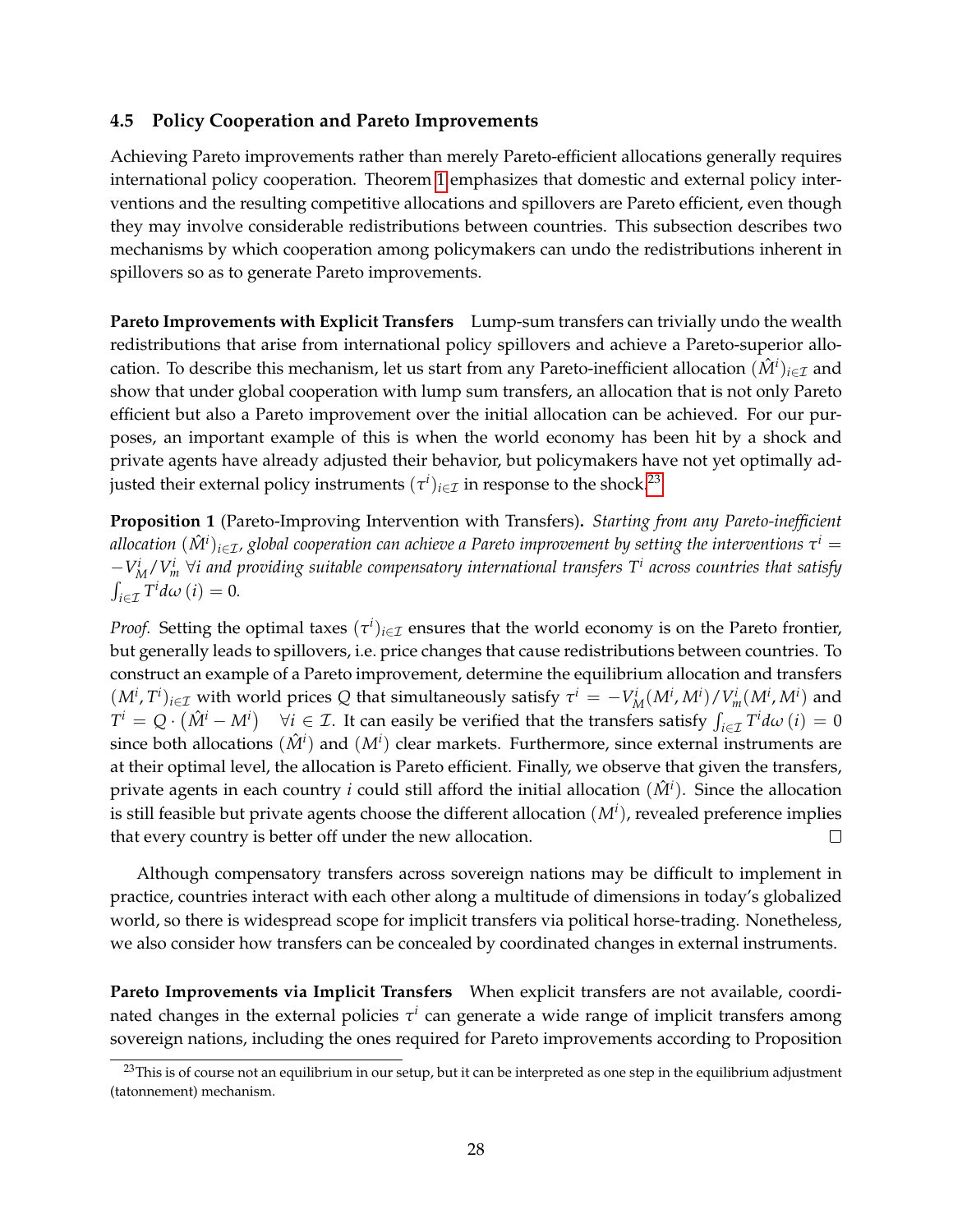[3.](#page-28-0) The general principle relies on the following observation: consider the budget constraint [\(16\)](#page-18-3) of private agents,  $\frac{Q}{1-\tau^i} \cdot m^i \leq T^i$  where the transfer  $T^i = \frac{\tau^i Q}{1-\tau^i}$  $\frac{\tau^i Q}{1-\tau^i} \cdot M^i$  simply rebates the tax revenues of the policymaker in country *i* so there are no explicit transfers across countries. Starting from any initial equilibrium, a coordinated change in tariffs  $(\tau^i)_{i\in\mathcal{I}}$  and world prices that keeps  $\frac{Q}{1-\tau^i}$ constant for all countries generates no substitution effects but changes the transfer *T i* , amounting to lump-sum transfers across nations.

Such implicit transfers play an important role for example in development aid or disaster relief – when subsidized goods are provided across nations (with the understanding that they will not be re-exported at market value to other nations). Implicit transfers are at times also used in political horse-trading when international treaties are negotiated.

For the following proposition, let us collect the external transactions of all countries in a matrix  $M = (M^{1}|\cdots|M^{|\mathcal{I}|}).$ 

<span id="page-28-2"></span>**Proposition 2** (Replicating Transfers via Changes in Market Prices)**.** *If rank M* = dim I*, then any set of marginal lump-sum transfers*  $(dT^i)_{i\in\mathcal{I}}$  *that satisfies*  $\int_{i\in\mathcal{I}}dT^id\omega^i=0$  *can be replicated by a coordinated* adjustment in external policy instruments  $(d\tau^i)_{i\in\mathcal{I}}.$ 

*Proof.* The aggregate budget constraint for country *i* is  $Q \cdot M^i \leq 0$ . A change *dQ* in world prices is thus equivalent to a cross-country transfer  $dT^i = dQ \cdot M^i$ . If the rank condition above is satisfied, then there exists a *dQ* that satisfies this relationship for any set of marginal lump-sum transfers  $(dT^i)_{i \in \mathcal{I}}$ . This *dQ* can be achieved via global cooperation while keeping  $\frac{Q}{1-\tau^i}$  constant in each country by setting  $d\frac{Q}{1-Q}$  $\frac{Q}{1-\tau^i} = \frac{dQ}{1-\tau^i}$  $\frac{dQ}{1-\tau^i} + \frac{Qd\tau}{(1-\tau^i)}$  $\frac{Qd\tau}{(1-\tau^i)^2} = 0$  or, equivalently,  $d\tau^i = (1-\tau^i)\frac{dQ}{Q}$ *Q* ∀*i* ∈ I.

The rank condition in the proposition is rather weak since  $\dim {\mathcal I} \ll \dim M^i$ , i.e. in practice there are many more goods than countries, so there will typically be a continuum of solutions for *dQ*. However, the rank condition captures that countries need to differ in their trading patterns for a coordinated change in world prices to accomplish a transfer. For example, in a model in which two countries are identical so  $M^i = M^j$ , a change in prices cannot achieve a transfer between the two; similarly, for a country that does not trade  $M^i = 0$ , a change in world prices does not achieve a transfer. To provide non-infinitesimal transfers, a series of infinitesimal transfers as described in the proposition can be provided and integrated over, as long as the rank condition is satisfied.

**Holding Market Prices Fixed to Avoid Spillovers** A similar result can be obtained to avoid spillovers when a country or a set of countries engage in a policy intervention after a shock takes place.

<span id="page-28-0"></span>**Proposition 3** (Cooperation to Avoid Spillovers). *Consider a shock to a set of countries*  $\mathcal{I} \subset \mathcal{I}$  *that calls for optimal unilateral changes in domestic or external policy instruments that would generate an international spillover dQ. The spillover can be avoided if all countries worldwide cooperate and change their external instruments by*

<span id="page-28-1"></span>
$$
d\tau^{i} = -(1 - \tau^{i})\frac{d\tilde{Q}}{Q} \quad \forall i \in \mathcal{I}
$$
 (28)

*Proof.* As demonstrated in the proof of the previous proposition, the coordinated change in exter-nal instruments [\(28\)](#page-28-1) shifts the world price by  $-d\tilde{Q}$ , thereby offsetting the spillover of the initial policy action.  $\Box$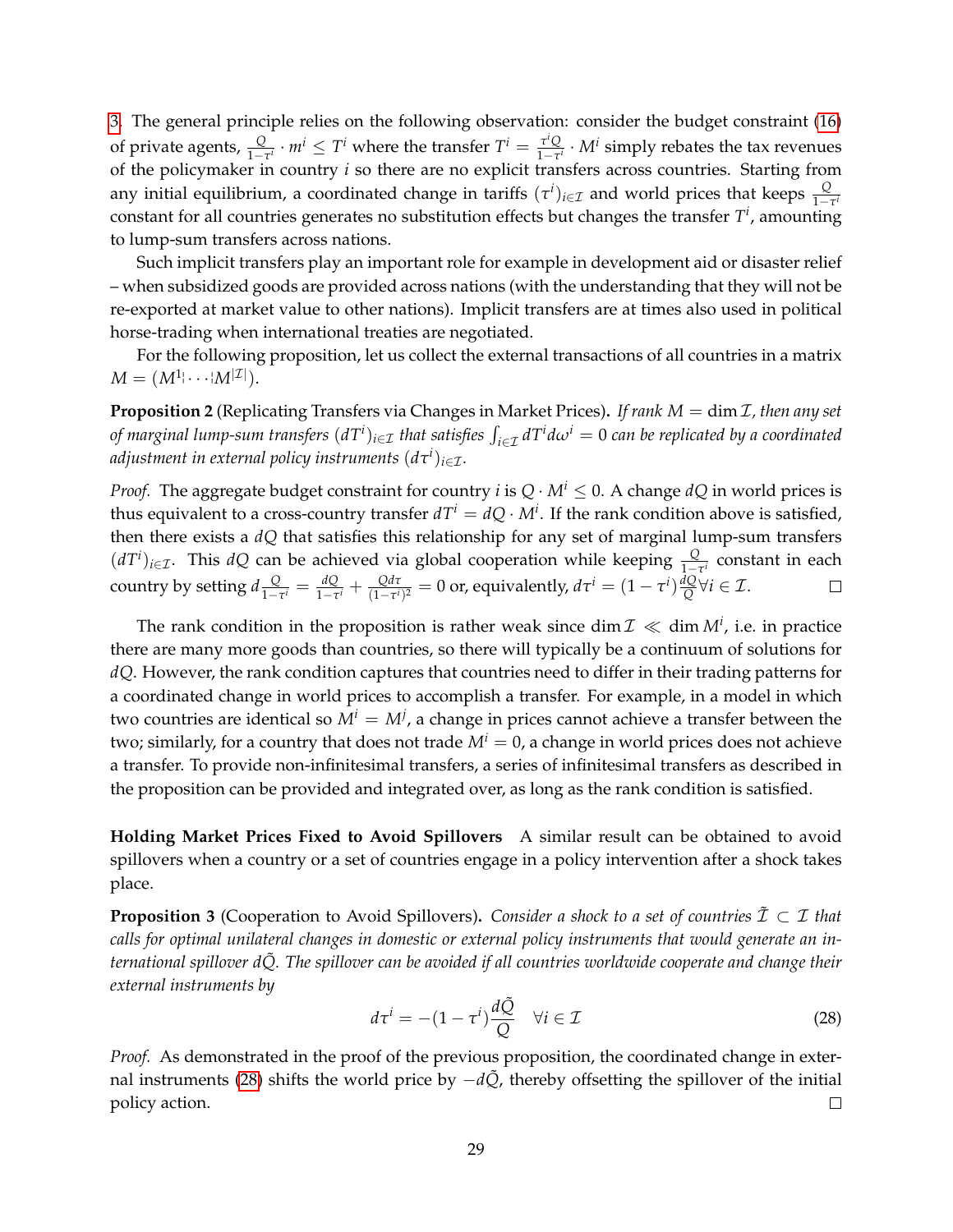This proposition tells us how to correct the externalities of individual economies while holding world prices constant so that no spillovers arise. Intuitively, the coordinated policy shifts the net demand curves of all countries to keep world prices constant.<sup>[24](#page-29-2)</sup>

Practical examples of such cooperation include when exporting countries impose voluntary export restraints following an increase in productivity in their export sector – this meets the policy objective of importing countries that do not want to see rapid price declines in a given industry but at the same time avoids the wealth transfer that arises if importers imposed tariffs.<sup>[25](#page-29-3)</sup> The following illustrates the proposition in a simple example:

**Example 4** (Pareto-Improving Intervention, Symmetric Countries)**.** *Consider a world economy that consists of a unit mass* I *of identical economies as described in Example [1.](#page-19-2) Assume a set of countries* I˜ *with* mass  $\tilde{\omega}=\omega\left(\tilde{\mathcal{I}}\right)$  experiences a shock that calls for a marginal change in their external policy instruments *dτ*˜ *i . Under cooperation, the optimal tax wedge between countries* I˜ *and* I\I˜ *can be imposed while avoiding any spillovers by setting*  $\forall i \in \mathcal{I}$ 

$$
d\tau^{i} = \begin{cases} (1 - \tilde{\omega}) d\tilde{\tau}^{i} & \text{if } i \in \tilde{\mathcal{I}} \\ \tilde{\omega} d\tilde{\tau}^{i} & \text{if } i \notin \tilde{\mathcal{I}} \end{cases}
$$

*Cooperation shares the burden of policy intervention between countries in* I˜ *and the rest of the world according to the relative size of the two blocks. The larger the set of countries*  $\tilde{\mathcal{I}}$ *, the greater their impact on world prices, and therefore the more of the intervention must be shifted to other countries so as to keep world prices* Q constant and avoid redistributions. Conversely, a small open economy with  $\omega^i = 0$  has no impact *on world prices and does not create spillovers, so the above formula implies no need for other countries to share the intervention to keep world prices constant.*

# <span id="page-29-0"></span>**5 Monopolistic Behavior**

#### <span id="page-29-1"></span>**5.1 Optimization Problem**

We drop Condition [1](#page-21-2) (Competitive Behavior) and analyze a policymaker that exerts market power to demonstrate how the resulting Pareto inefficiency creates scope for global cooperation. In this and the next section, we continue to assume complete external instruments. In Section [5.3,](#page-33-0) we consider a situation when a country has both monopoly power and imperfect external instruments, i.e. both Conditions [1](#page-21-2) and [2](#page-21-5) are violated.

Consider a country *i* with positive measure  $\omega^i > 0$  in the world economy. Assume that the country's policymaker internalizes her pricing power over the world market price *Q*. Specifically, the policymaker internalizes how both the external policies  $\tau^{j} (Q)$  of the other policymakers and the optimal allocations of the private agents  $M^j(Q, \tau^j(Q))$  in the remaining set of countries  $j \in$ 

<span id="page-29-2"></span> $24$ Unlike Proposition [\(2\)](#page-28-2), the result does not rely on a rank condition on the matrix of external transactions since countries with linearly dependent net imports have equal exposure to spillovers. Our result is similar to [Kemp and](#page-52-13) [Wan](#page-52-13) [\(1976\)](#page-52-13) who observe that countries forming a customs union can hold world prices fixed so as to avoid negative effects on other countries.

<span id="page-29-3"></span> $25$ Voluntary export restraints were employed heavily for example in textile trade, leading to the multilateral Multi-Fiber Agreement in the early 1970s and the Agreement on Textiles and Clothing in 1994 (see e.g. [Suranovic, 2016\)](#page-52-14). They were also imposed on automobile exports by Japan in the early 1980s (see e.g. [Feenstra, 1984\)](#page-51-14).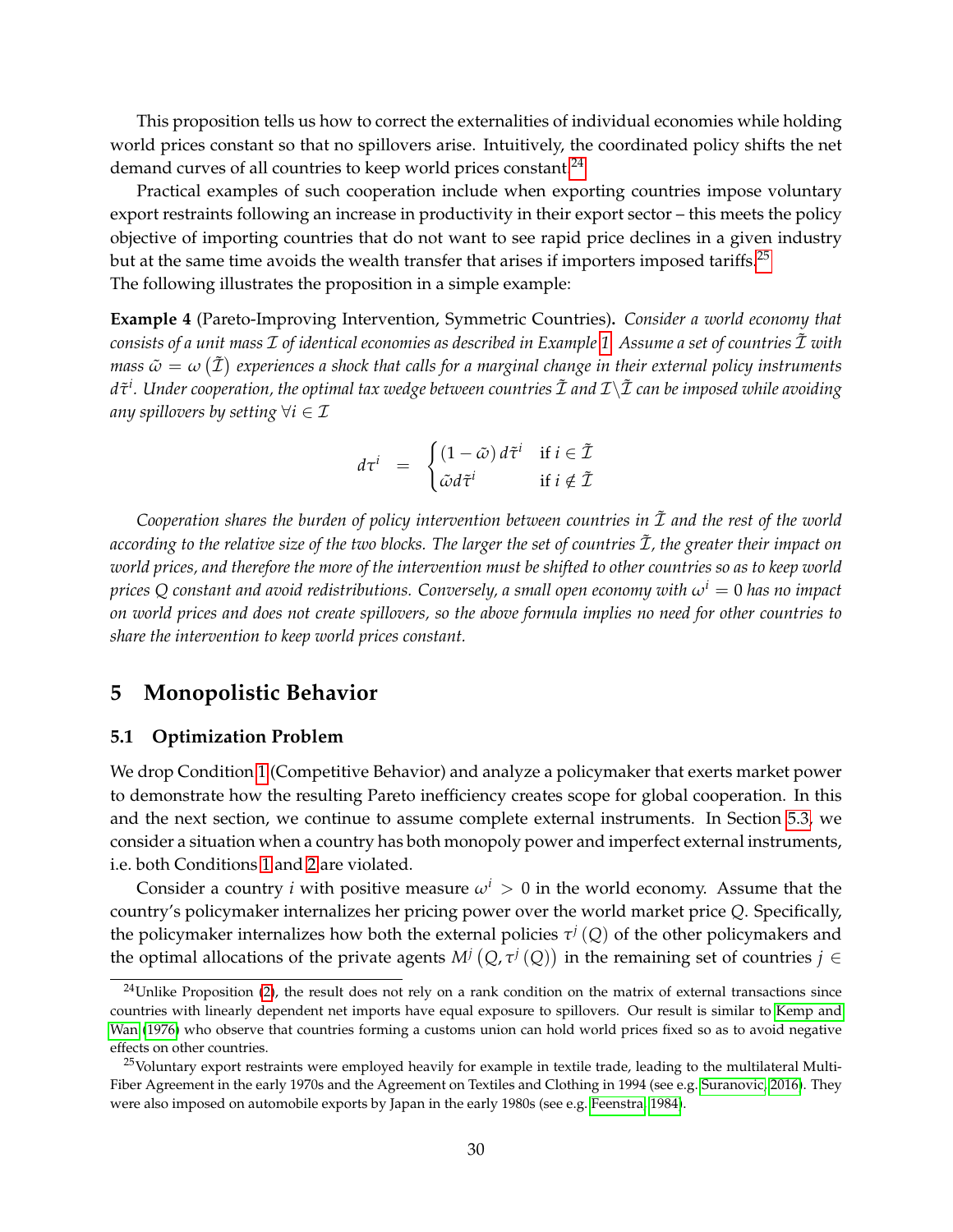$\mathcal{I}^{-i} = \mathcal{I} \backslash \left\{i\right\}$  depend on the world market price  $Q^{.26}$  $Q^{.26}$  $Q^{.26}$  This gives rise to a rest-of-the-world excess demand function

$$
M^{-i}(Q) = \int_{j \in \mathcal{I}^{-i}} M^j\left(Q, \tau^j\left(Q\right)\right) d\omega\left(j\right)
$$

which can be inverted to obtain an inverse rest-of-the-world excess demand function *Q*−*<sup>i</sup>* (*M*−*<sup>i</sup>* ). Since global market clearing requires  $\omega^i M^i + M^{-i}(Q) = 0$ , the country *i* policymaker internalizes that her external allocations  $M^i$  imply world prices  $Q = Q^{-i}\left(-\omega^i M^i\right)$ , and she solves the optimization problem

<span id="page-30-4"></span>
$$
\max_{M^i} V^i \left( M^i, M^i \right) \quad \text{s.t.} \quad Q^{-i} (-\omega^i M^i) \cdot M^i \le 0 \tag{29}
$$

The optimality conditions are

<span id="page-30-1"></span>
$$
V_m^i + V_M^i = \Lambda_e^i Q^T \left( 1 - \mathcal{E}_{Q,M}^i \right) \quad \text{with} \quad \mathcal{E}_{Q,M}^i = \omega^i Q_M^{-i} M^i / Q^T \tag{30}
$$

The column vector  $\mathcal{E}_{Q,M}^i$  represents the inverse demand elasticity of imports of the rest of the world and consists of four elements: the country weight  $\omega^i$  reflects the country's market power in the world market; the Jacobian matrix  $Q_M^{-i} = \partial Q^{-i}/\partial M^{-i}$  captures how much world market prices respond to additional exports from country *i*. The column vector *M<sup>i</sup>* post-multiplies this matrix to sum up the marginal revenue accruing to country *i* from the different goods as a result of the monopolistic intervention. Finally, the result is normalized element-by-element by the price vector *Q* to obtain elasticities.

Intuitively, a monopolistic policymaker equates the social marginal benefit of imports  $V^i_m + V^i_M$ to the marginal expenditure  $Q^T(1-\mathcal{E}_{Q,M}^i)$  rather than to the world price  $Q^T$  times a factor of proportionality Λ*<sup>i</sup> e* . The policymaker introduces a distortion to shift world prices in her favor and extract monopoly rents from the rest of the global economy. The intervention constitutes a classic inefficient beggar-thy-neighbor policy.

<span id="page-30-3"></span>**Proposition 4** (Optimal Monopolistic Intervention)**.** *(i) If Condition [1](#page-21-2) is violated for a given country i, the country's policymaker optimally exerts market power by setting her external policy instruments to*

<span id="page-30-2"></span>
$$
1 - \hat{\tau}^i = \frac{1 + V_M^i / V_m^i}{1 - \mathcal{E}_{Q,M}^i} \tag{31}
$$

*where all divisions are performed element-by-element.*

*(ii) The policymaker does not distort domestic policies X<sup>i</sup> to exert monopoly power.*

*(iii) An equilibrium in which a policymaker exerts market power is Pareto-inefficient and creates scope for policy cooperation.*

<span id="page-30-0"></span> $^{26}$ It is immaterial for our analysis whether the optimal policy  $\tau^j\left(Q\right)$  in a given country  $j$  in the rest of the world arises from price-taking behavior as described in Section [4](#page-21-0) or from monopolistic behavior as described in the current section. The only important assumption is that the excess demand functions  $M^j(Q,\tau^j(Q))$  are well-defined and continuously differentiable. This rules out that policymakers respond directly to each other's external instruments *τ j* , for example using discontinuous trigger strategies. Our assumption is common in the analysis of international policy cooperation (see e.g. [Bagwell and Staiger, 2002\)](#page-50-3).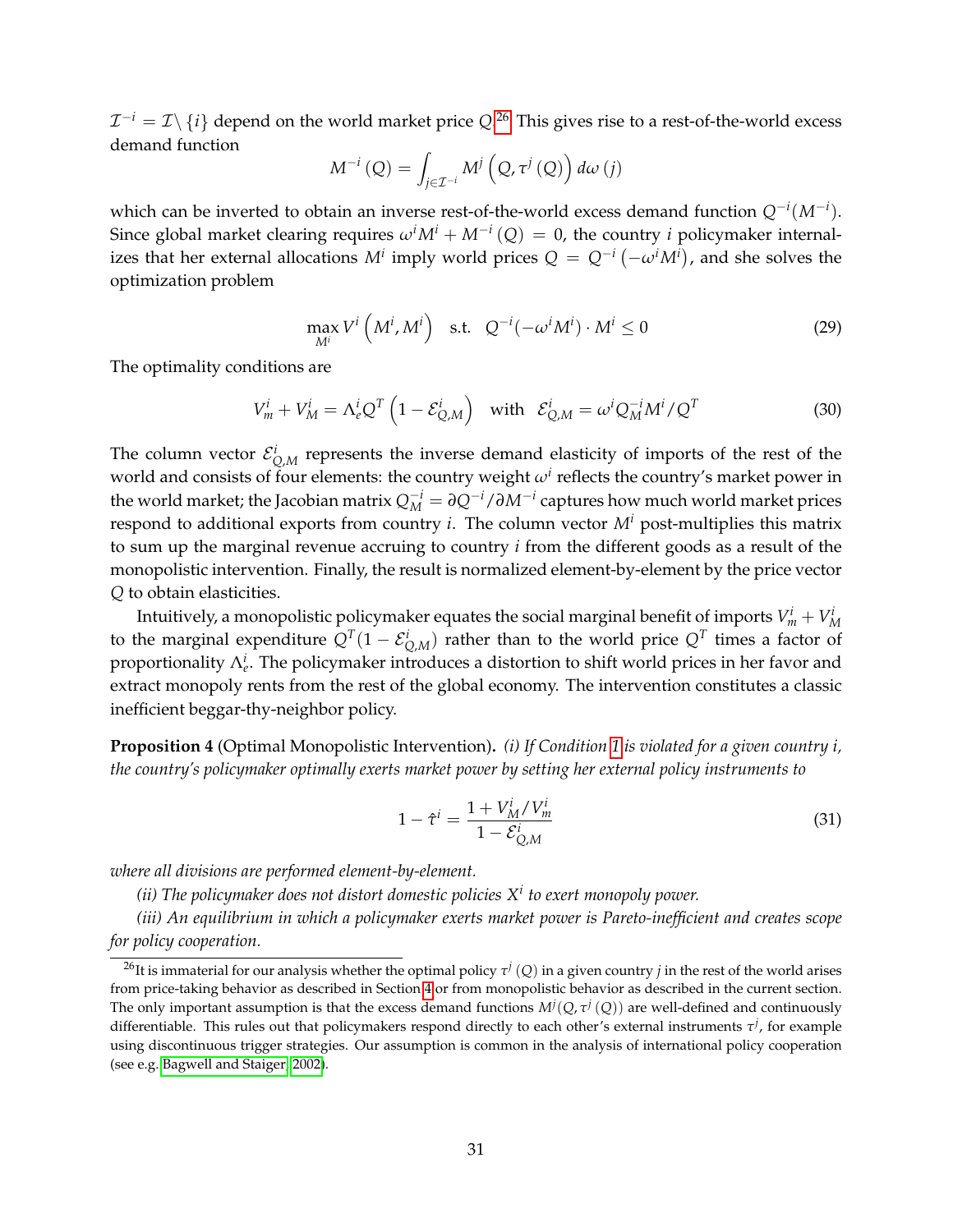*Proof.* For part (i), the tax vector  $\hat{\tau}^i$  ensures that the optimality condition of private agents [\(24\)](#page-24-2) replicates the monopolistic policymaker's Euler equation [\(30\)](#page-30-1). For part (ii) observe that Condition [2](#page-21-5) ensures that external considerations such as market power do not enter the optimality conditions of the policymaker for domestic policies *X i* . Part (iii) follows immediately from Proposition [1.](#page-25-1)

To provide some intuition for part (i), consider an economy with positive measure  $\omega^i > 0$  in the world economy that has, for simplicity, no domestic externalities so  $V_M^i = 0$ . Assume that the off-diagonal elements of the matrix  $Q_M^{-i}$  are small compared to the diagonal elements, i.e. that income effects are small in comparison to substitution effects, and consider a good indexed by *t* that is ordinary so *∂M*−*<sup>i</sup> <sup>t</sup>* /*∂Q<sup>t</sup>* < 0, i.e. the rest of the world imports less if the price of good *t* goes up. If country *i* is a net importer  $M_t^i > 0$  of the good, then the elasticity  $\mathcal{E}_{Q,M,t}^i$  is negative and the optimal monopolistic tax on imports  $\hat{\tau}_t^i > 0$  is positive and reduces imports. Similarly, if country *i* is a net exporter  $M_t^i < 0$ , then the optimal monopolistic tax  $\hat{\tau}_t^i < 0$  reduces the country's exports. This captures the standard trade-reducing effects of monopolistic interventions.

The intuition for part (ii) is closely related to the optimal targeting principle established by [Bhagwati and Ramaswami](#page-50-5) [\(1963\)](#page-50-5): if the goal of a policymaker is to distort international prices, then she uses the instruments that affect international prices in the most direct way possible, and those are the external instruments  $\tau^i$ . It is undesirable to introduce distortions in domestic optimality conditions, given that the policymaker can affect external allocations directly. Conversely, when external instruments are not available, for example because they have been restricted by international agreements on trade or financial flows or "single markets," then a second-best way of exerting market power is to distort domestic instruments. This explains why international trade agreements increasingly include provisions on domestic policies, as we discuss in more detail in Section [5.3.](#page-33-0) Some of the literature on fiscal or monetary policy cooperation implicitly assumes that countries do not have the instruments to target external transactions directly and proceeds to study how countries distort fiscal or monetary instruments to internalize terms-of-trade effects as a second-best device. Although this may be an appropriate assumption in many cases, we believe that is useful to be explicit about the assumption.

Part (iii) is a natural corollary and is a well-known implication of monopolistic behavior. When one or several players in an economic system exert market power, the resulting Pareto inefficiency creates scope for cooperation.

#### <span id="page-31-0"></span>**5.2 Identifying Monopolistic Behavior**

Whether a policy intervention is Pareto efficient or not – and thus whether there is scope for global cooperation – depends crucially on whether policymakers use their instruments to correct for domestic distortions or to exert market power. In other words, it depends on whether the intervention is driven by the numerator or the denominator of expression [\(31\)](#page-30-2). Unfortunately there is no general recipe for distinguishing between the two motives for intervention. In fact, the following result is a straightforward corollary of Proposition [4:](#page-30-3)

**Corollary 2** (Observational Equivalence of Corrective and Monopolistic Intervention)**.** *The external spillover effects of a given policy intervention τ i in a country i are equivalent no matter if the policy is imposed to correct domestic market distortions or to exert market power.*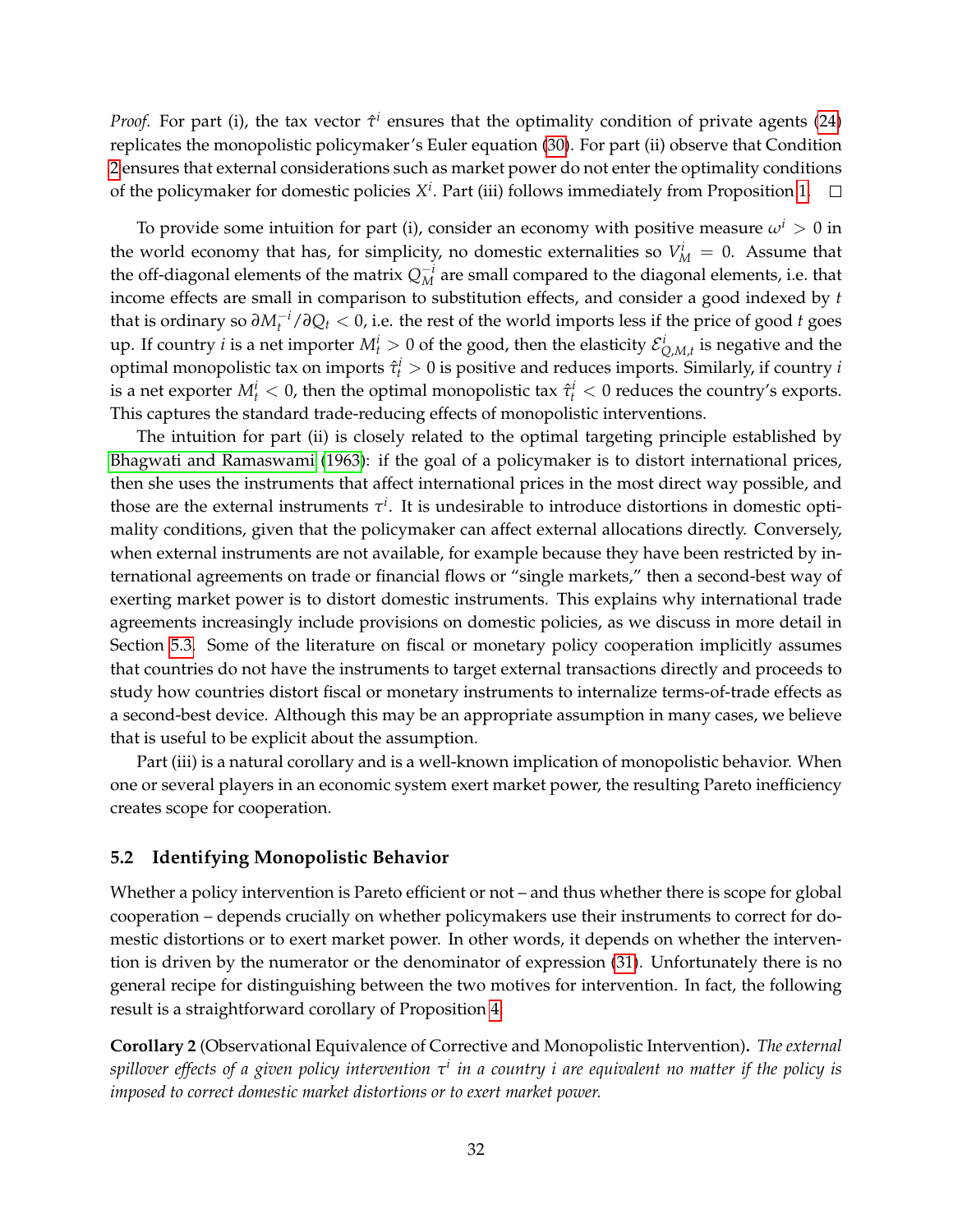*Proof.* Consider two economies *i*, *j* of identical size  $\omega^i = \omega^j > 0$  and with the identical excess demand functions  $M^i(Q, \tau^i)$ . Assume that economy *i* exhibits  $V^i_M \neq 0$  and sets its external policy instruments *τ <sup>i</sup>* purely to correct domestic market imperfections according to Lemma [2](#page-24-5) without exerting market power. Assume that economy *j* has no externalities  $V_M^j = 0$  and sets its external policy instruments  $\tau^j$  purely to exert market power as described in Proposition [4.](#page-30-3) If  $1 + V_M^i/V_m^i =$  $1/(1-\mathcal{E}^j_{Q,M})$ , then the two economies will employ identical policy interventions which will create identical spillovers.  $\Box$ 

The corollary captures that the spillover effects of an intervention in external allocations are the same, no matter what the motive for intervention. It is easy for policymakers to invoke market imperfections, domestic objectives or different political preferences to justify an arbitrary set of policy interventions in the name of domestic efficiency, and it is difficult for the international community to disprove them.<sup>[27](#page-32-0)</sup>

**Monopolistic Behavior and Direction of Intervention** However, the direction of the optimal monopolistic policy intervention is often instructive to determine whether it is plausible that a given intervention is for monopolistic reasons. If an observed intervention is inconsistent with this optimal direction, it is unlikely that it was conducted for monopolistic reasons. For this purpose, let us discuss each of the components of the elasticity term  $\mathcal{E}^i_{Q,M}=-\omega^i Q_M^{-i}M^i/Q^T$ :

*Country Size ω<sup>i</sup>* The optimal monopolistic intervention is directly proportional to the country's measure  $\omega^i$  in the world economy, which reflects the country's impact on the world market. If a small open economy with  $\omega^i \approx 0$  and undifferentiated exports engages in external intervention, it is unlikely to achieve monopolistic goals.

*Responsiveness of World Price*  $Q_M^{-i}$  Monopolistic intervention requires that world market prices are responsive to changes in quantities. If there are, for example, close substitutes to the goods traded by a country so  $Q_M^{-i} \approx 0$ , it is unlikely that the country's intervention is monopolistic.

*Direction and Magnitude of Flows M<sup>i</sup>* The optimal monopolistic intervention on a good indexed by date *t*/good *k*/state of nature *s* is directly proportional to the magnitude of the country's net imports. The larger  $M_{t,k,s}^i$  in absolute value, the greater the revenue benefits from distorting the price  $Q_{t,k,s}$ . By contrast, if  $M_{t,k,s}^i \approx 0$ , the optimal monopolistic intervention is zero. The economic interpretation depends on the specific setting: In *intertemporal trade*, *Q<sup>t</sup>* reflects the interest rate and  $M_t^i$  captures date *t* net capital inflows or, equivalently, the date *t* trade balance. When  $M_t^i \approx 0$ , the country does not gain from distorting the intertemporal price *Q<sup>t</sup>* . By contrast, a large net capital inflow, or trade deficit,  $M_t^i > 0$  invites monopolistic inflow taxes  $\tau_t^i > 0$  to keep world interest rates lower, or vice versa for a country with a large net outflow/trade surplus  $M_t^i < 0.^{28}$  $M_t^i < 0.^{28}$  $M_t^i < 0.^{28}$  In a stochastic

$$
\hat{V}^i(m^i, M^i) = V^i(m^i, M^i) - \hat{\tau}^i \cdot \left(V^i_m M^i\right)
$$

The reduced-form utility function  $\hat{V}^i(\cdot)$  can in turn be interpreted as deriving from a fundamental utility function  $\hat{U}^i(x^i)$ and a set of constraints  $\hat{f}^i(\cdot)$  that justify it.

<span id="page-32-0"></span><sup>&</sup>lt;sup>27</sup>More specifically, for any reduced-form utility function  $V^i(m^i,M^i)$  and intervention  $\hat{\tau}^i$ , a policymaker can claim an alternative reduced-form utility function  $\hat{V}^i(m^i,M^i)$  such that  $\hat{\tau}^i$  implements the optimal competitive allocation under that utility function,

<span id="page-32-1"></span> $^{28}$ If private capital accounts are closed, optimal monopolistic intervention consists of reduced/increased foreign reserve accumulation. For example, when policymakers reduce reserve accumulation because they are concerned that they are pushing down the world interest rate too much, this is classic non-competitive behavior and is equivalent to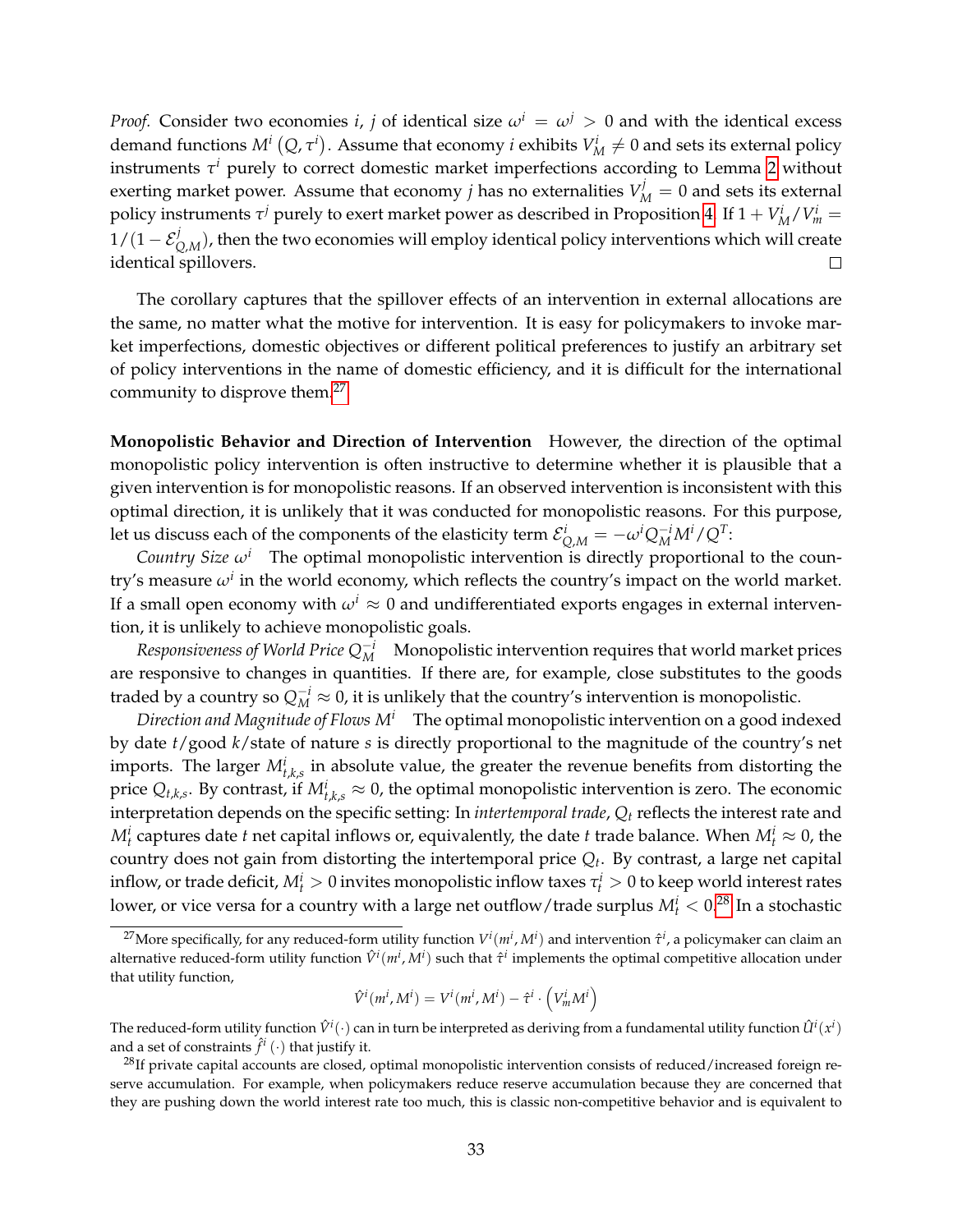setting, *Qt*,*<sup>s</sup>* reflects the state price of payoffs in state *s* at date *t*. Each country has – by definition – monopoly power over its own idiosyncratic risk. Optimal risk-sharing implies inflows (imports) in bad states and exports in good states of nature. Monopolistic intervention restricts risk-sharing so as to obtain a higher price for the country's idiosyncratic risk and to reduce the price of insurance from abroad. If a country encourages insurance (e.g. by encouraging FDI and forbidding foreign currency debt; see [Korinek, 2010\)](#page-52-15), then the motive is unlikely to be monopolistic. In *trade policy*, it is well-known that monopolistic intervention implies tariffs  $\tau_{t,k}^i > 0$  on imported goods  $k$  with  $M_{t,k}^i > 0$  and taxes on exports  $\tau_{t,k}^i < 0$  for  $M_{t,k}^i < 0$  (see e.g. [Bagwell and Staiger, 2002\)](#page-50-3).

#### <span id="page-33-0"></span>**5.3 Monopolistic Use of Domestic Policy Instruments**

Proposition [4.](#page-30-3)(ii) demonstrated that a policymaker with complete instruments will only use external instruments *τ <sup>i</sup>* not domestic policies to exert monopoly power. This subsection assumes a policymaker who has market power (violating Condition [1\)](#page-21-2) and faces imperfect external instruments (violating Condition [2\)](#page-21-5) and shows that this makes it optimal to distort domestic policies in pursuit of monopolistic objectives. Restrictions on external policy instruments are of increasing practical relevance since many international agreements have swept away countries' ability to intervene in private trade or capital flows.

Intuitively, a policymaker who aims to exert market power but does not have perfect external instruments proceeds in two steps, which reflect that the separation results of Lemma [1](#page-22-0) no longer hold. First, she determines in which direction she would like to distort the external transactions of the economy to optimally exert market power. Secondly, she internalizes how each domestic instrument of hers will affect the external transactions of the economy, and she distorts the domestic instruments accordingly. We formally consider an example in which we assume a policymaker who has no external instruments whatsoever in Appendix [A.4.](#page-56-0) We provide a simple example in the following.

<span id="page-33-1"></span>**Example 5** (Monopoly Power and Fiscal Policy, With and Without External Instruments)**.** *We continue the fiscal policy example in Section [2.5](#page-13-0) but consider a policymaker who takes into account monopolistic considerations. For simplicity, we set*  $\alpha = 1$ .

*First, we consider a policymaker who has complete external instruments τ i and maximizes utility [\(10\)](#page-13-4) subject to the intertemporal budget constraint* [\(29\)](#page-30-4)*. In that case, the optimality condition that determines the mix of private and public spending [\(11\)](#page-14-3) is*  $nchanged from that of a competitive policymaker,  $u'(C^i_t) =$$  $u'(G_t^i)$  or  $C_t^i = G_t^i$  for  $t = 0, 1$ , consistent with Proposition [4.](#page-30-3)(ii). However, the monopolistic policymaker *will impose taxes [\(31\)](#page-30-2) on the external transactions of private agents*

$$
1 - \tau^i = \frac{1}{1 - \mathcal{E}_{Q,M}^i} \quad \text{where} \quad \mathcal{E}_{Q,M}^i = \left( \begin{array}{c} \partial Q_1 / \partial M_0^i \\ \partial Q_1 / \partial M_1^i \end{array} \right) \cdot \frac{M_1^i}{Q_1}
$$

*where*  $Q_1 = 1/R$ . Consider w.l.o.g. a borrowing country that imports  $t = 0$  goods and exports  $t = 1$ goods so  $M_0^i>0>M_1^i$ . In that case, we find  $(\mathcal{E}_{Q,M}^i)_0>0>(\mathcal{E}_{Q,M}^i)_1$  and therefore  $\tau_0^i<0<\tau_1^i$ , i.e. *the country both taxes t* = 0 *imports and taxes t* = 1 *exports in order to push up the relative price*  $Q_1$  *of* 

monopolistic capital controls. This corresponds to statements by some Chinese policymakers that were concerned about pushing down US Treasury yields because of their reserve accumulation in 2014.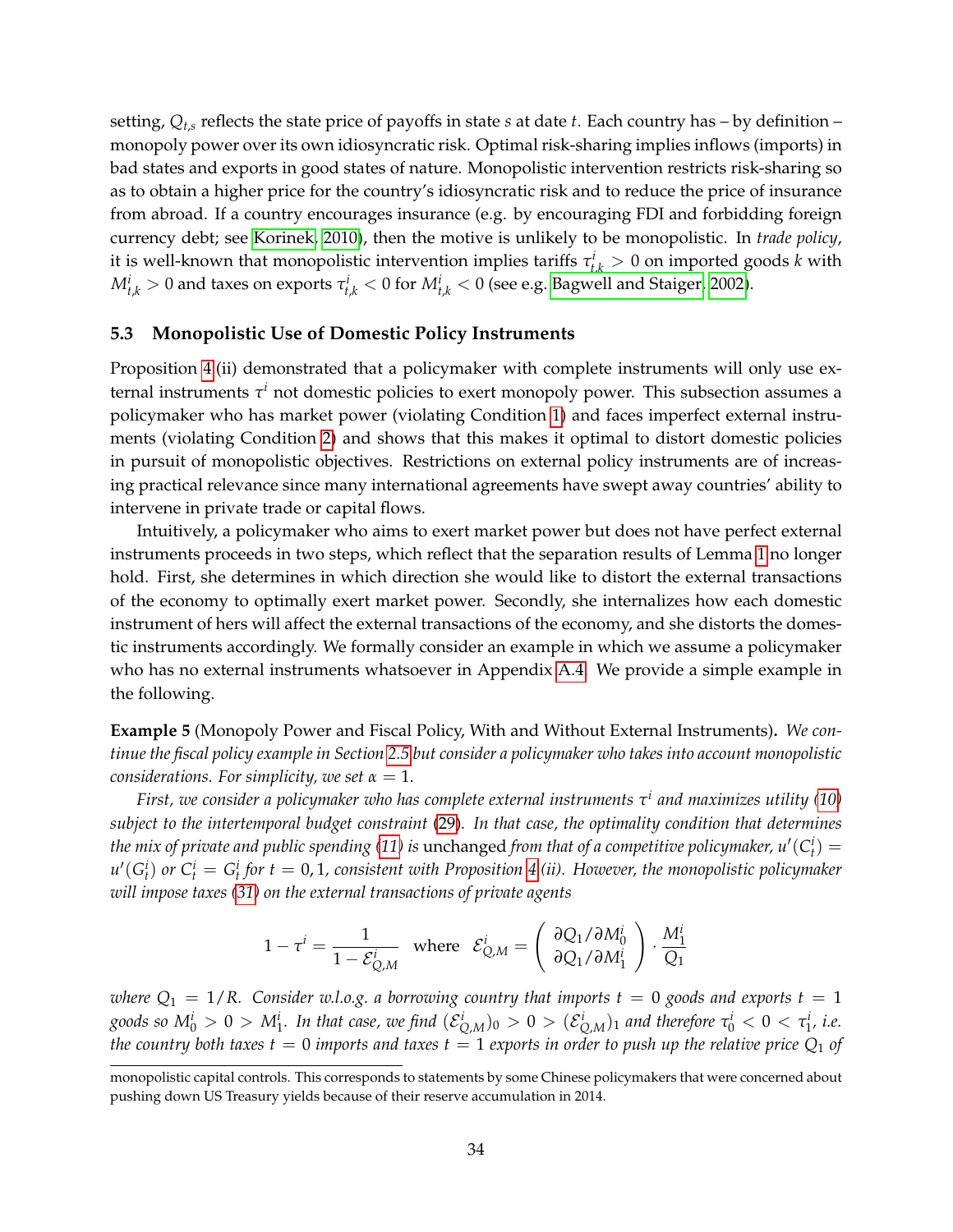*its exports. In the intertemporal interpretation of the model, she pushes down the interest rate at which the country borrows.*

*In the absence of external instruments (i.e. if we restrict τ <sup>i</sup>* ≡ 0*), a monopolistic policymaker distorts public spending to pursue her monopolistic objective in a less efficient manner. Specifically, the policymaker maximizes utility [\(10\)](#page-13-4) subject to the intertemporal budget constraint and the implementability constraint* given by the private Euler equation  $Q_1u'(C_0^i) = u'(C_1^i)$  or  $C_0^i = Q_1C_1^i$  under log-utility, to which we *assign shadow price µ. The policymaker's optimality conditions can be combined to yield*

$$
u'(C_0^i) = u'(G_0^i) - \mu
$$
  

$$
u'(C_1^i) = u'(G_1^i) + \mu Q_1
$$

*The shadow price satisfies µ* > 0 *and implies that the policymaker now distorts the optimal mix between private and public spending to further her monopolistic objectives. In particular, t = 0 public spending is reduced compared to private spending,*  $G_0^i < C_0^i$ *, and vice versa,*  $G_1^i > C_1^i$ *, for*  $t = 1$  *spending. Both interventions serve to push up the relative price Q*<sup>1</sup> *or, in the intertemporal interpretation, to push down the world interest rate*  $R = 1/Q_1$  *at which the country borrows.* 

*Since the policymaker's optimization problems with and without external instruments only differ by the additional (binding) implementability constraint, country i welfare in the latter case is strictly inferior.*

# <span id="page-34-0"></span>**6 Imperfect External Policy Instruments**

This section analyzes how violations of Condition [2](#page-21-5) (Perfect External Policy Instruments) lead to Pareto inefficiency and create scope for policy cooperation. In analogy to Tolstoy's quote on happy families, there is only one way in which a country's set of external policy instruments can be classified as perfect – captured in Condition [2](#page-21-5) – but a myriad of ways in which external policy instruments can be imperfect. These include situations when some of the external instruments  $\tau^i$ are costly to implement, restricted, missing, or cannot be fine-tuned, as well as instances when setting external instruments involves fiscal considerations or time consistency problems.<sup>[29](#page-34-2)</sup>

We develop a model of imperfect policy instruments that captures implementation costs, missing instruments and coarse policy instruments. We discuss circumstances under which the set of external policy instruments is effectively complete, even if there are limitations on some instruments. Then we illustrate how global cooperation can generically achieve Pareto improvements when some countries face imperfect external policy instruments.

#### <span id="page-34-1"></span>**6.1 A Model of Imperfect External Instruments**

We capture imperfections in the set of instruments of a policymaker in country *i* by assuming that there is a function  $\Gamma^i(\tau^i)$  that describes the cost of imposing the vector of policy instruments  $\tau^i$ . The function  $\Gamma^i$  is non-negative, convex, and satisfies  $\Gamma^i\left(0\right)=0$ . For simplicity, we assume that the

<span id="page-34-2"></span><sup>29</sup>Let us remind the reader that it is only imperfect *external* policy instruments (i.e. those targeting the external transactions *M<sup>i</sup>* ) that are relevant for Condition [2](#page-21-5) and that justify global cooperation; incomplete or imperfect domestic policy instruments (i.e. problems in targeting domestic variables *X i* ) do not violate Condition [2](#page-21-5) and do not create inefficiencies that can be addressed via global cooperation, as stated in our main Theorem [1.](#page-25-1)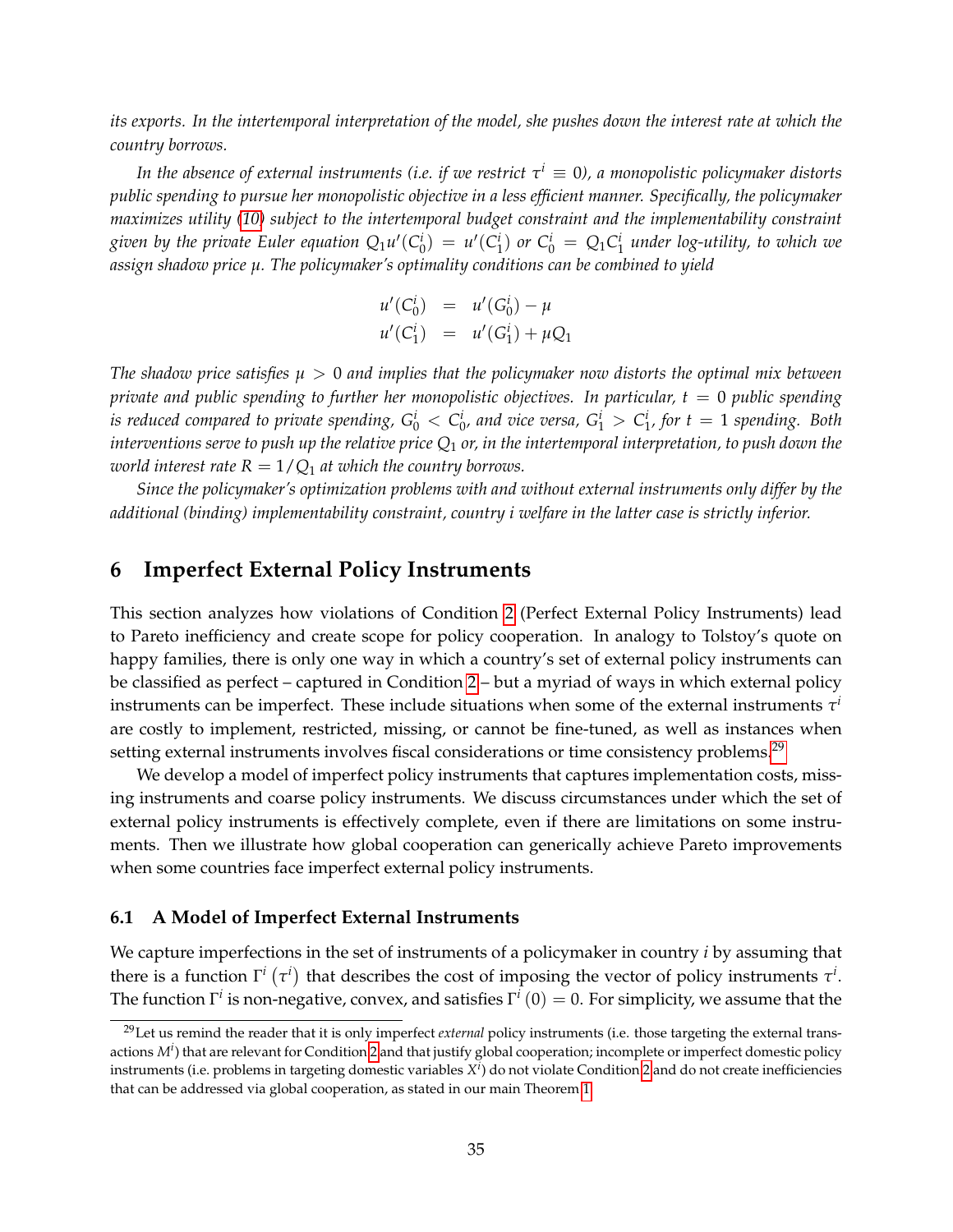cost represents a utility cost that enters the policymaker's objective as  $\max_{X^i,M^i,\tau^i} U^i(X^i)-\Gamma^i(\tau^i)$ subject to the usual constraints.<sup>[30](#page-35-0)</sup>

**Perfect External Instruments** Formally, a policymaker in country *i* has a *perfect set of external instruments* if  $\Gamma^i \equiv 0$ , i.e. if the policymaker can impose any arbitrary policy instruments  $\tau^i$  and thus implement any feasible external allocation without incurring implementation costs. This is what Condition [\(2\)](#page-21-5) assumed.

**Imperfect External Instruments** Conversely, a policymaker in country *i* has an *imperfect set of external instruments* if some instruments are costly to impose, i.e.  $\exists \tau^i$  s.t.  $\Gamma^i\left(\tau^i\right)>0.$  This includes the case in which the cost of a particular configuration of instruments is infinite. By implication, there may be some feasible external allocations that the policymaker cannot implement costlessly as a decentralized allocation. Our setup captures several different types of imperfections in instruments:

*Costly Instruments* The most straightforward interpretation of the specification is that it is costly to impose policy instruments. If we index the elements of vector  $\tau^i$  by the letter *t*, a cost function of the simple quadratic form  $\Gamma^i(\tau^i) = \sum_t \gamma_t^i(\tau_t^i)^2/2$  may capture implementation costs that arise from policy intervention and that grow in the square of the intervention. The cost may vary across different elements of the vector  $\tau^i$  by adjusting  $\gamma^i_t$ , for example by setting  $\gamma^i_t = \beta^t \bar{\gamma}^i$ . More generally, implementation costs could also be asymmetric for taxes and subsidies.

*Missing or Restricted Instruments* In the limit case  $\gamma_t^i \to \infty$  for some *t*, the cost function captures that instrument  $\tau_t^i$  is not available. For  $\gamma_t^i \to \infty$   $\forall t$ , country *i* has no external policy instruments. Similarly, if  $\Gamma^i\left(\tau^i\right)=\sum_t\gamma^i_t(\tau^i_t-\bar{\tau}^i_t)^2/2$  then  $\gamma^i_t\to\infty$  captures that instrument  $t$  is restricted to  $\bar{\tau}^i_t.$ 

*Coarse Instruments* If we index the vector  $\tau^i$  along several dimensions, for example to capture different goods  $k = 1...K$  or different states of nature  $s \in \Omega$  in each time period *t*, a cost function of the form  $\Gamma^i\left(\tau^i\right) = \sum_t \sum_{k=2}^K \gamma(\tau_{t,k}^i - \tau_{t,1}^i)^2/2$  or  $\Gamma^i\left(\tau^i\right) = \sum_t \sum_{s \in \Omega} \gamma(\tau_{t,s}^i - \tau_{t,s_0}^i)^2/2$  captures that is is costly for the policymaker to differentiate her policy instruments across different goods or different types of state-contingent financial flows, e.g. flows with different risk profile. In the limit case  $\gamma \to \infty$ , the function captures that the policymaker is completely unable to differentiate the instruments and has to set  $\tau_{t,k}^i = \tau_{t,1}^i \forall k$  or similarly  $\forall s \in \Omega^{.31}$  $\forall s \in \Omega^{.31}$  $\forall s \in \Omega^{.31}$ 

**Effectively Perfect External Instruments and Efficiency** Sometimes a policymaker with an imperfect set of instruments has nonetheless all the instruments she wants to use. We say that a policymaker has *effectively perfect external instruments* if the cost of implementing the policymaker's optimal policy is zero,  $\Gamma^i\left(\tau^i\right)\,=\,0.$  If a policymaker has a perfect set of external instruments, they are also effectively perfect, but not vice versa. This allows us to weaken Condition [2](#page-21-5) (Perfect External Instruments) to

<span id="page-35-0"></span> $30$ Our results are largely unchanged if we assume that the cost is a resource cost that is subtracted from the external budget constraint  $Q\cdot M^i+\Gamma^i(\tau^i)\leq 0$ , except that the function  $\Gamma^i(\cdot)$  is pre-multiplied by the shadow price on the external budget constraint Λ*<sup>i</sup> e* . Similar results can be derived if the cost of policy intervention depends on quantities transacted, e.g.  $\Gamma^i(\tau^i,M^i)$ , which may capture for example the costs associated with attempts at circumvention.

<span id="page-35-1"></span> $31$ Our setup could also capture further types of imperfections in instruments such as asymmetries between taxes and subsidies on external transactions, or instruments that are fixed at non-zero levels.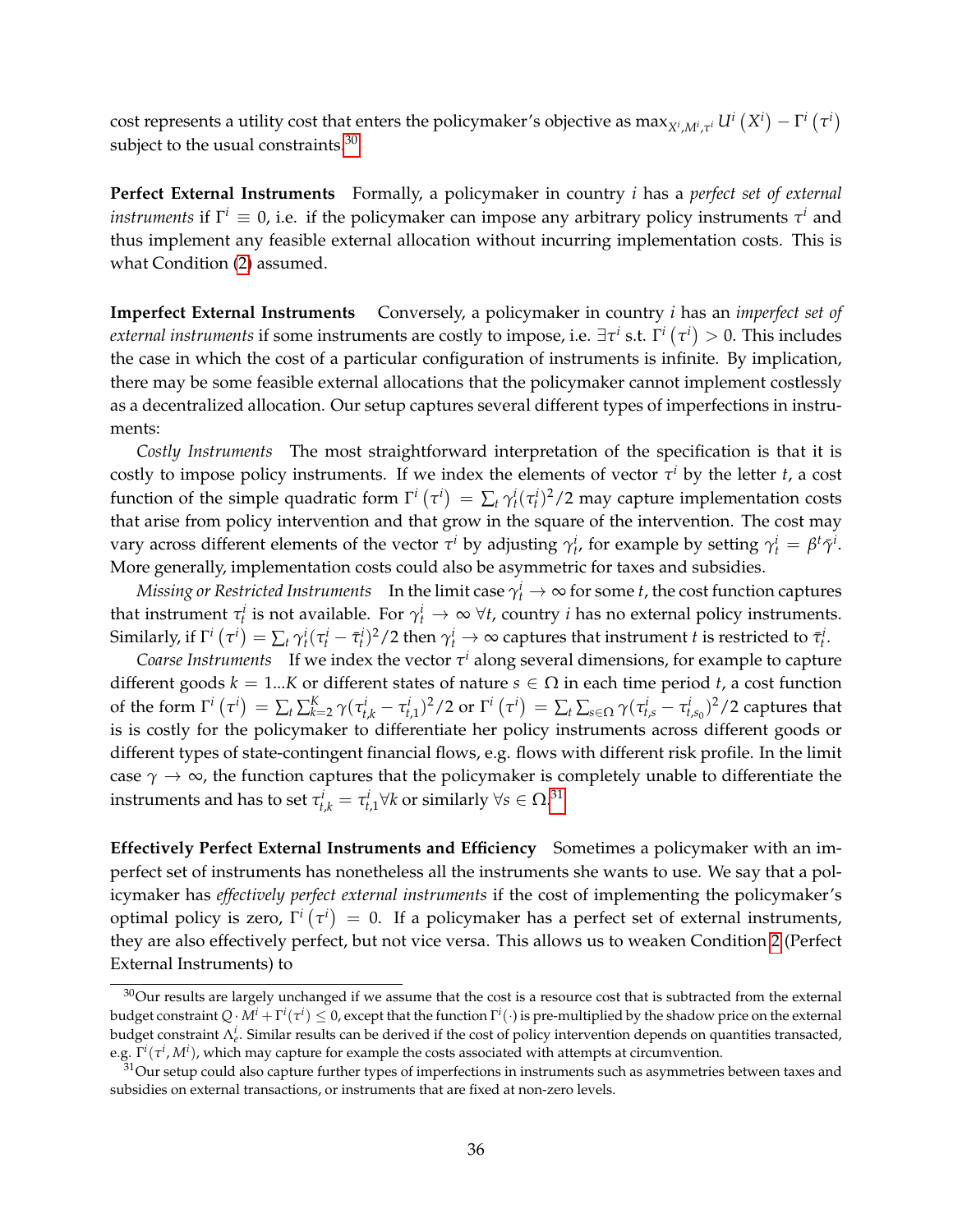**Condition 2'** (Effectively Perfect External Instruments). The policymaker in country  $i \in \mathcal{I}$  possesses an effectively perfect set of external policy instruments.

It is easy to see that the efficiency result of Theorem [1](#page-25-1) still holds under the weaker Condition 2'.

The case  $V_M^i = 0$  of no externalities is a trivial example in which the policymaker in country *i* has an effectively perfect set of external instruments, even if she has no instruments whatsoever. In that case, imperfections in actual policy instruments are irrelevant since the efficient allocation requires zero intervention.

**Effectively Perfect Instruments at the Global Level** Even if some countries have instruments that are *not* effectively perfect, it is possible that cooperation can restore a situation in which the imperfections do not matter. We call the worldwide set of external policy instruments of all countries  $(\tau^i)_{i\in\mathcal{I}}$  *effectively perfect at the global level* if global cooperation can implement a Pareto efficient equilibrium in which  $\Gamma^i\left(\tau^i\right)=0$ ∀ $i\in\mathcal{I}$ . The intuition is that under global cooperation, it may be possible to fix the externalities of a country with imperfect instruments by using the instruments of other countries with perfect instruments – what matters for efficiency is that the social rates of substitution between different goods are equated, not how this is accomplished.

<span id="page-36-1"></span>**Example 6** (Effectively Perfect Instruments at the Global Level)**.** *Consider a world economy with two countries*  $\mathcal{I} = \{1,2\}$  *that have reduced-form utility functions*  $V^i\left(m^i,M^i\right)$  *and behave competitively.* Assume that country  $1$  suffers externalities  $V_{M}^{1} < 0$  but does not have any external policy instruments to  $\alpha$  *correct for them. Furthermore, assume that country* 2 *does not suffer from externalities*  $V^2_M\equiv 0$  *but has a complete set of external instruments.*

*If the policymaker in country* 1 *had the external instruments to do so, she would impose optimal taxes*  $\tau^{1*} = -\left(V_M^1/V_m^1\right)^T$ , and the resulting equilibrium would satisfy  $\left(1-\tau^{1*}\right)V_m^1/\lambda_e^1 = Q = V_m^2/\lambda_e^2$ . *However, since the country has no policy instruments, the global competitive equilibrium coincides with the laissez-faire equilibrium – country* 2 *has no incentive to intervene in its external transactions.*

*Under cooperation, country* 2 *would set its external policy instruments to*  $1 - \tau^2 = \frac{1}{1 - \tau^{1*}}$  *to correct for the externalities of country* 1, and the allocation would satisfy  $\frac{1}{1-\tau^{1*}}V_m^2/\lambda_e^2 = Q = V_m^1/\lambda_e^1$  or  $(1 - \tau^{1*}) V_m^1 / \lambda_e^1 = (1 - \tau^{1*}) Q = V_m^2 / \lambda_e^2$ , also equating the social marginal rates of substitution be*tween the two countries and restoring a Pareto-efficient allocation.*

#### <span id="page-36-0"></span>**6.2 Uncoordinated Policy with Imperfect External Instruments**

In the following, we describe a version of our baseline model with imperfect instruments but in which, for simplicity, we assume away domestic policies so that policymakers only need to focus on external allocations. We maintain Conditions [1](#page-21-2) (Competitive Behavior) and [3](#page-21-4) (Perfect International Markets). A policymaker who has no domestic choice variables maximizes the reduced-form utility function  $V^i(m^i, M^i)$  of her country net of implementation costs and subject to the external budget and implementability constraints

$$
\max_{M^i, \tau^i, \lambda^i_e} V^i\left(M^i, M^i\right) - \Gamma^i\left(\tau^i\right) \quad \text{s.t.} \quad Q \cdot M^i \le 0, \, V^i_m = \lambda^i_e \left(\frac{Q}{1 - \tau^i}\right)^T
$$

A detailed description of the optimization problem is given in Appendix [\(A.5\)](#page-57-0).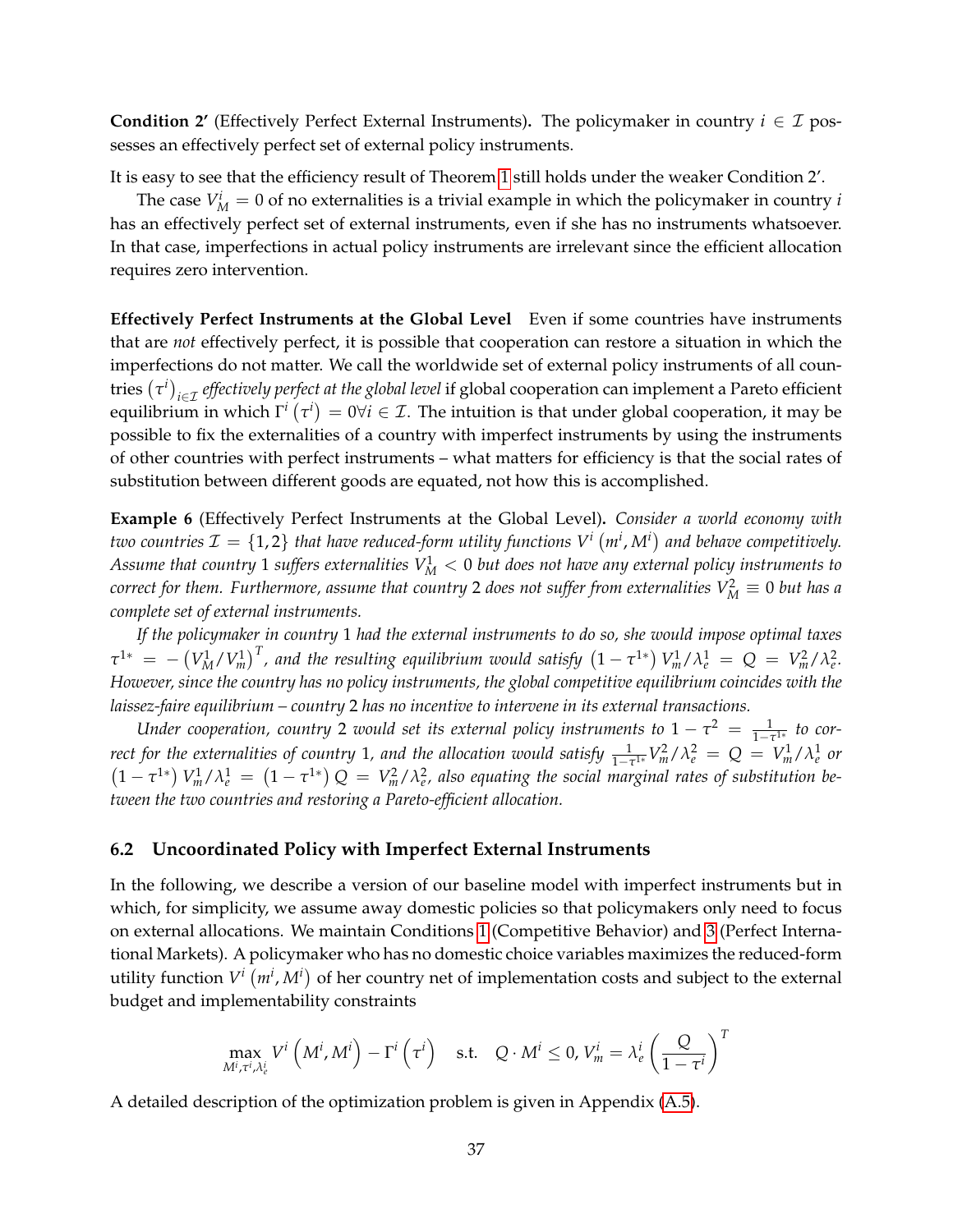We denote the vector of shadow prices on the implementability constraint by  $\mu_e^i$ . These shadow prices capture the extent of mis-targeting for each element of *M<sup>i</sup>* . We rewrite the policymaker's optimality condition *FOC M<sup>i</sup>* as

<span id="page-37-3"></span>
$$
\left(\mu_e^i\right)^T = \left(V_{mm}^i + V_{mM}^i\right)^{-1} \left[V_m^i + V_M^i - \Lambda_e^i Q^T\right]
$$
\n(32)

The expression in square brackets reflects the social benefit  $V_m^i + V_M^i$  minus the social cost of net imports  $\Lambda_e^i Q$ . If the policymaker had perfect instruments, she would equate the two and the expression would be zero for each element of the vector of external transactions. Under imperfect instruments, the marginal net benefits of imports in the square brackets is positive for all goods for which greater net imports are desirable and vice versa. The expression is pre-multiplied by the negative semi-definite matrix  $\left(V_{mm}^{i}+V_{mM}^{i}\right)^{-1}$ , which captures the curvature of the  $V^{i}$ , i.e. how much the marginal social benefit changes in the quantity of net imports. As a result,  $\mu_e^i$  reflects how much a marginal unit of net imports improves the mis-targeting problem.  $\mu_e^i$  is negative for those elements of the import vector  $M^i$  that are less than optimal and positive for those that are more than optimal.

The policymaker's optimality condition  $\mathit{FOC}\left(\tau^i\right)$  can be written as

$$
\left(1-\tau^{i}\right)\Gamma^{i\prime}\left(\tau^{i}\right)=\mu_{e}^{i}\left(V_{m}^{i}\right)^{T}
$$

where all multiplications are performed element-by-element.<sup>[32](#page-37-0)</sup> When there are excessive flows of a good *k* so  $\mu_{e,k}^i > 0$ , the policymaker imposes a positive tax  $\tau_k^i > 0$  that leads to a positive marginal  $\cosh \Gamma_k^{i'} > 0$ ; conversely, if flows of a good are insufficient  $\mu_{e,k}^i < 0$ , she imposes a subsidy.

The following proposition characterizes how the policymaker in country *i* sets costly instruments:

<span id="page-37-4"></span>**Proposition 5** (Costly Instruments)**.** *At the optimum, the country i policymaker (i) sets the weighted average marginal cost of her instruments to zero,*

<span id="page-37-2"></span>
$$
\Gamma^{i\prime}\left(\tau^{i}\right)\cdot\left(1-\tau^{i}\right)^{T}=0\tag{33}
$$

*(ii) sets her vector of external policy instruments to*

<span id="page-37-1"></span>
$$
1 - \tau^{i} = \frac{1 + \left(\frac{V_{M}^{i}}{V_{m}^{i}}\right)^{T}}{\frac{\Lambda_{e}^{i}}{\lambda_{e}^{i}} + \frac{\Gamma^{i'}}{(V_{m}^{i})^{2}} \left[V_{mm}^{i} + V_{mm}^{i}\right]}
$$
(34)

*Proof.* See Appendix [\(A.5\)](#page-57-0).

 $\Box$ 

<span id="page-37-0"></span><sup>&</sup>lt;sup>32</sup>In the limit case of fully missing, restricted or coarse instruments, which we captured by  $\gamma_t \to \infty$  for quadratic cost functions in Section [6.1,](#page-34-1) the derivatives  $\Gamma_k^{i'}(\cdot)$  need to be replaced by the more general concept of subgradients, which are set-valued,  $\Gamma_k^{i'}(\cdot) = (-\infty, \infty)$ . Intuitively, this captures that a function with kinks does not have a unique derivative but admits tangents of many different slopes. Given this concept, the relevant value for  $\Gamma_k^i(\cdot)$  is determined by the restriction on the instruments, and the described optimality condition still holds.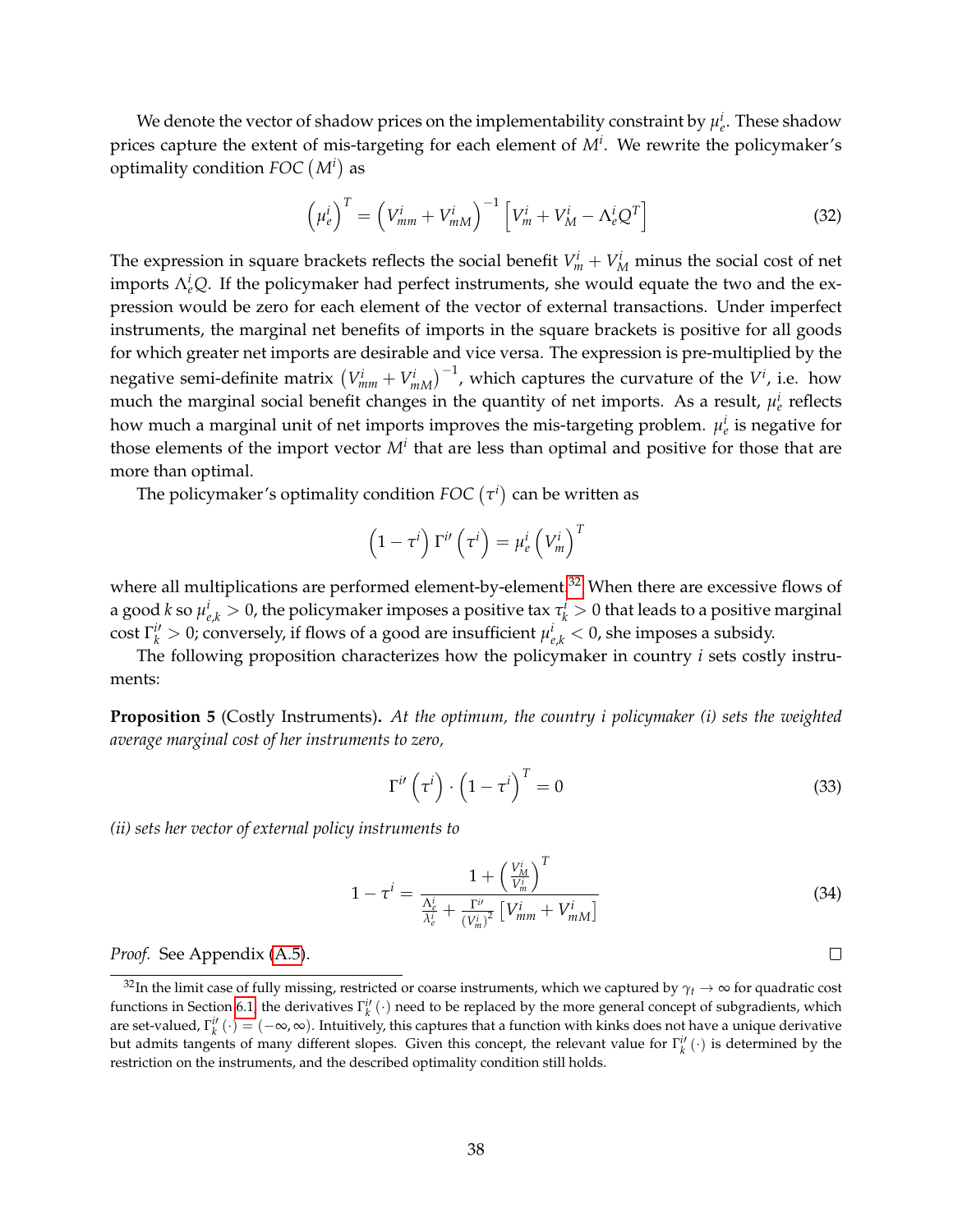Point (i) of the proposition reflects that it is optimal for the policymaker to impose a combination of taxes and subsidies such that the average marginal cost is zero. Given the constraints on her instruments, the policymaker chooses her allocations such that some flows are too low and others too high compared to the complete instruments case. This minimizes the total implementation cost. Suppose, for example, that there is one good *k* that creates a negative externality. Given a convex cost of intervention, it would be inefficient to tax this good and not intervene in the markets for other goods since private agents only care about *relative* after-tax prices of goods to guide their allocations. Instead, an optimizing policymaker would reduce the tax on good *k* and impose a small subsidy on all other goods to minimize total intervention costs.

To interpret the tax formula [\(34\)](#page-37-1) in point (ii), observe first that the expression reduces to equation [\(27\)](#page-24-3) if the denominator is one. This would reflect optimal policy under complete instruments. Under costly instruments, the marginal cost term  $\Gamma^{i}$  in the denominator, weighted by the curvature of the reduced-form utility function, increases or reduces the level of policy intervention to account for the costs. Furthermore, the ratio of the social to the private shadow value of wealth  $\Lambda_e^i/\lambda_e^i \gtrless 1$  in the denominator adjusts the average level of controls to ensure that point (i) is satisfied. For example, if externalities  $V_M^i$  are on average positive, then the policymaker's marginal valuation  $\Lambda_e^i$  of will be above  $\lambda_e^i$  and vice versa.

We illustrate the weighted average marginal cost criterion in the following example:

<span id="page-38-1"></span>**Example 7** (Costly Instruments)**.** *Consider a country i with learning-by-exporting externalities as in* Section [\(2.2\)](#page-9-0) given by  $y_1^i(M_0^i) = y_0^i - \eta^i M_0^i$ . Assume there is no discounting, that world prices satisfy Q  $=$  $(1,1)$  and that external policy instruments impose a quadratic utility cost of implementation  $\Gamma^i(\tau^i)=\gamma\tau^i\cdot\tau^i$  $(\tau^i)^T/2$ . The utility of country i is

<span id="page-38-2"></span>
$$
V^{i}\left(m^{i}, M^{i}\right) - \Gamma^{i}\left(\tau^{i}\right) = u\left(y_{0}^{i} + m_{0}^{i}\right) + u\left(y_{0}^{i} - \eta^{i} M_{0}^{i} + m_{1}^{i}\right) - \Gamma^{i}\left(\tau^{i}\right)
$$
(35)

Let us start from an equilibrium in which  $\eta^i=0$  and assume a small increase d $\eta^i>0$  in the externality. *Given the costly instruments, the policymaker will set*  $\tau_0^i = d\eta^i/2 = -\tau_1^i$  such that condition [\(33\)](#page-37-2) is *satisfied. The policymaker taxes the externality-generating inflows (or, equivalently, subsidizes outflows) in period 0 but subsidizes inflows (and taxes outflows) in period* 1*. The policymaker internalizes that higher*  $m^i_1$  implies lower  $m^i_0$  by the external budget constraint, and that she can correct the externality while saving *on implementation costs by spreading her intervention across both periods.*

#### <span id="page-38-0"></span>**6.3 Global Cooperation under Imperfect External Instruments**

To solve for the optimal allocation under global cooperation, we solve the problem of a global planner who faces the same restrictions on instruments and maximizes the weighted sum of welfare

$$
\max_{Q,(M^i,\tau^i,\lambda^i_e)_{i\in\mathcal{I}}} \int_{i\in\mathcal{I}} \left\{ \theta^i \left[ V^i \left( M^i, M^i \right) - \Gamma^i \left( \tau^i \right) \right] - \mu^i_e \cdot \left[ V^i_m - \lambda^i_e \frac{Q}{1-\tau^i} \right]^T - \nu \cdot M^i \right\} d\omega \left( i \right)
$$

for a given set of welfare weights  $(\theta^i)_{i\in\mathcal{I}}.$  The extent of mis-targeting is now captured by

$$
\left(\mu_e^i\right)^T = \left(V_{mm}^i + V_{mM}^i\right)^{-1} \left[\theta^i \left(V_m^i + V_M^i\right) - \nu\right]
$$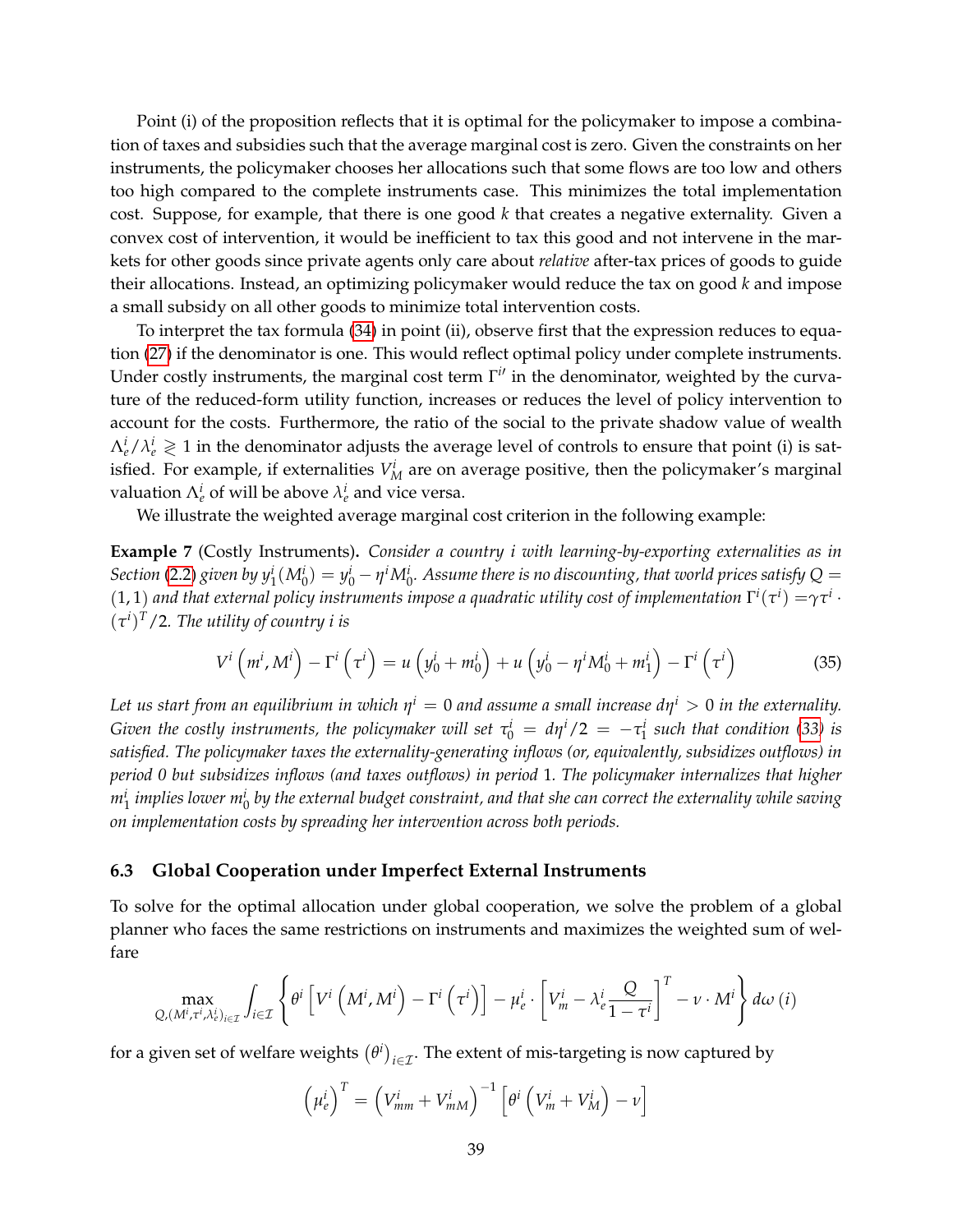As in our discussion of equation [\(32\)](#page-37-3), a positive element in  $\mu_e^i$  means that the global planner would like more inflows of the respective good to country *i* and vice versa.

The main difference between the allocation of country-specific policymakers and a global planner is the following:

<span id="page-39-2"></span>**Proposition 6** (Global Cooperation with Costly Instruments )**.** *It is optimal to set to zero not only the weighted average marginal cost of instruments within each country, described in* [\(33\)](#page-37-2) ∀*i* ∈ I*, but also the weighted average marginal cost of instruments for each good across all countries,*

<span id="page-39-0"></span>
$$
\int_{i\in\mathcal{I}} \left[ \left( 1 - \tau^i \right) \theta^i \Gamma^{i\prime} \left( \tau^i \right) \right] d\omega \left( i \right) = 0 \tag{36}
$$

 $\Box$ 

*Proof.* See Appendix [\(A.5\)](#page-57-0).

The argument for the first part of the proposition is the same as in the individual country case. However, unlike in the competitive allocation, global cooperation also sets the average marginal distortion across all countries *for each good* equal to zero. If some countries impose taxes on inflows for certain elements of  $M<sup>i</sup>$ , others must impose taxes on outflows. In short, global cooperation spreads interventions across inflow and outflow countries in proportion to the marginal cost of intervention in each. Given that the cost function is convex, this minimizes the total cost of intervention.

We illustrate our findings in the following two examples:

**Example 8** (Sharing the Regulatory Burden)**.** *Consider a world economy consisting of two sets of atomistic economies*  $\mathcal{I}_1$  *and*  $\mathcal{I}_2$  *of equal measure that have the structure described in Example 7, with utility* functions given by [\(35\)](#page-38-2) and cost functions  $\Gamma^i$   $(\tau^i)=\gamma^i\tau^i\cdot(\tau^i)$   $^T$  /2 for  $i\in\{1,2\}.$  Assume an equilibrium with  $\eta^i=0$ ∀ $i\in\{1,2\}$  and consider the effects of a small increase d $\eta^1>0$  in the externalities in set  $\mathcal{I}_1.$ In the uncoordinated equilibrium, policymakers in set  $\mathcal{I}_1$  behave as described in Example [7.](#page-38-1) The resulting allocation violates condition [\(36\)](#page-39-0) since  $\tau_0^1 > 0 > \tau_1^1$  but  $\tau^2 \equiv 0$ , indicating inefficiency.

*Under global cooperation, both sets of countries would share the regulatory burden to minimize the total cost of intervention. Specifically, they would set policy instruments according to the relative cost of intervention,*

$$
d\tau_0^1 = \frac{\gamma^2 d\eta}{2(\gamma^1 + \gamma^2)} = -d\tau_1^1 \quad \text{and} \quad d\tau_0^2 = -\frac{\gamma^1 d\eta}{2(\gamma^1 + \gamma^2)} = -d\tau_1^2
$$

*This guarantees that the sum of interventions equals the increase in the externality dη and that both optimality conditions* [\(33\)](#page-37-2) *and* [\(36\)](#page-39-0) *are satisfied.*[33](#page-39-1) *If the cost of intervention is equal among the two sets of countries, then the respective fractions are* 1/4, *i.e. under global cooperation, one quarter of the externality is corrected in each time period in each country to implement a constrained efficient equilibrium.*

*For given γ* <sup>1</sup> > 0*, we can analyze two interesting limit cases: first, if it becomes costless to impose*  $e$ xternal policy instruments in set  ${\cal I}_2$  ( $\gamma^2 \to 0$ ), then only those countries would intervene and would fully *correct the externality there, leaving τ* <sup>1</sup> = 0*, as in Example [6.](#page-36-1) Conversely, if it becomes prohibitively costly to employ policy instruments in set*  $\mathcal{I}_2$  ( $\gamma^2 \to \infty$ ), then  $\tau^2=0$  and only the set of countries  $\mathcal{I}_1$  would *interene.*

<span id="page-39-1"></span> $33$ [Ghosh et al.](#page-51-15) [\(2014\)](#page-51-15) provide empirical evidence for the practical feasibility of burden-sharing between inflow and outflow countries.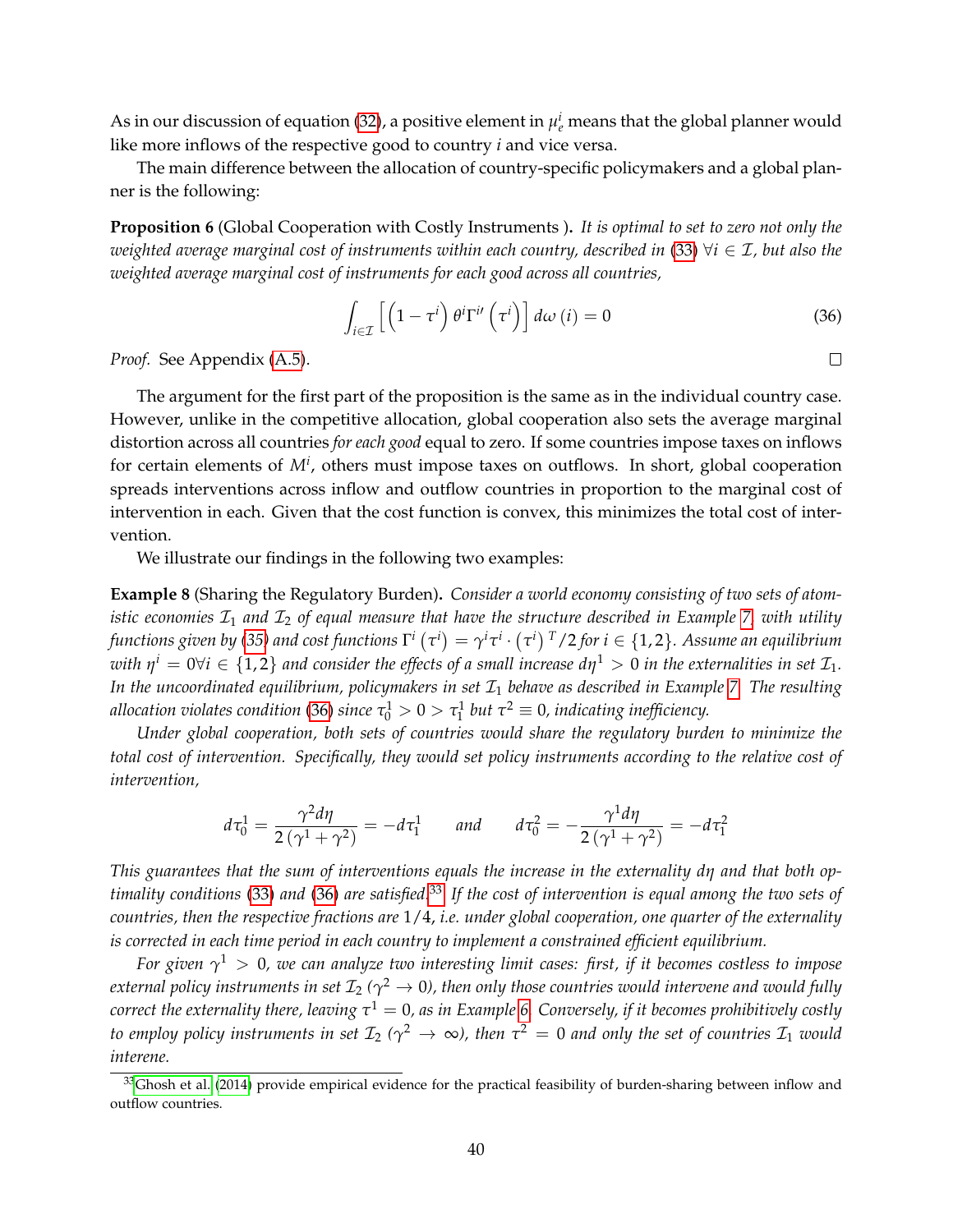<span id="page-40-1"></span>**Example 9** (Wasteful Competitive Intervention)**.** *Assume a world economy that consists of a unit mass*  $\cal I$  of identical atomistic countries with reduced-form utility functions  $V^i\left(m^i,M^i\right)$  that all suffer from exter $m$  *nalities*  $V^i_M\neq 0$  *and from implementation costs*  $\Gamma^i$   $(\tau^i)=\gamma\tau^i\cdot(\tau^i)^T/2$  with  $\gamma>0$ . Following Proposition *[5,](#page-37-4) in the uncoordinated equilibrium, policymakers in all countries impose the same non-zero policy instru*ments  $\tau^i\neq 0$  and incur the same costs  $\Gamma^i$   $(\tau^i)>0.$  This clearly violates the optimality condition [\(36\)](#page-39-0) since *the policy instruments have the same sign.*

*Under global cooperation, countries would recognize that their competitive interventions are wasteful –*  $s$ ince they are identical, there is no trade  $M^i = 0$ ∀i and all countries could save the cost  $\Gamma^i\left(\tau^i\right)$  without *changing real allocations by coordinating to reduce their policy instruments to zero. This is the only way to satisfy optimality condition* [\(36\)](#page-39-0)*. Observe that the set of instruments is effectively perfect at the global level even though all countries have imperfect instruments in this example.*

Our examples illustrate that two important rationales for global cooperation are to save on implementation costs by (i) sharing the regulatory burden in the most cost-effective way possible and (ii) avoiding wasteful competition.

**Scope for Pareto Improvement** The cooperation described in Proposition [6](#page-39-2) achieves a constrained Pareto efficient use of external instruments but may generate changes in world prices and thus transfers across nations. There are also two special cases under which the cooperative solution described in Proposition [6](#page-39-2) always generates Pareto-improvements: (i) if there is no trade, as in our Example [9](#page-40-1) on wasteful competition, so that changes in terms-of-trade have no redistributive effects, and (ii) if the savings from lowering the cost of intervention  $\Gamma^i\left(\tau^i\right)$  are large enough to offset terms-of-trade losses in all countries that experience such losses. Otherwise, Pareto improvements can also be achieved as described in Section [4.5,](#page-27-0) either by using explicit transfers or via cooperation that involves implicit transfers (Proposition [2\)](#page-28-2), provided that there are sufficient instruments to conduct such transfers.

#### <span id="page-40-0"></span>**6.4 Domestic Policy under Imperfect External Instruments**

We now return to the full setup of our baseline model with domestic policy  $(X^i)$  in order to study the effects of imperfect external policy instruments on domestic allocations.

**Lemma 3** (Non-Separability)**.** *(i) If a domestic policymaker faces a set of external policy instruments that is not effectively perfect, she will generically distort her domestic policy choices X<sup>i</sup> as a second-best device to target external transactions.*

*(ii) If the set of policy instruments in the world economy is not effectively perfect at the global level, global cooperation will coordinate the use of both external and domestic policy instruments.*

*Proof.* For (i), we add the utility cost  $-\Gamma^i(\tau^i)$  to the optimization problem of the country *i* policy-maker in Appendix [A.1](#page-53-1) and observe that  $\mu_e^i \neq 0$  if the country's set of external policy instruments is not effectively complete; therefore the optimality condition  $FOC\left(X^{i}\right)$  of a policymaker is generically affected (except in knife-edge cases when *∂ f i <sup>m</sup>*/*∂X <sup>i</sup>* = 0 happens to hold, i.e. when domestic policy has no effect whatsoever on external transactions).

For (ii) we proceed in the same manner and observe that a global planner faces the same optimality conditions  $FOC(X<sup>i</sup>)$ . The shadow prices  $\mu<sup>i</sup><sub>e</sub>$  on the external implementability constraints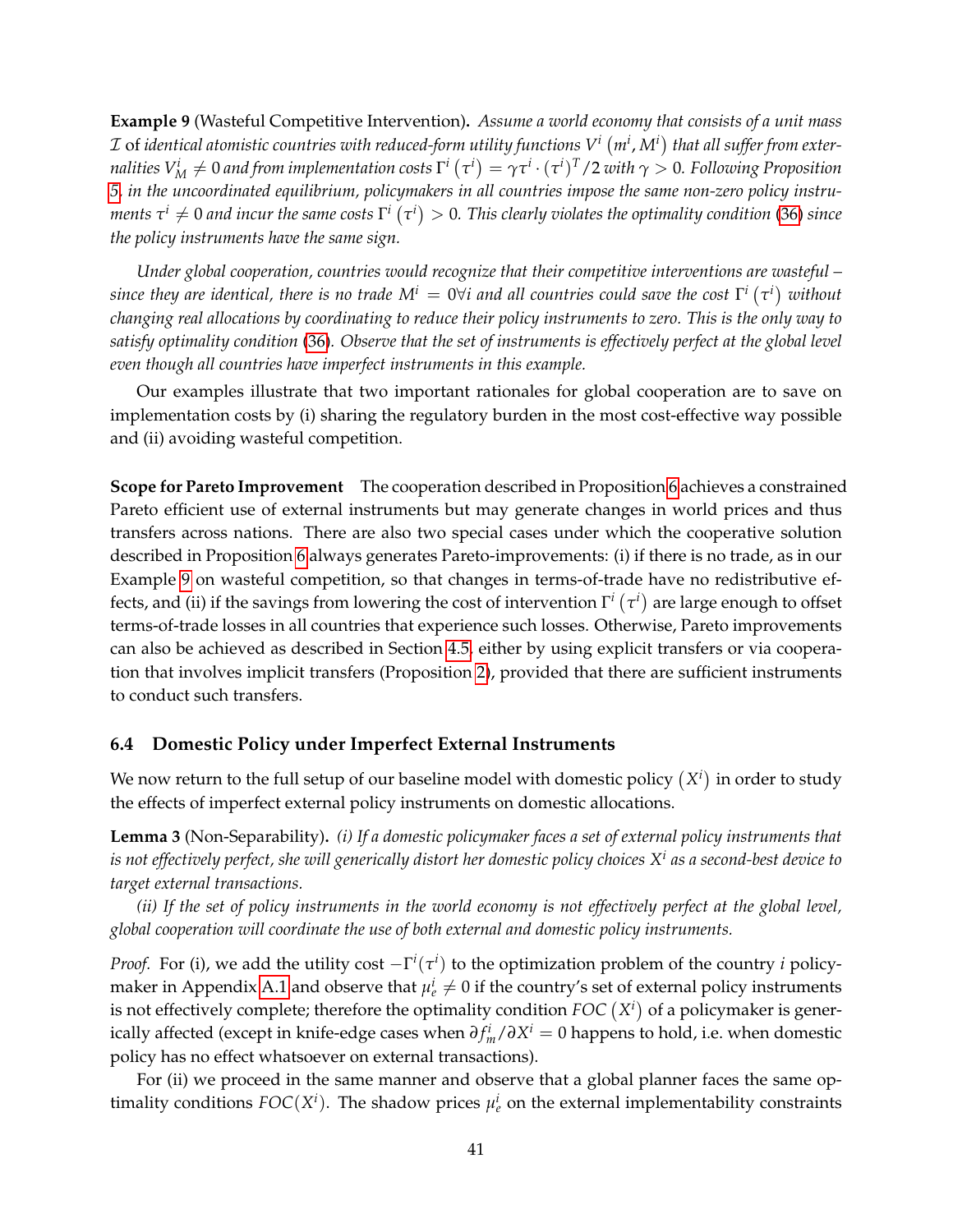are generically non-zero if external policy instruments are not effectively perfect at the global level. This makes it optimal to internalize how domestic choices affect external transactions.  $\Box$ 

Intuitively, it is desirable in both cases to consider not only domestic objectives in setting the domestic policy instruments *X <sup>i</sup>* but also how these choices will improve external allocations, which can only be targeted indirectly given the imperfect external instruments. Suppose inflows of good *k* are excessive ( $\mu_{e,k}^i > 0$ ). If a domestic choice variable  $X_h^i$  is complementary to  $m_k^i$ , then a policymaker will reduce  $X_h^i$  to bring down  $m_k^i$ , and vice versa for substitutes. This is also illustrated in the second part of Example [\(5\)](#page-33-1).

# <span id="page-41-0"></span>**7 International Markets Imperfections**

This section examines how global cooperation can improve outcomes when Condition [3](#page-21-4) (Perfect International Markets) is violated. The general lesson is that global cooperation can be a powerful tool to improve the functioning of the international price mechanism, for example when prices are sticky or when there are unpriced pecuniary or technological externalities. By contrast, when international market imperfections constrain only the quantity of real goods traded, the competitive equilibrium is constrained efficient.

## <span id="page-41-1"></span>**7.1 A Model of International Market Imperfections**

We introduce imperfections in international markets in a general way by imposing a set of constraints on international transactions and market prices of the form $34$ 

<span id="page-41-3"></span>
$$
\Phi\left(Q, (m^i)_{i \in \mathcal{I}}\right) \le 0 \tag{37}
$$

For simplicity, we limit our attention to specifications in which this defines a non-empty convex set and in which the constraints on the allocations of different countries are independent of each other so that  $\Phi(\cdot)$  could be partitioned into the format  $\{\Phi^i(Q,m^i)\}_{i\in\mathcal{I}}$ .

Let us provide a few of examples for [\(37\)](#page-41-3): if the market for a good *k* is missing, this corresponds to a constraint  $m_k^i = 0 \forall i$ . If risk markets in period *t* are absent, this is captured by a constraint  $m_{t,s}^i = m_{t,s'}^i$  for any two states *s*, *s'* in period *t*. Financial imperfections that limit the market value of promised resources correspond to −*Qkm<sup>i</sup> <sup>k</sup>* ≤ *φ*. Price stickiness can be captured by constraints of the form  $Q_k = \bar{Q}_k$  or, more generally, Phillips-curve type constraints. Classic technological externalities in the spirit of [Arrow](#page-50-8) [\(1969\)](#page-50-8), such as pollution, correspond to the restriction  $Q_k = 0$ for the externality-generating activity.<sup>[35](#page-41-4)</sup>

When prices cannot play their role of clearing markets, we have to impose an alternative assumption for how markets for a given good will clear. For each good *k*, we define a country

<span id="page-41-2"></span> $34$ This specification is inspired by [Farhi and Werning](#page-51-8) [\(2016\)](#page-51-8) who use a similar constraint on security market allocations to study aggregate demand externalities. Given their focus, they assume that policymakers have agent-specific commodity taxes to affect spot market transactions, preventing them from restoring the first-best in settings in which the global planner in our setting is able to do so.

<span id="page-41-4"></span> $35$ We could further generalize constraint [\(37\)](#page-41-3) by assuming that different countries face different prices in external markets – as is the case e.g. under local currency pricing. This does not alter the main insights of the section.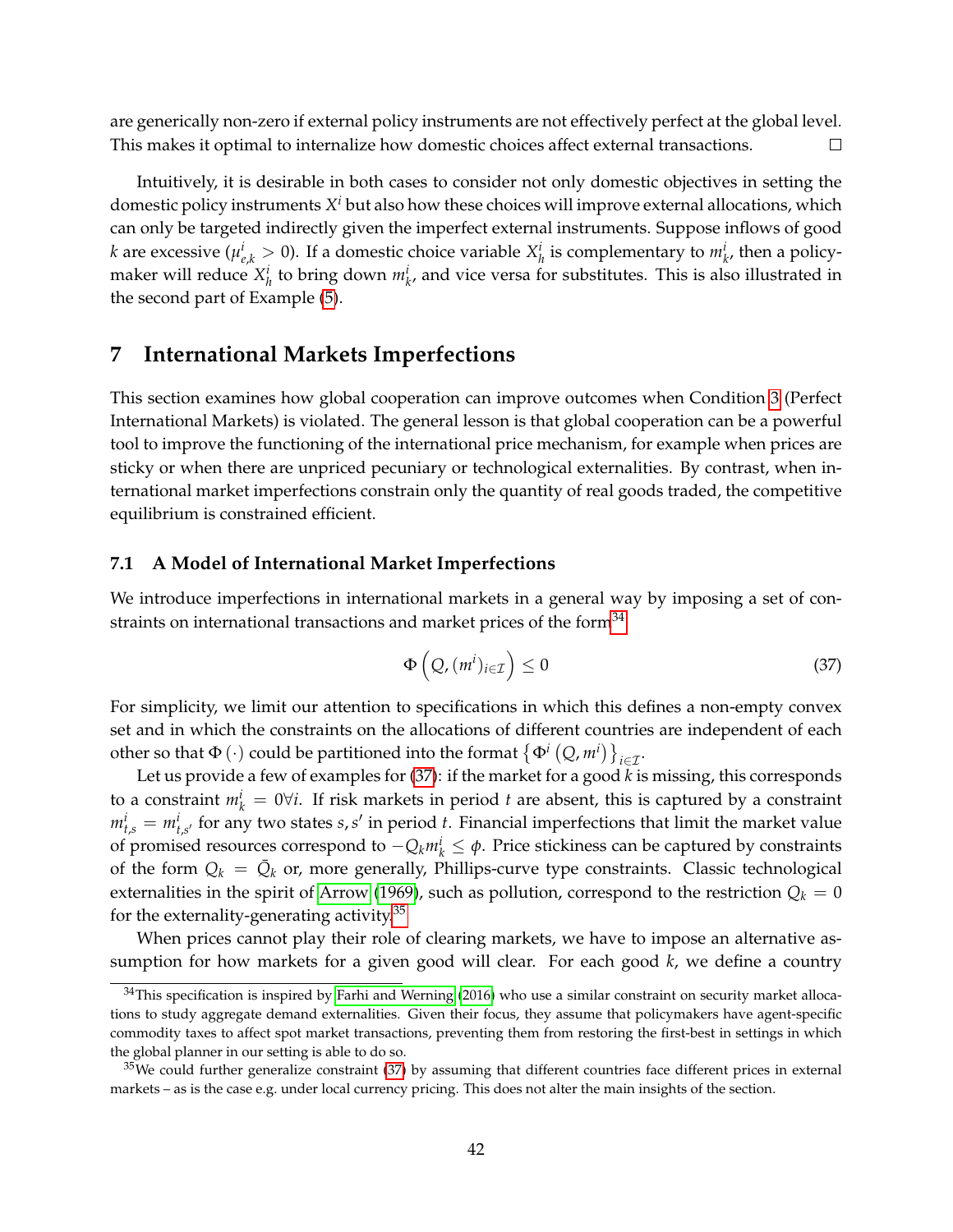$\overline{i}(k) \in \mathcal{I}$  that is forced to absorb any excess supply of good k from the other countries and will thus see its net imports rationed to  $36,37$  $36,37$ 

<span id="page-42-2"></span>
$$
\bar{M}_k^{\bar{i}(k)} = -\frac{1}{\omega^{\bar{i}(k)}} \int_{i \in \mathcal{I} \setminus \{\bar{i}(k)\}} M_k^i d\omega(i) \tag{38}
$$

We assume that both private agents and the policymaker in country  $\vec{i}$  take the rationed quantity  $\bar{M}^i_k$  as exogenous. For notational convenience, we partition the net imports of each country  $M^i=1$  $(\tilde{M}^i, \bar{M}^i)$  into the part that is optimized  $\tilde{M}^i$  and the part that is rationed  $\bar{M}^i$ . We add constraints [\(37\)](#page-41-3) and [\(38\)](#page-42-2) to our baseline model and observe:

**Lemma 4** (Separability under Imperfect International Markets)**.** *If Condition* [2](#page-21-5) *(Perfect External Instruments) is satisfied, then, even in the presence of international market imperfections* [\(37\)](#page-41-3)*:*

*(i) the separability result of Lemma [1](#page-22-0) holds so the policymaker in country i can solve for optimal domestic and external allocations in two separate steps; and*

*(ii) global cooperation is limited to external policy instruments τ i and not useful for domestic instruments X<sup>i</sup> .*

*Proof.* For point (i), we add constraints [\(37\)](#page-41-3) and [\(38\)](#page-42-2) to the optimization problem of the country *i* policymaker in Appendix [A.1.](#page-53-1) The choice variables are now limited to the components  $\tilde{M}^i$  that are not rationed. We observe that the constraint [\(37\)](#page-41-3) only affects the optimality conditions for  $\tilde{M}^i$ , but not those for domestic policies. For the optimally chosen goods, the implementability constraint on external transactions is slack so  $\mu_e^i = 0$  owing to Condition [2.](#page-21-5) The rationed components  $\bar{M}_k^i$  are exogenous from the perspective of the country  $\overline{i}$  policymaker. As a result, the optimality conditions for the domestic allocation  $X^i$  are unaffected by the international market imperfections.

For point (ii), we observe that constraint [\(37\)](#page-41-3) is redundant with the international marketclearing constraint; therefore the separability result continues to hold.  $\Box$ 

The intuition is the same as for all our earlier separability results: external instruments are the only instruments necessary to optimally steer external transactions.

Given the redundancy observed in the proof of point (ii) of the lemma, the Lagrangian of a global planner is

$$
\mathcal{L} = \max_{Q_i(M^i,j)_{i \in \mathcal{I}}} \int_{i \in \mathcal{I}} \left\{ \theta^i \left[ V^i(M^i,M^i) \right] - \nu M^i \right\} d\omega \left( i \right) - \phi \Phi \left( Q, \{ M^i \}_{i \in \mathcal{I}} \right)
$$

where  $\phi$  is a vector of shadow prices on constraint [\(37\)](#page-41-3). The optimality conditions are

<span id="page-42-3"></span>
$$
FOC(Q) : \phi \Phi_Q = 0 \tag{39}
$$

$$
FOC\left(M^{i}\right) \ : \ \theta^{i}\left(V_{m}^{i}+V_{M}^{i}\right)=\nu+\left(\phi\Phi_{M^{i}}\right)^{T}
$$
\n
$$
\tag{40}
$$

<span id="page-42-0"></span> $36$ Naturally, country  $\bar{i}$  needs to be of sufficient size to absorb the excess supply. Our results generalize, at the cost of additional notation, to the case where the excess supply is absorbed by a subgroup  $\bar{I}(k) \subset \mathcal{I}$  with appropriate distribution across the countries within  $\bar{\mathcal{I}}(k)$ .

<span id="page-42-1"></span><sup>&</sup>lt;sup>37</sup>In the described setup, we define a general constraint  $\Phi(\cdot)$  in [\(37\)](#page-41-3) that constrains prices and quantities for all countries, and we define a separate rationing scheme if the price mechanism does not clear markets in [\(38\)](#page-42-2). An alternative notation would be to define country-specific constraints Φ*<sup>i</sup>* that include any price constraints and the rationing rule [\(38\)](#page-42-2) for the countries that are rationed.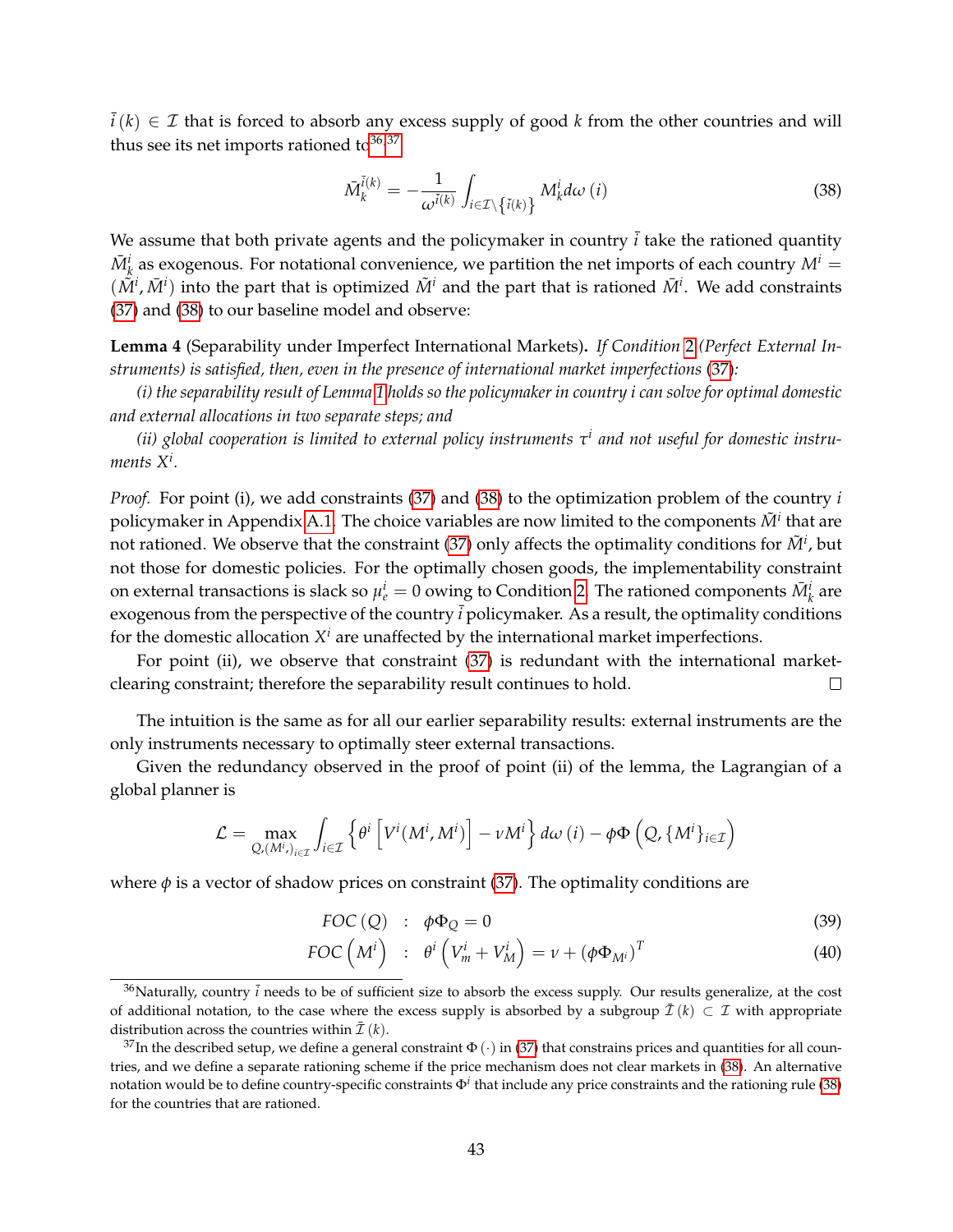where  $\Phi_Q = \partial \Phi(\cdot)/\partial Q$  and similar for  $\Phi_{M^i}$ . Observe that the price vector *Q* does not play an allocative role for a global planner – it only shows up in the constraint. This immediately leads to the following result:

<span id="page-43-1"></span>**Proposition 7** (Power over Market Prices and Resolving Imperfections)**.** *(i) If market imperfections solely restrict real quantities*  $M^i$  *not prices so*  $\Phi_Q = 0$ , then the uncoordinated equilibrium among country *i policymakers is constrained efficient.*

 $(iii)$  Otherwise, if  $\Phi_Q\neq 0$  and the constraint [\(37\)](#page-41-3) is binding for some countries with  $\phi^i\Phi_Q\neq 0$ , then the *uncoordinated equilibrium is constrained inefficient and there is scope for international policy cooperation.*

*(iii)* If  $\text{rank} \ \Phi_{Q} = \dim \Phi \forall M^{i}$ , then policy cooperation can restore any first-best allocation  $(M^{i})_{i\in\mathcal{I}}$ *in the international market, i.e. any international allocation that would prevail in the absence of constraint* [\(37\)](#page-41-3). One important example for this is when market imperfections solely restrict prices so  $\Phi_{M^i} = 0 \forall i$ .

*Proof.* In part (i) of the proposition, optimality condition [\(39\)](#page-42-3) drops out of the problem, and the optimality conditions [\(39\)](#page-42-3) ∀*i* replicate the optimality conditions of country *i* policymakers in the uncoordinated equilibrium for suitable Pareto weights, as in Theorem  $1^{38}$  $1^{38}$  $1^{38}$ 

Part (ii) follows because the condition  $\phi^i\Phi_Q\neq 0$  violates the optimality condition [\(39\)](#page-42-3) of a global planner. A global planner can improve efficiency by using her control over world prices and relaxing the constraint where it is binding.

In part (iii) of the proposition, the rank condition ensures that first-order condition [\(39\)](#page-42-3) has a unique solution for the vector of shadow prices  $\phi$ , which is the degenerate solution  $\phi = 0$ . This indicates that for any set of welfare weights on different countries, the vector constraint [\(37\)](#page-41-3) is not binding at the optimum. When  $\Phi_{M^i} = 0 \forall i$  then market imperfections depend by definition only on *Q* so any constraint  $\Phi(\cdot)$  can be expressed in a manner that is consistent with the rank condition.  $\Box$ 

Intuitively, the proposition shows that the ability of global cooperation to increase efficiency depends squarely on the ability to control global market prices, which eludes individual country *i* policymakers. When the constraints specified in [\(37\)](#page-41-3) depend on prices, this creates a role for global cooperation to improve upon the uncoordinated equilibrium.

In part (i) of the proposition, the constraints on international markets [\(37\)](#page-41-3) do not depend on market prices at all, and so a global planner has no additional powers compared to the policymakers in individual countries and cannot improve on the uncoordinated equilibrium allocation, as we illustrate in Example [10](#page-44-2) below.

In part (ii), by contrast, the constraints restricting the allocations of policymakers depend on prices. A global planner can coordinate world market prices and relax the constraints, thereby increasing efficiency.

Part (iii) of the proposition is even stronger than part (ii): the rank condition ensures that all the constraints in the vector constraint [\(37\)](#page-41-3) are responsive to price changes and that there are sufficiently many price instruments under global cooperation to render all the constraints irrelevant. Since prices play no role in the actual allocation of resources [cf. optimality condition [\(40\)](#page-42-3)], a global planner then simply implements the desired first-best real allocation in the international market, picks a price vector that satisfies the constraints, and sets the instruments  $\{\tau^i\}_{i\in\mathcal{I}}$  so as to make the

<span id="page-43-0"></span><sup>38</sup>As is well known, prices *Q* may not be uniquely pinned down when goods markets are incomplete.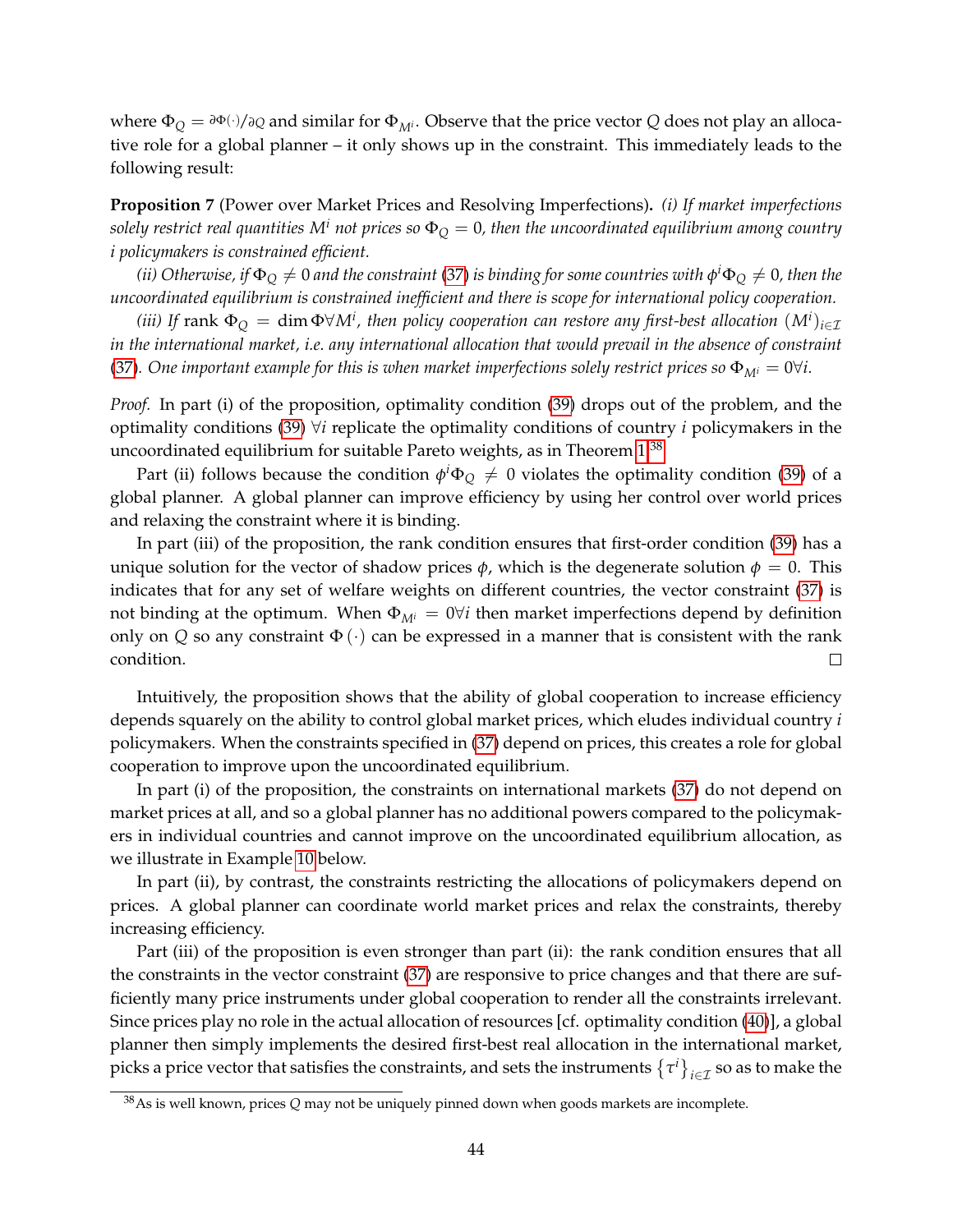allocation consistent with the price vector. We call the allocation a *first-best in the international market* since it corresponds to a situation when there are no imperfections in the international market, although there may be market imperfections or targeting problems within each domestic economy *i*.

We illustrate parts (ii) and (iii) in Examples [11](#page-44-3) to [15](#page-48-0) below. For reasons of analytical simplicity, most of our examples will focus on cases where the rank condition in part (iii) of the proposition is satisfied and the first-best in the international market can be achieved. This highlights the main intuition behind how global cooperation increases efficiency. It is easy to extend our examples, e.g. by assuming certain restrictions on instruments, such that the same motive for international cooperation is still present but only second-best outcomes in the international market can be achieved.

The cooperative actions described in Proposition [7.](#page-43-1)(ii) and (iii) to restore Pareto efficiency generally involve transfers across nations. As described in Section [4.5,](#page-27-0) Pareto improvements can be achieved either by using explicit transfers or via cooperation that involves implicit transfers, if there is a sufficient number of market prices that are unconstrained, as described in Proposition [2.](#page-28-2)

# <span id="page-44-0"></span>**7.2 Missing Markets**

The following example illustrates the constrained efficiency result when the constraint [\(37\)](#page-41-3) is independent of market prices:

<span id="page-44-2"></span>**Example 10** (Missing Markets)**.** *Consider a world economy in which a set of goods cannot be traded so we*  $c$ an partition  $M^i = (\tilde{M}^i;\hat{M}^i)$  and specify the constraint [\(37\)](#page-41-3) as  $\hat{M}^i = 0$ ∀ $i$ . Proposition [7.](#page-43-1)(i) implies that *equilibrium is constrained efficient.*[39](#page-44-4)

Additional examples include when there are exogenous quantity restrictions on trade or when certain goods can only be purchased in bundles, e.g. when state-contingent markets are absent. One way of thinking about these cases is to view the restricted net imports  $\hat{M}^i$  as exogenous parameters in the reduced-form utility functions  $V^i(\cdot)$ , similar to state-contingent utility functions. It is well-known that the first welfare theorem applies in these cases.

# <span id="page-44-1"></span>**7.3 Price Stickiness in International Markets**

Restrictions on prices are the polar opposite of the restrictions on quantities in international mar-kets in Section [7.2.](#page-44-0) For example, we capture prices that are perfectly rigid by imposing  $Q_k = \bar{Q}_k$  for some *k* in constraint [\(37\)](#page-41-3), together with appropriate rationing assumptions [\(38\)](#page-42-2). More generally, we could assume constraints capturing Phillips curve-type behavior of prices that link changes in prices to quantities demanded.

<span id="page-44-3"></span>**Example 11** (Rigid World Prices). *We consider a world economy with two countries*  $i \in \{A, B\}$  *of equal* mass and a single time period with two goods, a good indexed 0 that is produced using labor  $y^i_0 = \ell^i_0$  and a *good indexed 1 with exogenous endowments y<sup>i</sup>* 1 *. Private agents in each country derive utility according to*

<span id="page-44-4"></span> $39$ Since we impose market incompleteness directly on the vector of net imports  $M^i$  rather than on financial trades, there is no scope for second-best interventions in financial markets to affect spot markets for imports, as in the generically inefficient economies studied by [Geanakoplos and Polemarchakis](#page-51-6) [\(1986\)](#page-51-6).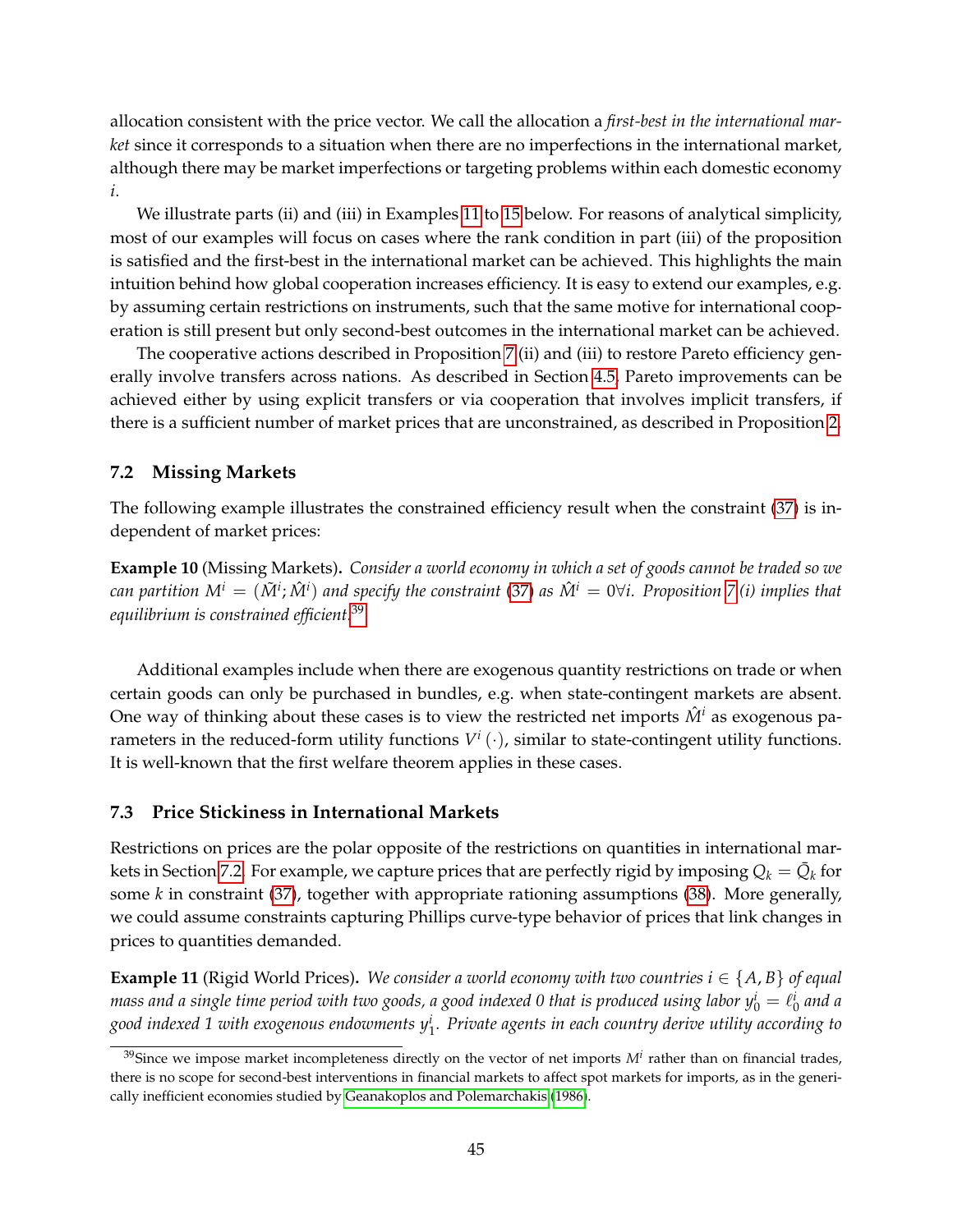an additively separable function  $U^i=u(c_0^i)-d(\ell_0^i)+u(c_1^i)$ . We assume the vector of world market prices *is rigid at*  $Q = \bar{Q} = (1, 1)$  and that markets clear by adjusting exports of good 0 of country A. For good 1, markets then clear by Walras' Law since  $m^i_1=-m^i_0 \forall i$ . W.l.o.g. we consider the case in which there is a *demand shortage for good 0.*

*In an uncoordinated equilibrium, the policymaker in country*  $i=B$  *sets*  $V^i_m+V^i_M=\Lambda^i_e\bar{Q}$  *so consumption and output is determined by the optimality conditions*  $u'(c_0^i) = u'(c_1^i) = d'(l_0^i)$ *. There is no role for policy intervention in the country since*  $V_M^B=0$  *and the private optimality condition*  $V_m^B=\lambda_e^B\bar{Q}$  *is*  $s$ atisfied. Country  $A$  bears the burden of rationing, so  $V_{m,0}^A<\lambda_e^A\bar{Q}_0$ . Wages and employment in country  $A$  fall to meet the given aggregate demand  $\bar{M}^A_0$ . Although the policymaker in country A finds it optimal *to subsidize exports of good 0 to counteract the domestic demand shortages, his actions fail to resolve the problem since importers of good 0 in country B face a constant price vector*  $\overline{Q}$  and do not have incentives to *increase their imports.*

*If world market prices were flexible (and using good 1 as a numeraire Q*<sup>1</sup> = 1*), the demand shortage for good 0 would lead to a decline in its relative price to Q*<sup>∗</sup> <sup>0</sup> < 1*. Then country B would import more of it, and country A would have less incentive to export at the lower world price, restoring market clearing through the price mechanism and implementing a first-best allocation.*

*Global cooperation can replicate this first-best allocation in accordance with Proposition [7.](#page-43-1)(iii) – simply* by imposing an identical tax wedge  $1-\tau_0^i=\bar{Q}_0/Q_0^*$ Vi across all countries, subsidizing net imports or, *equivalently, taxing net exports of good 0. This ensures that all private agents face the effective world market price*  $\frac{Q}{1-\tau'} = Q^*$ , corresponding to the price vector that decentralizes the first-best allocation. If we *interpret the price rigidity as stemming from fixed exchange rates and sticky domestic prices, the described policy is similar to the "fiscal devaluations" described by [Farhi et al.](#page-51-16) [\(2016\)](#page-51-16).*

**Example 12** (Global ZLB)**.** *The above example can easily be re-interpreted as reflecting a zero lower bound on the world real interest rate: if we relabel goods 0 and 1 as period 0 and 1 consumption goods and assume that nominal prices of the consumption good are sticky over time, the rigid price vector*  $\bar{Q} = (1, 1)$  *corre* $s$ ponds to a nominal interest rate  $\iota=\bar{Q}_0/\bar{Q}_1-1=0$ , which is at the zero lower bound and cannot decline *any further. In the uncoordinated equilibrium, the world economy then suffers from a global liquidity trap. Under global cooperation, this can be undone by subsidizing net imports in all countries – this policy is a close cousin of the "unconventional fiscal policy" in [Correia et al.](#page-50-13) [\(2013\)](#page-50-13).*

#### <span id="page-45-0"></span>**7.4 Pecuniary Externalities**

Another type of international market imperfection captured by Proposition [7.](#page-43-1)(ii) and (iii) occurs when quantities transacted are subject to constraints that depend on prices. A prime example of such price-dependent constraints are financial constraints, since expressing such constraints in the Arrow-Debreu-style notation of our general framework generally translates into restrictions [\(37\)](#page-41-3) that depend on both quantities and prices. More generally, such constraints may arise from incen-tive, selection or commitment problems in international markets.<sup>[40](#page-45-1)</sup> Price-dependent constraints generally gives rise to pecuniary externalities that provide scope for cooperation to influence in-

<span id="page-45-1"></span><sup>&</sup>lt;sup>40</sup>[Greenwald and Stiglitz](#page-51-7) [\(1986\)](#page-51-6) and [Geanakoplos and Polemarchakis](#page-51-6) (1986) provide general descriptions of pecuniary externalities. Macroeconomic applications involving exchange rate and asset price fluctuations include [Caballero](#page-50-14) [and Krishnamurthy](#page-50-14) [\(2003\)](#page-50-14), [Lorenzoni](#page-52-16) [\(2008\)](#page-52-16) and [Davila and Korinek](#page-51-17) [\(2016\)](#page-51-17).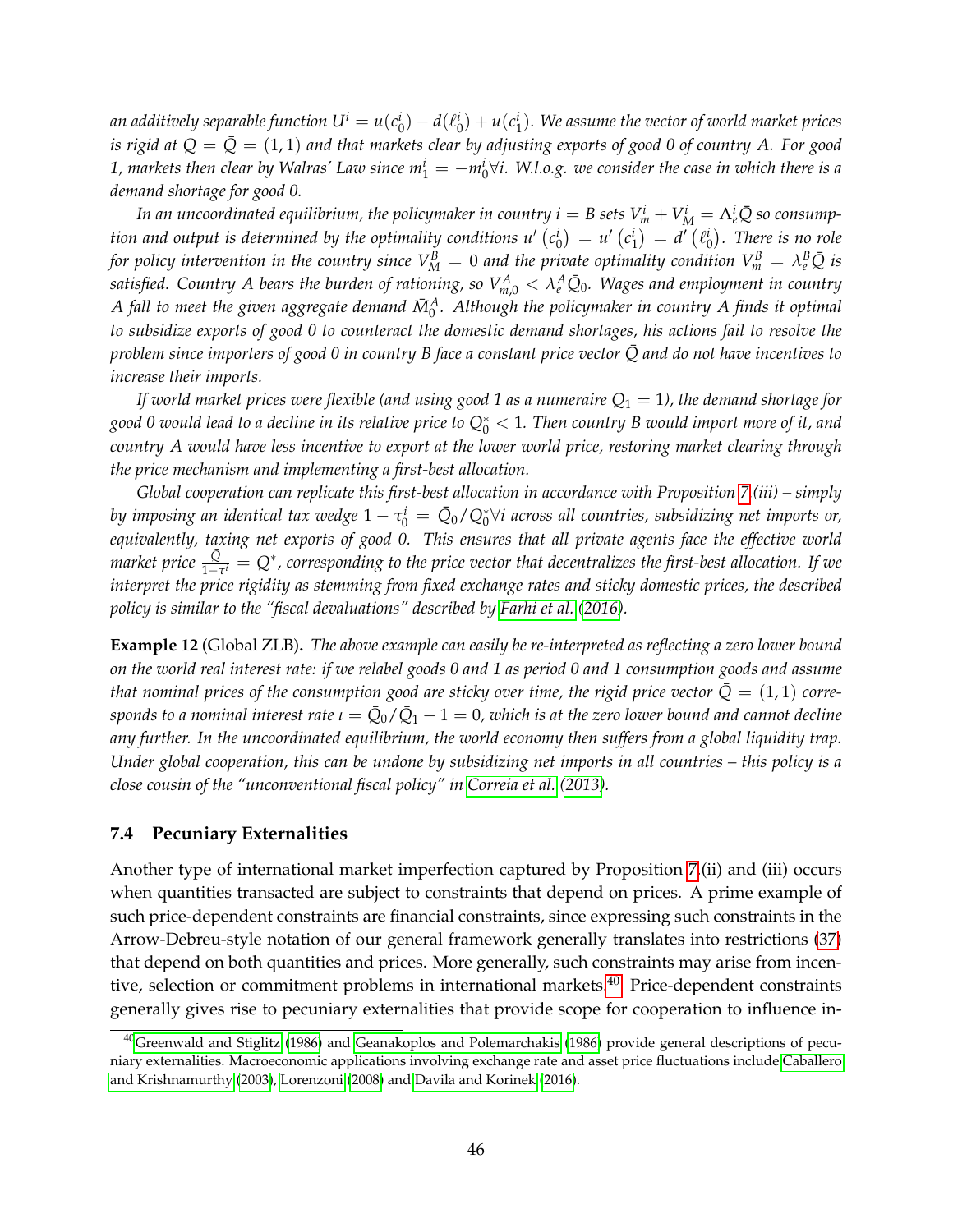ternational market prices so as to mitigate the constraints. We illustrate this in a simple but typical example of financial constraints:

**Example 13** (Pecuniary Externalities from Collateral Constraints)**.** *Assume a two-period world economy with a set of countries* I *that follow the setup of Section [2.1.](#page-7-1) Consider a first-best allocation and denote the optimal period 1 net imports in each country by mi*<sup>∗</sup> 1 *and the market price that would correspond to that* allocation by Q\*. Furthermore, denote by  $m_1^*=\min_i{\{m_1^{i*}\}}$  the net imports of the country with the greatest *borrowing need.*

*Now let us introduce a simple financial constraint that limits the market value of borrowing of a given country i in terms of the numeraire*  $Q_0 = 1$  *to*<sup>[41,](#page-46-0)[42](#page-46-1)</sup>

<span id="page-46-2"></span>
$$
-Q_1 m_1^i \le \phi \tag{41}
$$

*Consider the uncoordinated equilibrium of the world economy under this constraint. If* −*Q*<sup>∗</sup> <sup>1</sup>*m*<sup>∗</sup> > *<sup>φ</sup> then the financial constraint* [\(41\)](#page-46-2) *is binding on the country with the greatest borrowing need, and the described first-best allocation cannot be implemented in the absence of cooperation.*

*Following Proposition [7.](#page-43-1)(iii), global cooperation can replicate the first-best allocation by changing the world market price so the constraint* [\(41\)](#page-46-2) *is satisfied for all countries. In particular, a global planner could set Q*<sup>1</sup> = −*φ*/*m*<sup>∗</sup> 1 *so that even the country with the greatest borrowing need is unconstrained. She does so by imposing a uniform tax wedge*  $1 - \tau_1^i = Q_1/Q_1^* = -\phi/(Q_1^*m_1^*)$   $\forall i \in \mathcal{I}$ . This uniform tax leaves the *marginal rates of substitution between different countries unaffected but reduces the international price of period 1 goods to the point that constraint* [\(41\)](#page-46-2) *is slack for all countries.*[43](#page-46-3)

A second type of pecuniary externalities occurs when incomplete financial markets inhibit optimal risk-sharing or smoothing across countries but global cooperation can affect the prices at which agents trade to redistribute between countries so as to improve risk-sharing/smoothing. This example highlights that translating financial constraints into Arrow-Debreu notation generally leads to constraints that depend on both prices and quantities.

**Example 14** (Market Incompleteness and Pecuniary Externalities )**.** *Consider a world economy with two countries*  $\mathcal{I} = \{A, B\}$ , two time periods  $t = 0, 1$ , and two aggregate state of nature  $\omega \in \{L, H\}$ *that are realized with equal probability* 1/2 *at the beginning of period 1. Assume that country A has linear expected utility and ample endowments, whereas country B has utility*  $U^B = u(c_0^B) + E[u(c_1^{B,\omega})]$  *with concave u*  $(\cdot)$  *and endowments*  $y_0^B = 1 - \delta$  *and*  $(y_1^{B,L})$ 1 , *y B*,*H*  $\binom{B,H}{1}$  =  $(1 + \delta - \epsilon, 1 + \delta + \epsilon)$  where we assume *δ* > *e* > 0*. The two parameters δ and e capture the amount of intertemporal smoothing and risk-sharing that country B would ideally want to engage in. In the first-best, country B can fully smooth and insure by choosing net imports* (*m<sup>B</sup>* 0 , *m B*,*L*  $_{1}^{B,L}$ ,  $m_{1}^{B,H}$  $\binom{B,H}{1} = (\delta, -\delta + \epsilon, -\delta - \epsilon).$ 

<span id="page-46-0"></span> $^{41}$ Greater borrowing corresponds to more negative  $m_1^i$ . In standard open economy macro notation, this is usually denoted  $d_1^i/R \leq \phi$  where  $d_1^i$  is the face value of debt and R the interest rate. Such constraints are common in the literature. An alternative but closely related interpretation for constraint [\(41\)](#page-46-2) is that there is a constraint on the financial value of the period 1 repayment,  $-w_1^i \leq \phi$ , which is used to buy consumption goods, and that  $Q_1$  denotes the relative value of period 1 consumption goods in terms of the financial unit of account.

<span id="page-46-1"></span> $42$ To underline the difference between this example and the example in Section [\(2.6\)](#page-14-0), observe that the constraint in the latter depends on a domestic price, whereas the constraint here depends on an international price.

<span id="page-46-3"></span><sup>&</sup>lt;sup>43</sup>[Benigno et al.](#page-50-15) [\(2017\)](#page-50-15) provide a related example in which a domestic policymaker can restore the first-best in an economy subject to a price-dependent collateral constraint.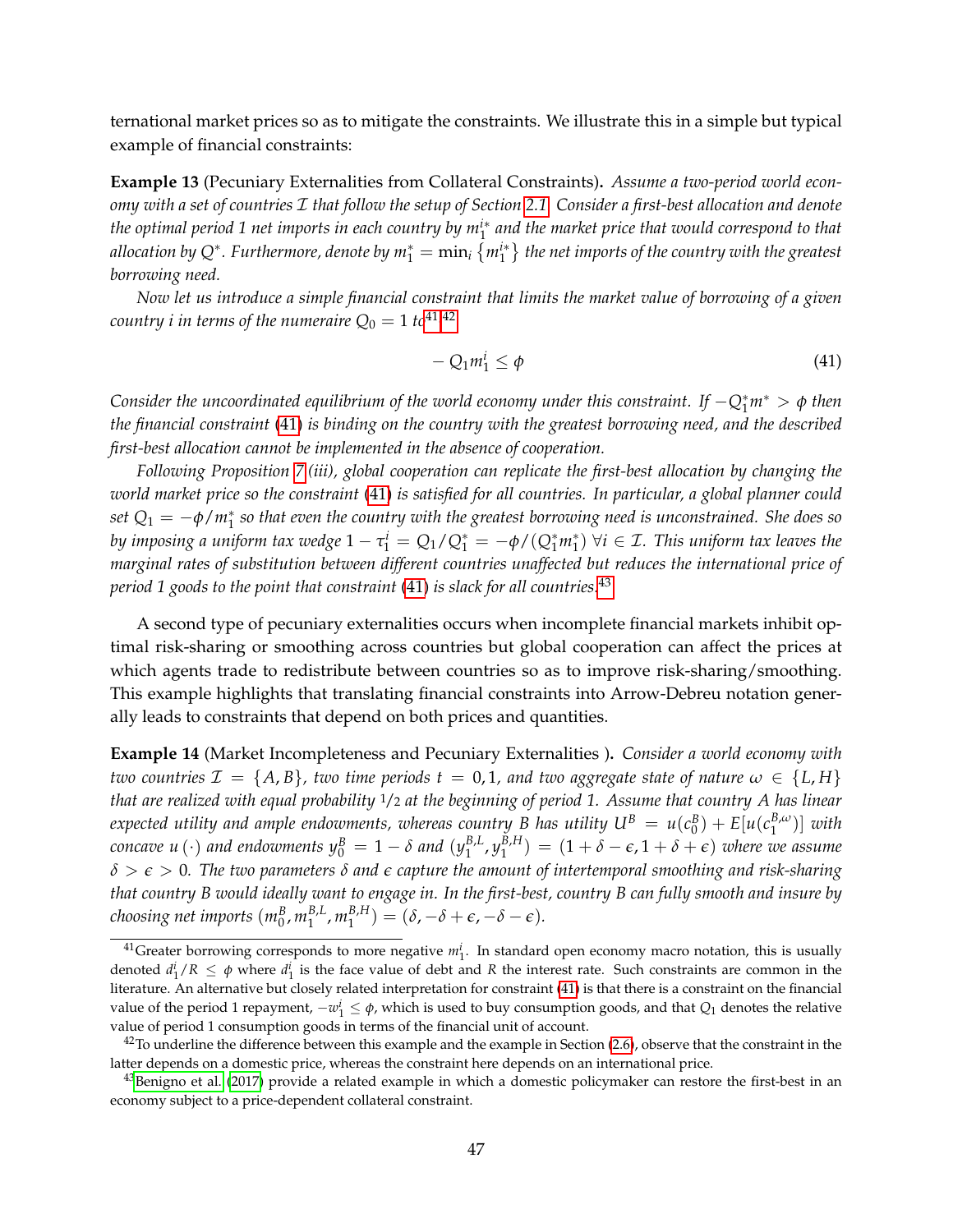*However, let us assume that country B cannot access international risk markets to insure against the risky component of its endowment – the financial wealth that agents carry into period 1 is uncontingent,*

$$
w_1^{i,L} = w_1^{i,H} \tag{42}
$$

*The financial wealth buys imports*  $w_1^{i,\omega} = Q_1^{\omega} m_1^{\omega}$ , and so the market incompleteness implies the following *constraint on real allocations*

<span id="page-47-1"></span>
$$
Q_1^L m_1^{B,L} = Q_1^H m_1^{B,H}
$$
\n(43)

*In the uncoordinated equilibrium, the preferences of country A agents pin down the global price vector Q* = (1, <sup>1</sup>/2, <sup>1</sup>/2) *for any non-degenerate equilibrium. The market incompleteness faced by country B then requires that*  $m_1^{B,L} = m_1^{B,H}$ 1 *so the country will not obtain any insurance.*

*By contrast, under global cooperation, a global planner would adjust the external instruments of the two countries so as to restore the first-best: under the price vector*  $Q_0 = 1$  *and*  $(Q_1^L, Q_1^H) = (1 + \epsilon/\delta, 1 - \epsilon/\delta)/2$ *, the constraint* [\(43\)](#page-47-1) *is satisfied for the first-best level of net imports that provides full insurance. The planner can implement these prices by imposing the taxes*  $\tau_0^i = 0$  *and*  $\tau_1^i = (-\epsilon/\delta, \epsilon/\delta)$  for both countries, i.e. by *subsidizing imports to B in the low state and taxing them in the high state of period 1. It is easily verified that the first-best allocation also satisfies the Euler equation of both countries under the chosen tax instruments.*

This example also highlights the limitations on global cooperation to resolve the pecuniary externalities that arise from market incompleteness: there needs to be sufficient trade between countries for a change in prices to redistribute sufficient resources. In the given example, if *δ* < *e*, then there is too little intertemporal trade for a global planner to affect the terms-of-trade and restore the first-best without violating non-negativity constraints on prices – given constraint [\(43\)](#page-47-1), it is impossible for the sign of net imports  $m_1^{B,L}$  $n_1^{B,L}$  and  $m_1^{B,H}$  $_1^{b,n}$  to differ without one of the prices turning negative.[44,](#page-47-2)[45](#page-47-3)

#### <span id="page-47-0"></span>**7.5 Classic Global Externalities**

Our final application is a classic global externalities problem, which may arise for example from emissions of greenhouse gases and ozone-depleting substances, from over-use of antimicrobials that fosters resistance, from the destruction of biodiversity, from nuclear proliferation, or from the development of a general AI that endangers humanity.

We represent externalities as missing markets for goods that capture the external effects of different countries on each other, as proposed by [Arrow](#page-50-8) [\(1969\)](#page-50-8). Assuming there are *K* different externalities, we expand our definition of the set of international goods by the vector  $\hat{M}$  =

<span id="page-47-2"></span> $44$ To square this finding with the rank condition in Proposition [7.](#page-43-1)(iii), observe that – as the global planner subsidizes and taxes the two goods more and more, the matrix  $\Phi_Q = (m_1^{B,L}, -m_1^{B,H})$  becomes singular since  $m_1^{B,\omega} \to 0$  for both  $\omega \in \{L, H\}.$ 

<span id="page-47-3"></span> $45$ Another stark example to which Proposition [7.](#page-43-1)(ii) and (iii) apply is that of [Hart](#page-51-18) [\(1975\)](#page-51-18) in which two agents trade commodities in spot markets in two consecutive time periods but there are no financial markets for intertemporal trade. In our setting, if we interpret the two agents as countries that do not have access to financial markets, this amounts to a constraint  $\sum_k Q_{t,k} m_{t,k}^i = 0 \forall i, t$ , i.e. the budget constraint in the spot market needs to be satisfied each period. Global cooperation could emulate the effects of financial markets by first improving and then deteriorating the terms-of-trade of the borrowing country in the two time periods. If there is sufficient trade on spot markets, global cooperation can restore the first-best allocation. For space reasons, we do not describe this example in further detail.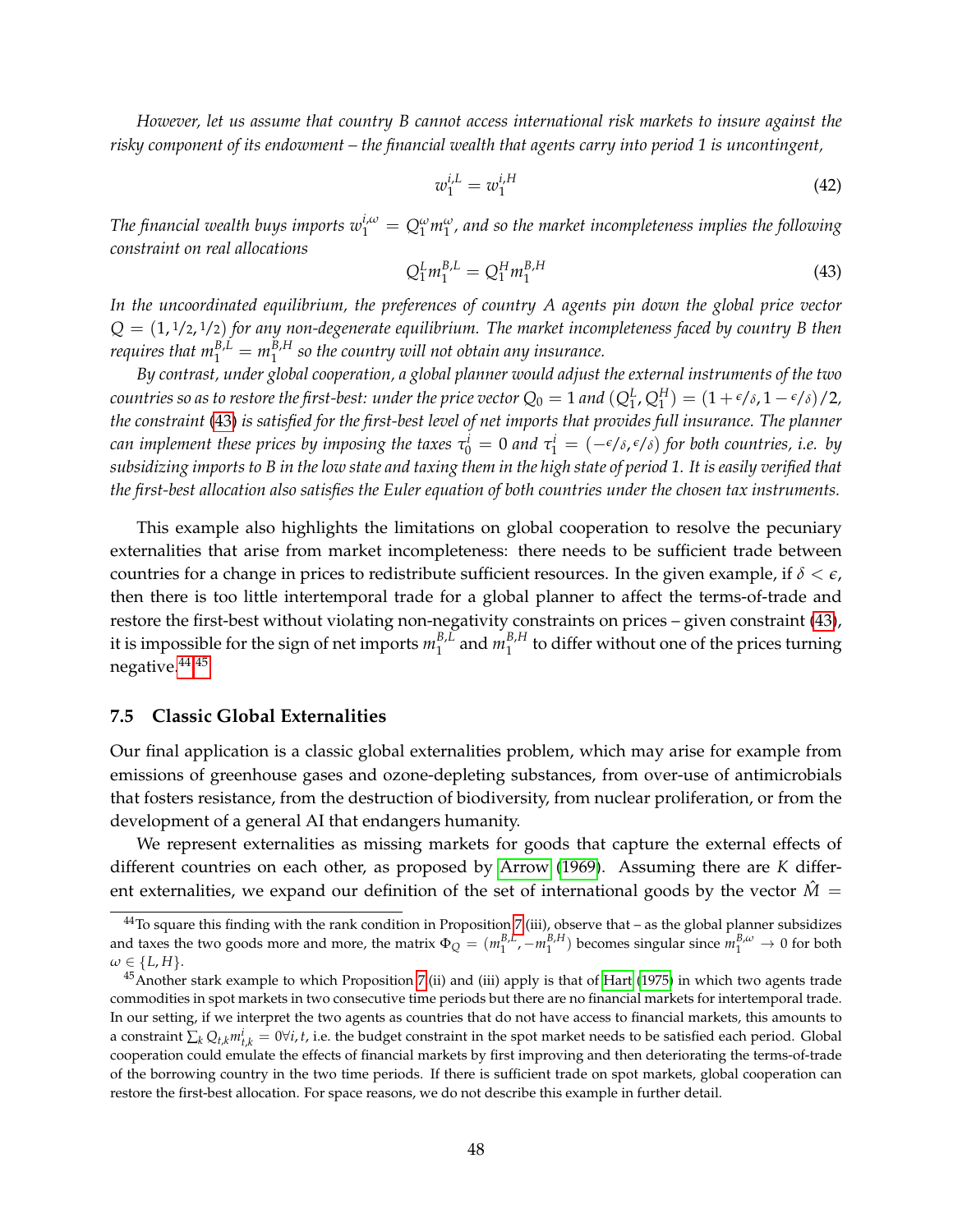$(\hat{M}_{ik})_{i\in\mathcal{I},k=1...K}$ , which has size dim  $\mathcal{I}\times K$ , i.e. we add one good for each country and external-ity.<sup>[46](#page-48-1)</sup> We denote by  $\hat{M}_{ik}^j$  for  $i \neq j$  the externality imposed by country *j* on country *i* in category *k*, and by  $\hat{M}_{ik}^i$  the total "net imports" of the externality experienced by country *i*. We ensure market clearing by imposing that the total externality experienced ("imported") by country *i* consists of the sum of what is created by the other countries, i.e. by imposing the rationing assumption  $\omega^i \hat M^i_{ik} = -\int_{j\in{\cal I}\setminus\{i\}} \hat M^i_{jk} d\omega(i)$ ∀ $i$ ,  $k$  in accordance with [\(38\)](#page-42-2).

As [Coase](#page-50-16) [\(1960\)](#page-50-16) and [Arrow](#page-50-8) [\(1969\)](#page-50-8) observed, the problem with externalities is that they are not priced. In our general setup [\(37\)](#page-41-3), this corresponds to the constraint

<span id="page-48-2"></span>
$$
\hat{Q} = 0 \tag{44}
$$

for externality goods. The complete vector of international transactions of each country consists of the usual external transactions in privately traded goods  $\tilde{M}^i$  plus the trade in externalities  $M^i=(\tilde{M}^i,\hat{M}^i)$ , and similar for the global vector of market prices  $Q=(\tilde{Q},\hat{Q}).$  The mis-pricing of externalities [\(44\)](#page-48-2) leads to an inefficient global allocation, as we illustrate in the following example:

<span id="page-48-0"></span>**Example 15** (Environmental Externalities)**.** *Suppose a set of countries* I *with a unit mass of private* agents each that consume  $y^i$  units of a good which they value according to a standard utility function  $u(y^i).$ *Each unit of production of the good creates one unit of private disutility and increases global pollution by one unit, which imposes disutility η on all agents worldwide. The utility function of a private agent in* country i is thus  $U^i(y^i)=u(y^i)-y^i-\eta^i\int_{j\in\mathcal{I}}Y^j d\omega$   $(j).$  We assume that the policymaker in each country *has a costless tax instrument to control domestic production. Denote by*  $\hat{M}^j_i = Y^i \forall j \neq i$  *the pollution externalities that country j imposes on country i. This constraint is part of the domestic constraint set*  $f^i\left(\cdot\right)\leq 0.$  Furthermore, denote by  $\hat{M}_i^i$  the pollution that country  $i$  is forced to import, which is determined by other countries' exports  $\hat{M}_{i}^{i} = \int_{j \neq i} \hat{M}_{i}^{j}$ *i dω<sup>j</sup> as in equation [38.](#page-42-2) This pollution reduces country i utility by*  $η\hat{M}^i_i$ .

*In the uncoordinated equilibrium, the country i policymaker will only internalize the externalities that*  $\alpha$  *country i agents impose on each other, resulting in the optimality condition*  $u'(Y^i) = 1 + \eta \omega^i$ *, i.e. the larger the country, the more of its own pollution it internalizes. There is overproduction since exports of pollution from each country j are unpriced,*  $V^j_{\hat{M},i} = \hat{Q}_i = 0$ *, even though country i suffers marginal*  $d$ *isutility*  $V^i_{\hat{M},i} = -\eta$  *from importing pollution.* 

*Global cooperation internalizes these externalities and ensures that private agents equate the marginal benefit of consumption to the global social cost of production,*

$$
u'\left(y^i\right) = 1 + \eta
$$

*This can be achieved either in Coasian fashion, by defining clear property rights on the environment that would trade at the efficient market price η, or, equivalently, by imposing a tax η on production in each country.*[47](#page-48-3)

<span id="page-48-1"></span><sup>&</sup>lt;sup>46</sup>This captures the case in which the externalities experienced by a country depend on the total global amount of an externality-generating activity. We could make externalities specific to both the generating and receiving country by introducing  $\left| \dim \mathcal{I} \right|^2 \times K$  goods to capture them.

<span id="page-48-3"></span> $47$ Our externalities example requires specific taxes on international transactions rather than ad-valorem taxes as in our baseline framework, since the market price of externalities in the uncoordinated equilibrium is zero.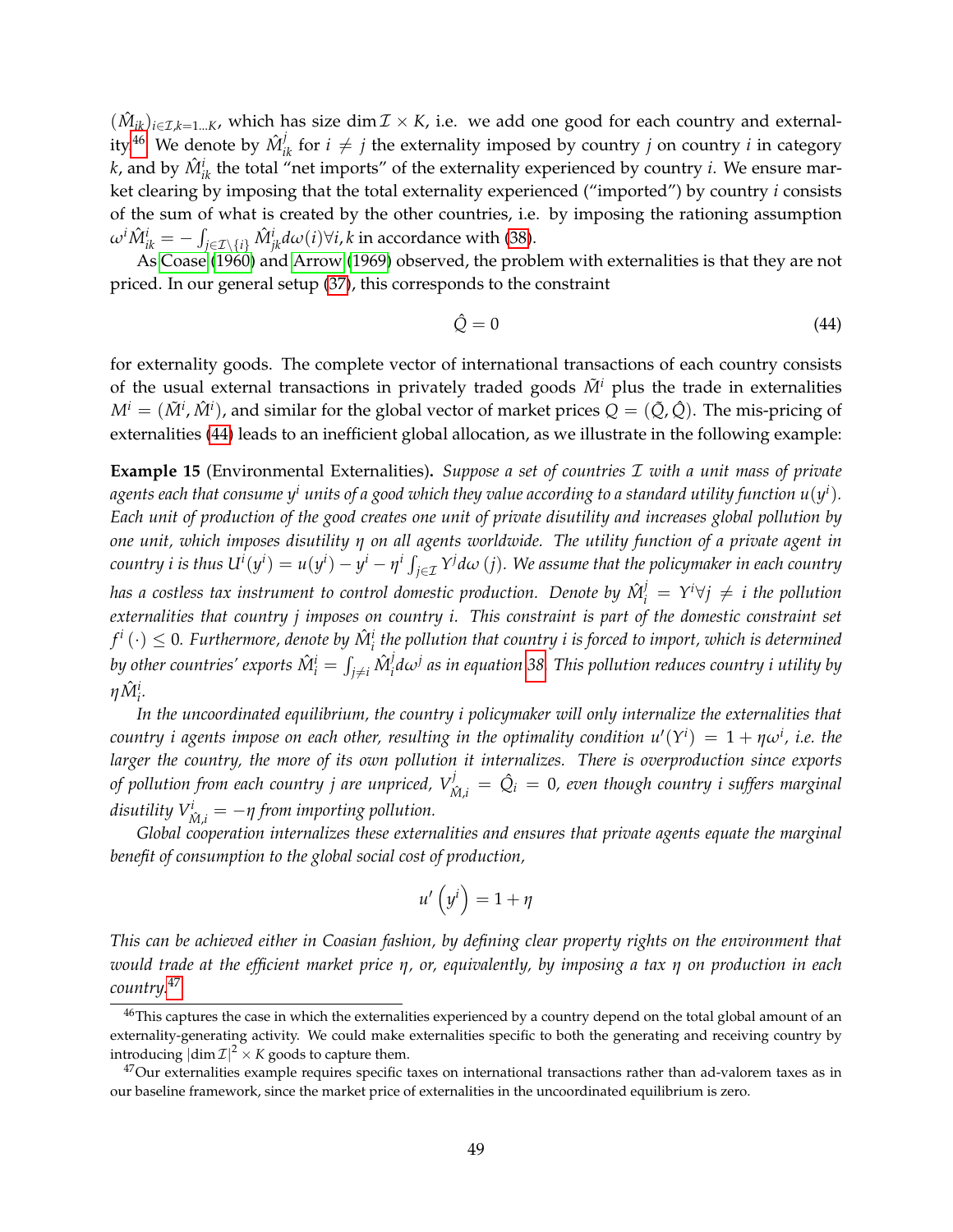# <span id="page-49-0"></span>**8 Conclusions**

The *first welfare theorem for open economies* presented in this paper – like other benchmark results in the literature – tells us what to look for when we are concerned about inefficiency and scope for cooperation, both as academics and as policymakers studying international policy cooperation. We develop the theorem in a framework that nests a wide range of open economy models. Unlike the traditional first welfare theorem, our theorem applies to settings in which there are two layers of optimizing agents – private agents and national policymakers – and finds that there is constrained efficiency even if there are wide-ranging domestic market imperfections and targeting problems within each economy. When the conditions of our first welfare theorem for open economies are met, any spillovers constitute efficient pecuniary externalities that cancel out at the global level. The three conditions are: (i) national policymakers act competitively, i.e. with "benign neglect," towards international prices (ii) they possess sufficient instruments to control external transactions and (iii) international markets are free of imperfections. Counter to the intuition of many commentators and policymakers, our benchmark efficiency result under these conditions applies to a wide range of spillovers of domestic and external policies, including the ones discussed in Section [2.](#page-7-0)

As with all versions of the first welfare theorem in the literature, the efficiency conditions stated in the theorem are never met 100% in practice, but the welfare theorem provides us with a way of diagnosing which parts of the international economic system lead to deviations from efficiency. We hope that this will elevate the debate from "we don't like spillovers!" to "what are the specific inefficiencies that we can address via policy cooperation?"

An issue that is beyond the scope of this paper is to quantify potential gains from cooperation. If policies are designed such that countries cannot distort their intratemporal terms of trade and if markets are close to perfect, gains from cooperation are small [\(Obstfeld and Rogoff, 2002\)](#page-52-17) and may not be worth the effort. On the other hand, if countries heavily distort trade to exert market power or if there are severe market imperfections, e.g. financial crises, gains may be significantly larger.

Having said that, even when Pareto inefficiency generates scope for fruitful cooperation, as in Sections [5](#page-29-0) to [7](#page-41-0) when the efficiency conditions of our first welfare theorem are violated, implementing such cooperation in practice is frequently fraught with difficulties. These difficulties are beyond the scope of the current paper but have given rise to a substantial literature.<sup>[48](#page-49-1)</sup> One difficulty is to ensure domestic political support for international policy cooperation, especially when both international spillovers and international cooperation lead to domestic redistributions. A second difficulty is to distinguish between policy actions that aim to distort terms of trade and policy actions that correct domestic market imperfections. Yet another difficulty is to agree to a distribution of the gains from cooperation in the international arena that is acceptable to all participants. This is especially problematic when there are also efficient spillovers in response to exogenous shocks that have already generated significant redistributions and have thus shifted the baseline for what gains can be achieved via cooperation. For example, if a country misunderstands the efficient nature of spillovers after a global shock, it may seek to restore a distribution of resources that is no longer feasible in a futile attempt at global cooperation.

<span id="page-49-1"></span><sup>&</sup>lt;sup>48</sup>[Bagwell and Staiger](#page-50-3) [\(2002\)](#page-50-3), among others, show that agreements to abstain from monopolistic beggar-thy-neighbor policies require that countries are sufficiently symmetric. [Ostry and Ghosh](#page-52-2) [\(2016\)](#page-52-2) provide a recent summary of obstacles to international policy cooperation.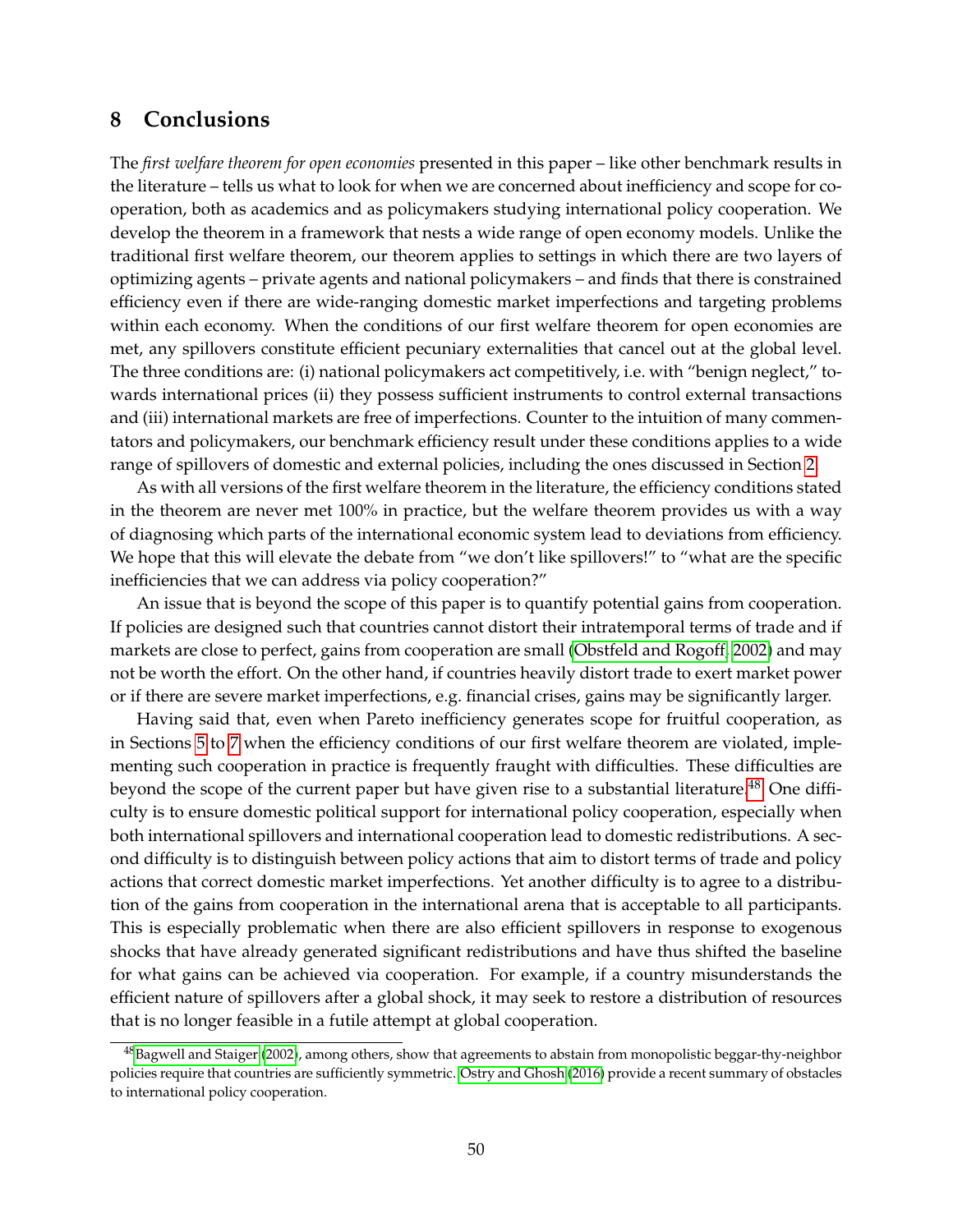# **References**

- <span id="page-50-0"></span>Aizenman, J. (2016). International coordination and precautionary policies. *International Economic Journal*, 30(3):379–391.
- <span id="page-50-8"></span>Arrow, K. J. (1969). The organization of economic activity: Issues pertinent to the choice of market versus non-market allocation. In *The Analysis and Evaluation of Public Expenditures: The PBB-System*. Joint Economic Committee, 91st Congress.
- <span id="page-50-2"></span>Bagwell, K. and Staiger, R. W. (1999). An economic theory of GATT. *American Economic Review*, 89(1):215–248.
- <span id="page-50-3"></span>Bagwell, K. and Staiger, R. W. (2002). *The Economics of the World Trading System*. MIT Press.
- <span id="page-50-4"></span>Bagwell, K. and Staiger, R. W. (2010). The WTO: Theory and practice. *Annual Review of Economics*, 2(1):223–256.
- <span id="page-50-7"></span>Bengui, J. (2013). Macro-prudential policy coordination. *manuscript, University of Montreal*.
- <span id="page-50-15"></span>Benigno, G., Chen, H., Otrok, C., Rebucci, A., and Young, E. R. (2017). Optimal capital controls or exchange rate policies? a pecuniary externality perspective. *Journal of Monetary Economics*, forthcoming.
- <span id="page-50-9"></span>Benigno, G. and Fornaro, L. (2014). Reserve accumulation, growth and financial crises. *LSE, mimeo*.
- <span id="page-50-12"></span>Bernanke, B. (2013). Monetary policy and the global economy. *Speech at Conference in Honor of Mervyn King, London School of Economics*, March 25.
- <span id="page-50-5"></span>Bhagwati, J. and Ramaswami, V. K. (1963). Domestic distortions, tariffs and the theory of optimum subsidy. *Journal of Political Economy*, 71(1):44–50.
- <span id="page-50-1"></span>Blanchard, O. (2016). Currency wars, coordination, and capital controls. *NBER Working Paper 22388*.
- <span id="page-50-11"></span>Buch, C. M. and Goldberg, L. (2016). Cross-border prudential policy spillovers: How much? how important? evidence from the international banking research network. *NBER Working Paper*, 22874.
- <span id="page-50-10"></span>Caballero, R. J., Farhi, E., and Gourinchas, P.-O. (2015). Global imbalances and currency wars at the zlb. *NBER Working Paper*, 21670.
- <span id="page-50-14"></span>Caballero, R. J. and Krishnamurthy, A. (2003). Excessive dollar debt: Financial development and underinsurance. *Journal of Finance*, 58(2):867–894.
- <span id="page-50-16"></span>Coase, R. H. (1960). The problem of social cost. *Journal of Law and Economics*, 3:1–44.
- <span id="page-50-13"></span>Correia, I., Farhi, E., Nicolini, J. P., and Teles, P. (2013). Unconventional fiscal policy at the zero bound. *American Economic Review*, 103(4):1172–1211.
- <span id="page-50-6"></span>Corsetti, G., Dedola, L., and Leduc, S. (2011). Optimal monetary policy in open economies. In Friedman, B. M. and Woodford, M., editors, *Handbook of Monetary Economics*, volume 3B. Elsevier.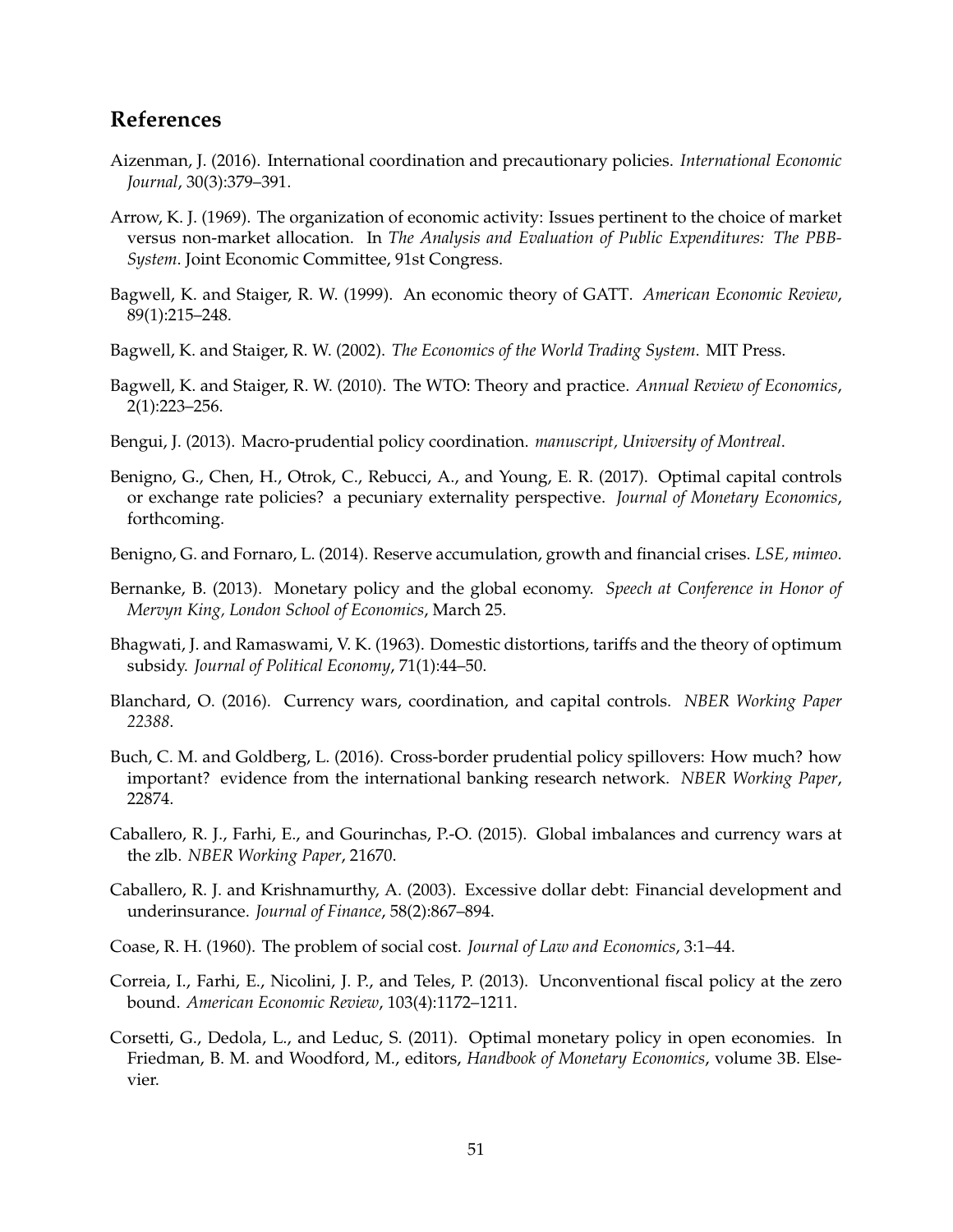- <span id="page-51-2"></span>Costinot, A., Lorenzoni, G., and Werning, I. (2014). A theory of capital controls as dynamic termsof-trade manipulation. *Journal of Political Economy*, 122(1):77–128.
- <span id="page-51-17"></span>Davila, E. and Korinek, A. (2016). Fire-sale externalities. *NBER Working Paper*, 22444.
- <span id="page-51-9"></span>Eggertsson, G. B. and Woodford, M. (2003). The zero bound on interest rates and optimal monetary policy. *Brookings Papers on Economic Activity*, 2003(1):139–211.
- <span id="page-51-16"></span>Farhi, E., Gopinath, G., and Itskhoki, O. (2016). Fiscal devaluations. *Review of Economic Studies*, 81(2):725–760.
- <span id="page-51-3"></span>Farhi, E. and Werning, I. (2012). Dealing with the trilemma: Optimal capital controls with fixed exchange rates. *NBER Working Paper*, 18199.
- <span id="page-51-8"></span>Farhi, E. and Werning, I. (2016). A theory of macroprudential policies in the presence of nominal rigidities. *Econometrica*, 84(5):1645–1704.
- <span id="page-51-14"></span>Feenstra, R. C. (1984). Voluntary export restraint in U.S. autos, 1980-81: Quality, employment, and welfare effects. In Baldwin, R. E. and Krueger, A. O., editors, *The Structure and Evolution of Recent U.S. Trade Policy*, pages 35–60. University of Chicago Press.
- <span id="page-51-1"></span>Frankel, J. A. (2016). International coordination. *NBER Working Paper*, w21878.
- <span id="page-51-12"></span>G-7 (2013). *Official Statement on Exchange Rates*. February 12, 2013, http://www.bankofengland.co.uk/publications/Pages/news/2013/027.aspx.
- <span id="page-51-6"></span>Geanakoplos, J. D. and Polemarchakis, H. M. (1986). Existence, regularity, and constrained suboptimality of competitive allocations when the asset market is incomplete. *Cowles Foundation Paper*, 652.
- <span id="page-51-4"></span>Ghosh, A. R. and Masson, P. R. (1994). *Economic Cooperation in an Uncertain World*. Blackwell Press, Oxford.
- <span id="page-51-15"></span>Ghosh, A. R., Qureshi, M. S., and Sugawara, N. (2014). Regulating capital flows at both ends: Does it work? *IMF Working Paper*, 14/188.
- <span id="page-51-13"></span>Giordani, P., Ruta, M., Weisfeld, H., and Zhu, L. (2014). Capital flow deflection. *IMF Working Paper*, 14/145.
- <span id="page-51-7"></span>Greenwald, B. C. and Stiglitz, J. E. (1986). Externalities in economies with imperfect information and incomplete markets. *Quarterly Journal of Economics*, 90(May):229–264.
- <span id="page-51-18"></span>Hart, O. (1975). On the optimality of equilibrium when the market structure is incomplete. *Journal of Economic Theory*, 11:418–443.
- <span id="page-51-0"></span>IMF (2012). The liberalization and management of capital flows: An institutional view. *Board Paper*.
- <span id="page-51-11"></span>IMF (2013). Key aspects of macroprudential policy. *Board Paper*.
- <span id="page-51-10"></span>Jeanne, O. (2009). The global liquidity trap. *Johns Hopkins University, mimeo*.
- <span id="page-51-5"></span>Jeanne, O. (2014). Macroprudential policies in a global perspective. *NBER Working Paper*, 19967.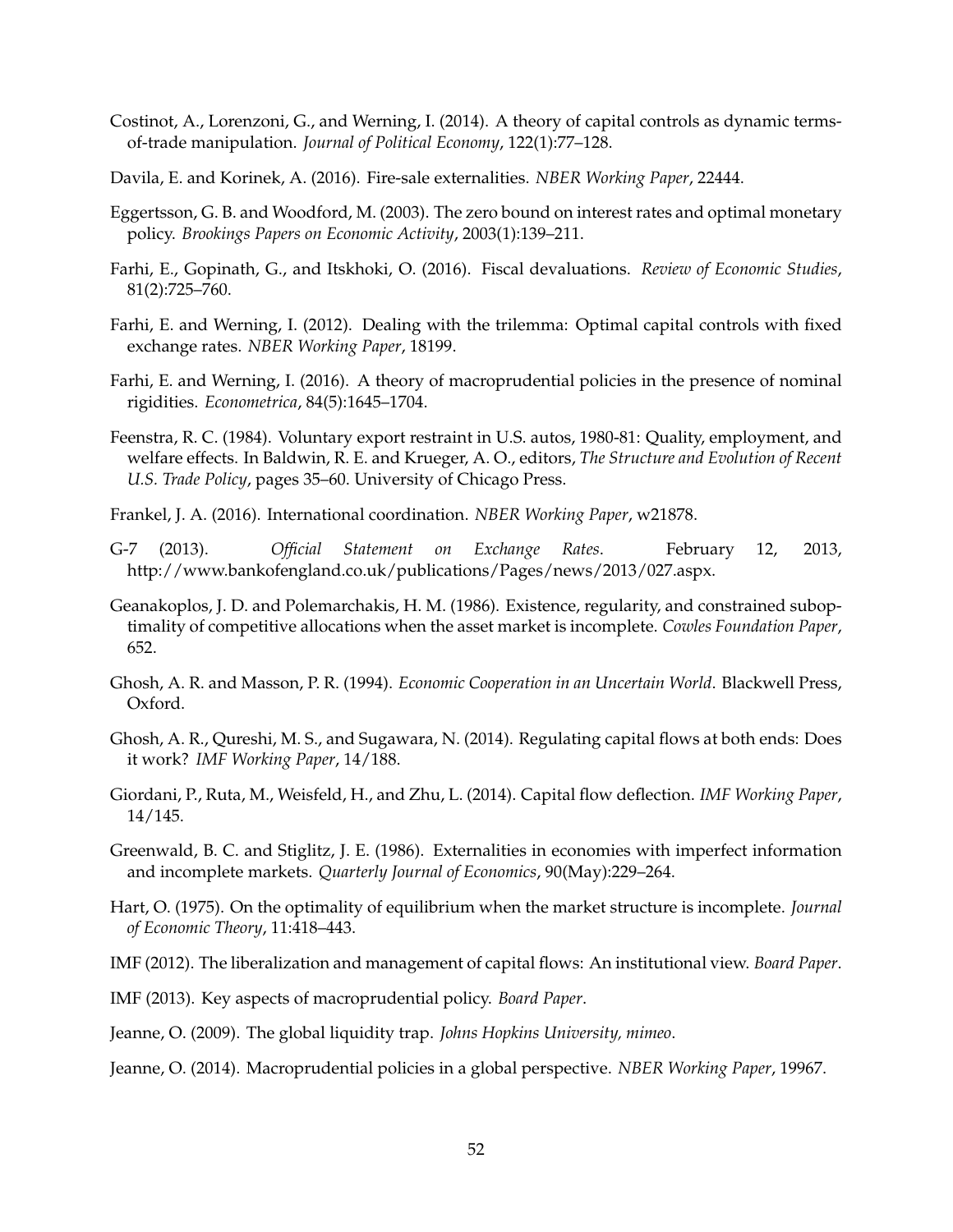- <span id="page-52-12"></span>Jeanne, O. and Korinek, A. (2010). Excessive volatility in capital flows: A Pigouvian taxation approach. *American Economic Review*, 100(2):403–407.
- <span id="page-52-13"></span>Kemp, M. C. and Wan, H. Y. (1976). An elementary proposition concerning the formation of customs unions. *Journal of International Economics*, 6:95–97.
- <span id="page-52-15"></span>Korinek, A. (2010). Regulating capital flows to emerging markets: An externality view. *University of Maryland, mimeo*.
- <span id="page-52-9"></span>Korinek, A. and Serven, L. (2016). Undervaluation through foreign reserve accumulation: Static losses, dynamic gains. *Journal of International Money and Finance*, 64:104–136.
- Korinek, A. and Simsek, A. (2016). Liquidity trap and excessive leverage. *American Economic Review*, 106(3):699–738.
- <span id="page-52-11"></span>Krugman, P. R. (1998). It's baaack: Japan's slump and the return of the liquidity trap. *Brookings Papers on Economic Activity*, 1998(2):137–187.
- <span id="page-52-16"></span>Lorenzoni, G. (2008). Inefficient credit booms. *Review of Economic Studies*, 75(3):809 – 833.
- <span id="page-52-17"></span>Obstfeld, M. and Rogoff, K. (2002). Global implications of self-oriented national monetary rules. *Quarterly Journal of Economics*, 117(2):503–535.
- <span id="page-52-2"></span>Ostry, J. D. and Ghosh, A. R. (2016). On the obstacles to international policy coordination. *Journal of International Money and Finance*, 67:25–40.
- <span id="page-52-1"></span>Ostry, J. D., Ghosh, A. R., and Korinek, A. (2012). Multilateral aspects of managing the capital account. *IMF Staff Discussion Note 12/10*.
- <span id="page-52-7"></span>Persson, T. and Tabellini, G. (1995). Double-edged incentives: Institutions and policy coordination. In Grossman, G. and Rogoff, K., editors, *Handbook of Development Economics*, volume III. Elsevier.
- <span id="page-52-8"></span>Rodrik, D. (2008). The real exchange rate and economic growth: Theory and evidence. *Brookings Papers on Economic Activity*, Fall 2008:365–412.
- <span id="page-52-3"></span>Smith, A. (1776). *The Wealth of Nations*. W. Strahan, London.
- Spilimbergo, A., Symansky, S., Blanchard, O., and Cottarelli, C. (2008). Fiscal policy for the crisis. *IMF Staff Position Note*, 08/01.
- <span id="page-52-4"></span>Staiger, R. W. and Sykes, A. O. (2010). "Currency manipulation" and world trade. *World Trade Review*, 9(4):583–627.
- <span id="page-52-14"></span>Suranovic, S. M. (2016). *International Trade Theory and Policy*. Institute of International Economic Policy, George Washington University. http://internationalecon.com/Trade/tradehome.php.
- <span id="page-52-6"></span>Theil, H. (1968). *Optimal Decision Rules for Government and Industry*. North Holland, Amsterdam.
- <span id="page-52-5"></span>Tinbergen, J. (1952). *On the theory of economic policy*. North Holland, Amsterdam.
- <span id="page-52-0"></span>Wheatley, J. and Garnham, P. (2010). Brazil in "currency war" alert, Financial Times, Sept. 27.
- <span id="page-52-10"></span>Woodford, M. (2003). *Interest and Prices: Foundations of a Theory of Monetary Policy*. Princeton University Press.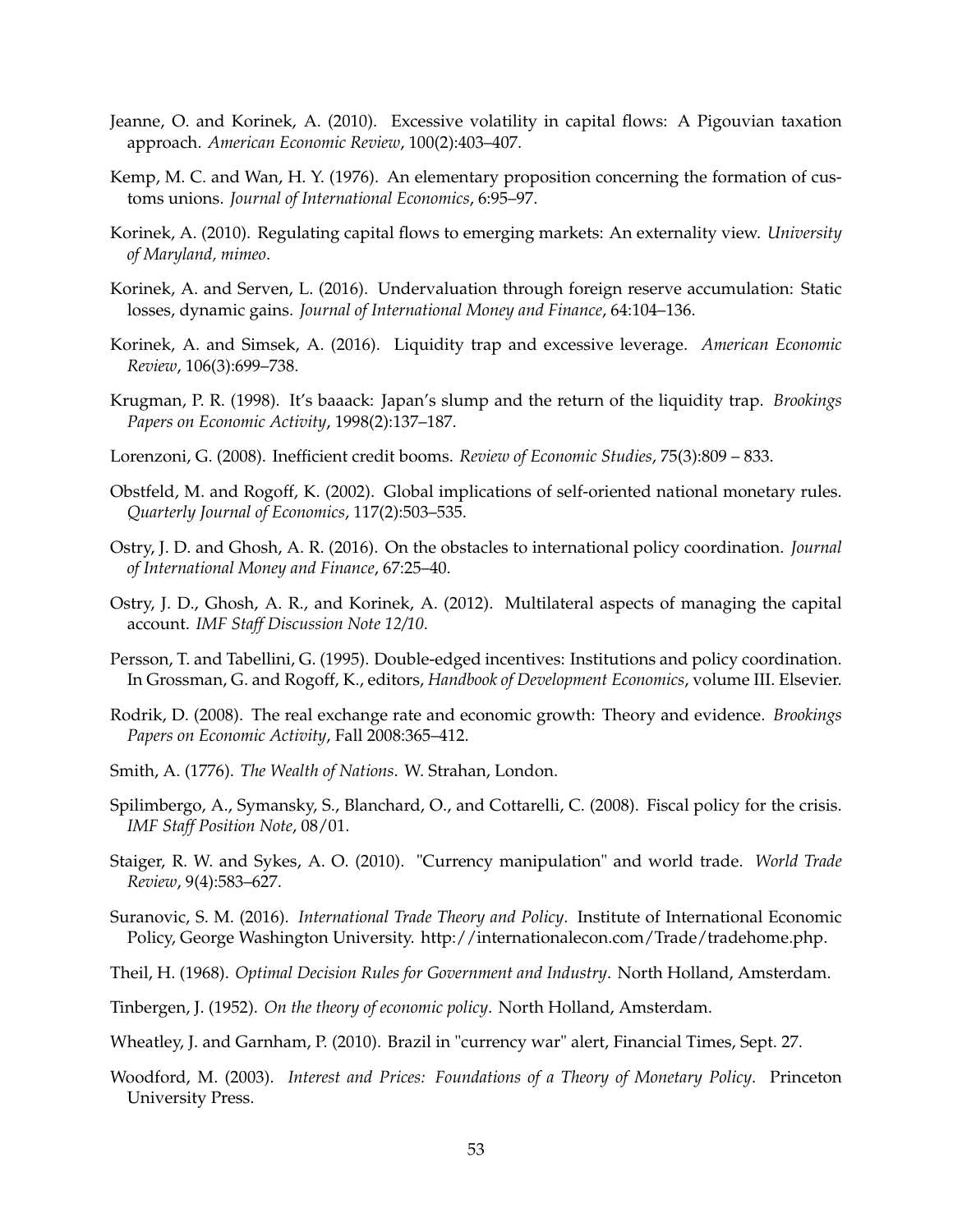# <span id="page-53-0"></span>**A Mathematical Derivations of Main Results**

#### <span id="page-53-1"></span>**A.1 Combined Optimization Problem**

**Proof of Lemma [1](#page-22-0) (Separability)** We derive the optimality conditions of the full optimization problem of private agents and a policymaker in country *i* under Conditions [\(1\)](#page-21-2) to [\(3\)](#page-21-4) and show that they lead to identical optimality conditions as the two-step procedure described in Sections [4.2](#page-23-0) to [4.3.](#page-24-0) Since they are also subject to the same constraints, the two solution procedures are equivalent, proving the lemma.

The Lagrangian of the combined optimization problem of a private agent is

$$
w^{i} (m^{i}, x^{i}; M^{i}, X^{i}) = \max_{m^{i}, x^{i}} U^{i} (x^{i}) \qquad -\lambda_{d}^{i} \cdot f^{i} (m^{i}, x^{i}, M^{i}, X^{i})
$$

$$
-\lambda_{e}^{i} \left[ \frac{Q}{1 - \tau^{i}} \cdot m^{i} - T^{i} \right]
$$

The optimality conditions are given by the vector equations

<span id="page-53-4"></span>
$$
FOC\left(x^{i}\right) \quad : \quad U_{x}^{i} = f_{x}^{i} \lambda_{d}^{i} \tag{A.1}
$$

$$
FOC\left(m^{i}\right) \quad : \quad \lambda_{d}^{i} f_{m}^{i} + \lambda_{e}^{i} \frac{Q}{1 - \tau^{i}} = 0 \tag{A.2}
$$

These two conditions represent domestic and external implementability constraints on the problem of the policymaker. By substituting the transfer  $T^i = \frac{\tau^i Q}{1 - \tau^i}$ 1−*τ i* , the external budget constraint on private agents reduces to  $Q \cdot M^i \leq 0$ , and the optimization problem of the policymaker in country *i* is given by the Lagrangian

<span id="page-53-3"></span>
$$
\mathcal{L}^{i} = \max_{M^{i}, X^{i}, \tau^{i}, \lambda_{d}^{i}, \lambda_{e}^{i}} U^{i} \left(X^{i}\right) \qquad -\Lambda_{d}^{i} \cdot f^{i} \left(M^{i}, X^{i}, M^{i}, X^{i}\right)
$$
(A.3)

$$
-\Lambda_e^i \left[Q \cdot M^i\right] \tag{A.4}
$$

$$
-\mu_d^i \cdot \left[ U_x^i - f_x^{i \, T} \lambda_d^{i \, T} \right] \tag{A.5}
$$

$$
-\mu_e^i \cdot \left[\lambda_d^i f_m^i + \lambda_e^i \frac{Q}{1-\tau^i}\right]^T \tag{A.6}
$$

This yields the optimality conditions (with all multiplications and divisions in the  $FOC(\tau^i)$  calculated element-by-element)

<span id="page-53-2"></span>
$$
FOC\left(X^{i}\right) : U_{x}^{i} = \left(f_{x}^{i} + f_{X}^{i}\right)^{T} \Lambda_{d}^{i} + U_{xx}^{i} \Lambda_{d}^{i} + U_{xx}^{i} \Lambda_{d}^{i} + \mu_{e}^{i} \left(f_{mx}^{i} + f_{mx}^{i}\right) \lambda_{d}^{i} + \mu_{e}^{i} \left(f_{mx}^{i} + f_{mx}^{i}\right) \lambda_{d}^{i} + \text{FOC}\left(M^{i}\right) : 0 = \left(f_{m}^{i} + f_{M}^{i}\right)^{T} \Lambda_{d}^{i} + \Lambda_{e}^{i} Q^{T}
$$
\n(A.8)

$$
\begin{aligned}\n\mathbf{u} \quad \mathbf{v} \quad \mathbf{v} \quad \mathbf{v} \quad \mathbf{v} \quad \mathbf{v} \quad \mathbf{v} \quad \mathbf{v} \quad \mathbf{v} \quad \mathbf{v} \quad \mathbf{v} \quad \mathbf{v} \quad \mathbf{v} \quad \mathbf{v} \quad \mathbf{v} \quad \mathbf{v} \quad \mathbf{v} \quad \mathbf{v} \quad \mathbf{v} \quad \mathbf{v} \quad \mathbf{v} \quad \mathbf{v} \quad \mathbf{v} \quad \mathbf{v} \quad \mathbf{v} \quad \mathbf{v} \quad \mathbf{v} \quad \mathbf{v} \quad \mathbf{v} \quad \mathbf{v} \quad \mathbf{v} \quad \mathbf{v} \quad \mathbf{v} \quad \mathbf{v} \quad \mathbf{v} \quad \mathbf{v} \quad \mathbf{v} \quad \mathbf{v} \quad \mathbf{v} \quad \mathbf{v} \quad \mathbf{v} \quad \mathbf{v} \quad \mathbf{v} \quad \mathbf{v} \quad \mathbf{v} \quad \mathbf{v} \quad \mathbf{v} \quad \mathbf{v} \quad \mathbf{v} \quad \mathbf{v} \quad \mathbf{v} \quad \mathbf{v} \quad \mathbf{v} \quad \mathbf{v} \quad \mathbf{v} \quad \mathbf{v} \quad \mathbf{v} \quad \mathbf{v} \quad \mathbf{v} \quad \mathbf{v} \quad \mathbf{v} \quad \mathbf{v} \quad \mathbf{v} \quad \mathbf{v} \quad \mathbf{v} \quad \mathbf{v} \quad \mathbf{v} \quad \mathbf{v} \quad \mathbf{v} \quad \mathbf{v} \quad \mathbf{v} \quad \mathbf{v} \quad \mathbf{v} \quad \mathbf{v} \quad \mathbf{v} \quad \mathbf{v} \quad \mathbf{v} \quad \mathbf{v} \quad \mathbf{v} \quad \mathbf{v} \quad \mathbf{v} \quad \mathbf{v} \quad \mathbf{v} \quad \mathbf{v} \quad \mathbf{v} \quad \mathbf{v} \quad \mathbf{v} \quad \mathbf{v} \quad \mathbf{v} \quad \mathbf{v} \quad \mathbf{v} \quad \mathbf{v} \quad \mathbf{v} \quad \mathbf{v} \quad \math
$$

$$
FOC\left(\tau^i\right) \quad : \quad 0 = \mu_e^i \left[\frac{\lambda_e^i Q}{\left(1 - \tau^i\right)^2}\right] \tag{A.9}
$$

$$
FOC\left(\lambda_d^i\right) \quad : \quad 0 = -\mu_d^i f_x^{i\,T} + \mu_e^i f_m^{i\,T} \tag{A.10}
$$

$$
FOC\left(\lambda_e^i\right) \quad : \quad 0 = \mu_e^i \cdot \left(\frac{Q}{1 - \tau^i}\right)^T \tag{A.11}
$$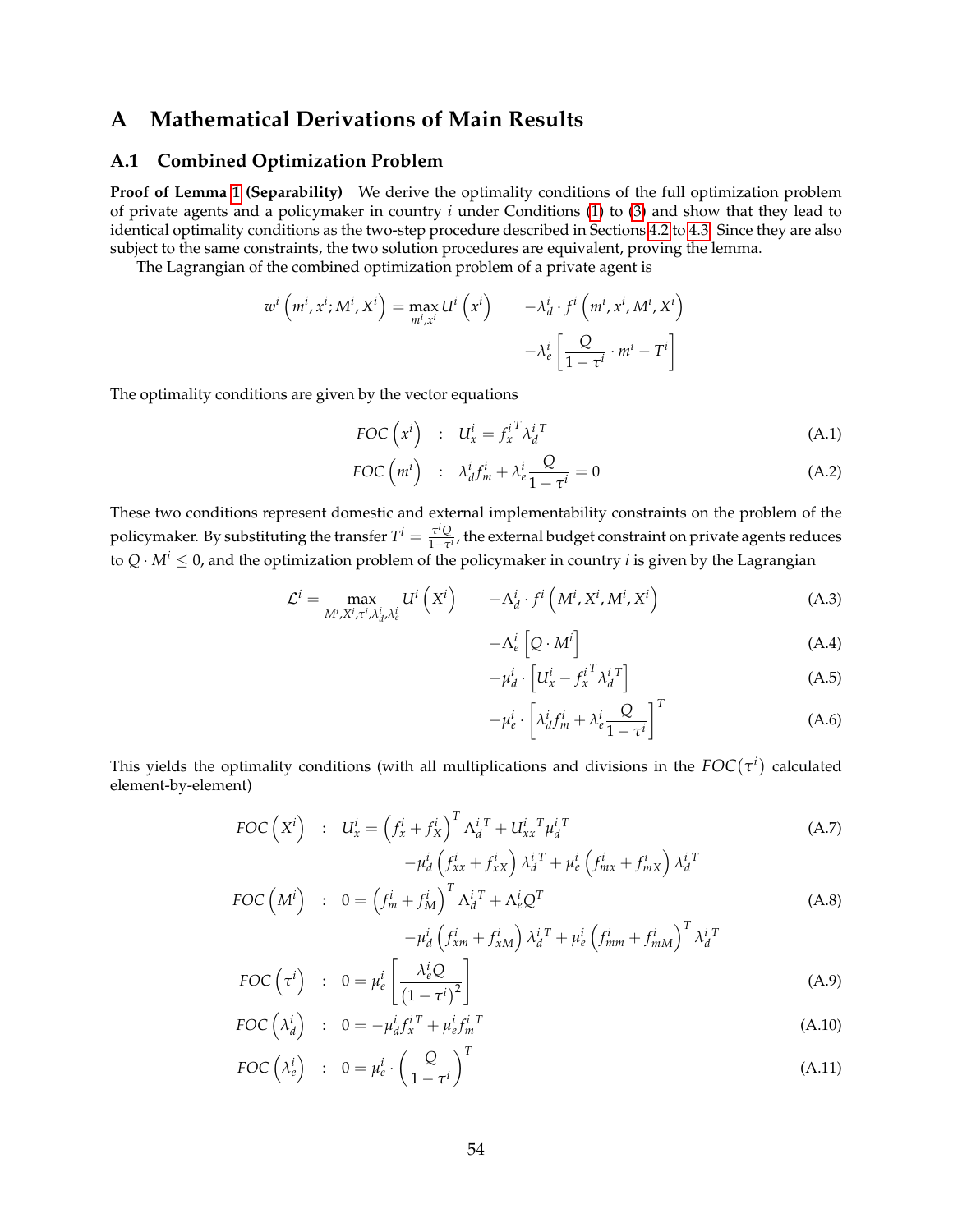where we denote by  $\mu_d^i f_{xx}^i \lambda_d^{i\ T}$  the tensor product<sup>[49](#page-54-1)</sup>

$$
\mu_d^i f_{xx}^i \lambda_d^{i \, T} := \frac{\partial \mu_d^i f_x^{i \, T} \lambda_d^{i \, T}}{\partial x^i} = \sum_h \lambda_{d,h}^i f_{h,xx}^i T \mu_d^{i \, T} = \left( \begin{array}{c} \sum_{l=1}^L \sum_{h=1}^H \lambda_{d,h}^i \mu_{d,l}^i f_{h,x_l x_1}^i \\ \vdots \\ \sum_{l=1}^L \sum_{h=1}^H \lambda_{d,h}^i \mu_{d,l}^i f_{h,x_l x_L}^i \end{array} \right)
$$

which has the same dimension as vector  $x^i$ , and similar for the tensor products  $\mu_d^i f_{xx}^i \lambda_d^{i T}$ ,  $\mu_e^i f_{mx}^i \lambda_d^{i T}$ , etc.

Given the complete set of external instruments  $\tau^i$ , optimality condition  $FOC\left(\tau^i\right)$  implies that the vector of shadow prices on the external implementability constraint satisfies  $\mu_e^i = 0$  – the country *i* policymaker sets the vector  $\tau^i$  to whichever levels she wants without facing trade-offs. By implication, the last term in the other four optimality conditions drops out, allowing us to separate the problem into two blocks.

The optimality conditions [\(A.7\)](#page-53-2) and  $(A.10)$  with  $\mu_e^i = 0$  replicate the optimality conditions of the optimal domestic planning problem [\(21\)](#page-23-3) in Section [4.2.](#page-23-0) Together with the domestic constraint [\(A.3\)](#page-53-3) and the domestic implementability condition [\(A.5\)](#page-53-3), these four conditions are identical to the four conditions that pin down the optimal domestic allocation for given *M<sup>i</sup>* in Section [4.2](#page-23-0) and yield identical solutions for the four domestic  $\text{variables } (X^i, \lambda_{d'}^i, \Lambda_{d'}^i, \mu_d^i).$ 

Given the envelope theorem, the optimality condition [\(A.8\)](#page-53-2) can equivalently be written as  $\partial \mathcal{L}^i/\partial M^i =$  $dV^i/dM^i - \Lambda_e^i Q^T = 0$ , where the latter condition coincides with the optimality condition [\(26\)](#page-24-4) defining the optimal external allocation in Section [4.3.](#page-24-0) The optimality conditions  $(A.9)$  and  $(A.11)$  for  $\mu_e^i = 0$  capture that the country *i* policymaker can set the product  $\lambda_e^i(1-\tau^i)$  such as to precisely meet the constraints [\(A.6\)](#page-53-3) where the policymaker has one scalar degree of freedom, as we also emphasized in Section [4.3.](#page-24-0) The three optimality conditions together with the two constraints yield an identical set of solutions for the five external variables  $(M^i, \tau^i, \lambda^i_e, \Lambda^i_e, \mu^i_e)$  as we described in Section [4.3.](#page-24-0) This shows that the two-step procedure yields identical solutions as the combined optimization problem, proving the lemma.

#### <span id="page-54-0"></span>**A.2 Proofs of Theorem [1](#page-25-1) (Efficiency of Global Equilibrium)**

We offer two separate proofs for our first welfare theorem (Theorem [1\)](#page-25-1) to provide extra intuition. The first proof is the standard proof of the first welfare theorem under local non-satiation. The second proof emphasizes that the first-order optimality conditions of a global planner coincide with those of national policymakers.

**First Proof of Theorem [1](#page-25-1) (Non-Improvability)***.* Consider a global competitive equilibrium allocation  $(M^i, X^i)_{i \in \mathcal{I}}$  with price vector *Q* and suppose, to the contrary, that there is an alternative global allocation  $(M^i, \tilde{X}^i)_{i \in \mathcal{I}}$  that satisfies all domestic constraints  $f^i(\cdot) \leq 0 \forall i$  and makes all countries better off, with at least one country strictly better off. If country  $i$  prefers  $(\tilde{M}^i,\tilde{X}^i)$  over  $(M^i,X^i)$ , then  $Q\cdot\tilde{M}^i\geq Q\cdot\tilde{M}^i$ , with strict inequality if the preference of country *i* is strict. But summing up over all countries then implies that  $Q \cdot \int_{i \in \mathcal{I}} \tilde{M}^i d\omega^i > 0$ , violating global market clearing and implying that the allocation is not feasible.

 $\Box$ 

**Second Proof of Theorem [1](#page-25-1) (Global Planner's Optimization Problem)***.* An allocation is Pareto efficient if it maximizes the weighted sum of welfare of all countries for some set of country welfare weights  $\{\theta^i\}_{i\in\mathcal{I}}$  subject to the global resource constraint as well as the domestic constraints  $f^i(\cdot)$  and the domestic implementability constraints [\(A.1\)](#page-53-4) for each country  $i \in \mathcal{I}$ . Given the complete set of external instruments, a global planner can directly choose allocations

$$
\max_{\{M^i, X^i\}_{i \in \mathcal{I}}} \int_{i \in \mathcal{I}} \theta^i U^i \left(X^i\right) d\omega \left(i\right) \qquad \text{s.t.} \qquad (A.1), f^i \left(M^i, X^i, M^i, X^i\right) \le 0 \forall i \in \mathcal{I} \text{ and } \int_{i \in \mathcal{I}} M^i d\omega \left(i\right) = 0
$$

<span id="page-54-1"></span><sup>&</sup>lt;sup>49</sup>Since the function  $f^i(\cdot): \mathbb{R}^{2K+2L} \to \mathbb{R}^H$  is vector-valued, its second derivative with respect to, say,  $x^i$  is a threedimensional tensor of dimensions dim  $f^i \times$  dim  $x^i \times$  dim  $x^i$ .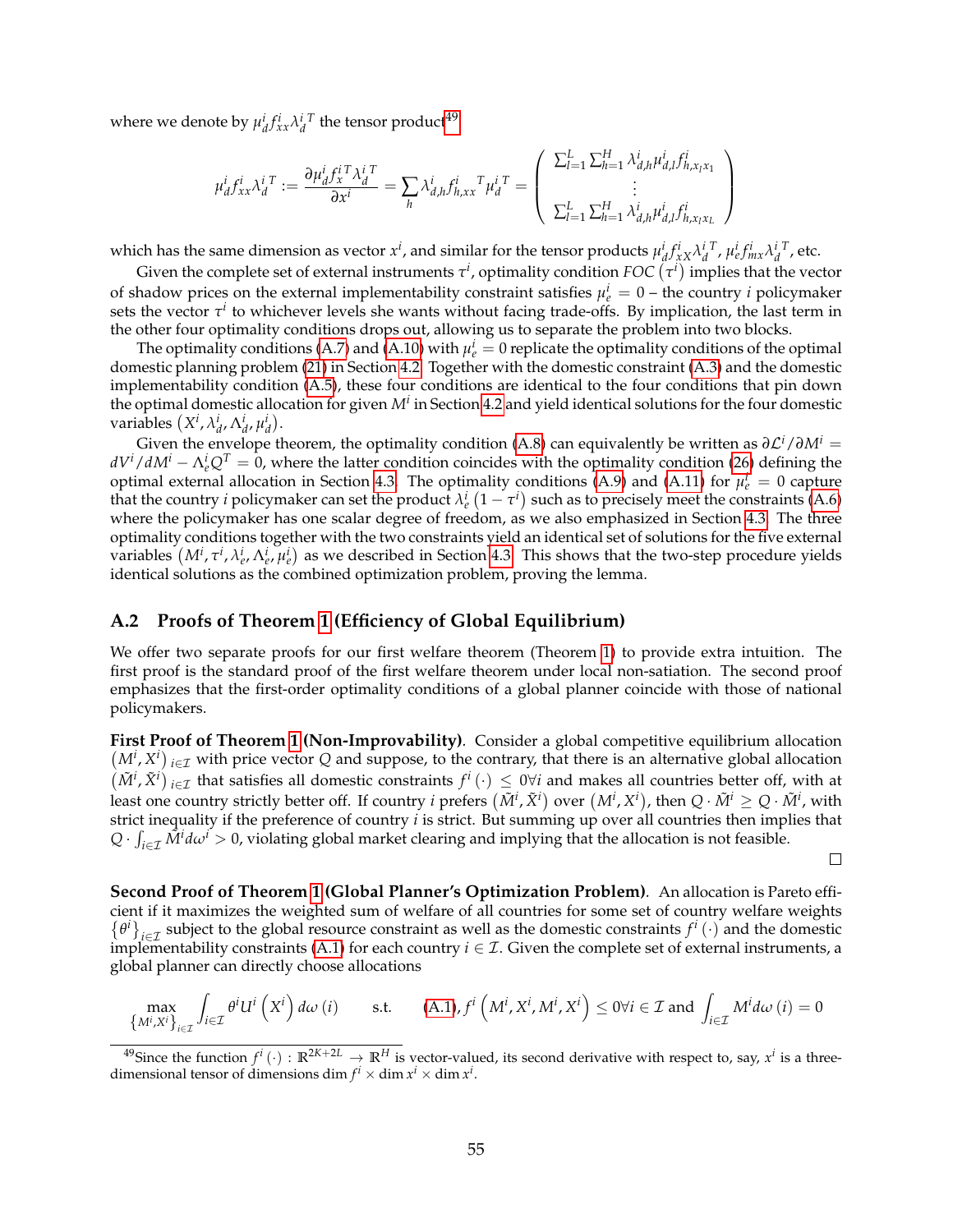By the definition of  $V^i$   $(m^i, M^i)$ , and following the same steps as in the proof of Lemma [1](#page-22-0) (Separability) above, we can restate this problem in terms of reduced-form utilities of consistent external allocations  $m<sup>i</sup>$  = *Mi* ,

$$
\max_{\{M^i\}_{i\in\mathcal{I}}}\int_{i\in\mathcal{I}}\theta^i V^i\left(M^i,M^i\right)d\omega\left(i\right) \qquad \text{s.t.} \qquad \int_{i\in\mathcal{I}}M^i d\omega\left(i\right)=0
$$

Assigning the shadow price *ν* to the vector of resource constraints, the optimality conditions of a global planner are

$$
\theta^i \left( V_m^i + V_M^i \right) = \nu^T \quad \forall i \in \mathcal{I}
$$

Under the conditions of the theorem, any global competitive equilibrium allocation also satisfies these optimality conditions if we use the shadow price on the global resource constraint  $\nu = Q$  and assign the welfare weights  $\theta^i = 1/\Lambda_e^i$  where  $\Lambda_e^i$  are the shadow prices on the external budget constraints of the country *i* policymakers. Therefore the allocation is Pareto efficient.

 $\Box$ 

#### <span id="page-55-0"></span>**A.3 Optimization Problem with Heterogeneous Agents and Political Preferences**

This appendix extends the benchmark model of Section [3](#page-18-0) to (i) multiple types of agents and (ii) welfare functions that may potentially differ from the utility functions of the private agents so as to capture paternalism. An alternative interpretation of point (i) is that economy  $i \in \mathcal{I}$  in fact represents a customs union that consists of several member countries and that is represented by an external policymaker with a welldefined social welfare function over the net imports of the member countries. Our results continue to apply to that case.

Assume that each country  $i \in \mathcal{I}$  contains a set  $\mathcal{J}^i$  of types of atomistic agents with total measure normalized to  $w^i$   $(\mathcal{J}^i) = 1$ . We denote the functions and variables referring to each type  $j \in \mathcal{J}^i$  by the two superscripts *ij,* for example  $U^{ij}(x^{ij})$ , or  $m^{ij}$  and  $M^{ij}$ . Furthermore, assume that the policymaker in country *i* values the allocations  $X^{ij}$  of agent *j* according to a welfare function  $W^{ij}(X^{ij})$  that satisfies the same properties as the utility function discussed in Section [3.](#page-18-0) This function may simply capture the weight that the policymaker places on type *j* agents, for example a weight  $\alpha^{ij}$  in the specification  $W^{ij}(X^{ij}) = \alpha^{ij}U^{ij}(X^{ij})$ . More generally, the function  $W^{ij}(\cdot)$  may also capture that the policymaker in economy *i* values the welfare of type *j* agents differently from their individual preferences, capturing a form of paternalism. [Bagwell and](#page-50-3) [Staiger](#page-50-3) [\(2002\)](#page-50-3) refer to this situation as "political preferences." Since international policy cooperation is usually conducted at the level of policymakers not private agents, the welfare function of the policymaker in each country *i* is what matters for the question of whether an allocation is Pareto efficient or whether there is scope for welfare-improving international cooperation between policymakers.

In the following, we repeat the analysis of Appendix [A.1](#page-53-1) for this extension. The Lagrangian of the combined optimization problem of an agent  $j \in \mathcal{J}^i$  and the associated optimality conditions are

$$
w^{ij} \left(m^{ij}, x^{ij}; \left\{M^{ih}, X^{ih}\right\}_{h \in \mathcal{J}^i}\right) = \max_{m^{ij}, x^{ij}} U^{ij} \left(x^{ij}\right) \qquad -\lambda_d^{ij} \cdot f^{ij} \left(m^{ij}, x^{ij}; \left\{M^{ih}, X^{ih}\right\}_{h \in \mathcal{J}^i}\right) \\
- \lambda_e^{ij} \left[\frac{Q}{1 - \tau^{ij}} \cdot m^{ij} - T^{ij}\right] \\
FOC \left(x^{ij}\right) \qquad : \quad U_x^{ij} = f_x^{ij} \lambda_d^{ij} T
$$

$$
FOC\left(m^{ij}\right) \quad : \quad \lambda_d^{ij} f_m^{ij} + \lambda_e^{ij} \frac{Q}{1 - \tau^{ij}} = 0
$$

Using the latter two conditions as domestic and external implementability constraints and employing the welfare functions that the policymaker assigns to private agents, the Lagrangian of the optimization prob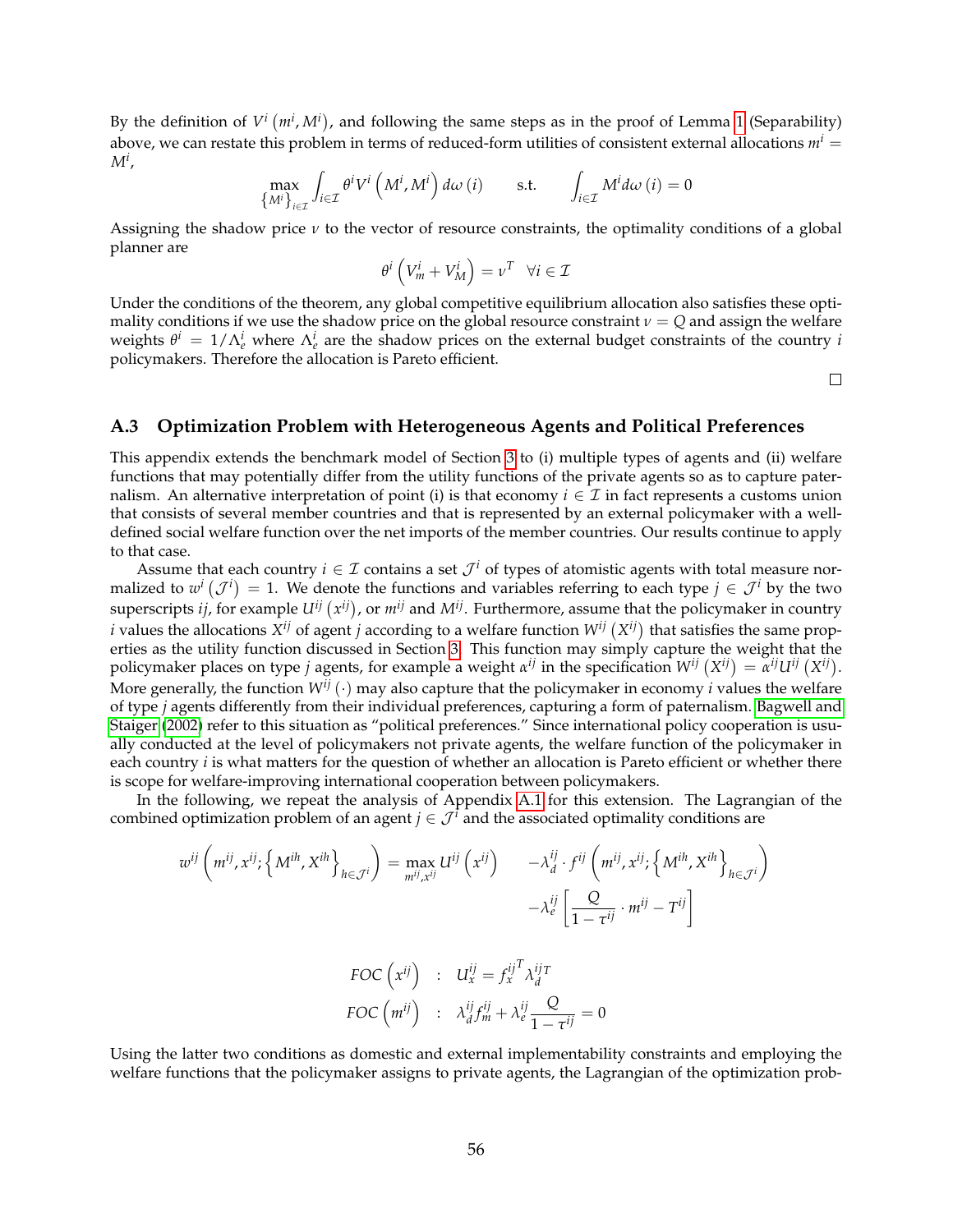lem is

$$
\mathcal{L}^{i} = \max_{\left\{M^{ij}, X^{ij}, \tau^{ij}, \lambda_d^{ij}, \lambda_e^{ij}\right\}_{j \in \mathcal{J}^{i}}}\n\int_{j \in \mathcal{J}^{i}}\n\left\{W^{ij}\left(X^{ij}\right) - \Lambda_d^{ij} \cdot f^{ij}\left(M^{ij}, X^{ij}, \left\{M^{ih}, X^{ih}\right\}_{h \in \mathcal{J}^{i}}\right) - \Lambda_e^{ij}\left[Q \cdot M^{ij}\right] - \mu_d^{ij} \cdot \left[U_x^{ij} - f_x^{ij} \lambda_d^{ij}T\right] - \mu_e^{ij} \cdot \left[\lambda_d^{ij} f_m^{ij} + \lambda_e^{ij} \frac{Q}{1 - \tau^{ij}}\right]^T\right\} dw\left(j\right)
$$

A set of optimality conditions similar to equations [\(A.7\)](#page-53-2) to [\(A.11\)](#page-53-2) can be derived. Given a complete set of external instruments  $\tau^{ij} \forall j \in \mathcal{J}^i$ , the shadow prices on the external implementability constraints will again satisfy  $\mu_e^{ij}=0$ ∀ $j\in\mathcal{J}^i$ , delivering a separability result analogous to Lemma [1.](#page-22-0) This makes it straightforward to extend Theorem [1](#page-25-1) to heterogeneous agents and political preferences.

#### <span id="page-56-0"></span>**A.4 Optimal Monopolistic Use of Domestic Instruments (Section [5.3\)](#page-33-0)**

We formally consider the optimal monopolistic use of domestic instruments for the case in which a country's policymaker has no external instruments at all ( $\tau^i\equiv 0$ ) but has a full set of domestic instruments so there are no domestic targeting problems. This allows us to ignore the domestic optimization problem of private agents and let the policymaker directly choose the vector *X <sup>i</sup>* as part of her optimization problem

$$
\begin{aligned}\n\max_{M^i, X^i, \lambda^i_e} U^i(X^i) & \text{s.t.} \qquad f^i(M^i, X^i, M^i, X^i) \le 0, \\
& Q^{-i} \left( -\omega^i M^i \right) \cdot M^i \le 0, \\
& \lambda^i_d f^i_m = -\lambda^i_e Q^{-i} \left( -\omega^i M^i \right)\n\end{aligned}
$$

The domestic constraint and external budget constraint in the first two lines are the usual ones, but the policymaker internalizes the effects of her external allocations on world market prices *Q*−*<sup>i</sup>* −*ωiM<sup>i</sup>* . The implementability constraints in the third line reflect that she lacks external policy instruments. We assign the usual shadow prices  $\Lambda_d^i$ ,  $\Lambda_e^i$  and  $\mu_e^i$  to these constraints and obtain the optimality conditions

$$
\begin{aligned}\n\text{FOC}\left(M^{i}\right) & : 0 = \left(f_{m}^{i} + f_{M}^{i}\right)^{T} \Lambda_{d}^{i} + \Lambda_{e}^{i} Q^{T} \left(1 - \omega^{i} \mathcal{E}_{Q,M}^{i}\right) \\
&\quad + \mu_{e}^{i} \left(f_{mm}^{i} + f_{mM}^{i}\right)^{T} \lambda_{d}^{i} - \omega^{i} \mu_{e}^{i} Q_{M}^{-i} \Lambda_{e}^{i} \\
\text{FOC}\left(X^{i}\right) & : U_{X}^{i} = \Lambda_{d}^{i} f_{X}^{i} + \mu_{e}^{i} \left(f_{m}^{i} + f_{m}^{i} \right) \lambda_{d}^{i} \\
\text{FOC}\left(\lambda_{e}^{i}\right) & : 0 = \mu_{e}^{i} \cdot Q^{T}\n\end{aligned}
$$

The optimality condition on  $\lambda_e^i$  implies that the price-weighted sum of shadow prices on the external implementability constraint (IC) is zero  $\sum_k \mu_{e,k}^i Q_k = 0$ , i.e. the policymaker chooses the allocation such that the cost of under- and overshooting on some of her individual targets cancels out. Some of the shadow prices on the external IC will therefore in general be positive and some will be negative. In particular, we can re-write the optimality condition on *M<sup>i</sup>* as

$$
\mu_e^i = -A^{-1} \left[ \left( f_m^i + f_M^i \right)^T \Lambda_d^{i \, T} + \Lambda_e^i Q \left( 1 - \omega^i \mathcal{E}_{Q,M}^i \right) \right]
$$

where  $A = (f_{mm}^i + f_{mM}^i)^T \lambda_d^{i T} - \omega^i Q_M^{-i T} \lambda_e^{i T}$ . To interpret this expression, consider an A that is close to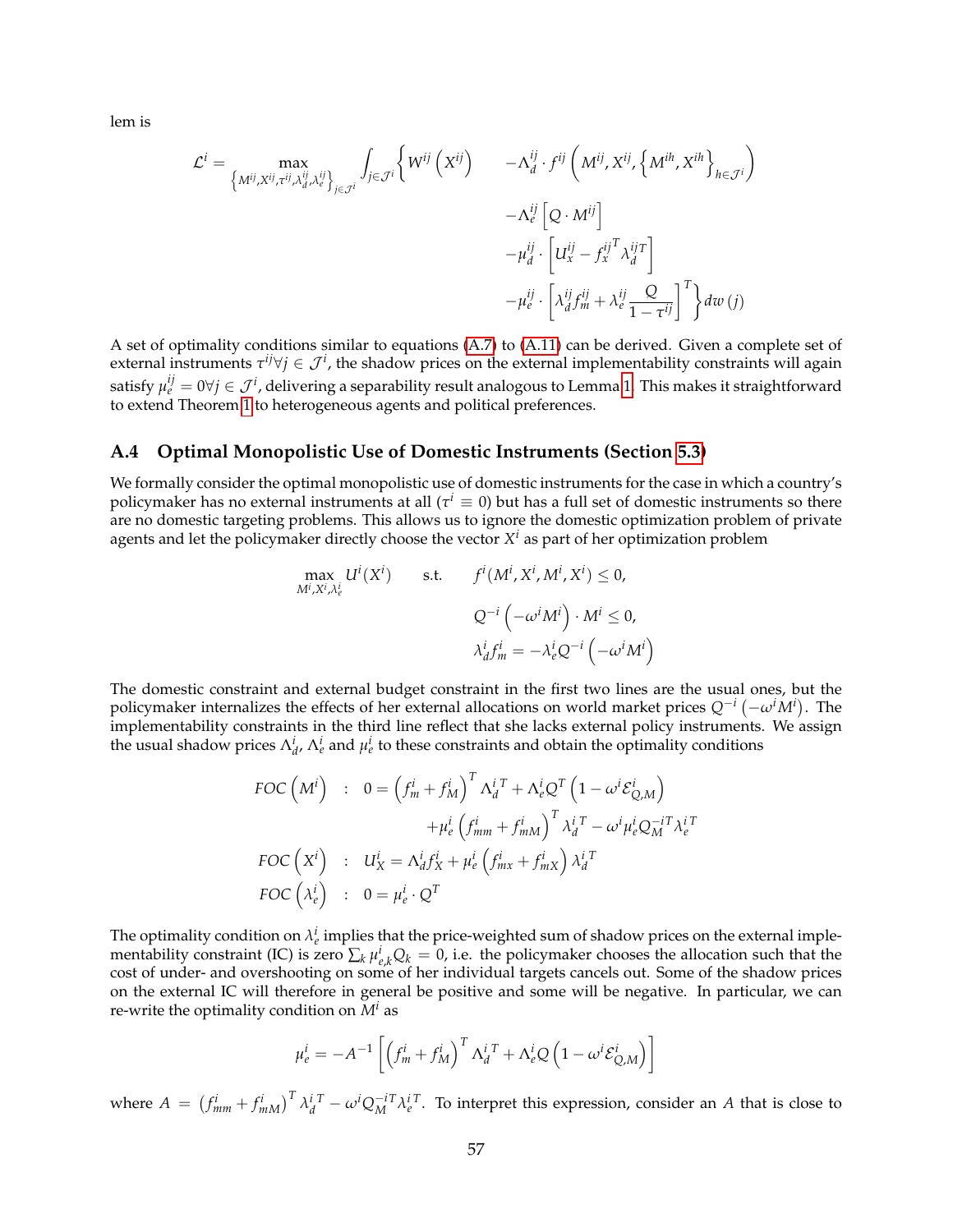diagonal and assume that there are no domestic externalities so  $f_M^i = 0.50$  $f_M^i = 0.50$  In the absence of monopolistic behavior, the square brackets in this expression would be zero by the private optimality condition of consumers  $\lambda_d^i f_m^i + \lambda_e^i Q = 0$ . By contrast, for a monopolistic policymaker, the vector of shadow prices  $\mu_e^i$ captures the monopolistic cost (benefit) of increasing imports of each good and is therefore negative for net imports and positive for net exports.

The first-order condition  $\overline{FOC}(X^i)$  for the optimal domestic allocation and policy measures reflects that the monopolistic policymaker equates the marginal benefit of consumption to the marginal cost  $\Lambda_d^i f_X^i$ augmented by the monopolistic benefits or costs  $\mu_e^i(f_{mx}^i + f_{mx}^i) \lambda_d^{i}$ . If a domestic consumption action increases net imports of a good that the policymaker wants to increase for monopolistic reasons  $(\mu_{e,k}^i > 0)$ , she will consumer more of it, and vice versa.

#### <span id="page-57-0"></span>**A.5 Optimal Use of Costly Instruments (Section [6\)](#page-34-0)**

**Simplified National Planning Problem under Costly Instruments** The Lagrangian of the simplified optimization problem of a country *i* policymaker under costly instruments described in Section [6](#page-34-0) is

$$
\mathcal{L}^i = \max_{M^i, \tau^i, \lambda^i_e} V^i \left( M^i, M^i \right) - \Gamma^i \left( \tau^i \right) - \Lambda^i_e \left[ Q \cdot M^i \right] - \mu^i_e \cdot \left[ V^i_m - \lambda^i_e \frac{Q}{1 - \tau^i} \right]^T
$$

and delivers the associated optimality conditions (with all multiplications and divisions in the  $FOC\left(\tau^i\right)$ calculated element-by-element)

$$
FOC\left(M^{i}\right) \quad : \quad V_{m}^{i} + V_{M}^{i} = \Lambda_{e}^{i}Q^{T} + \left(V_{mm}^{i} + V_{mM}^{i}\right)\left(\mu_{e}^{i}\right)^{T} \tag{A.12}
$$

$$
FOC\left(\tau^{i}\right) \quad : \quad \Gamma^{i'} = \mu_e^{i} \left[\frac{\lambda_e^{i} Q}{\left(1 - \tau^{i}\right)^2}\right] \tag{A.13}
$$

$$
FOC\left(\lambda_e^i\right) : 0 = \mu_e^i \cdot \left(\frac{Q}{1 - \tau^i}\right)^T
$$
\n(A.14)

From  $FOC\left(M^{i}\right)$  we express the shadow prices on the implementability constraint as

<span id="page-57-2"></span>
$$
\left(\mu_e^i\right)^T = \left(V_{mm}^i + V_{mM}^i\right)^{-1} \left[\left(V_m^i + V_M^i\right) - \Lambda_e^i Q^T\right]
$$
\n(A.15)

We combine the domestic IC  $V_m^i = \lambda_e^i Q / (1 - \tau^i)$  with *FOC*  $(\tau^i)$  to obtain

<span id="page-57-3"></span>
$$
\left(1 - \tau^i\right) \Gamma^{i\prime} = \mu^i_e \left(V^i_m\right)^T \tag{A.16}
$$

with element-wise multiplication.

**Proof of Proposition [5](#page-37-4)** For point (i), we use *FOC*  $(\tau^i)$  to obtain  $\mu_e^i = \left[ \frac{(1-\tau^i)^2}{\lambda^i} \right]$ *λ i <sup>e</sup>Q*  $\left[\right] \Gamma^{i}$ , where all multiplications and divisions are element-wise, and substitute this into  $FOC(\lambda_e^i)$ . Dropping the constant  $\lambda_e^i$ , we obtain the result  $(1 - \tau^i) \cdot \Gamma^{i'} = 0$ .

For point (ii), we use the implementability constraint  $(1-\tau^i)\,V_m^i/\lambda_e^i = Q^T$  to substitute out  $Q^T$  from the policymaker's  $FOC (M<sup>i</sup>)$ . Furthermore, we use the  $FOC (\tau<sup>i</sup>)$  and the implementability constraint to substitute  $\mu_e^i = \left[\frac{\left(1-\tau^i\right)^2}{\lambda^i\Omega}\right]$ *λ i <sup>e</sup>Q*  $\Gamma^{i\prime} = \left[\frac{1-\tau^{i}}{\Gamma^{i}}\right]$ *Vi m*  $\int \Gamma^{i}$ . We obtain

$$
V_m^i + V_M^i = \Lambda_e^i / \lambda_e^i \left(1 - \tau^i\right) V_m^i + \left(V_{mm}^i + V_{mM}^i\right) \left[\left(\frac{1 - \tau^i}{V_m^i}\right) \Gamma^{i'}\right]^T
$$

<span id="page-57-1"></span> $50$ The diagonal elements of the matrix are likely to be an order of magnitude larger than the off-diagonal elements as long as goods aren't strong complements or substitutes.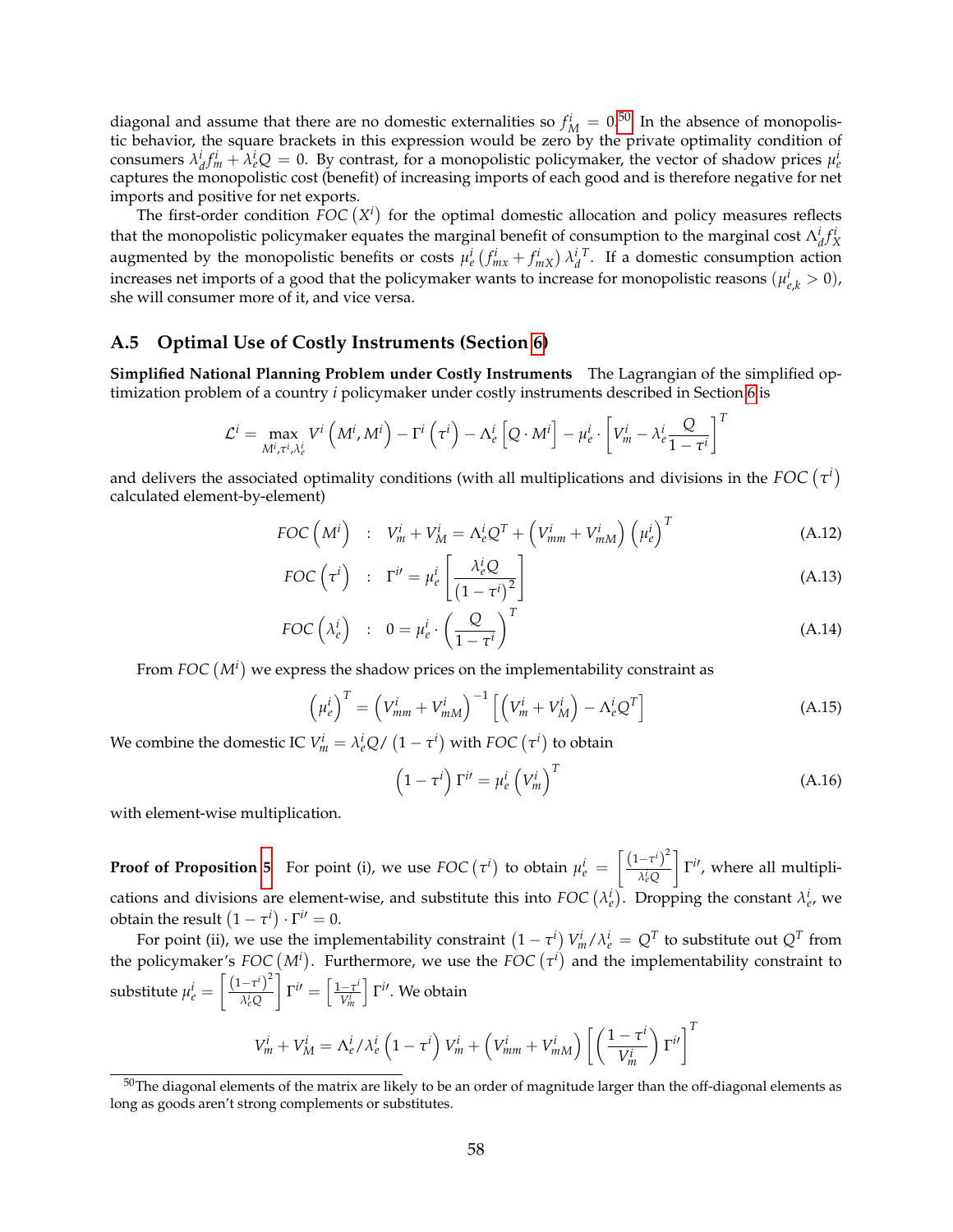This is a vector equation of the size of  $M^i$ . We divide element-by-element by  $V^i_m$  and rearrange terms to find

$$
1 + V_M^i / V_m^i = \left(1 - \tau^i\right) \left[ \frac{\Lambda_e^i}{\lambda_e^i} + \left(V_{mm}^i + V_{mM}^i\right) \frac{\left(\Gamma^{i\prime}\right)^T}{\left(V_m^i\right)^2} \right]
$$

The tax formula in the proposition follows immediately.

**Global Planning Problem** Under international cooperation, the Lagrangian of a global planner in our setup with costly instruments is

$$
\mathcal{L} = \max_{Q, \left(M^i, \tau^i, \lambda^i_e\right)_{i \in \mathcal{I}}} \int_{i \in \mathcal{I}} \left\{ \theta^i \left[ V^i \left(M^i, M^i\right) - \Gamma^i \left(\tau^i\right) \right] - \mu^i_e \cdot \left[ V^i_m - \lambda^i_e \frac{Q}{1 - \tau^i} \right]^T - \nu M^i \right\} d\omega \left( i \right)
$$

The global planner's optimality conditions are

$$
FOC(Q) : 0 = \int_{i \in \mathcal{I}} \left\{ \mu_e^i \left[ \frac{\lambda_e^i}{1 - \tau^i} \right] \right\} d\omega(i)
$$
 (A.17)

$$
FOC\left(M^{i}\right) \quad : \quad \theta^{i}\left(V_{m}^{i} + V_{M}^{i}\right) = \left(V_{mm}^{i} + V_{mM}^{i}\right)\left(\mu_{e}^{i}\right)^{T} + \nu \tag{A.18}
$$

$$
FOC\left(\tau^{i}\right) \quad : \quad \theta^{i} \Gamma^{i} = \mu_{e}^{i} \left[\frac{\lambda_{e}^{i} Q}{\left(1 - \tau^{i}\right)^{2}}\right] \tag{A.19}
$$

$$
FOC\left(\lambda_e^i\right) \quad : \quad 0 = \mu_e^i \cdot \left(\frac{Q}{1 - \tau^i}\right)^T \tag{A.20}
$$

The analogous expression to [\(A.15\)](#page-57-2) is

$$
\left(\mu_e^i\right)^T = \left(V_{mm}^i + V_{mM}^i\right)^{-1} \left[\theta^i \left(V_m^i + V_M^i\right) - \nu\right]
$$

Furthermore, expression [\(A.16\)](#page-57-3) can be derived along the same lines as above.

**Proof of Proposition [6](#page-39-2)** The proof follows along the same lines as the proof of Proposition [5.](#page-37-4)(i). For the second condition, we substitute  $\mu_e^i \frac{\lambda_e^i}{(1-\tau^i)} = (1-\tau^i) \theta^i \Gamma^{i/2} Q$ , with multiplications and divisions performed element-wise, into  $FOC(Q)$  and multiply by the constant *Q* to obtain the result that  $\int_{i\in\mathcal{I}}(1-\tau^i)\theta^i\Gamma^{i\prime}d\omega(i)$ .

#### <span id="page-58-0"></span>**A.6 Optimal Behavior in Model of Imperfect International Markets (Section [7\)](#page-41-0)**

**National Planning Problem** We set up the Lagrangian of a country *i* policymaker facing imperfect international markets as described in Section [7.](#page-41-0) Under Condition [2](#page-21-5) (Complete External Instruments), we can formulate the problem in terms of choosing quantities to maximize reduced-form utilities. The country *i* policymaker thus solves the Lagrangian

$$
\mathcal{L}^i = \max_{M^i} V^i \left( M^i, M^i \right) - \Lambda^i_e \left[ Q \cdot M^i \right] - \phi^i \Phi \left( \{ M^j \}_{j \in \mathcal{I}}, Q \right)
$$

and obtains the straightforward optimality condition

$$
FOC\left(M^{i}\right): V_{m}^{i} + V_{M}^{i} = \Lambda_{e}^{i}Q^{T} + \phi^{i}\Phi_{M^{i}}
$$
\n(A.21)

For any market in which the constraint binds,  $M_k^i$  is restricted and the relevant entry in the vector of shadow prices  $\phi_k^i$  picks up the social cost of the market imperfection.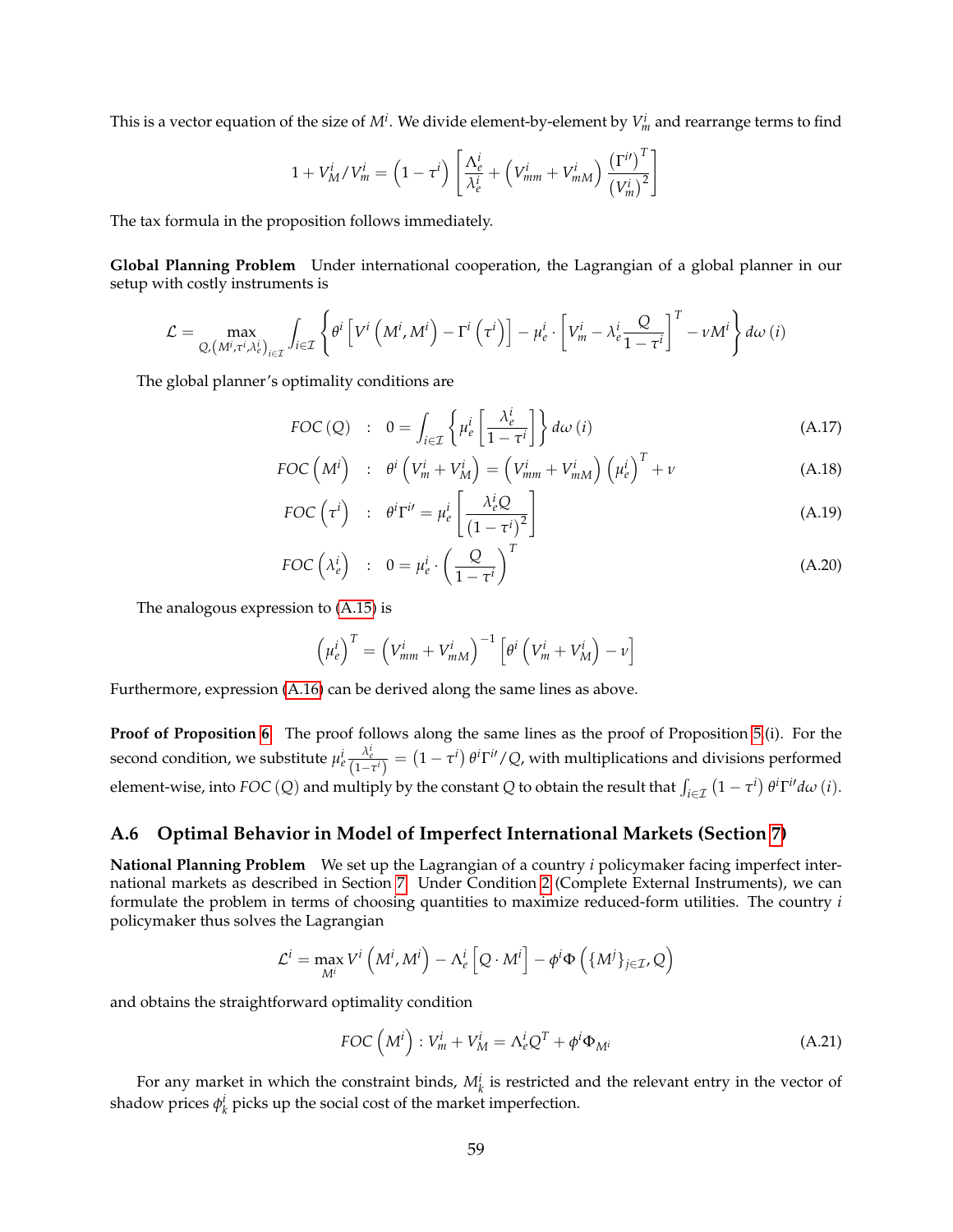**Global Planning Problem** Under international cooperation, the Lagrangian of a global planner in our model of international market imperfections is

$$
\mathcal{L} = \max_{Q, (M^i, )_{i \in \mathcal{I}}} \int_{i \in \mathcal{I}} \left\{ \theta^i \left[ V \left( M^i, M^i \right) \right] - \nu M^i \right\} d\omega \left( i \right) - \phi \Phi \left( \left\{ M^i \right\}_{i \in \mathcal{I}}, Q \right)
$$

The global planner's optimality conditions are

$$
FOC(Q) : \phi\Phi_Q d\omega (i) = 0 \tag{A.22}
$$

$$
FOC\left(M^{i}\right) \quad : \quad \theta^{i}\left(V_{m}^{i} + V_{M}^{i}\right) = \nu + \phi \Phi_{M^{i}} \tag{A.23}
$$

The first optimality condition captures that international market prices *Q* do not play an allocative role for the global planner. Since the set of instruments  $\{\tau^i\}_{i\in\mathcal{I}}$  is perfect at the international level, the global planner can choose *Q* so as to optimally satisfy the constraint Φ (·), and then set all the *τ i* 's in a manner that implements the desired allocation  ${M^i}_{i \in \mathcal{I}}$  subject to the constraint  $\Phi(\cdot)$ .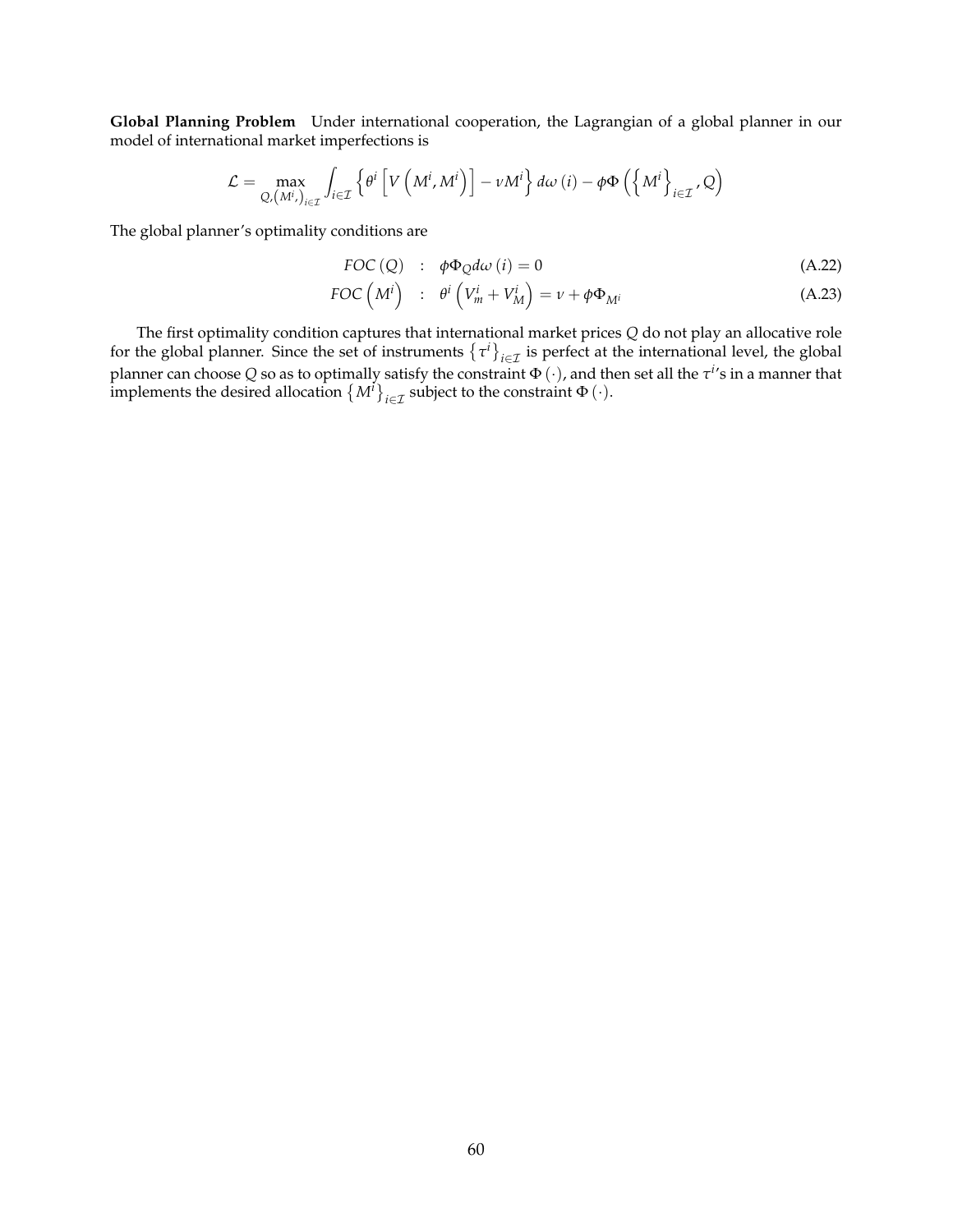# <span id="page-60-0"></span>**B Further Derivations for Examples in Section** [\(2\)](#page-7-0) **(Online)**

This appendix presents more detailed derivations of some of the results described in Section [2](#page-7-0) as well as a careful mapping of the examples considered into the general model of Section [3.](#page-18-0) For Sections [2.1](#page-7-1) and [2.2,](#page-9-0) we have described this mapping in the main text.

#### <span id="page-60-1"></span>**B.1 Spillovers of Monetary Policy (Section** [\(2.3\)](#page-10-0)**)**

We proceed in two steps. First, we illustrate how to capture a domestic market using the vector notation of our general framework for a simple one-period framework with two goods denoted *T* and *N*. Then we demonstrate how to nest and solve the full model of Section [2.3.](#page-10-0)

**Simple Model of Non-Traded Goods** For the first step, we consider a simplified model in which there is only a single time period and no international trade so  $m<sup>i</sup> = \emptyset$ . Domestic agents value consumption of *T* and *N* according to the utility function  $U^i = (c^i_T)^{\gamma} (c^i_N)^{1-\gamma}$  and receive endowments  $y_T$  and  $y_N$  of the two goods. We define the vector of domestic variables  $x^i = (c^i_T, c^i_N, P^i_N)$  where we assume good *T* is the numeraire good and  $P_N^i$  is the relative price of good *N*. Furthermore, we define the vector of domestic constraints as

<span id="page-60-2"></span>
$$
f^{i}\left(x^{i}, X^{i}\right) = \begin{cases} c_{T}^{i} - y_{T}^{i} + P_{N}^{i} \left(c_{N}^{i} - y_{N}^{i}\right) \leq 0\\ C_{T}^{i} - y_{T}^{i} = 0\\ C_{N}^{i} - y_{N}^{i} = 0 \end{cases}
$$
\n(A.24)

The first line is the budget constraint, which individual agents in country *i* have to respect. The next two lines are domestic market clearing constraints, which the policymaker in country *i* has to respect. Observe that these constraints are not relevant for private agents since they only apply to (upper-case) aggregate variables, which they take as exogenous.

The optimality condition of private agents  $U_x^i = f_X^{i T} \lambda_d^{i T}$  consists of three lines – one for each element of  $x^i$  – but the last one is degenerate and drops out since only the aggregate price  $P_N^i$  matters for the problem, which individual agents have to take as given. Combining the first two conditions for  $c_T^i$  and  $c_N^i$  we obtain the optimality condition

<span id="page-60-3"></span>
$$
P_N^i = \frac{1 - \gamma}{\gamma} \cdot \frac{c_T^i}{c_N^i} \tag{A.25}
$$

This condition serves as an implementability constraint for the country *i* policymaker. It can easily be verified that solving the optimization problem of the policymaker delivers the solutions given by the two market-clearing constraints [\(A.24b](#page-60-2)) and [\(A.24c](#page-60-2)), and following constraint [\(A.25\)](#page-60-3), that she picks the domestic price such that markets for *T* and *N* clear, i.e.  $P_N^i = (1-\gamma)/\gamma \cdot y_T^i/y_N^i$ . In a sense, the domestic policymaker acts as the Walrasian auctioneer of the domestic economy, setting a market-clearing price.

**Full Setup of Section [2.3](#page-10-0)** Let us return to the full setup described in Section [2.3.](#page-10-0) We define the vector of domestic variables as  $X^i = \left(c^i_{N,0}, c^i_{T,0}, c^i_{N,1}, c^i_{T,1}, d^i, P^i_{N,0}, P^i_{N,1}, P^i_{T,0}, P^i_{T,1}, S^i\right)$  and use the utility function  $U^i = \log \left( (c_{T,0}^i)^\gamma (c_{N,0}^i)^{1-\gamma} \right) + \log \left( (c_{T,1}^i)^\gamma (c_{N,1}^i)^{1-\gamma} \right)$  indicated in the main text. Furthermore, define the vector of domestic constraints as

<span id="page-60-4"></span>
$$
f^{i}\left(m^{i}, x^{i}, M^{i}, X^{i}\right) = \begin{cases} p^{i}_{T,0} \left(c^{i}_{T,0} - y^{i}_{T,0} - m^{i}_{0}\right) + P^{i}_{N,0} \left(c^{i}_{N,0} - y^{i}_{N,0}\right) + d^{i} \leq 0\\ p^{i}_{T,1} \left(c^{i}_{T,1} - y^{i}_{T,1} - m^{i}_{1}\right) + P^{i}_{N,1} \left(c^{i}_{N,1} - y^{i}_{N,1}\right) - S^{i} d^{i} \leq 0\\ C^{i}_{T,t} - y^{i}_{T,t} - M^{i}_{t} = 0 \quad \text{for } t = 0, 1\\ C^{i}_{N,t} - y^{i}_{N,t} = 0 \quad \text{for } t = 0, 1\\ D^{i} = 0\\ (P_{T,t}/\gamma)^{\gamma} \left(P_{N,t}/1-\gamma\right)^{\gamma} = 1 \quad \text{for } t = 0, 1 \end{cases}
$$
(A.26)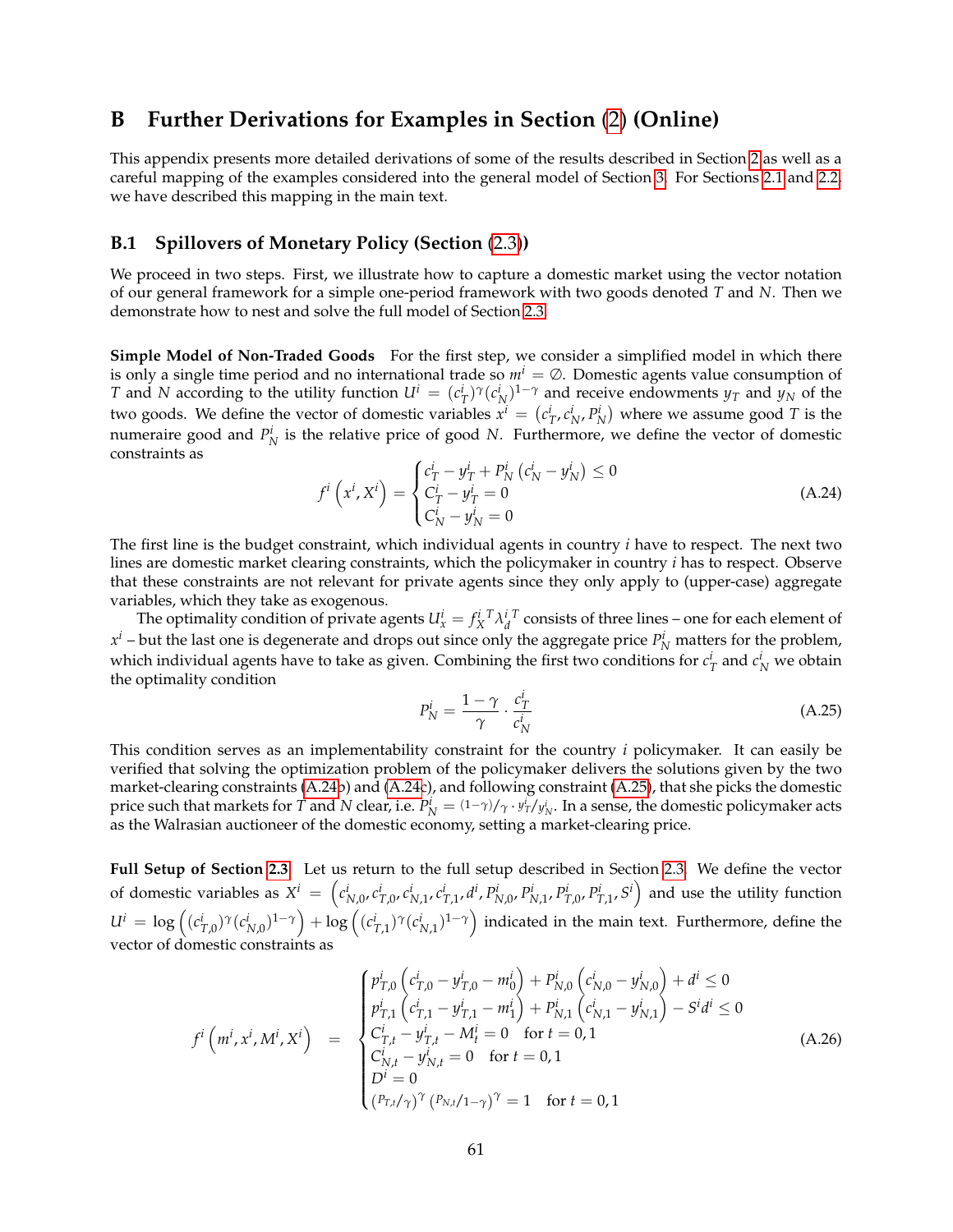The first two lines are the budget constraints of private agents, where  $S<sup>i</sup>$  is the gross interest rate on domestic bonds. The next three lines are market clearing conditions for traded, non-traded goods and domestic bonds that only need to hold at the aggregate level, i.e. they are only relevant for the policymaker. The last line describes the monetary policy objective of keeping the domestic price index  $P_t^i$  constant at unity. For simplicity, we take this objective as exogenous.

The relevant optimality conditions of private agents imply a condition similar to [\(A.25\)](#page-60-3),

$$
\frac{p_{N,t}^i}{p_{T,t}^i} = \frac{1 - \gamma}{\gamma} \cdot \frac{c_{T,t}^i}{c_{N,t}^i}
$$
\n(A.27)

We combine this with the central bank's price level target  $P_t^i \equiv 1$  and eliminate  $p_{N,t}^i$  to obtain [\(8\)](#page-11-2). The Euler equation for domestic bond holdings is

$$
S^{i} = \frac{\lambda_{d0}^{i}}{\lambda_{d1}^{i}} = \left(\frac{c_{T,1}^{i}}{c_{T,0}^{i}}\right)^{\gamma} \left(\frac{c_{N,1}^{i}}{c_{N,0}^{i}}\right)^{1-\gamma}
$$
(A.28)

where  $\lambda_{d0}^i$  and  $\lambda_{d1}^i$  are private agents' shadow prices on the period 0 and 1 budget constraints [\(A.26a](#page-60-4)) and  $(A.26b)$  $(A.26b)$ 

The optimal domestic policy of the country *i* policymaker is to set the prices  $(P_{T,0}^i, P_{N,0}^i, P_{T,1}^i, P_{N,1}^i, S^i)$ to their market-clearing levels while satisfying the objective of monetary policy. The reduced-form welfare function of the country is simply

$$
V^{i}\left(m^{i}, M^{i}\right) = \log \left((y_{T,0}^{i} + m_{0}^{i})^{\gamma}(y_{N,0}^{i})^{1-\gamma}\right) + \log \left((y_{T,1}^{i} + m_{1}^{i})^{\gamma}(y_{N,1}^{i})^{1-\gamma}\right)
$$

This function satisfies  $V_M^i = 0$  so there is no motive for the policymaker to intervene in external transactions.

Denoting the prices of international goods by the vector  $Q = (1, 1/R)$ , the optimality condition for the external transactions of private agents imply the Euler equation

$$
R = \frac{c_{T,1}^i}{c_{T,0}^i}
$$

Combining the two Euler equations and imposing domestic market clearing  $c_{N,t}^i = y_{N,t}^i \forall t$ , we obtain the interest rate rule [\(7\)](#page-10-1) in the text. In the given setup, this implements the first-best allocation of the economy.

#### <span id="page-61-0"></span>**B.2 Spillovers from Current Account at the ZLB (Section [2.4\)](#page-11-0)**

To capture a ZLB on the domestic interest rate in the previous example, we add a tenth constraint  $1-S^i\leq 0$ [capturing [\(9\)](#page-12-1)] to the set of constraints  $f^i(\cdot)$ . Furthermore, we capture the supply side of the economy by modifying the market clearing constraint on period 0 nontraded goods to a weak inequality  $C_{N,0}^i - y_{N,0}^{i*} \leq$ 0 and using the utility function  $U^i\ =\ \log\left((c^i_{T,0})^\gamma(c^i_{N,0})^{1-\gamma}\right)-d\left(c^i_{N,0}\right)+\log\left((c^i_{T,1})^\gamma(c^i_{N,1})^{1-\gamma}\right)$ , which includes the disutility of the labor effort required to produce  $y^i_{N,0}$ .

#### <span id="page-61-1"></span>**B.3 Spillovers of Fiscal Shocks (Section [2.5\)](#page-13-0)**

For the example of fiscal policy, we define  $X^i = (c_0^i, c_1^i, G_0^i, G_1^i)$  and use the utility function [\(10\)](#page-13-4) in the main text. For a given level of aggregate imports  $M^i$ , the optimality conditions [\(11\)](#page-14-3) and  $C_1^i = G_1^i$  each define the optimal distribution of spending on private versus public goods, and the country *i* policymaker simply the optimal distribution of spending on private versus public goods, and the country *i* policymaker simply taxes the requisite amount of good so  $G_0^i(M_0^i)=\alpha^{\frac{1}{\theta}}/(1+\alpha^{\frac{1}{\theta}})\cdot(y_0^i+M_0^i)$  and  $G_1^i(M_1^i)=(y_1^i+M_1^i)/2$ . The reduced-form welfare function is

$$
V^{i} (m^{i}, M^{i}) = u (y_{0}^{i} + m_{0}^{i} - G_{0}^{i}(M_{0}^{i})) + \alpha u (G_{0}^{i}(M_{0}^{i})) + u (y_{1}^{i} + m_{1}^{i} - G_{1}^{i}(M_{1}^{i})) + u (G_{1}^{i}(M_{1}^{i}))
$$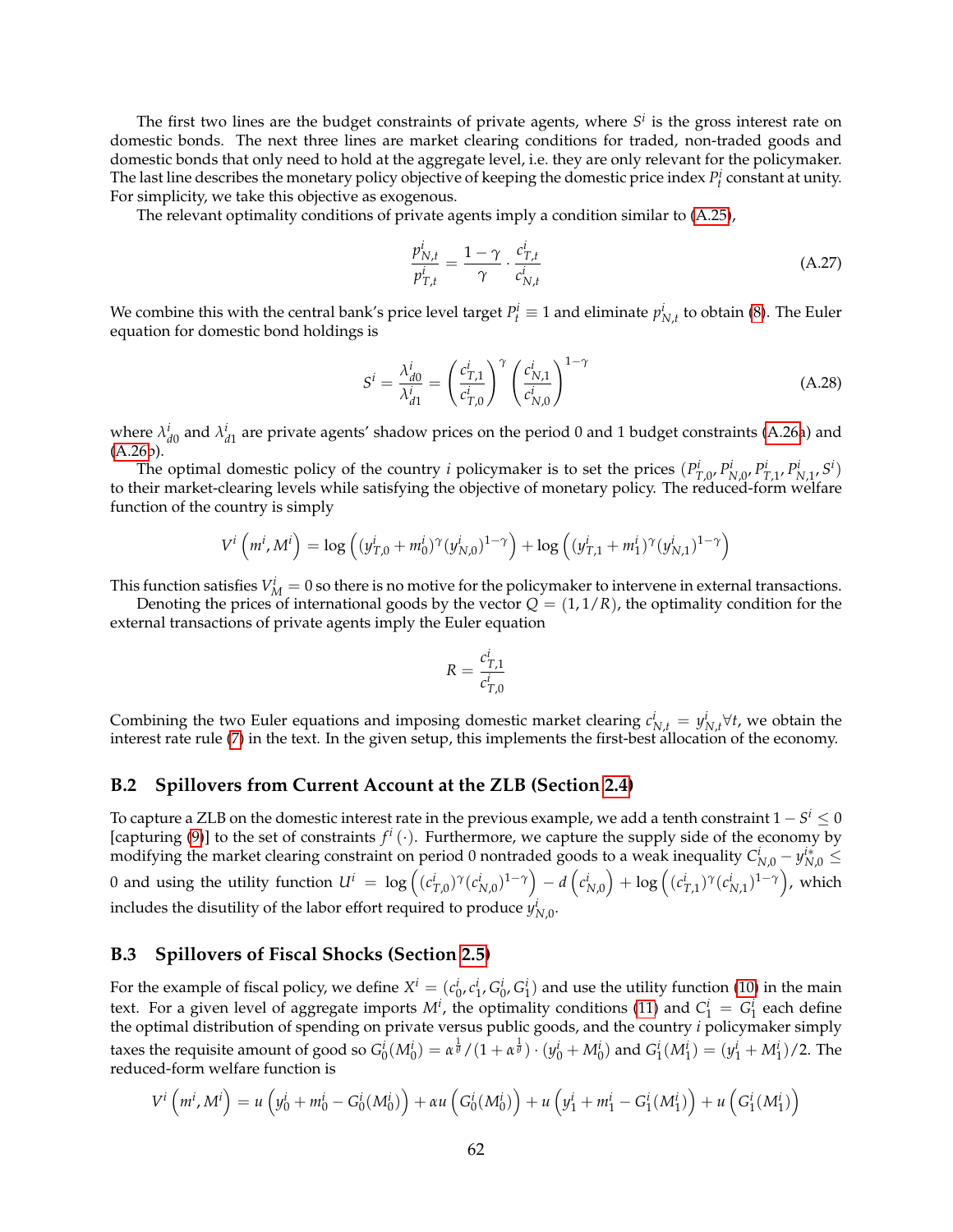The uninternalized welfare effects of net imports are

$$
\frac{\partial V^i}{\partial M_1^i} = \left[ -u' \left( c_1^i \right) + u' \left( G_1^i \right) \right] G_1^{i'} \left( \cdot \right)
$$

Optimal public spending implies that the policymaker has equated the two terms in square brackets  $u'$   $(c_1^i)$  =  $u'$   $(G_1^i)$  and similar for good 0. Therefore the expression vanishes  $V_M^i = 0$  and there is no case for intervening in external transactions.

# <span id="page-62-0"></span>**C Simple Example of Efficiency and Policy Cooperation (Online)**

This appendix illustrates, in a simple and teachable manner, both our basic efficiency result and how deviations from the three efficiency conditions lead to Pareto inefficient equilibria that call for global cooperation. We do so in a multi-country setting that builds on the simple example of current account intervention in a single country that we developed in Section [2.2.](#page-9-0)

**General Equilibrium** Let us assume that there are two sets  $\mathcal{I}^A$  and  $\mathcal{I}^D$  of countries with measure  $\omega(\mathcal{I}^A)$  =  $\omega(\mathcal{I}^D)$  = 1/2 that are each made up of identical atomistic countries and that, respectively, represent advanced and developing countries. The setup of each country is as described in Section [2.2.](#page-9-0) The only distinction between advanced and developing countries is that advanced countries no longer experience learning externalities so their period 1 endowment is constant. For simplicity we assume that  $y_1^A\left(-M_0^A\right)=y_0^A$ V $M_0^A$  and  $y_1^D(0)=y_0^D$  but  $y_1^D\left(-M_0^D\right)>0$ , capturing the learning externalities. As discussed in Section [2.2,](#page-9-0) this gives rise to the reduced-form welfare functions

$$
V^{i} (m^{i}, M^{i}) = u (y_{0}^{i} + m_{0}^{i}) + u (y_{1}^{i}(-M_{0}^{i}) + m_{1}^{i})
$$

with marginal utility of private net imports is  $V_m^i = (u'(c_0^i), u'(c_1^i))$ <sup>T</sup> and uninternalized social marginal utility  $V_M^i = \left(\frac{-y_1^i/(-M_0^i) \cdot u'(C_1^i)$ , 0)  $^T$ , which satisfies  $V_M^i \equiv (0,0)^T \forall i \in \mathcal{I}^A$  for advanced economies but  $V_{M0}^i < 0 \forall i \in \mathcal{I}^D$  for developing countries.

**Laissez-Faire Equilibrium** In the global laissez-faire equilibrium, private agents in each country *i* take the aggregate allocation  $M^i$  as given and solve the optimization problem

$$
\max_{m^i} V^i \left( m^i, M^i \right) \qquad \text{s.t.} \qquad Q \cdot m^i \le 0
$$

Assigning shadow price  $\lambda^i$ , it is easy to see that the optimality condition is  $V_m^i = \lambda^i Q^T$  or, equivalently,  $u'(c_0^i)/u'(c_1^i) = R$ . The allocation  $m^i = M^i = (0, 0)^T$  together with the price vector  $Q = (1, 1)$  represents an equilibrium of the system since the endowment of both types of countries is constant, implying perfect consumption smoothing for private agents under zero net imports. However, the laissez-faire equilibrium is sub-optimal since private agents in developing countries neglect the potential gains from learning externalities.

**Competitive Equilibrium Under Uncoordinated Optimal Policy** The policymakers in advanced countries find it optimal not to intervene and set  $\tau^i = (0,0)$   $\forall i \in \mathcal{I}^A$ , since their countries do not suffer any domestic market imperfections and are atomistic. However, the policymakers in developing countries  $i \in \mathcal{I}^D$  internalize the learning externalities. As we emphasized in Section [2.2,](#page-9-0) their optimality condition is

<span id="page-62-1"></span>
$$
V_m^i + V_M^i = \Lambda^i Q \tag{A.29}
$$

Furthermore, they find it optimal to subsidize period 0 net exports by imposing the tax wedge  $\tau_0^i$  =  $-V_{M0}^i/V_{m0}^i = y_1^{i'} \cdot u'(c_1^i)/u'(c_0^i) > 0$  and to set  $\tau_1^i \equiv 0$ .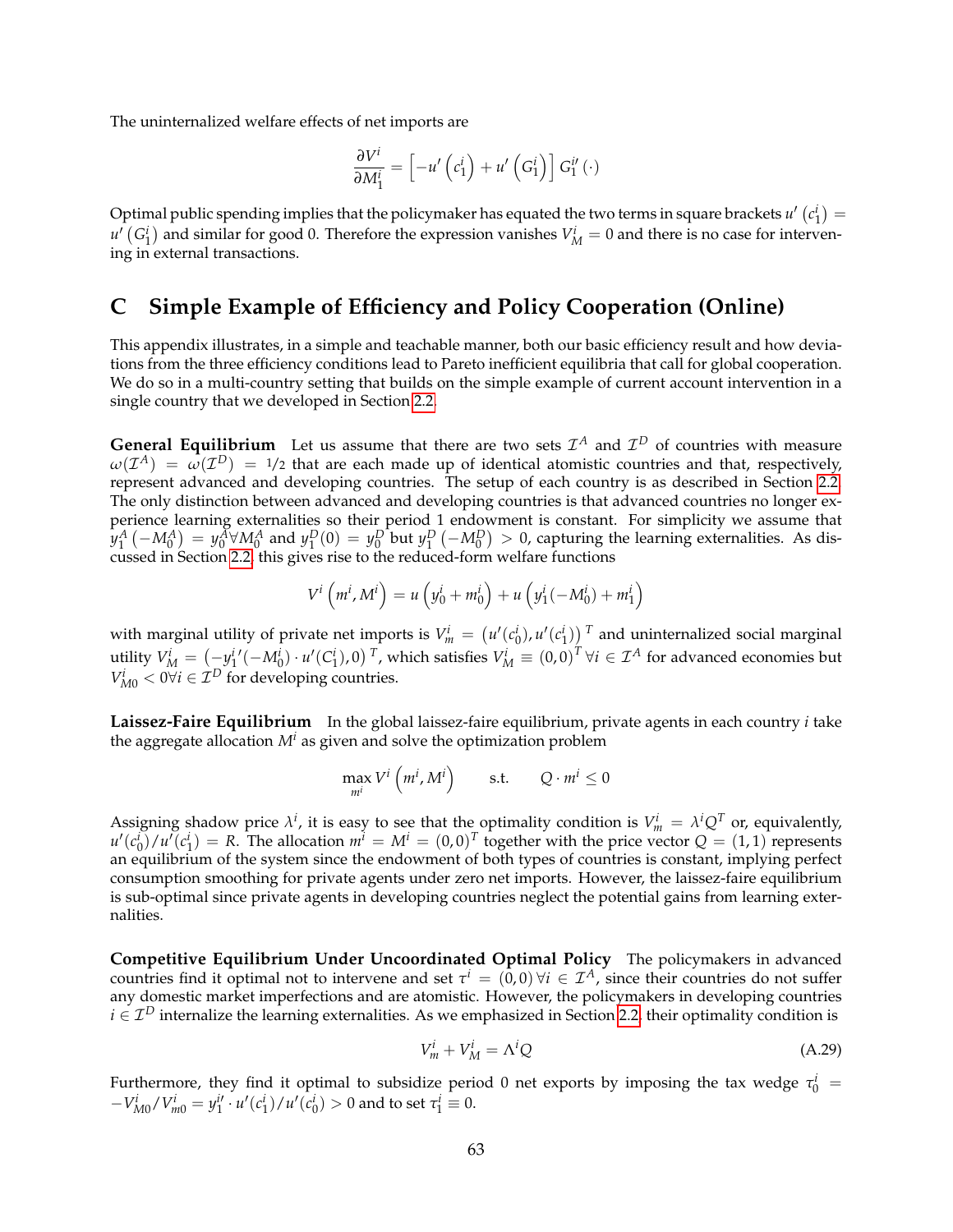**Spillovers** In the resulting global equilibrium, developing countries will be net exporters in period 0 and net importers in period 1, and vice versa for advanced countries, so  $m_0^C = -m_0^A < 0$  and  $m_1^C = -m_1^A > 0$ . Furthermore, the world interest rate will decline below the laissez-faire level  $R < 1$ . These quantity and price adjustments represent spillovers from the interventions of developing countries.<sup>[51](#page-63-0)</sup>

**Global Optimum** The key question of our paper is under what conditions the uncoordinated equilibrium among national policymakers is socially efficient. To answer this question in the current example, we will compare the uncoordinated equilibrium among national policymakers with the allocations that would be chosen by a global planner who maximizes the sum of worldwide welfare for a given set of Pareto weights, which we denote by  $\theta^A$  and  $\theta^D$  for advanced and developing countries. Substituting the global market-clearing condition  $M^A = M = -M^D$ , the global planner's problem can be described as

<span id="page-63-3"></span>
$$
\max_{M} \theta^{A} V^{A} \left( M, M \right) + \theta^{D} V^{D} \left( -M, -M \right) \tag{A.30}
$$

with associated optimality condition

<span id="page-63-1"></span>
$$
\theta^{A} \left[ V_{m}^{A} + V_{M}^{A} \right] = \theta^{D} \left[ V_{m}^{D} + V_{M}^{D} \right]
$$
\n(A.31)

Consider an uncoordinated equilibrium among national policymakers, which satisfies the optimality con-ditions [\(A.29\)](#page-62-1) for *i* = *A*, *D*. We combine the conditions for both types of countries and observe  $V_M^A \equiv 0$  to obtain

$$
\frac{V_m^A}{\Lambda^A} = Q^T = \frac{V_m^D + V_M^D}{\Lambda^D}
$$

It can be easily seen that these optimality conditions coincide with the optimality conditions of a global planner [\(A.31\)](#page-63-1) with welfare weights  $\theta^i = 1/\Lambda^i$  for  $i = A$ , D. The uncoordinated equilibrium among national policymakers also satisfies global market clearing and is therefore globally Pareto efficient.

Intuitively, the national policymakers described in the example ensure that each country equates the social marginal benefit of transacting with the rest of the world to the common vector of world market prices. Since (i) the national policymakers act competitively, (ii) they have sufficient external policy instruments and (iii) the international market is complete, the outcome is Pareto efficient. Even though the interventions of developing countries have spillover effects on advanced countries, these effects are Pareto efficient; in fact, they are necessary for the efficient functioning of the market.<sup>[52](#page-63-2)</sup>

In the following, we illustrate the case for global cooperation by relaxing, in turn, each of the three conditions required for efficiency.

**Deviating from Condition (i): Monopoly Power** If there is a single large developing country *D* instead of a unit mass of atomistic countries, then the policymaker in country *D* has market power and finds it optimal to internalize how the country's international transactions *M<sup>D</sup>* affect world prices. Market clearing implies  $M^A + M^D = 0$  and so the Euler equation of advanced countries defines a world interest rate schedule as a function of the international transactions of the developing country,  $R(M^D)$  =  $u'(y_0^A - M_0^D)/u'(y_1^A - M_1^D)$  or, in vector notation,  $Q(M^D) = (1, 1/R(M^D))$ . A policymaker in country D who optimally exerts market power will solve the optimization problem

$$
\max_{M^D} V^D \left( M^D, M^D \right) \qquad \text{s.t.} \qquad Q \left( M^D \right) \cdot M^D \le 0
$$

<span id="page-63-0"></span><sup>51</sup>In the described example, advanced countries happen to be better off from the interventions of developing countries. We could easily describe examples in which advanced countries are worse off: if  $y_1^A > y_2^A$  so that advanced countries are net lenders in the laissez faire equilibrium, then a marginal decline in the interest rate would hurt them, representing a negative spillover effect.

<span id="page-63-2"></span> $^{52}$ The laissez faire equilibrium is clearly not globally efficient – combining the optimality conditions of private agents, we obtain  $V_m^A/\Lambda^A = Q^T = V_m^D/\Lambda^D$ . This is inconsistent with a global planner's optimality condition [\(A.31\)](#page-63-1) no matter what set of welfare weights  $(\phi^A, \phi^D)$  the global planner employs since the first element of the vector  $V_{M0}^D \neq 0$  but the second element  $V_{M1}^D = 0$ .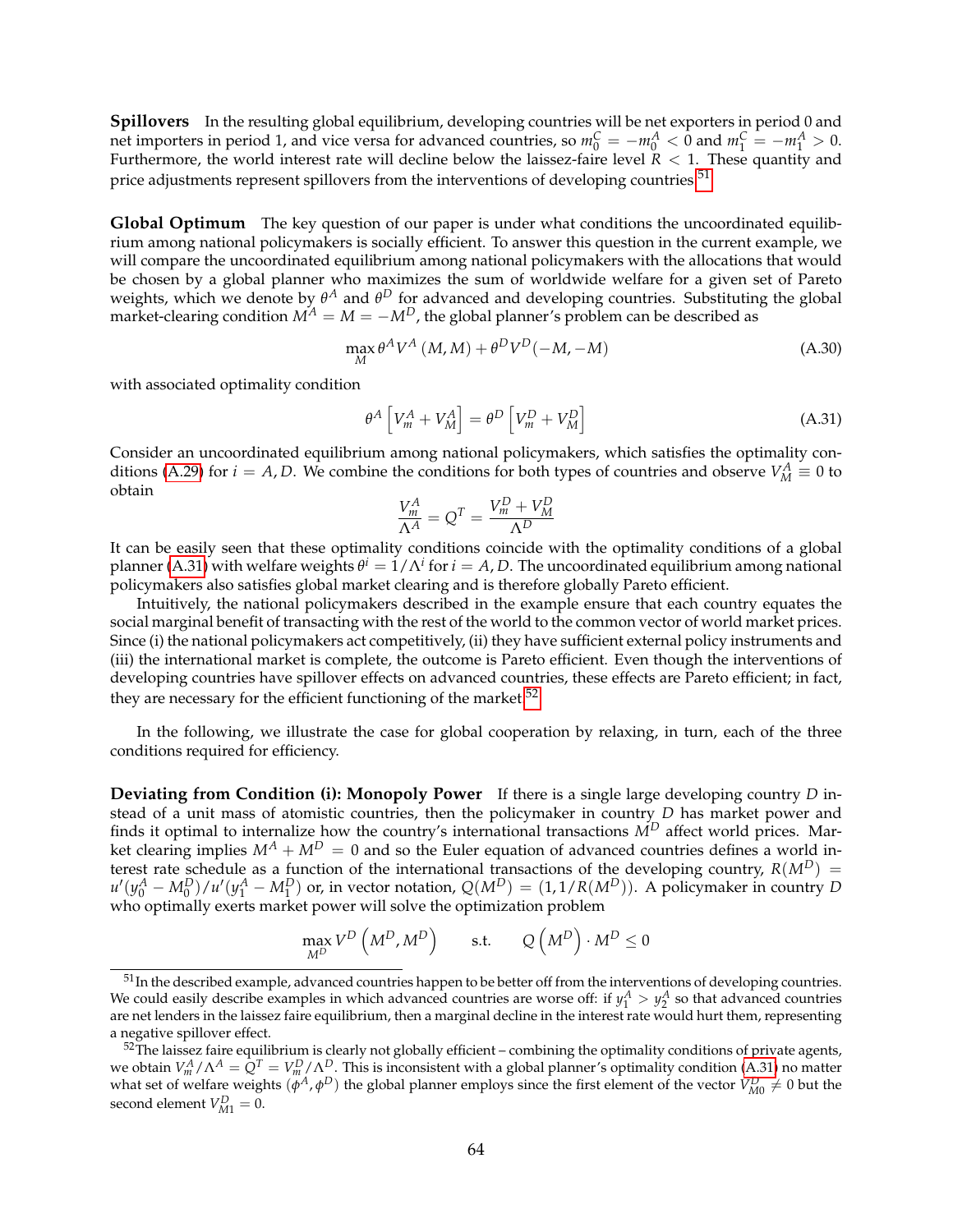The associated optimality condition is

$$
V_m^D + V_M^D = \Lambda^D Q^T (1 - \mathcal{E}_{Q,M})
$$

where E*Q*,*<sup>M</sup>* = −[*∂Q*/*∂M<sup>D</sup>* · *MD*]/*Q<sup>T</sup>* is a vector of demand elasticities of world prices which satisfies  $\mathcal{E}_{Q,M_0} < 0 < \mathcal{E}_{Q,M_1}$ , with the division performed element-by-element. The expression captures that the policymaker in the developing country internalizes that manipulating her import and export decisions enables her to improve the country's terms-of-trade vis-à-vis advanced countries. The resulting allocation can be implemented by setting the external policy instruments to

$$
\left( \begin{array}{c} 1-\hat{\tau}_0^D \\ 1-\hat{\tau}_1^D \end{array} \right) = \frac{1+V_M^i/V_m^i}{1-\mathcal{E}_{Q,M}^i} = \left( \begin{array}{c} \left(1+y_1^{i\prime}\cdot\frac{u'(C_1^D)}{u'(C_0^D)}\right)\bigg/\left(1-\frac{u''(C_0^A)}{u'(C_1^A)}\frac{M_P^D}{R^2}\right) \\ 1\bigg/\left(1+\frac{u''(C_1^A)}{u'(C_1^A)}M_1^D\right) \end{array} \right)
$$

where all divisions are performed element-by-element. This implies that  $\hat{\tau}_0^D > 0 > \hat{\tau}_1^D$  – in addition to internalizing the growth externalities, the policymaker recognizes that restricting exports in period 1 and restricting imports in period 1 increases the world interest rate, which allows the country to earn a higher return on its savings.

Interestingly, the monopolistic policymaker with market power subsidizes exports in period 0 at a lower rate than a policymaker in an atomistic country (as captured by the denominator in the expression for the period 0 tax rate), i.e. she forgoes part of the benefit of internalizing the learning externalities in order to manipulate the world interest rate. The spillovers created by the monopolistic policymaker are thus smaller than those created by a competitive policymaker. As a result, advanced countries benefit less from valuable intertemporal trading opportunities with the developing country.

Since the monopolistic policymaker imposes monopolistic wedges, the allocation is clearly not Pareto efficient and worldwide welfare is reduced. The deviaton from price-taking behavior creates a clear scope for global cooperation: global policymakers can increase worldwide welfare by forestalling monopolistic behavior.

**Deviating from Condition (ii): Imperfect Instruments** Let us return to the setup with atomistic countries without market power but assume that developing countries *D* have imperfect external policy instruments. For simplicity, assume that they are completely unable to affect the external allocations of private agents so  $\hat{\tau}^D = (0,0)$  at all times, but that advanced countries A have a full set of external policy instruments  $\tau^A$  that can be set to arbitrary levels.

In the uncoordinated equilibrium, the policymakers in developing countries do not engage in policy intervention because they are not able to; the policymakers in advanced countries do not engage in policy intervention and set  $\tau^A=(0,0)$  because they do not see any domestic rationale to intervene in markets. The resulting allocation is identical to the global laissez-faire allocation. As we showed earlier, this allocation is not Pareto efficient because it neglects the learning externalities.

There is a clear scope for international policy cooperation: the global optimum described above requires that the social marginal products of the two types of countries are equated,  $(V_m^D + V_M^D)/\Lambda^D = V_m^A/\Lambda^A$ . This allocation can be replicated if the policymakers in advanced countries set their policy instruments to

$$
1 - \hat{\tau}^A = \frac{1}{1 - \tau^D} \quad \text{or} \quad \hat{\tau}^A = \left(1 - \frac{1}{1 - y_1^{D'} \cdot \frac{u'(c_1^D)}{u'(c_0^D)}}, 0\right)
$$

to internalize the externalities of developing countries. Intuitively, it does not matter if developing countries subsidize exports or advanced countries subsidize imports in period 0 – the resulting allocation is the same. If the goal is to replicate the distribution of resources described in the first-best uncoordinated equilibrium above, developing countries could provide a transfer to advanced countries to finance the